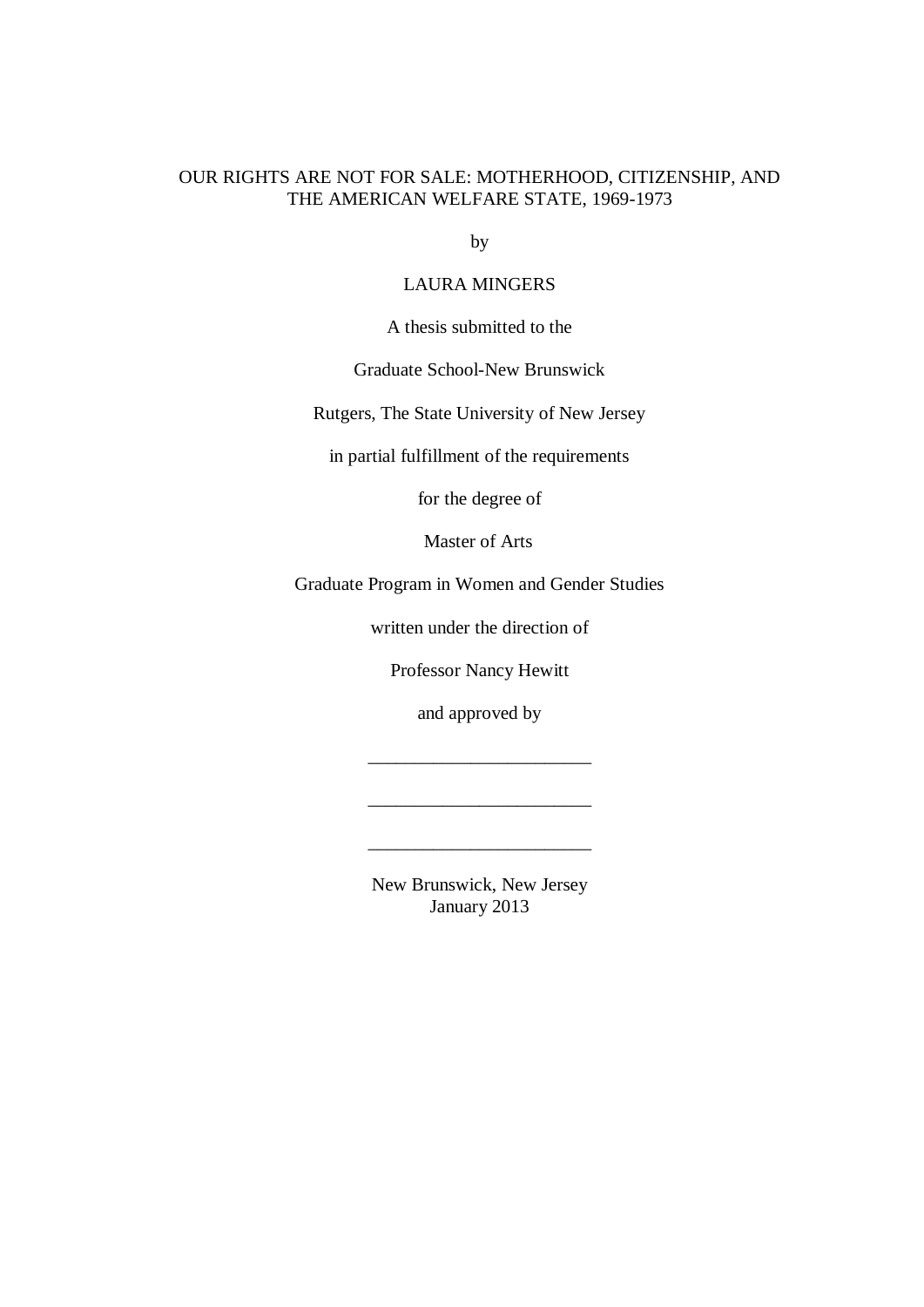#### ABSTRACT OF THE THESIS

### <span id="page-1-0"></span>Our Rights are Not For Sale: Motherhood, Citizenship and the American Welfare

#### State, 1969-1973

#### By LAURA MINGERS

Thesis Director: Professor Nancy Hewitt

This dissertation will explore the intersections between race and gender in the US welfare system. Focusing on the ways in which ideas about motherhood and citizenship are contested in discourses around welfare, it will show how competing groups mobilized these ideas in very different ways. It will analyze the use of motherhood and citizenship in the activism of welfare rights recipients in the late 1960s and 1970s at a national and local level and read this in conversation with the state's discourse around welfare and its use of images of motherhood and citizenship. In particular, it will look at welfare reform attempts in the  $91<sup>st</sup>$  and  $92<sup>nd</sup>$ Congress, as well as the National Welfare Rights Organization's campaign against President Nixon's Family Assistance Plan (FAP), and local grassroots campaigns across the USA. It will argue that in the prevailing political culture of the 1970s, by claiming their right to speak as mothers and as citizens welfare recipients articulated a radical position that fundamentally challenged prevailing historic and social assumptions about who counted as a mother and as a citizen and thus started an important debate about what motherhood and citizenship meant in the United States.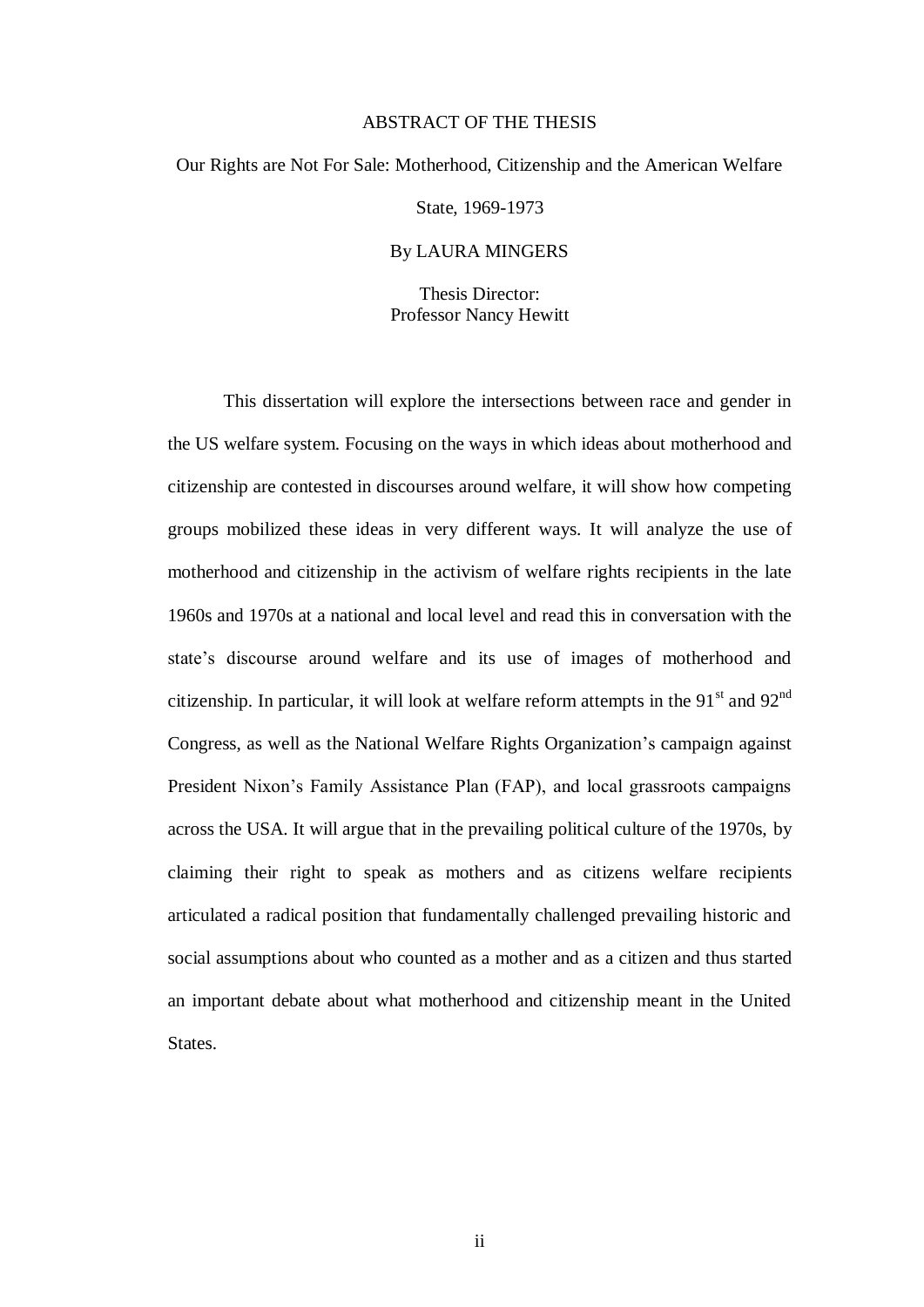#### **Acknowledgements**

*I would like to thank my supervisor, Professor Nancy Hewitt, for all her help and support. She has been unfailingly generous with her time and her advice and this project has benefitted immeasurably from her input. I would also like to thank my other committee members: Professor Marisa Fuentes, for teaching a brilliant class in my first semester that challenged me to think about how I understand history, and Professor Mary Trigg, whose suggestions for readings on motherhood and feminism helped to direct my fledging thoughts in a productive direction. I am also exceptionally grateful to those friends who have put up with my continual discussions of this project and who have provided endless cups of coffee, pieces of cake and Skype chats whenever I have been struggling to put my thoughts into words. Clara Thompson, Alice Merry, Gina Murgatroyd, Rebecca Jones, Sian Williams, and, of course, Genevieve Cato, this means you. Above all, I have to thank my family for all the love and support that they have provided. Thank you to my father, for reading and commenting on this and multiple earlier drafts, to my mother, for sending me tea and biscuits while marooned in New Jersey, and to my sister, who is quite simply amazing.*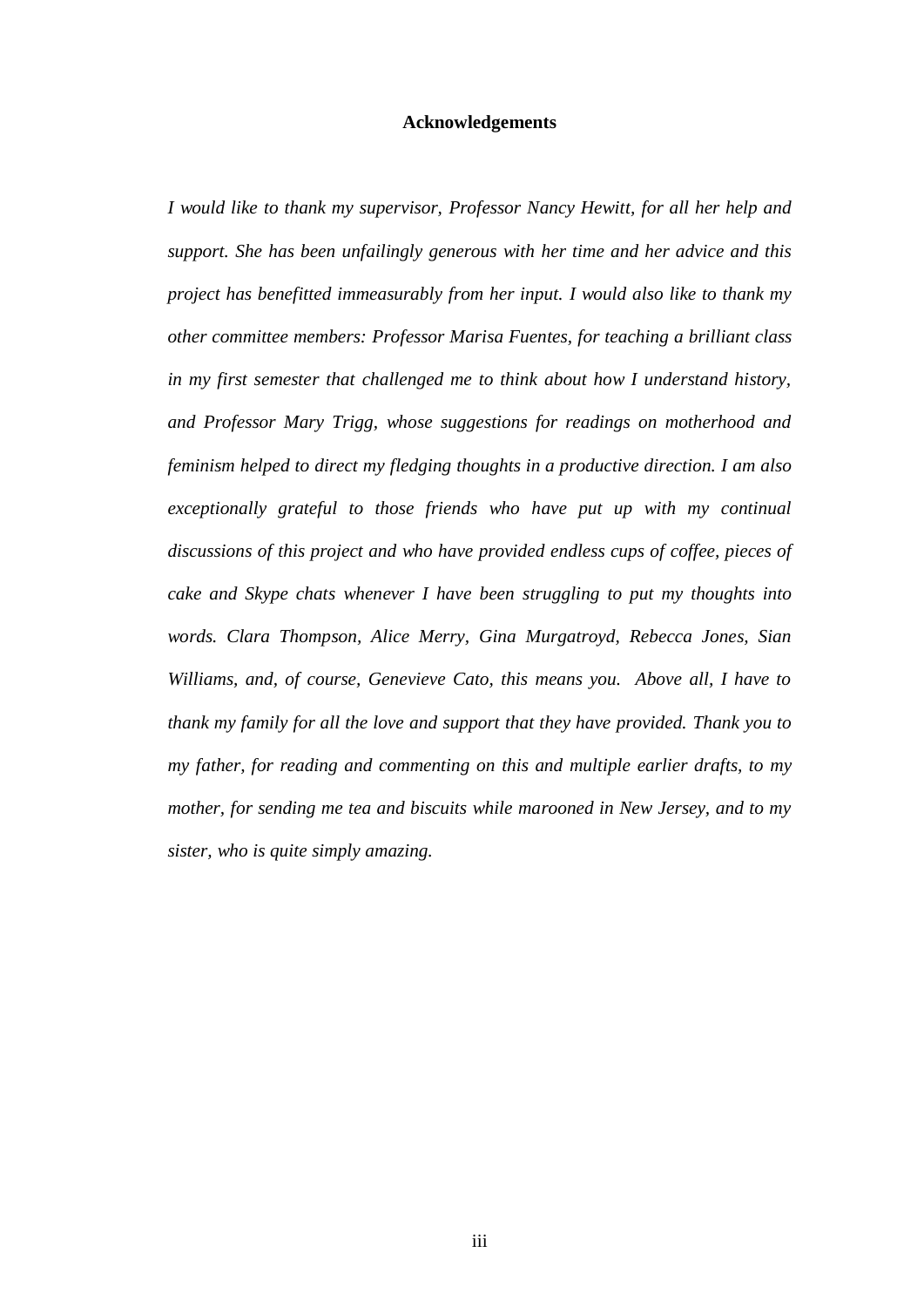# **Table of Contents**

| Introduction: Feminist Scholarship, Welfare Activism, and Framing the Welfare |
|-------------------------------------------------------------------------------|
| I. The Discursive Setting: The Backdrop to Debating a Guaranteed Adequate     |
| II. Debating a Guaranteed Adequate Income: Congress, the President and The    |
| III. Opposing the Family Assistance Plan: The National Welfare Rights         |
| IV. Empowering Mothers and Creating Citizens: Welfare Rights at a Grassroots  |
|                                                                               |
|                                                                               |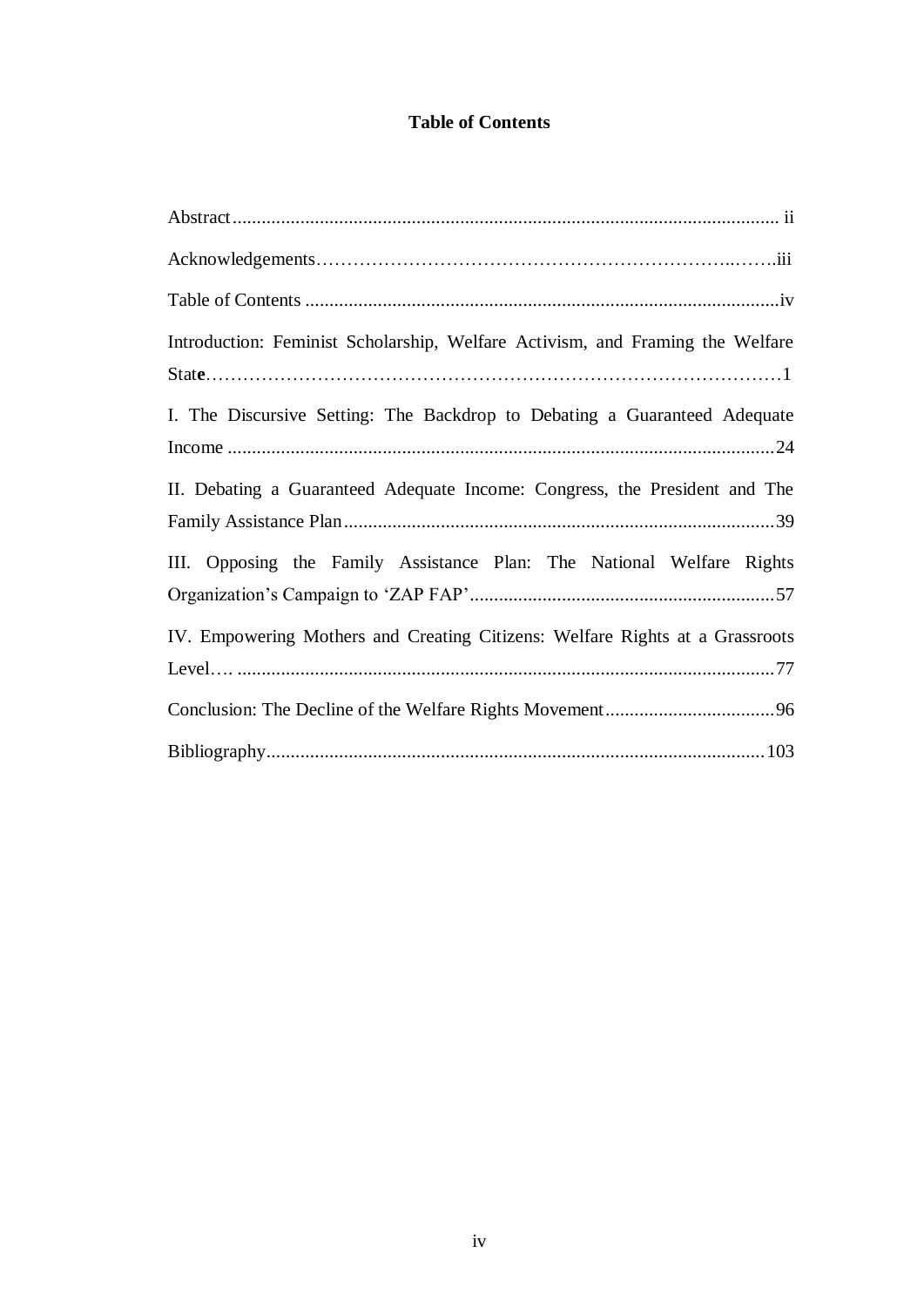*'It's just like a mother that's living in the suburbs and has two children. That's just ideal, but when you're on welfare and got two children you're supposed to be out working and farm those kids out…The system. It's saying, this mother is wonderful, but if you're on welfare, you're trash.'* Minnesota Welfare Rights Organization member, 1967.<sup>1</sup>

*'I said, for instance, that even if you have a child two years of age, you need to go to work. And people said, 'Well that's heartless,' and I said 'No, no, I'm willing to spend more giving daycare to allow those parents to go back to work, but I want the individuals to have the dignity of work'. 'This is a hero of mine. I happen to think that all moms are working moms. And if you have five sons, your work is never over'* Mitt Romney, Republican Presidential Candidate, 2012.<sup>2</sup>

# <span id="page-4-0"></span>**Introduction: Feminist Scholarship, Welfare Activism, and Framing the Welfare State**

At various points throughout the last century the US government has reimagined its welfare state and, in doing so, rewritten its obligations and responsibilities to the poorest and most vulnerable in society. Most recently, on August 22nd 1996, President Clinton passed the Personal Responsibility and Work Opportunity Reconciliation Act (PRWOR) 'ending welfare as we know it'.<sup>3</sup> This Act marked the end of the existence of a minimal federal safety net in the welfare state. Furthermore, it marked the end of Aid to Families with Dependent Children (AFDC), one of the most maligned and misunderstood New Deal programs. Replacing AFDC with Temporary Aid to Families with Needy Children (TANF), PWROR introduced a five year fixed time limit on welfare payments and ended the sixty year old reassurance that the federal government would help support those families who could not support themselves. However, just thirty years earlier, a Republican President came close to an even more fundamental reinvention of the

<sup>1</sup> Quoted in Susan Hertz, 'The Politics of the Welfare Mothers Movement: A Case Study', *Signs*, Spring 1977, p.605.

<sup>2</sup> Emily Friedman, 'Romney Comments on Working Moms, Ann Says Women Aren't Special Interest, Just Special', accessed 27 April 2012, http: //www.abcnews.go.com/blogs/politics; Chris Hayes, 'Romney: Welfare Parents "need to go to work"', accessed 27 April 2012, http://www.upwithchrishayes.msnbc.msn.com.

<sup>3</sup> President Clinton, 'Remarks on Welfare Reform', August 22 1996, in *Welfare: A Documentary History of US Policy and Politics*, eds. G. Mink and R. Solinger, (New York; New York University Press, 2003), p.662.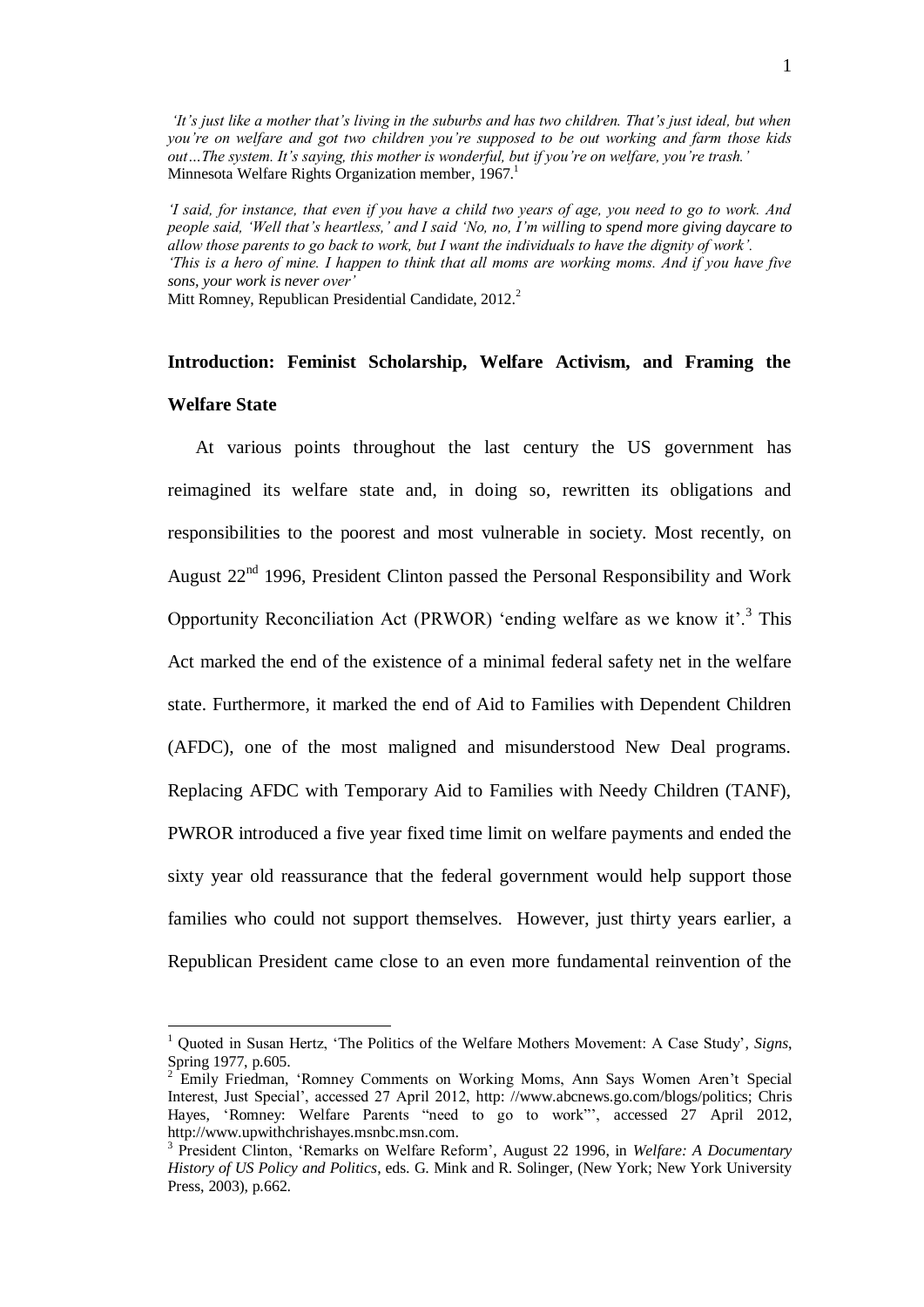welfare state through the implementation of a guaranteed income. Had it been passed, President Nixon's Family Assistance Plan (FAP) would have established the principle that all American families were entitled to a minimum yearly income and enshrined in law that the state had a responsibility to provide this if wage employment alone could not. President Nixon was not alone in this endeavor and at various points in the early 1970s the campaign to introduce a guaranteed income had support from Democrats and Republicans in Congress as well as the President. The campaign was also fundamentally shaped by the existence of a strong welfare rights movement, embodied on the national stage by the existence of the National Welfare Rights Organization (NWRO).

This dissertation will focus on the fight to introduce a guaranteed income. In particular, it will analyze the way in which images of motherhood and citizenship were contested in this debate and how competing groups sought to mobilize these images to support their campaigns. Focusing on the national political arena; the NWRO; and local welfare rights groups, it will demonstrate how welfare recipients wielded concepts of motherhood and citizenship to challenge the dominant political culture and claim the right to define their own needs. It will also demonstrate how politicians constructed images of mothers and citizens to legitimate their own legislative agendas. This introduction will first analyze the connections between motherhood and citizenship within the welfare state and situate this project in relation to the contemporary discourses on welfare. Secondly, placing this thesis within the existing literature, it will examine the epistemological and methodological frameworks underpinning its analysis and provide an outline of the following chapters and foreshadow the thesis's central argument.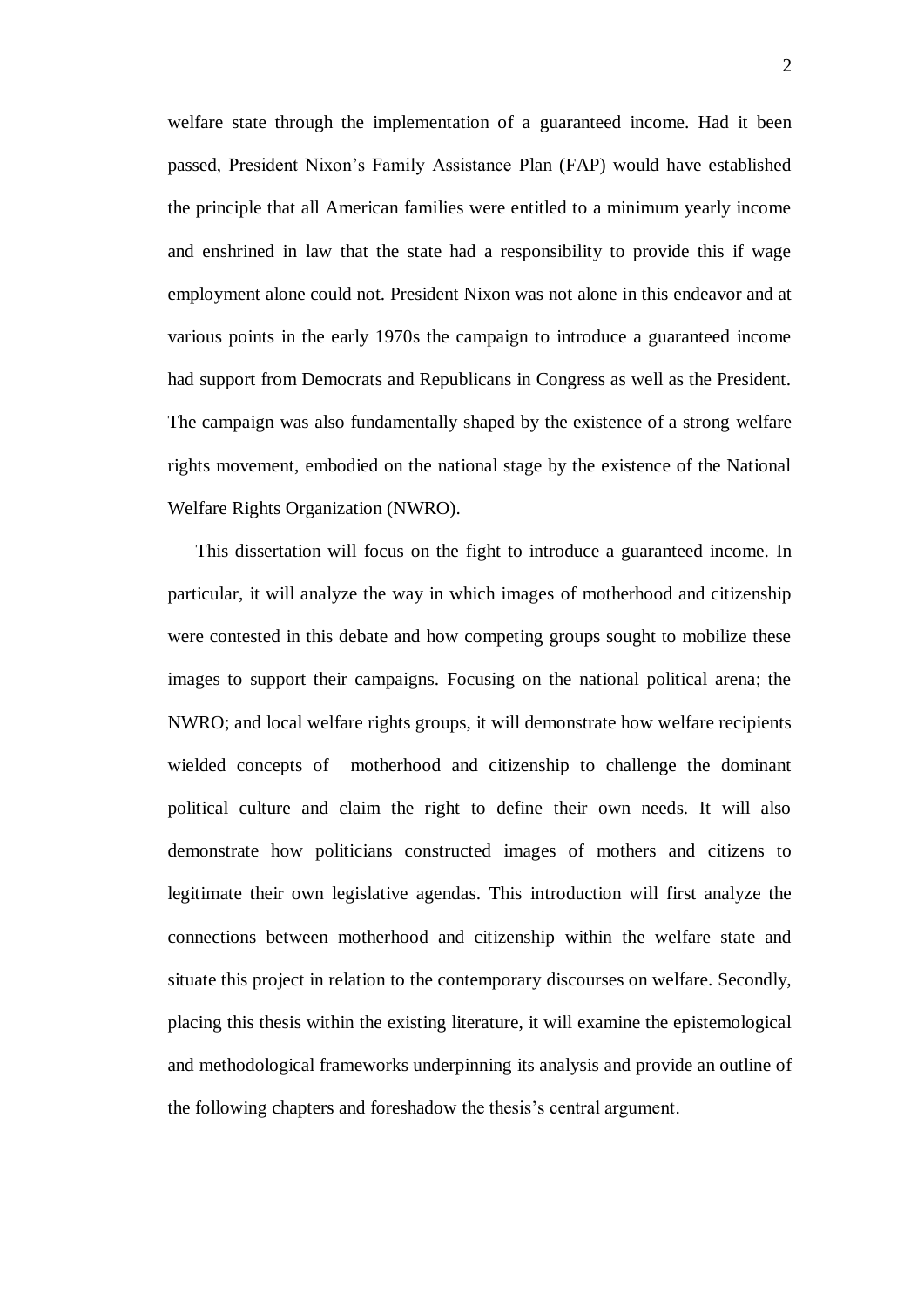I focus on motherhood and citizenship because both concepts are fundamental to understanding the relationship between the welfare state and welfare recipients. The welfare state technically refers to a whole body of federal and state funded provisions, including entitlement programs like Medicaid and Social Security and institutions like public schools and courthouses. However, in reality, the public perception of welfare has been much more narrowly defined. Increasingly synonymous with Aid to Families with Dependent Children, and now Temporary Assistance to Needy Families, debates around welfare have centered on the state's obligation to provide for poor mothers and particularly single mothers of color. Welfare mothers, embodied in the 1980s by the racialized and gendered trope of the "welfare queen", have been demonized in the popular media and viewed as responsible for causing poverty and social deprivation. As a result the programs that serve them have been regularly portrayed as reinforcing a culture of poverty rather than tackling its causes. As such, these programs have long been the central target of welfare reformers, conservative, liberal and radical. Thus when it came to claiming welfare rights, it is not surprising that AFDC mothers made up the overwhelming majority of the membership of welfare rights groups. For these women it was their status as mothers that defined their relationship with the state, inspired their denigration in the wider political discourse and led to the denial of their rights as citizens.

For women generally, motherhood and citizenship are deeply intertwined in their relationship with the state. Carole Pateman has argued that women's relationship with the state and their status as citizens is constructed on a major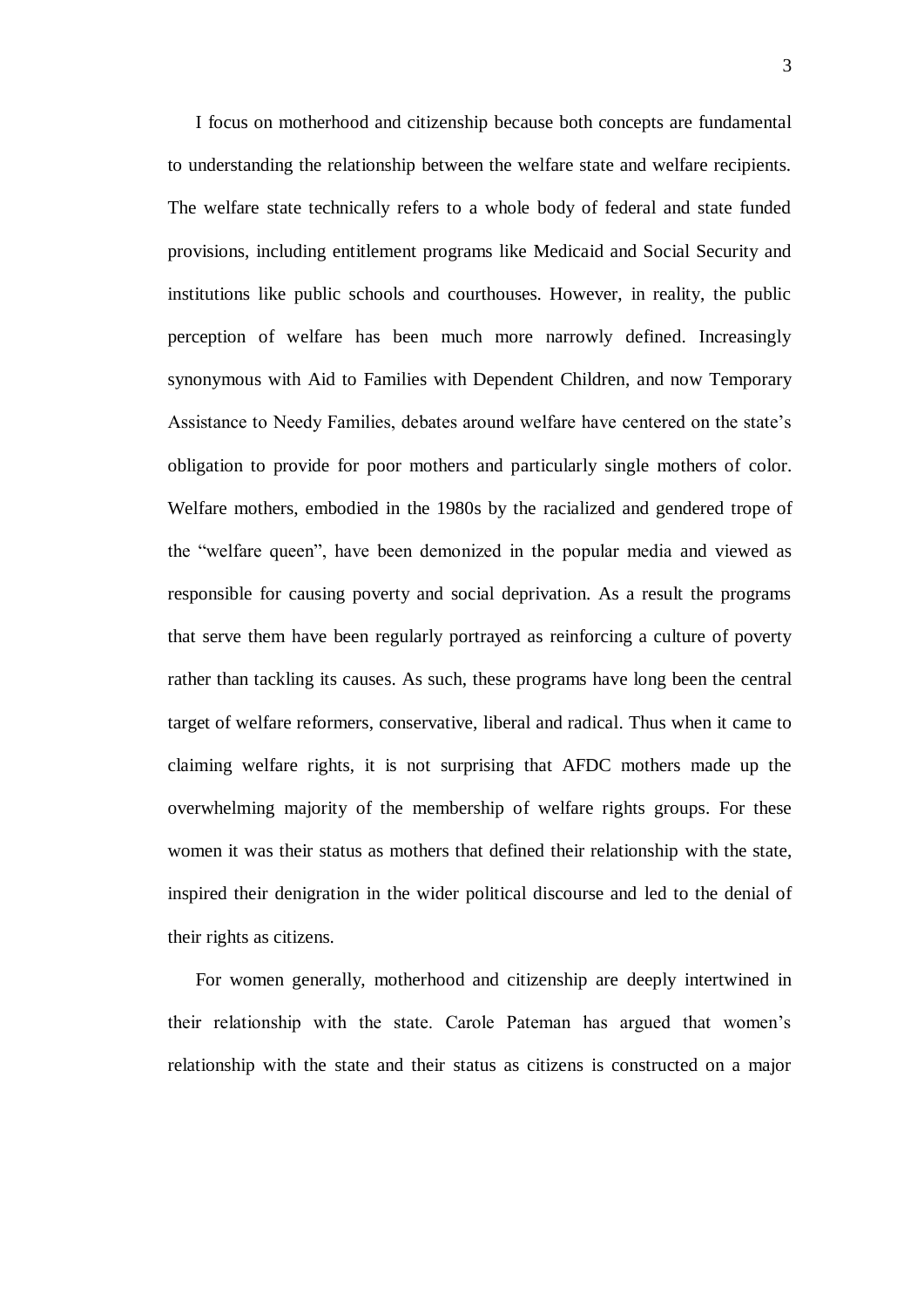paradox.<sup>4</sup> She contends that the ability to bear children has always been the physical marker of difference between men and women that has underpinned the traditional argument that women could not be considered full citizens. Yet, at the same time, she argues, motherhood itself has been 'constructed as a political status' through which women have been able to claim some of the rights of citizenship.<sup>5</sup> Pateman argues that where men have been required to die for the state in order to be considered citizens, beginning with notions of "republican motherhood," women have argued that their maternal obligation to give birth and raise future citizens makes them worthy of citizenship rights. As such, women have been included and excluded from citizenship on the 'basis of the very same capacities and attributes'.<sup>6</sup> It is important to highlight the paradoxical nature of this entanglement between motherhood and citizenship because it is the ambiguity and uncertainty in that relationship that makes these two discourses so integral in the debate over a guaranteed adequate income. In seeking to legitimate their respective demands, these entangled terms allowed welfare recipients to simultaneously exalt their roles as mothers and to demand their rights as citizens at the same time as they allowed legislators to present mothers and citizens as mutually exclusive identities.

However, the relationship between motherhood, citizenship and welfare is even more complex. Welfare recipients have not simply been excluded (or included) from citizenship on the grounds of their capacity for motherhood. Instead recipients have been historically excluded from both the hegemonic image of the good mother and good citizen. In reality, mothers as a collective have been stratified and certain groups systematically excluded from citizenship on the basis of their class

<sup>4</sup> C. Pateman, 'Equality, Difference, Subordination: The Politics of Motherhood and Women's Citizenship', in *Beyond Equality and Difference: Citizenship, Feminist Politics and Female Subjectivity,* eds. G. Block and S. James, (London; Routledge, 1992), pp.17-31.

<sup>5</sup> C. Pateman, 'Equality, Difference, Subordination', in *Beyond Equality,* p.19.

<sup>6</sup> *Ibid,* p. 19.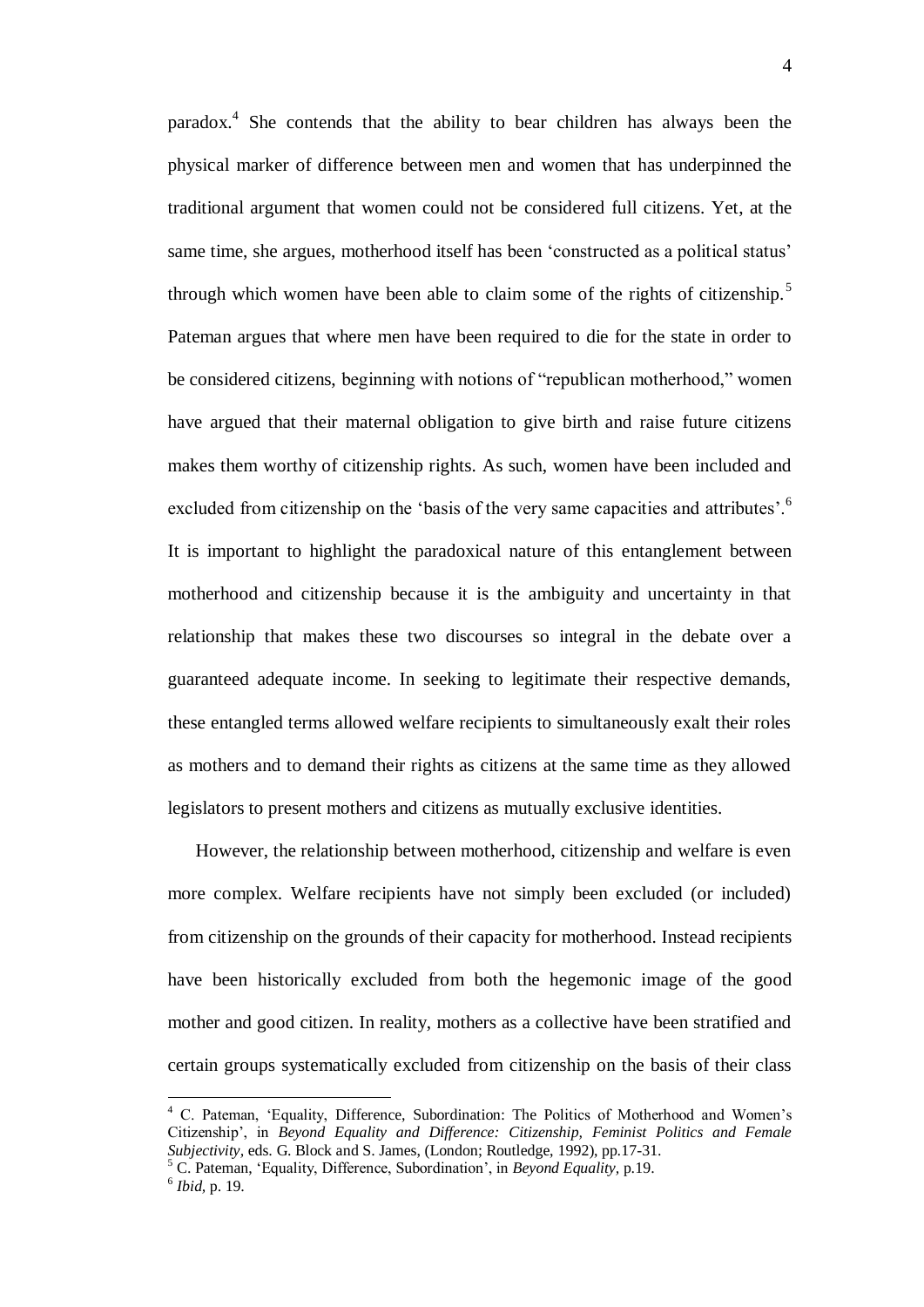and race. There is clearly a strong causal link between those mothers considered as "good" and those able to access some of the rights and privileges of citizenship. As historian Ruth Feldstein argues, 'ideologies of motherhood are thus a lens through which to view gendered and racial concepts of citizenship'.<sup>7</sup> As she suggests, the relationship between motherhood and citizenship is deeply embedded within debates about who the state should support. Thus understanding the relationship between the two is crucial to understanding how the state positions citizens differently. The welfare system, in particular, is a key site for understanding the relationship between class, race, gender and the state because, as Micheal Katz argues in his work on welfare and citizenship in the US, it is the 'welfare state [that] codifies our collective obligations toward one another and defines the terms of membership in the national community.'<sup>8</sup>

In recent decades, the US welfare state has demonstrated the continued racialized and gendered limits of that membership for certain groups in society. Despite President Clinton's rhetoric, PWROR was based on the same raced and gendered subtext as earlier reform bills. It was underpinned by the same philosophy that argued that a 'mother's poverty flows from moral failings' and that sought to connect single mothers either to men or to the labor market rather than consider them as individuals in their own right. $<sup>9</sup>$  Furthermore, despite the abolition of Aid to</sup> Families with Dependent Children by President Clinton in 1996, the "welfare queen" trope continues to have political power. Welfare mothers are still stigmatized by the state while "good" mothers remain exalted. This is starkly evident in the 2012 Presidential Election. In May 2012 a Democratic strategist,

<sup>7</sup> R. Feldstein, *Motherhood in Black and White: Race and Sex in American Liberalism, 1930-1965,*  (Ithaca, NY: Cornell University Press, 2000), p.5.

<sup>8</sup> M. Katz, *The Price of Citizenship: Redefining America's Welfare State*, (New York: Metropolitan Books, 2001), pp. 1-2.

<sup>9</sup> G. Mink, *Welfare's End*, (Icatha; Cornell University Press, 1998), p.4.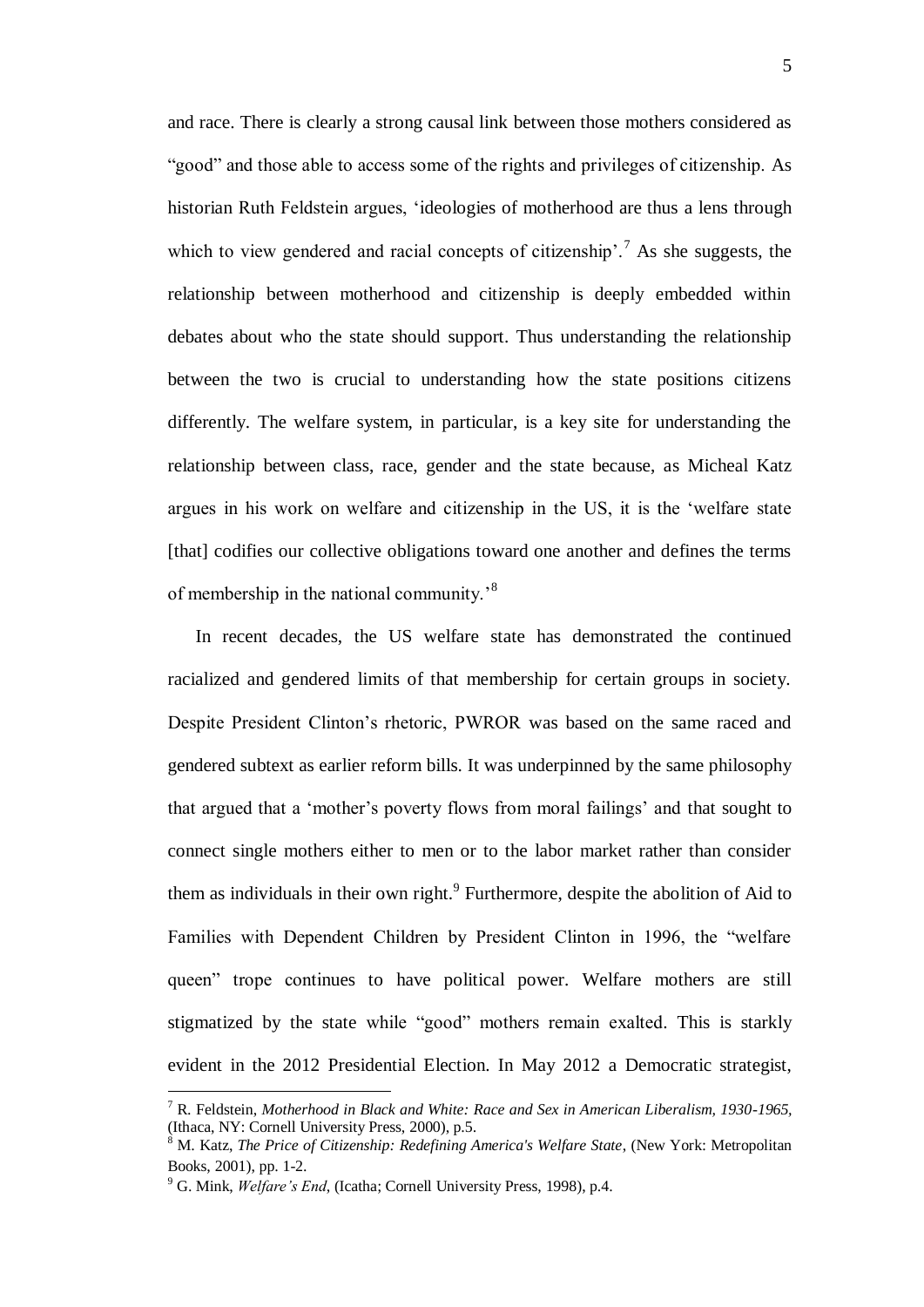Hilary Rosen, was accused of attacking the wife of the Republican Presidential candidate, Mitt Romney, for being a fulltime mother who had never worked. In the immediate aftermath, Romney actively spoke out in defense of his wife, Ann, calling her a 'hero' and identifying all fulltime mothers as 'working moms'. However, the story reemerged a few weeks later when a tape was discovered of Romney speaking earlier in New Hampshire earlier in favor of work requirements for welfare mothers on the grounds that people need to 'have the dignity of work'.<sup>10</sup>

Although most news stories focused on criticizing Romney personally for adopting contradictory but politically convenient positions, some did point out that these contradictory views were not unique but were instead embedded in the structure of the US welfare system. $11$  However, few recognized that debates about work requirements for welfare mothers preceded PRWOR and none addressed the embedded racist and sexist assumptions underpinning discourses around motherhood and the recognition of motherhood as legitimate work. In reality, the contradictions embodied in Mitt Romney's comments in 2012 were remarkably similar to the contradictions that welfare recipients had challenged in the 1960s and 1970s, as the quote at the opening of this thesis demonstrates. Equally, the prominence of motherhood in Michelle Obama's and Ann Romney's speeches at the Democratic and Republican conventions, respectively, demonstrates that the concept remains a powerful political image even though it is still only applied to certain women in society. Ultimately, US welfare policy is still classed, raced and gendered and its relationship with motherhood and citizenship remains contested

<sup>&</sup>lt;sup>10</sup> See Ezra Klein, "Mitt Romney flashback: Stay-at-home moms need to learn 'dignity of work'", [http://www.washingtonpost.com/blogs/ezra-klein,](http://www.washingtonpost.com/blogs/ezra-klein) accessed on April 27 2012].

<sup>&</sup>lt;sup>11</sup> For example, Ezra Klein, "Mitt Romney flashback: Stay-at-home moms need to learn 'dignity of work'", http://www.washingtonpost.com/blogs/ezra-klein.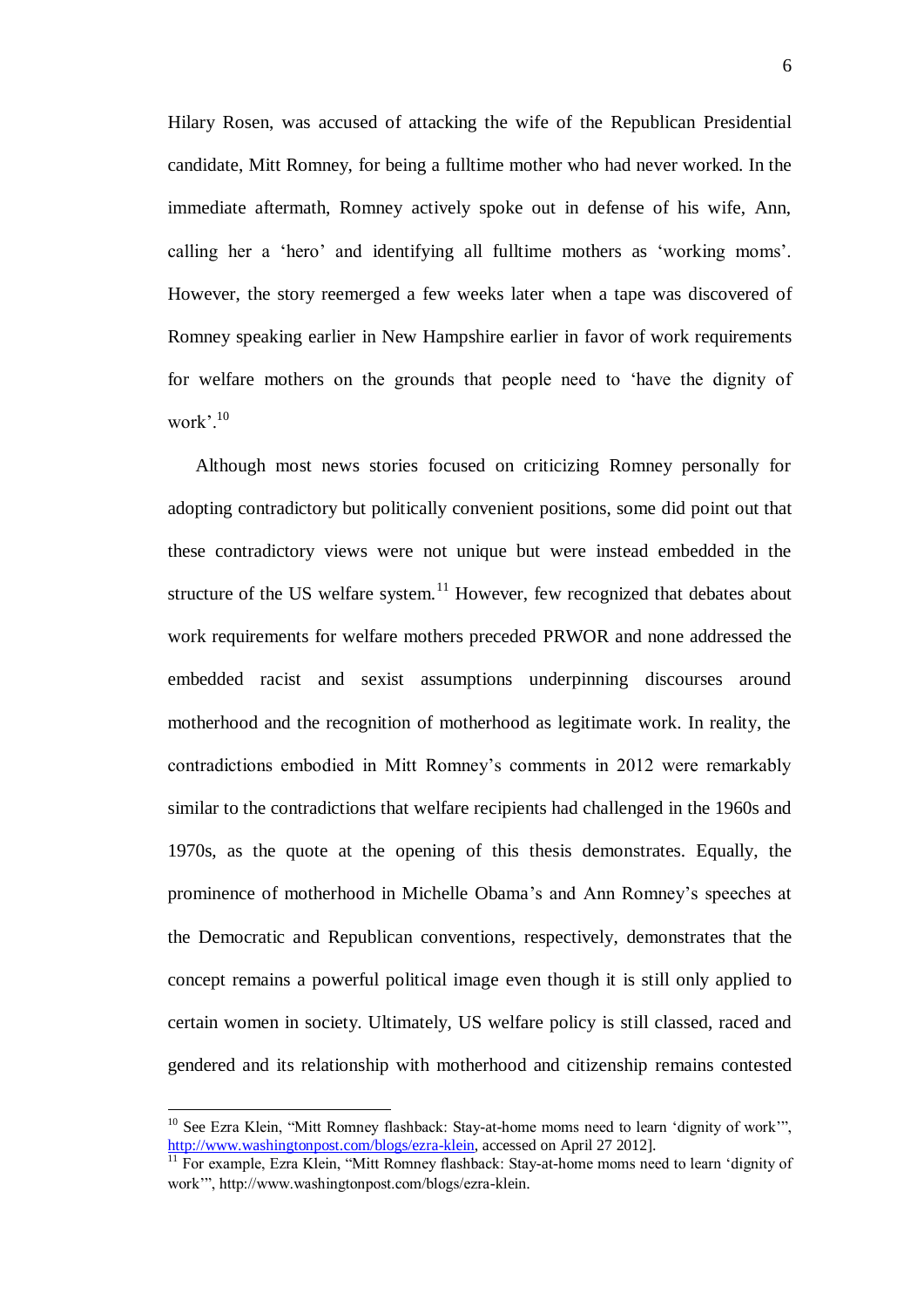ground. In the current political climate, where the welfare queen image continues to hold more weight than the lived experiences of recipients, and where even the minimal federal safety net has been removed, it is crucial to reevaluate an earlier moment in welfare history and to examine how welfare mothers challenged the dominant political culture that deemed them non agents.

While this dissertation focuses primarily on the welfare rights movement and the competing discourses around welfare in the late 1960s and 1970s, any work on welfare must be situated within the wider body of feminist literature that addresses the United States welfare system. Since the 1990s much work has been done to demonstrate the racist and sexist underpinnings of welfare policies and to expose the entrenched raced and gendered stereotypes in discourses around welfare. This review will focus on the dominant approaches taken by scholars and, in particular, it will examine the emergence of two general perspectives on the history of the American welfare state: policy orientated approaches that examine the racialized and gendered assumptions that permeate twentieth century welfare policies; and grassroots approaches which foreground agency and activism among welfare mothers and focus on the lived experience of welfare recipients. I will consider the strengths and weaknesses of each and argue that in bridging these two literatures, this thesis can offer new insights into the relationship between welfare recipients and the state.

Scholars like Linda Gordan, Gwendolyn Mink and Jill Quadagno have all approached the welfare state from a policy angle and have focused on tracing the evolution of federal welfare policies and understanding the racist and sexist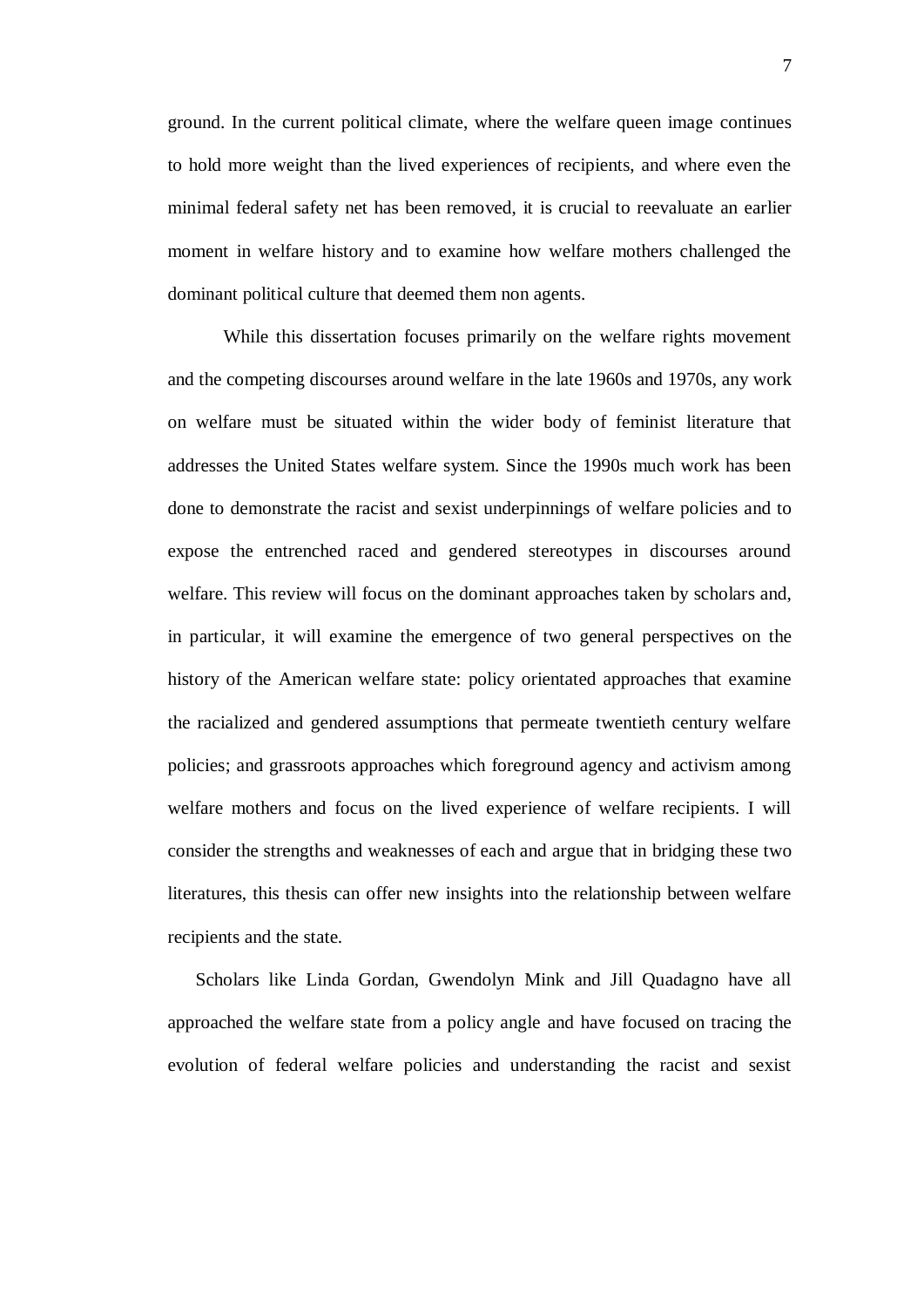assumptions that continue to permeate welfare discourses.<sup>12</sup> In *Pitied But Not Entitled: Single Mothers and the History of Welfare,* Linda Gordon argues that the negative associations of welfare programs and the negative stereotyping of welfare recipients can be traced back to the establishment of the Social Security Act in 1935 and, in particular, the creation of Aid to Dependent Children, later known as Aid to Families with Dependent Children (ADC; AFDC). The 1935 Act embedded a racialized and gendered hierarchy within the Social Security system, which distinguished between federally funded social insurance programs, such as Old Age Insurance, which primarily catered to white male industrial workers and later their wives, and locally administered federal-state funded public assistance programs that catered for everyone else.<sup>13</sup> The Social Security Act was the product of a discourse around welfare which sought to reinforce traditional family structures and maintain racial hierarchies in the South. It was therefore designed to shore up male breadwinner families and to enforce the idea of women's dependence rather than to allow single mothers to provide for their families successfully. Gordon argues that ADC could have been designed to support all poor children but that it was designed instead to explicitly and publicly separate out single mothers from other 'worthier' recipients of welfare.<sup>14</sup> In *Welfare's End,* Gwendolyn Mink picks up on Gordon's analysis of the gendered roots of welfare policy and follows it through the debates in the 1990s on welfare reform. She highlights the continuation of a moral discourse around welfare which centered on gendered assumptions about the necessity of male involvement in families.<sup>15</sup>

<sup>13</sup> L. Gordon, *Pitied But Not Entitled,* p.5.

<sup>&</sup>lt;sup>12</sup> L. Gordon, *Pitied But Not Entitled, Single Mothers and the History of Welfare 1890-1935*, (New York: Macmillan Press, 1994); G. Mink, *Welfare's End*; J. Quadagno, *The Color of Welfare: How Racism Undermined the War on Poverty,* (New York: Oxford University Press, 1994).

<sup>14</sup> *Ibid,* p.281.

<sup>15</sup> G. Mink, *Welfare's End,* p.4.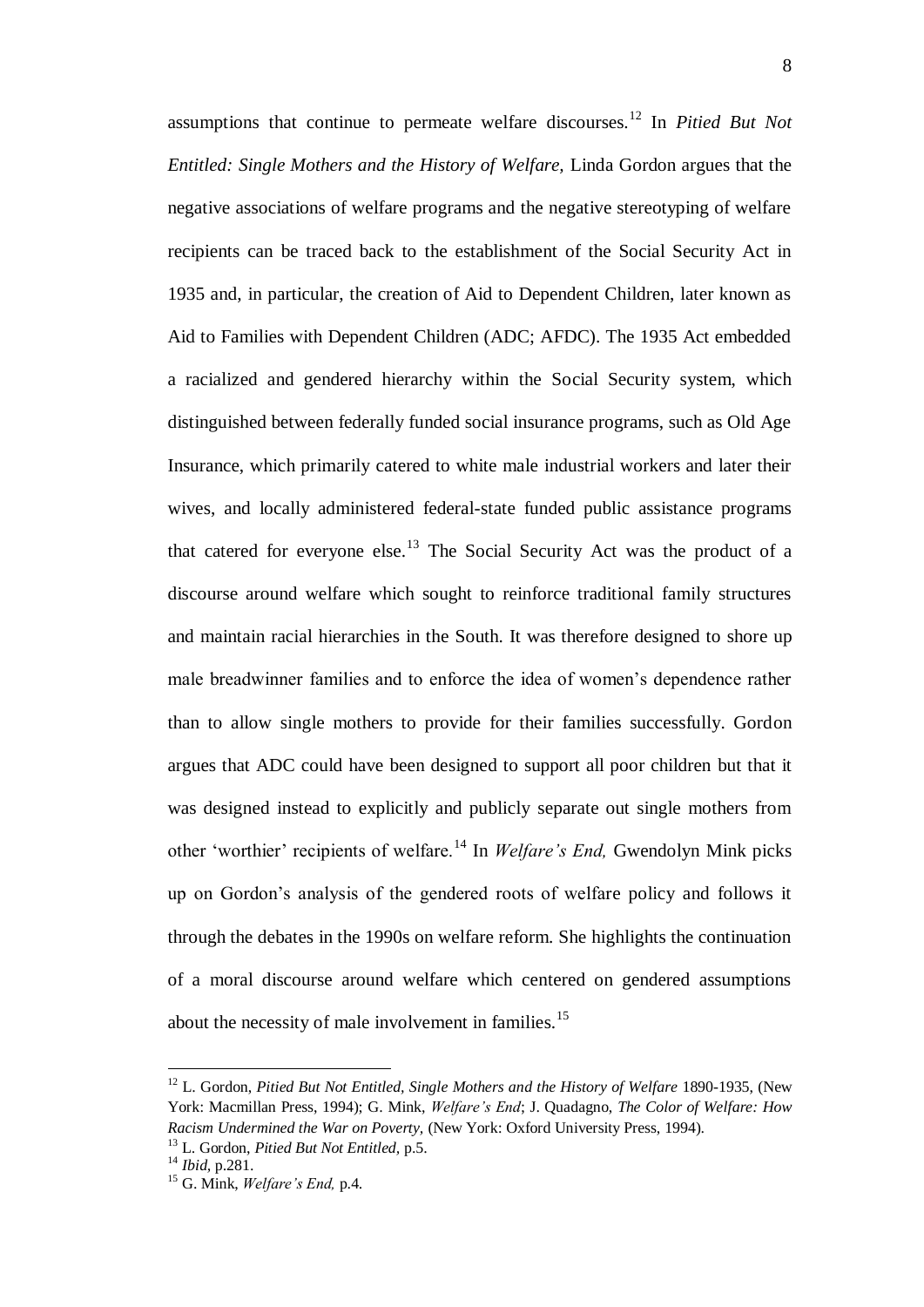In *The Color of Welfare,* Jill Quadagno takes a similar approach to the welfare state but focuses explicitly on its racialized nature. Quadagno argues that race has been the 'governing force from the nation's founding to the present' and that historians have not paid enough attention to racial inequality in the welfare state.<sup>16</sup> While she agrees that the twin tracks of the Social Security Act of 1935 embedded racial hierarchies into welfare policy, her primary focus is on the welfare state in the 1960s and 1970s. She argues that, as part of the War on Poverty, Presidents Johnson and Nixon tried to deconstruct the racist welfare state that the New Deal era had created and replace it with an equal opportunities welfare state. Through the creation of the Office of Economic Opportunity and President Nixon's proposed Family Assistance Plan they hoped to bypass state administrations by providing federal funding and assistance, in part with the goal of reconstructing African American families. Thus, she emphasizes that the real targets of FAP were not welfare mothers specifically but instead young black men who the state hoped to encourage into forming stable relationships and families.<sup>17</sup>

Like Mink and Gordon, Quadagno's general approach reveals a great deal about the existence and continuation of raced and gendered biases within the welfare state. It also provides crucial background for understanding the assumptions embedded in the policies that NWRO activists were fighting. Furthermore, their work forcefully demonstrates that welfare policies are neither neutral nor natural but instead serve particular agendas and benefit certain groups at the expense of others. This was something that NWRO activists understood all too well and is clearly reflected in their campaign against the Family Assistance

<sup>16</sup> J. Quadagno, *Color of Welfare,* p.188.

<sup>17</sup> *Ibid* p.5.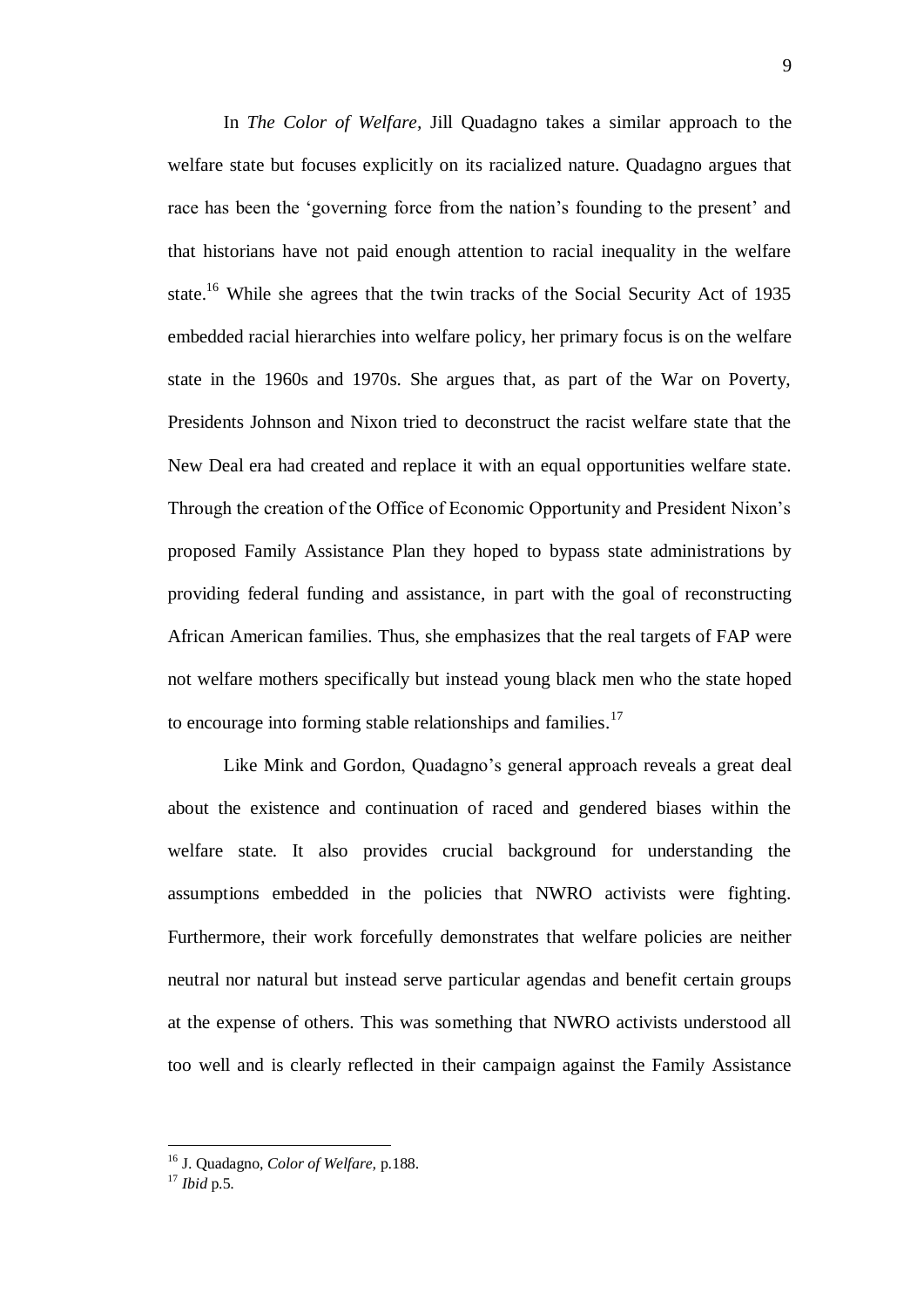Plan which they claimed meant 'Guaranteed Poverty'.<sup>18</sup> However, while Gordon, Mink and Quadagno all consider the intersections between race and gender, they tend to privilege one or the other as analytical frameworks rather than embracing a truly intersectional analysis. In some respects all three authors reference both the racialized and gendered elements of welfare policy. Gordon recognizes that bureaucratic structures were created partly to bar black southerners from the better paid welfare streams in order to ensure that they could not reject the domestic or agricultural jobs crucial to sustaining a white-dominated southern economy. Equally, Quadagno discusses the intersections of race and gender in the debate over a national childcare program under President Nixon.<sup>19</sup> However, in focusing primarily on either the raced or the gendered ideologies around welfare policies, it is impossible for either scholar to fully explore the ways in which individuals, and particularly black women, experienced both the raced and gendered implications of a policy simultaneously.

While Mink, Gordon and Quadagno provide illuminating analyses of the racialized and gendered nature of welfare policies, their approach does not fully illuminate how raced and gendered stereotypes became so embedded in the discourse around welfare or what the relationship is between these stereotypes and welfare policies. Other works on the welfare state are more helpful in this respect. For example, Ange-Marie Hancock and Holloway Sparks both write about the relationship between black women, the state and the media and analyze the

<sup>18</sup> "Adequate Income Now", *Welfare Fighter,* Special edition 1970, Newsletter of the National Welfare Rights Organization, September 1969 – October 1972, Wisconsin Historical Society Archives, reel 76.

<sup>19</sup> L. Gordon, *Pitied But Not Entitled,* p.12; J. Quadagno, *Color of Welfare,* p.135.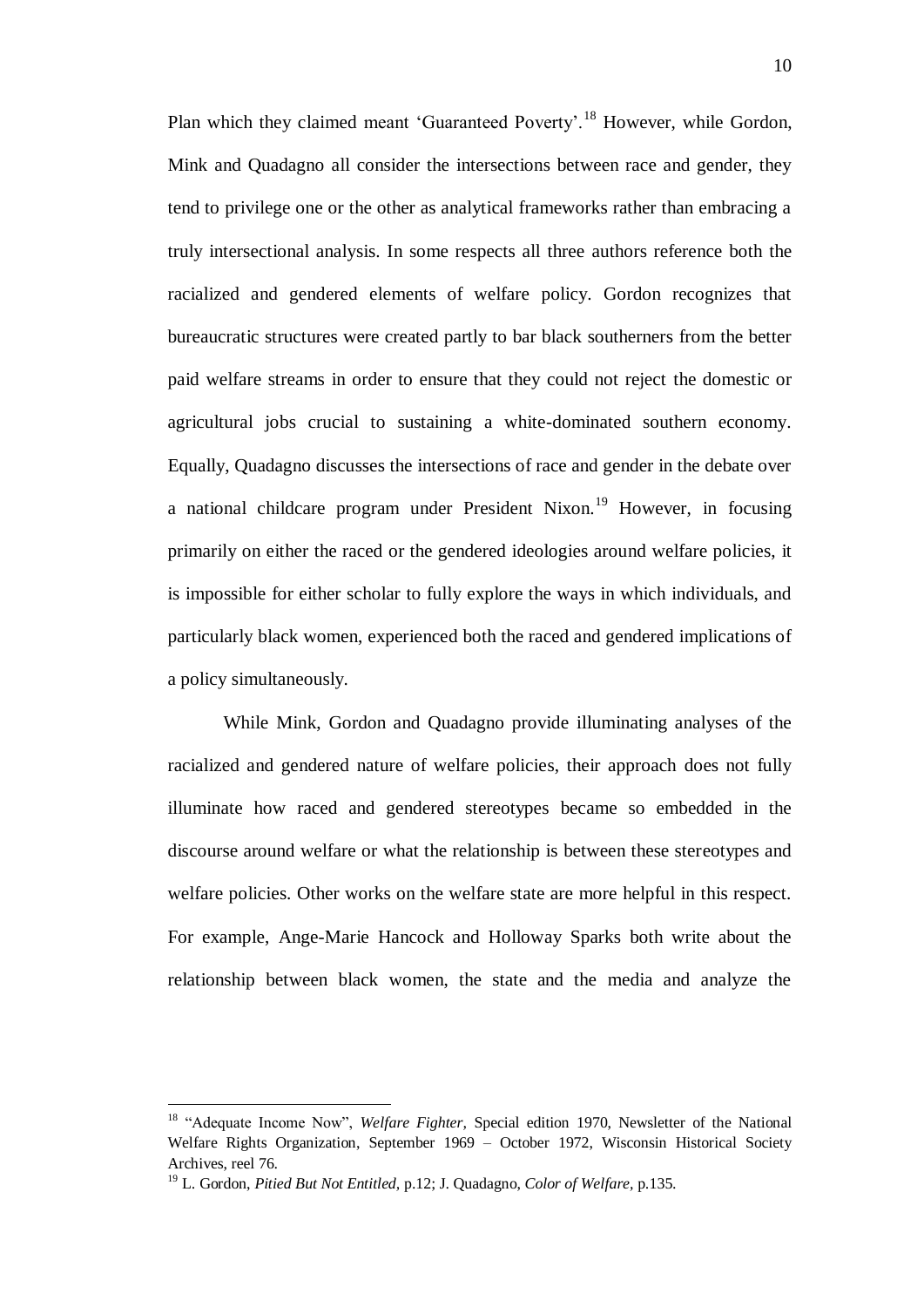relationships between misrecognition by the state and welfare reform.<sup>20</sup> Both Hancock and Sparks are primarily interested in understanding how misrecognition works in the public sphere.<sup>21</sup> Although they focus on the discourse around the 1996 welfare reform bill, the way in which they frame the relationship between stereotypes, misrecognition and political participation in the democratic process is also useful for understanding the way in which raced and gendered stereotypes worked in the dominant political culture in the 1960s and 1970s.

Hancock argues that the welfare queen trope represents the conflation of public and private identities into one homogenous racialized and gendered image of a poor African American single mother as the archetypal welfare recipient. Moreover, she claims that this image engenders disgust for all welfare recipients among the wider population. Hancock's analysis is persuasive in many ways because it helps to explain why the image of the welfare queen has remained so politically salient. Furthermore, it examines the work such stereotypes do in the public sphere. Not only does the 'welfare queen' image pollute democratic attention by silencing the claims of certain citizens but it also furthers specific legislative agendas by minimizing the structural causes of poverty and emphasizing individual moral failings instead. $^{22}$  As will be discussed later, the same is true of the images of mothers and citizens used by legislators in the debates over FAP. Sparks makes a similar claim in her article on the debate surrounding the passage

<sup>20</sup> A. Hancock, *The Politics of Disgust: the Public Identity of the Welfare Queen*, (New York: New York University Press, 2004); H. Sparks, "Queens, Teens, and Model Mothers: Race, Gender and the Discourse of Welfare Reform", in *Race and the Politics of Welfare Reform,* eds. Sanford F. Schram, Joe Soss, and Richard C. Fording, (Ann Arbor: University of Michigan Press, 2003), pp.171-195.

 $^{21}$ I use Ange Marie Hancock's term 'misrecognition' rather than the term misrepresentation because it more precisely conveys the idea that the demonization of welfare recipients is a dynamic process that involves both the attribution of a false group identity to recipients and the widespread acceptance of this on an individual level which prevents recipients from participating fully in democratic life.

<sup>22</sup> A. Hancock, *Politics of Disgust,* p.9.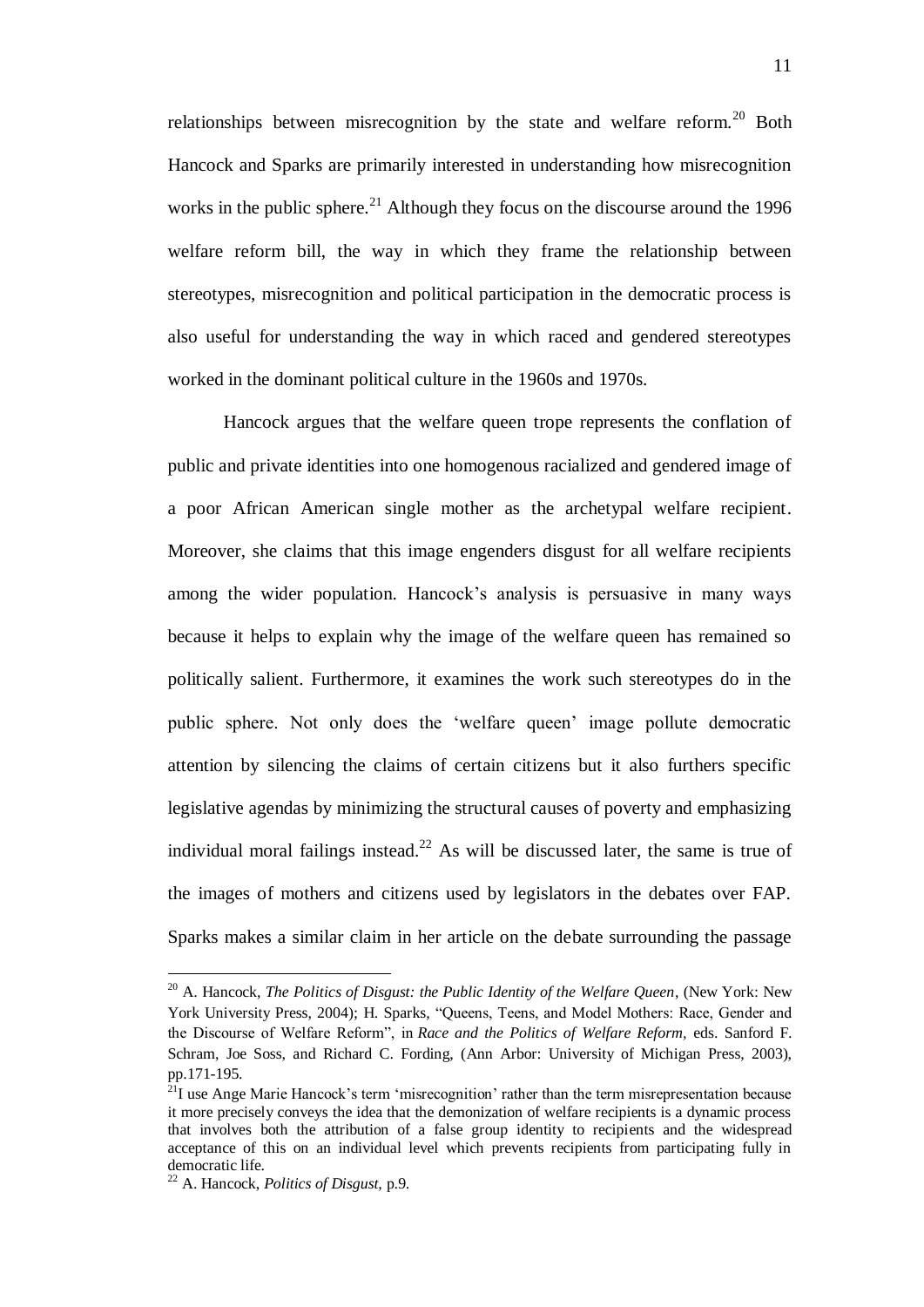of PWROR. She argues that 'controlling images' like the 'welfare queen' or the 'teen mom' create narratives that center on individual failings rather than structural inequalities. Such narratives mask the true demographics and needs of welfare recipients and leads to a widespread denigration of certain citizens' political claims.<sup>23</sup>

Hancock and Sparks both focus on the media and on state discourses around PWROR and their connections to conservative discourses in the 1980s. Following this line of analysis further back, Jennifer Mittelstadt, Ruth Feldstein and Marisa Chappell trace the relationship between raced and gendered images of welfare recipients and moralistic welfare policies back to liberal reforms in the 1940s, 50s, and 60s.<sup>24</sup> All three demonstrate how liberal reformers drew on the paradigm of black cultural pathology outlined in the writings of sociologist E Franklin Frazier and, later, in the infamous Moynihan report. Chappell and Mittelstadt, in particular, focus on the roots of workfare in welfare policies and highlight the relationship between workfare and racially and sexually charged images of welfare recipients as lazy and undeserving of state support. While Mittelstadt sees the origins of this narrative in 1940s liberal doctrines of rehabilitation, Chappell centers her analysis on the liberal reformers of the 1960s and 1970s and their continued obsession with the idea of the family wage. She argues that liberal reformers saw AFDC as undermining the male breadwinner system and sought to reinforce it through the introduction of a Guaranteed Income that would reward two parent households.<sup>25</sup>

<sup>23</sup> H. Sparks 'Queens, Teens, and Model Mothers' in *Race and the Politics of Welfare Reform,*  p.176.

<sup>24</sup> J. Mittelstadt, *From Welfare to Workfare: The Unintended Consequences of Liberal Reform, 1945-1965,* (Chapel Hill: University of North Carolina Press, 2005); R. Feldstein, *Motherhood in Black and White;* M. Chappell, *The War on Welfare: Family, Poverty, and Politics in Modern America,* (Philadelphia; University of Philadelphia Press, 2010).

<sup>25</sup> M. Chapman, *War on Welfare,* p.20.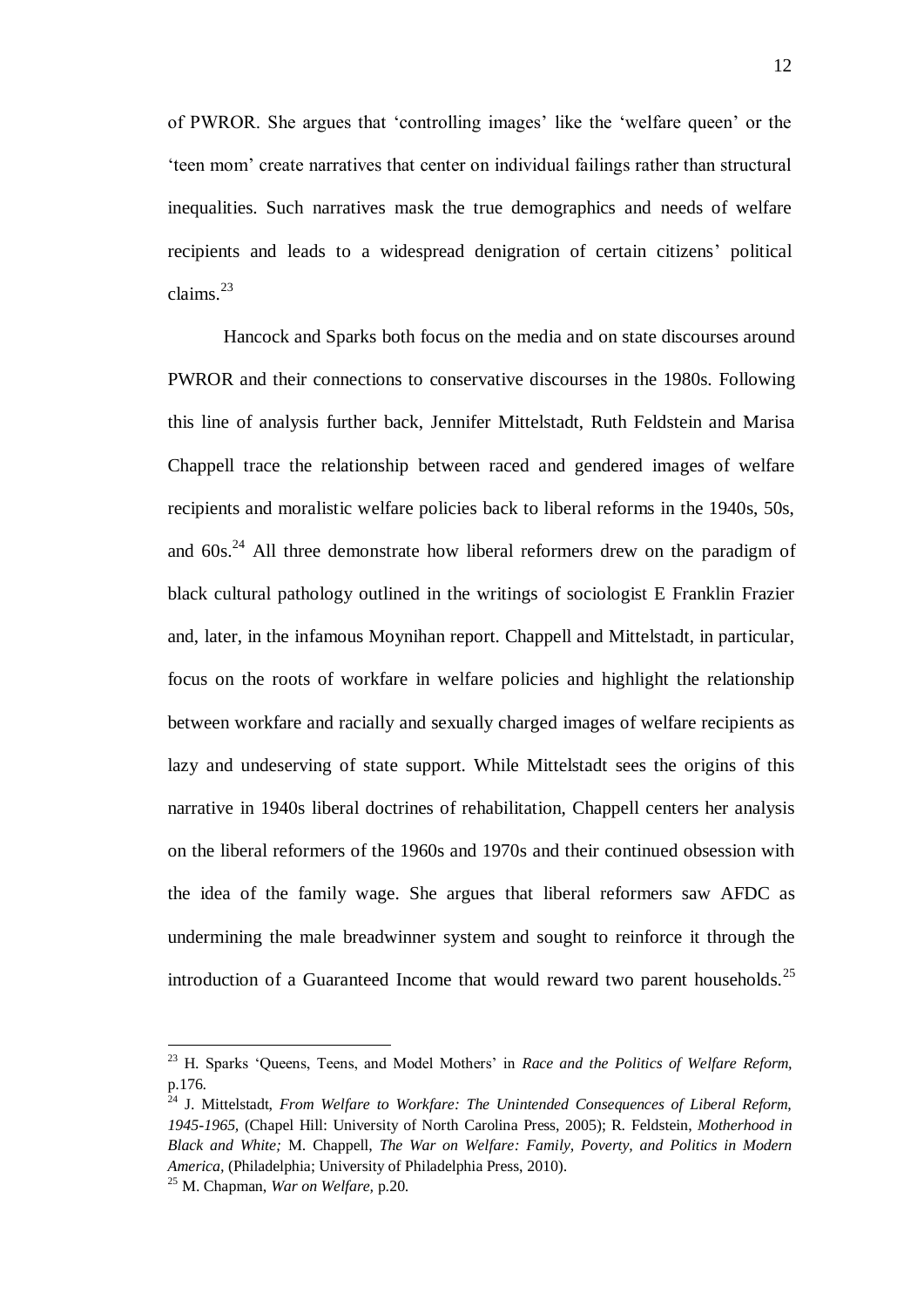Chappell, in agreement with Quadagno, argues that reformers in the 1960s sought to actively deracialize welfare rather than simply deracialize the perception of welfare. In keeping with their focus on the family wage, she argues that liberal reformers in the 1960s accepted the Moynihan Report which blamed poverty on the 'deterioration of the Negro family' and therefore sought to 'fix black families' by deracializing the family wage model which had excluded African American women and families because of racialized gender assumptions that portrayed black women as workers rather than mothers. <sup>26</sup>

These accounts also add considerable depth to the more directly policy orientated accounts examined earlier. In particular, by exposing and interrogating the meta-narratives that structure and mediate the way that people understand welfare, these arguments are crucial to understanding the wider discourses within which the NWRO had to operate. However, both approaches tend to be more static in the way they conceptualize the welfare system and risk suggesting that certain discourses are so powerful or culturally hegemonic that they cannot be escaped or challenged. They also tend to mask the political contexts that shaped welfare reform debates and, in doing so, fail to consider the alternative courses that the welfare state could have taken. Instead they privilege a more deterministic narrative in which welfare policies were inevitably racist and sexist. Essentially a policy orientated approach deploys race and gender as analytical tools instead of considering them as identifying markers of particular groups in society and considers welfare recipients only so far as they were part of the state's regulatory machine. As a result, by emphasizing the continuities in the hegemonic discourse on welfare, they necessarily present a more negative view of the welfare state that

<sup>26</sup> M. Chappell, *War on Welfare,* p.2.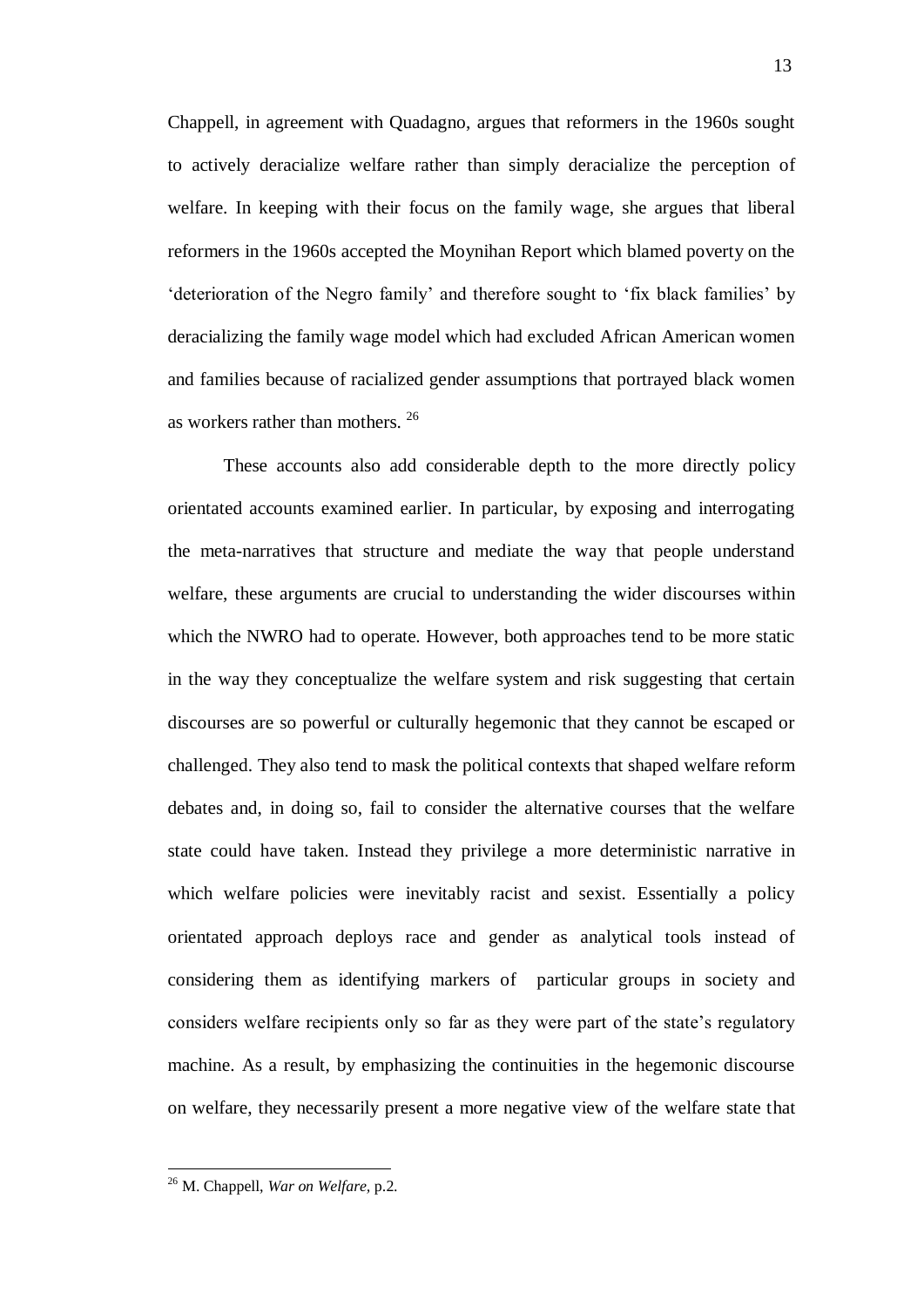risks positioning recipients as powerless victims of a continually racist and sexist state and underplays the ways in which welfare recipients were able to exercise agency. Policy orientated approaches then do not provide historians with the tools necessary to fully challenge the presiding discourse that claims that recipients are not capable of improving their own lives and blames them for their own poverty.

However, there are many other scholars who have sought to show the ways in which welfare recipients, primarily poor black women, have been able to challenge dominant narratives and specific policies. Their approach owes much to Nancy Naples foundational work, *Grassroots Warriors: Activist Mothering, Community Work and the War on Poverty*, which adopts an explicitly feminist approach to understanding women's activism by foregrounding the voices and lived experiences of female activists. Her work embodies the feminist claim that lived experience is a valid basis for knowledge.<sup>27</sup> In *Grassroots Warriors* Naples is primarily concerned to gender the community activism that emerged during the War on Poverty. Writing in the 1990s, she speaks to a historiographical tradition that, as Linda Gordon also points out, did not attach any analytical importance to the overrepresentation of women among its subjects. Naples therefore focuses on recovering the voices of female community workers hired in Community Action Programs in Philadelphia and New York during the War on Poverty and analyzing what brought them to community activism. She argues that female activists were able to draw links between personal and collective injustices and that these formed the basis of their understandings of poverty. Drawing on Gramsci, she argues that

<sup>27</sup> N. Naples, *Grassroots Warriors: Activist Mothering, Community Work, and the War on Poverty*, (New York: Routledge, 1998).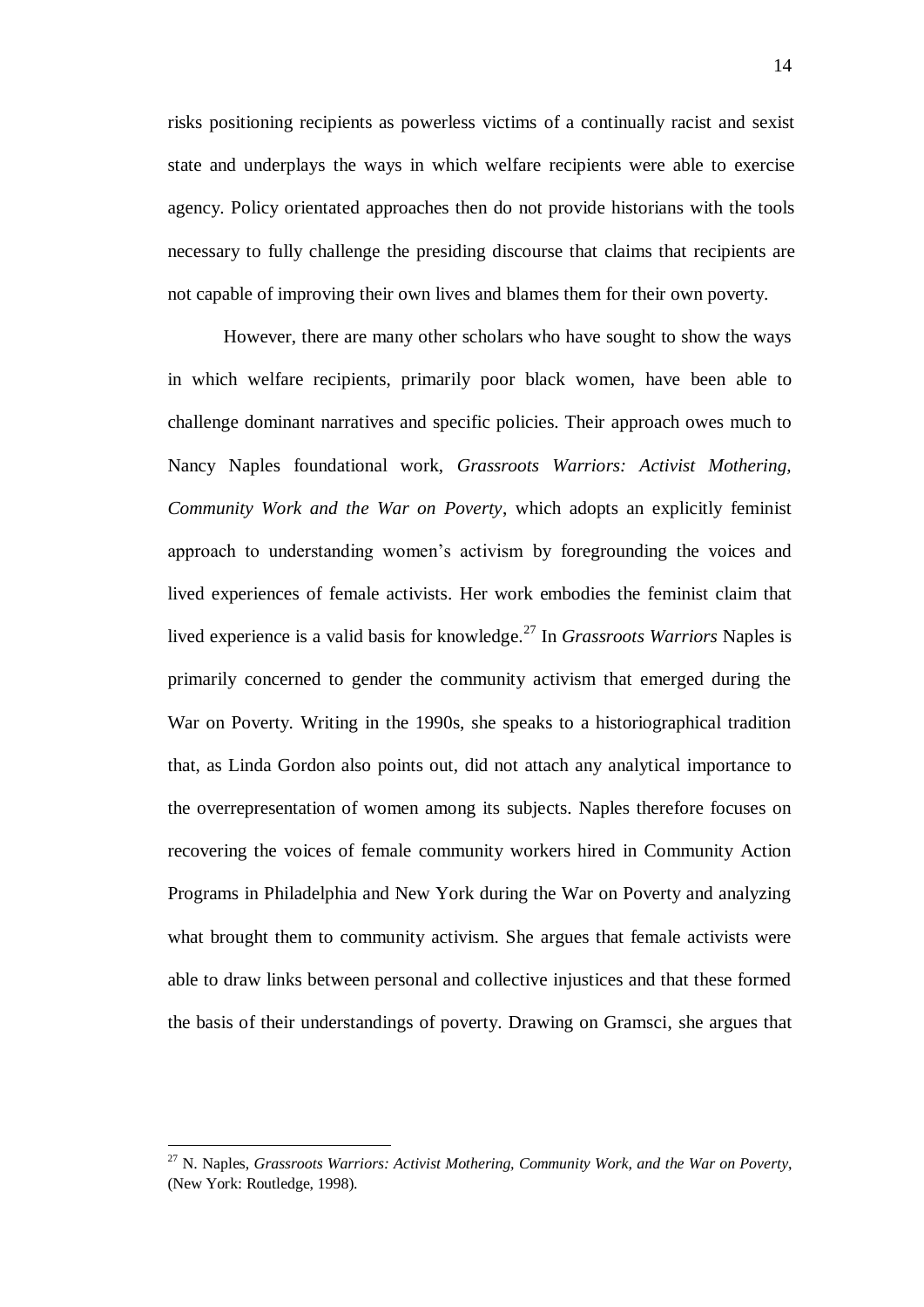these women should be seen as 'organic intellectuals' whose experiences served as a base of knowledge that fundamentally shaped their activism.<sup>28</sup>

Many later works, including this thesis, have been grounded in a feminist methodology that validates experiential knowledge. Grassroots approaches, in particular, take people and places as crucial to understanding welfare. In this work, the welfare state is conceptualized as a network of organizations and people which spreads out from the center into diverse localities and interacts with welfare recipients directly. In doing so, it challenges a 'top down' narrative that reads policies as the primary focus of welfare scholarship and instead emphasizes the array of welfare state apparatus that recipients encountered on a day to day basis. There is not space in this introduction to consider the full range of vibrant literature that explores the grassroots activism of welfare recipients. However, it is possible to highlight some of the key themes that emerge. In particular, one extremely valuable tendency among recent historiography has been to use a case study based approach to examine grassroots organizing of welfare recipients on a local level. $^{29}$ 

Annelise Orleck's detailed study of welfare rights in Las Vegas, *Storming Caesar's Palace,* provides a particularly compelling example. It explores the 25 year existence of Operation Life in Nevada and demonstrates how the welfare mothers behind Operation Life were able to exercise real control in their relationship with the welfare state and, at points, create a system that really worked to help welfare recipients.<sup>30</sup> Challenging the 'top down' periodization that views the 1980s as bereft of welfare rights activism, Orleck highlights how Operation Life

<sup>28</sup> N. Naples, *Grassroots Warriors,* p.180.

<sup>29</sup> For good examples see: A. Valk, *Radical Sisters: Second Wave Feminism and Black Liberation in Washington D.C.,* (Urbana; University of Illinois Press, 2008); A. Orleck, *Storming Caesar's Palace: How Black Mothers Fought their Own War on Poverty*, (Boston: Beacon Press, 2005)*;* L. Levenstein, *A Movement Without Marches: African American Women and the Politics of Poverty in Postwar Philadelphia,* (Chapel Hill; University of North Carolina Press, 2009).

<sup>30</sup> A. Orleck, *Storming Caesar's Palace,*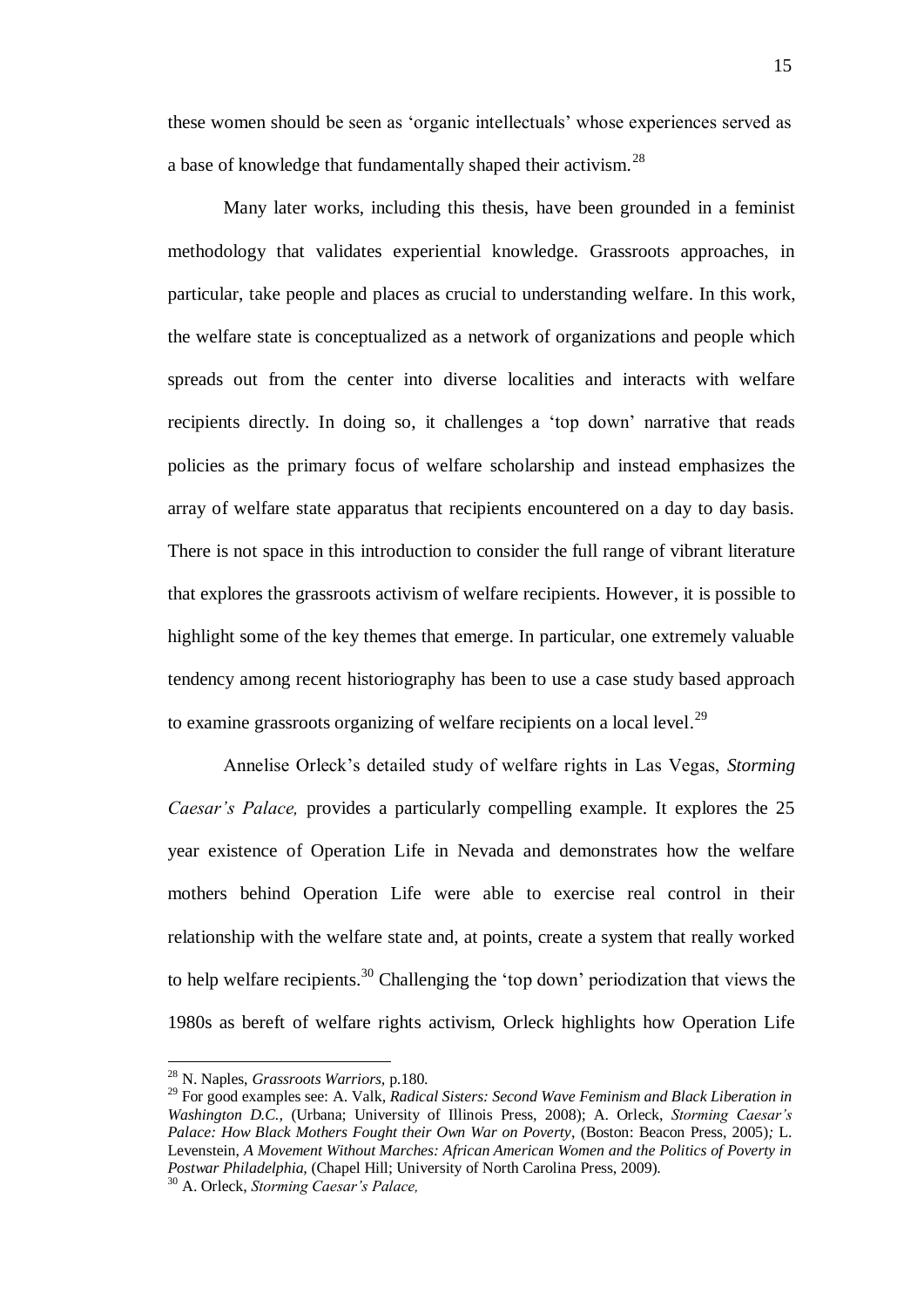forced the state government to implement federal programs like the Food Stamps Program and the Women and Infant Child Nutrition Program in this decade. Moreover, welfare activists not only built a library and a medical centre in the community but also ran and administered these programs themselves, providing meaningful jobs for welfare mothers. $31$  Although she also recounts the slow demise of Operation Life in the 1990s, Orleck suggests that the model of welfare that these activists adopted could work on a larger scale if the government was willing to trust poor women to make their own decisions. In their own ways, Lisa Levenstein and Anne Valk, like Annelise Orleck, also successfully demonstrate that welfare policies were not simply imposed by the federal and state governments but that welfare recipients themselves shaped these policies.

However, while these accounts are extremely rich in their depictions of welfare rights activism, the difficulty with evaluating and building on a case study approach revolves around the question of generalizability. To what extent do the relationships among race, gender, and the welfare state in these individual case studies represent larger problems and solutions. To address this question, some historians have focused on the National Welfare Rights Organization. The two most recent and comprehensive accounts of the NWRO are Premilla Nadasen's 2005 book, *Welfare Warriors* and Felicia Kornbluh's 2007 book, *The Battle for Welfare Rights*. Both draw on Nancy Naples work and argue that welfare recipients must be treated as organic intellectuals whose experiential knowledge is both valid and central to understanding the history of welfare in the United States. However, the two scholars adopt very different narrative framings for understanding welfare recipients' activism. In *Welfare Warriors* Nadasen utilizes an explicitly black

<sup>31</sup> *Ibid,* pp.3-5.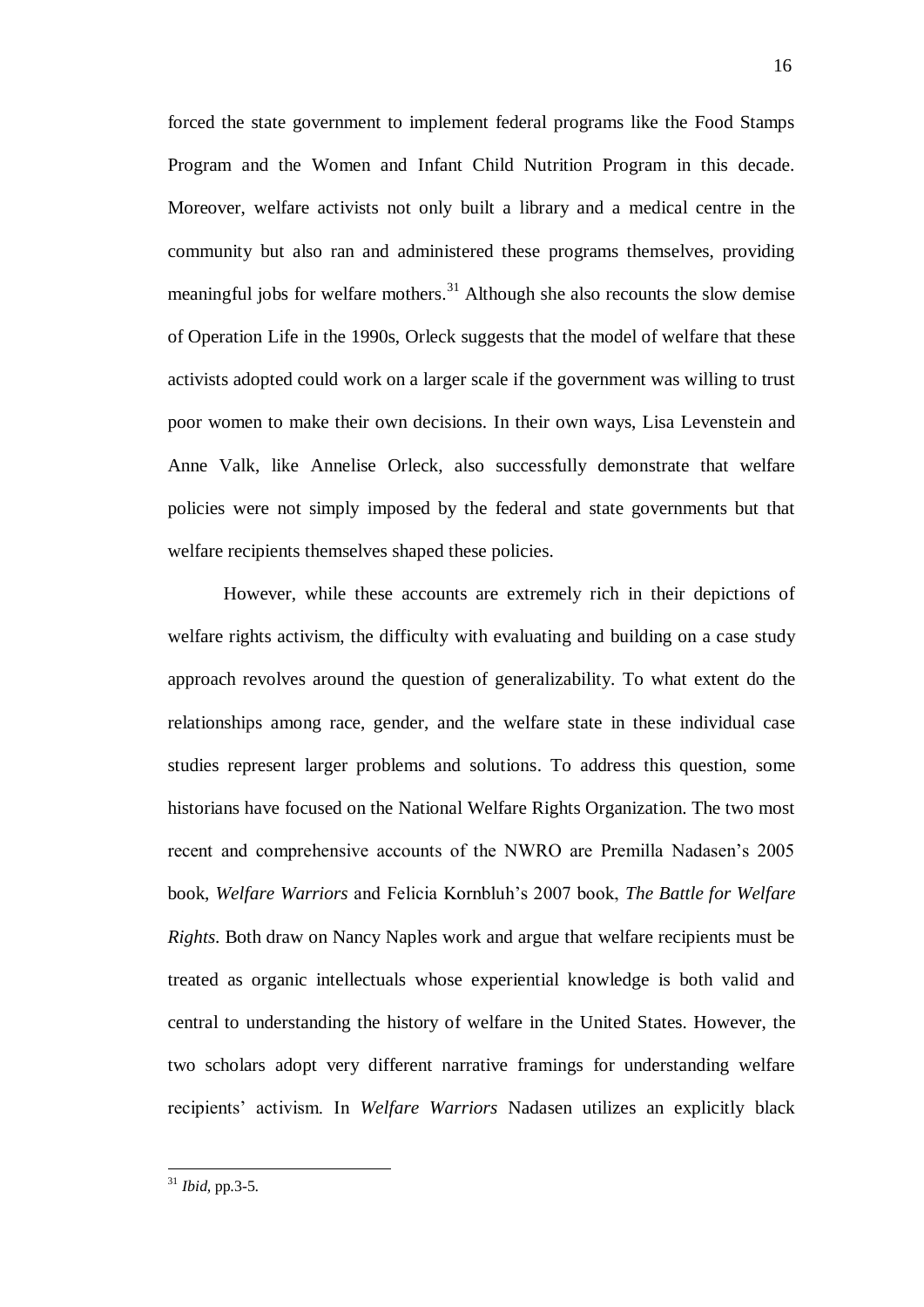feminist framework. She argues that the welfare recipients involved in the NWRO developed a black feminist consciousness and their political activism emerged from their own lived experiences at the intersections of race, class and gender. In contrast, Kornbluh situates her analysis within the language of citizenship. Rather than argue that welfare mother exhibited or developed a specific consciousness based on their lived experiences as black women, Kornbluh argues that welfare rights organizers were motivated by their desire to claim their rights as American citizens and to share in American prosperity.<sup>32</sup>

In keeping with these different framings the authors center on different elements of the NWRO. Kornbluh primarily focuses on the NWRO's campaigns for credit in stores like Sears and their legal campaigns for minimum standards and fair hearings across the US because she sees these efforts as exemplifying welfare mothers demands for their rights as American citizens.<sup>33</sup> In contrast, Nadasen focuses on the national leaders of the welfare rights movement and foregrounds their personalities and conflicts in order to show the growing feminist consciousness of welfare recipients.<sup>34</sup> However, her focus on growing internal tensions means that her analysis of the late 1960s and early 1970s tends to focus on the demise of the NWRO at the expense of considering its ongoing campaigns. As a result *Welfare Warriors* feels somewhat deterministic. For example, in direct contrast with Annelise Orleck's analysis of welfare activism in Nevada, Nadasen presents Operation Life as an example of the national staff acting 'regardless of the views of grassroots members'.<sup>35</sup> While the NWRO's decision to support Operation

<sup>32</sup> P. Nadasen, *Welfare Warriors: The Welfare Rights Movement in the United States*, (New York: Routledge, 2005); F. Kornbluh, *The Battle for Welfare Rights: Politics and Poverty in Modern America*, (Philadelphia: University of Pennsylvania Press, 2007)

<sup>33</sup> F. Kornbluh, *Battle for Welfare Rights,* pp.1-14*.* 

<sup>34</sup> P. Nadasen, *Welfare Warriors,* pp. xiv-xvi.

<sup>35</sup> A. Orleck, *Storming Caesar's Palace;* P. Nadansen, *Welfare Warriors,* p.203.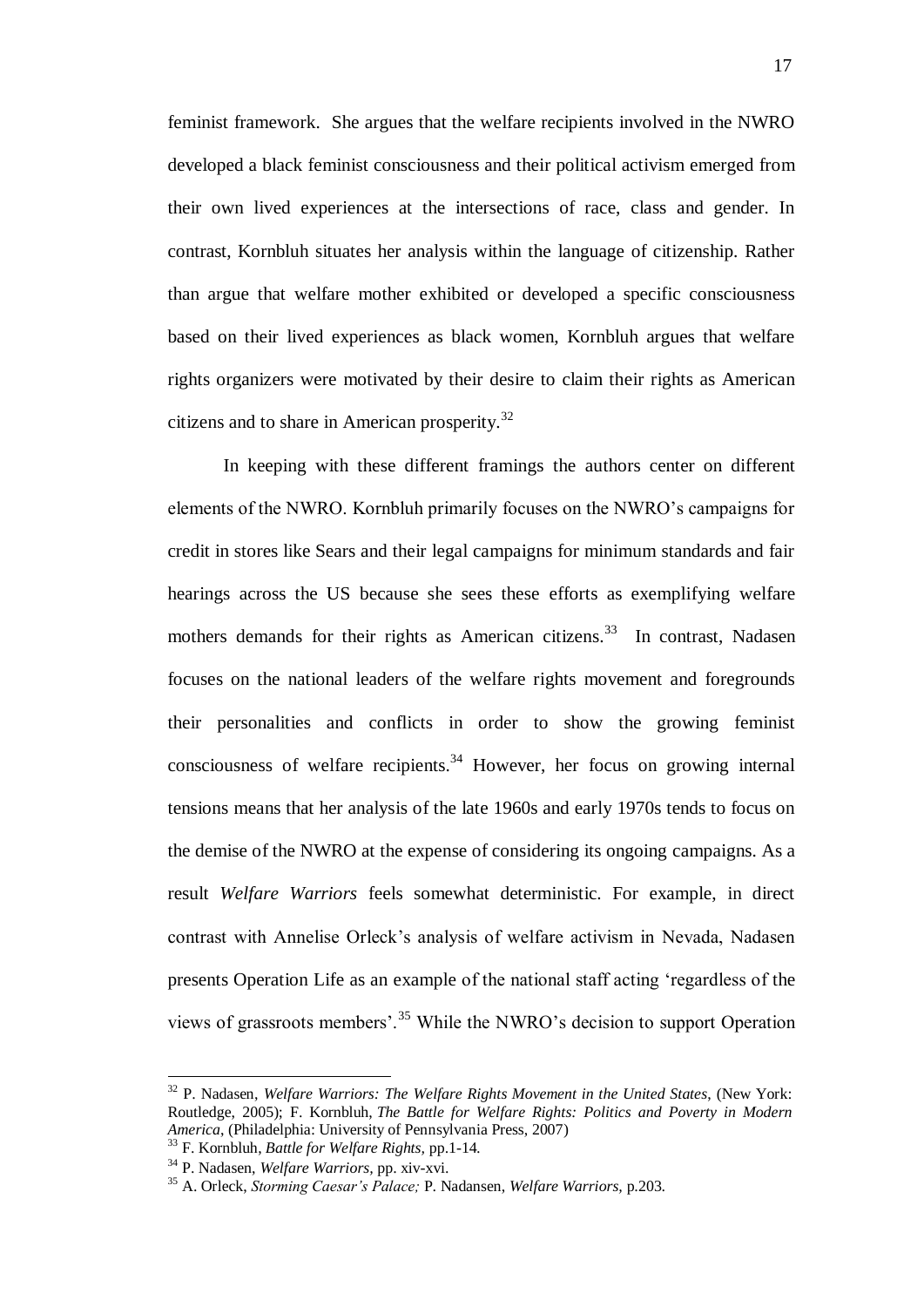Life undoubtedly did cause friction with some members who felt that other local organizations were equally worthy of attention, Nadasen's focus leads her to minimize the fact that Operation Life had a direct impact on the lives of many welfare recipients in Nevada and acted as a springboard for the formation of one of the most successful local welfare organizations in America.

Ultimately policy focused approaches to welfare history rightly point out the continuation of classed, raced, and gendered discourses around welfare and their pivotal role in shaping policy and, in doing so, allow historians to challenge the claim that the division between public assistance and social insurance is either natural or neutral. However, as the literature on grassroots activism suggests, this narrative provides only a partial perspective and does not consider the very real ways in which recipients' experiences of welfare changed over time nor does it recognize the ways in which recipients organized to demand recognition by the state. Grassroots historians capture the ways in which welfare recipients were able to exercise agency in their interactions with the state through national and local social movements and in their individual interactions with public assistance programs. But rarely can they fully explain the power of the state to meet these repeated challenges.

This thesis aims to bring these two literatures together by looking at motherhood and citizenship as important sites of political contestation for both welfare recipients and policymakers. In order to do so it will draw on a feminist tradition that recognizes that language is not fixed but instead a key part of political discourse. Eileen Boris argues that language must be understood in terms of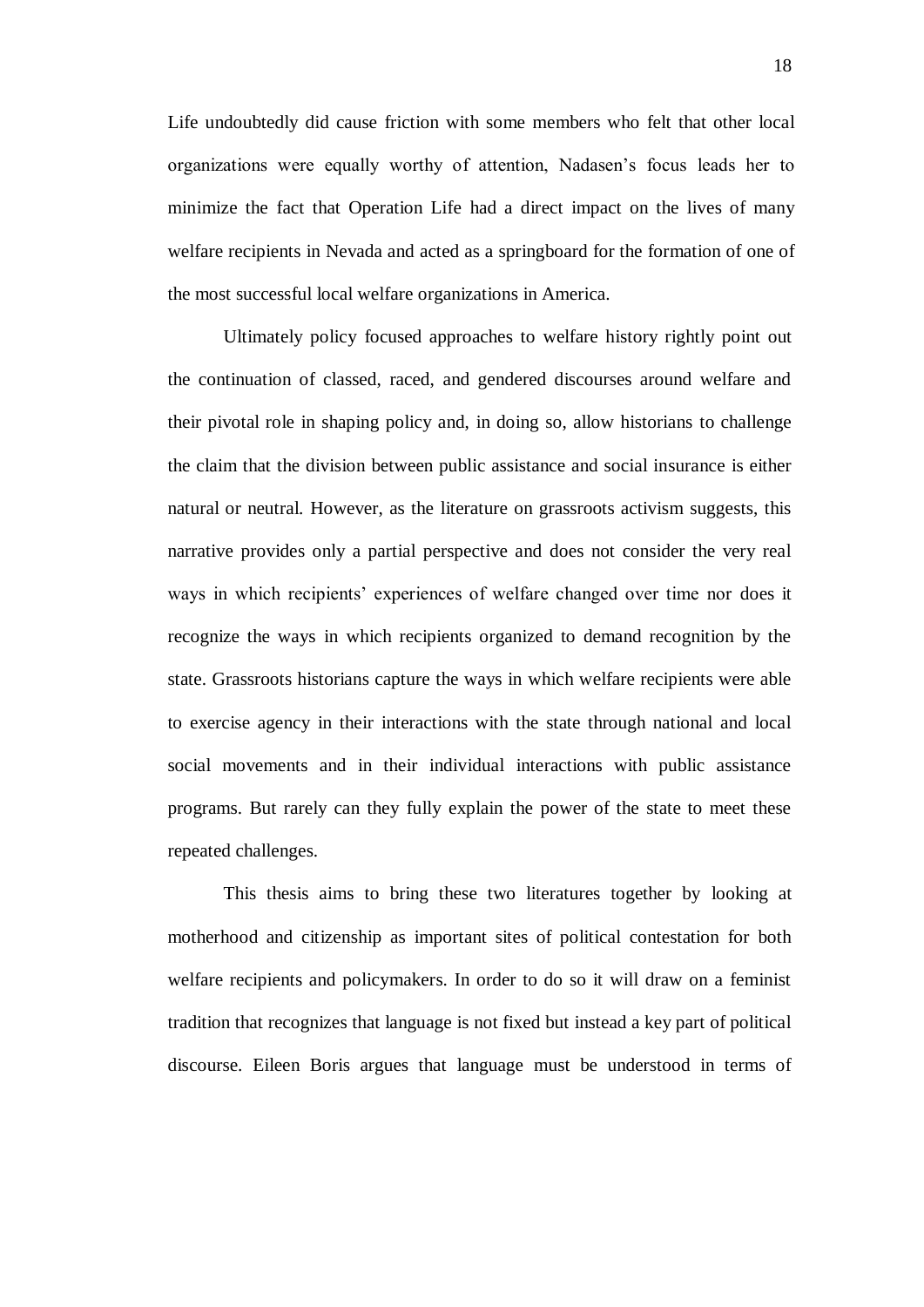competing discourses or 'competing ways of giving meaning to the world'.<sup>36</sup> In this sense, language is not simply descriptive of reality but instead it is partly constitutive. In terms of welfare reform, this thesis will argue that the discursive battle over what it meant to be a good mother or a good citizen actively created and constrained the options available to stakeholders. Nancy Fraser makes this point in her discussion of needs talk and the importance of need as a tool in political discourse.<sup>37</sup> Groups have to use their discursive resources to establish their definition of social needs as legitimate and themselves as authoritative in order to implement their policies. Concepts like motherhood and citizenship cannot therefore be seen as fixed or ahistorical but instead are socially constructed in particular political, cultural and economic contexts. Their meaning only becomes apparent within a specific discursive context: in this case, the activism of the NWRO and the lived experiences of welfare recipients at the intersections of class, race and gender in American society.

Feminist scholarship has long emphasized the constructed nature of supposedly neutral and universal ideas like motherhood. Scholars like Evelyn Nakuno Glenn have compellingly argued that motherhood is actually a 'socially constructed relationship and institution shaped by men and women's actions and wider social and cultural paradigms'.<sup>38</sup> As such it can be marshaled in support of contradictory agendas, as occurred in the debate over a guaranteed adequate income, where claims to protect motherhood were deployed by both the NWRO and by policymakers. In this case, motherhood and citizenship become important

<sup>36</sup> E. Boris, "The Power of Motherhood: Black and White Activist Women Redefine the "Political"", *Yale Journal of Law and Feminism* 25 (1989-1990), pp.27-28.

<sup>&</sup>lt;sup>37</sup> N. Fraser, 'Struggle Over Needs: Outline of a Socialist-Feminist Critical Theory of Late-Capitalist Political Culture' in *Women, the State and Welfare,* ed. L. Gordon, (Madison; The University of Wisconsin Press, 1990), pp.199-225.

<sup>38</sup> E. Nakuno Glenn, 'Introduction', in *Mothering Ideology, Experience & Agency*, eds. Evelyn Nakano Glenn, Grace Chang and Linda Rennie Forcey, (New York: Routledge, 1994), p.4.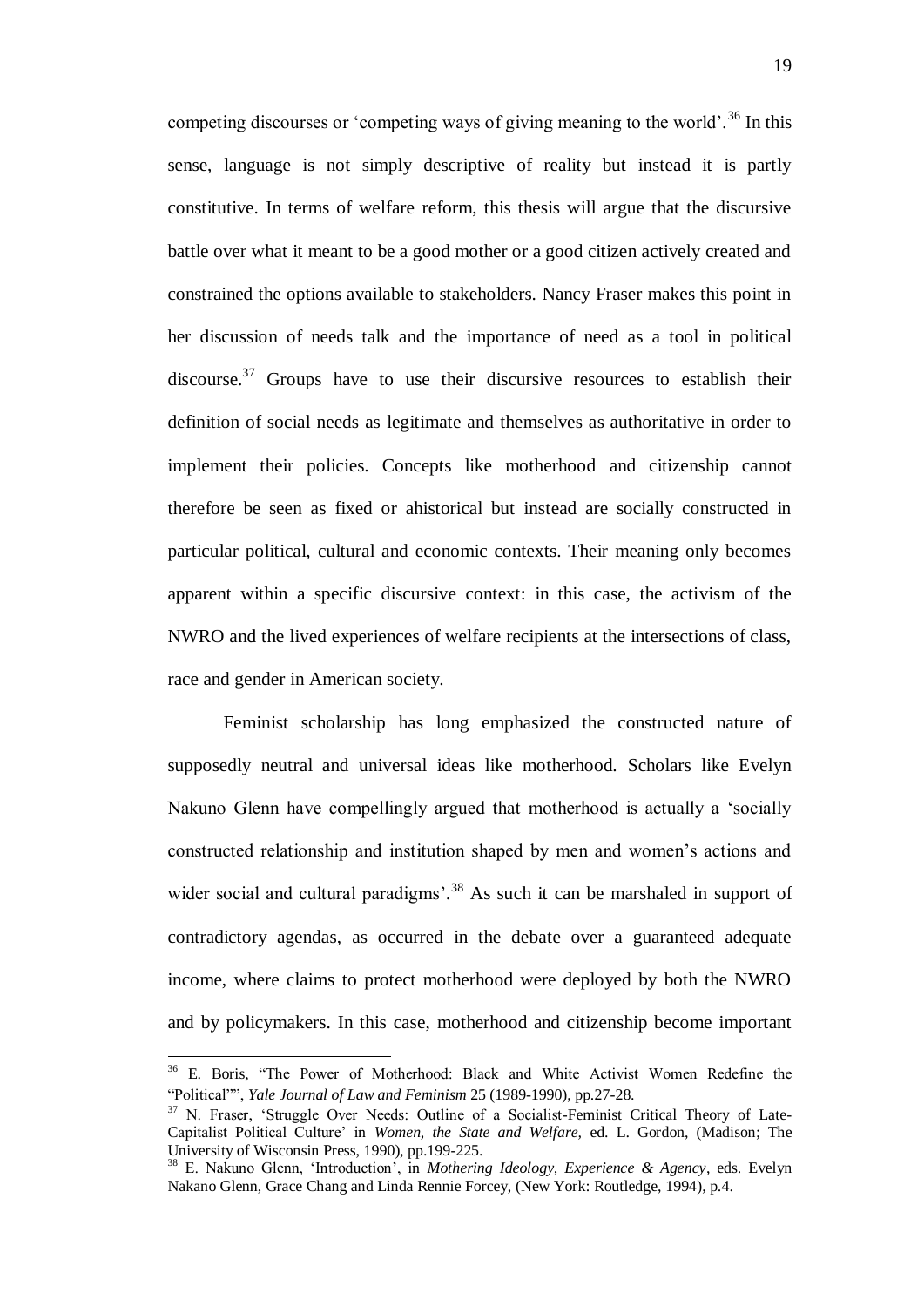sites of political disagreement between distinct groups of political actors. Analyzing the debate over a guaranteed adequate income in terms of these competing discourses therefore provides a way of understanding the welfare state that bridges the divide between policy and grassroots approaches. It also recognizes how racialized and gendered policies have trapped women in poverty, and the ways that women, and women of color particularly, have exercised agency in order to try and access the resources to which they are entitled. In essence, this approach allows historians to remap the welfare rights movement and to analyze it not as a series of separate arenas but, as Steven Lawson said of the civil rights movement, as a group of 'overlapping spheres sharing a common segment'.<sup>39</sup>

Furthermore, I believe that any feminist analysis of the welfare state and its relationship to welfare rights movements must take as central the fact that most AFDC and TANF recipients are poor single mothers and that an increasing percentage are poor single mothers of color. As such this project will adopt an intersectional approach that recognizes that race, sex, and class cannot be separated and that women of color experience oppression specifically as women of color, not as women and as people of color. In her work on intersectionality, Kimberle Crenshaw has thoroughly and compellingly critiqued an additive model of identity that sees racial and gendered oppressions as separable.  $40$  Such a model fails to expose the specificities of black women's experiences as black women rather than as women who are black or blacks who are women. Crenshaw instead proposes intersectionality in an attempt to reconceptualize singular identity categories that further marginalize certain groups and to try and address 'the problematic

<sup>&</sup>lt;sup>39</sup> S. Lawson, 'Freedom Then, Freedom Now: The Historiography of the Civil Rights Movement', *The American Historical Review,* April 1991, p. 466.

<sup>40</sup> K. Crenshaw, "Demarginalizing the Intersection of Race and Sex: A Black Feminist Critique of Antidiscrimination Doctrine, Feminist Theory and Antiracist Politics", *University of Chicago Legal Forum,* 1989, p.139.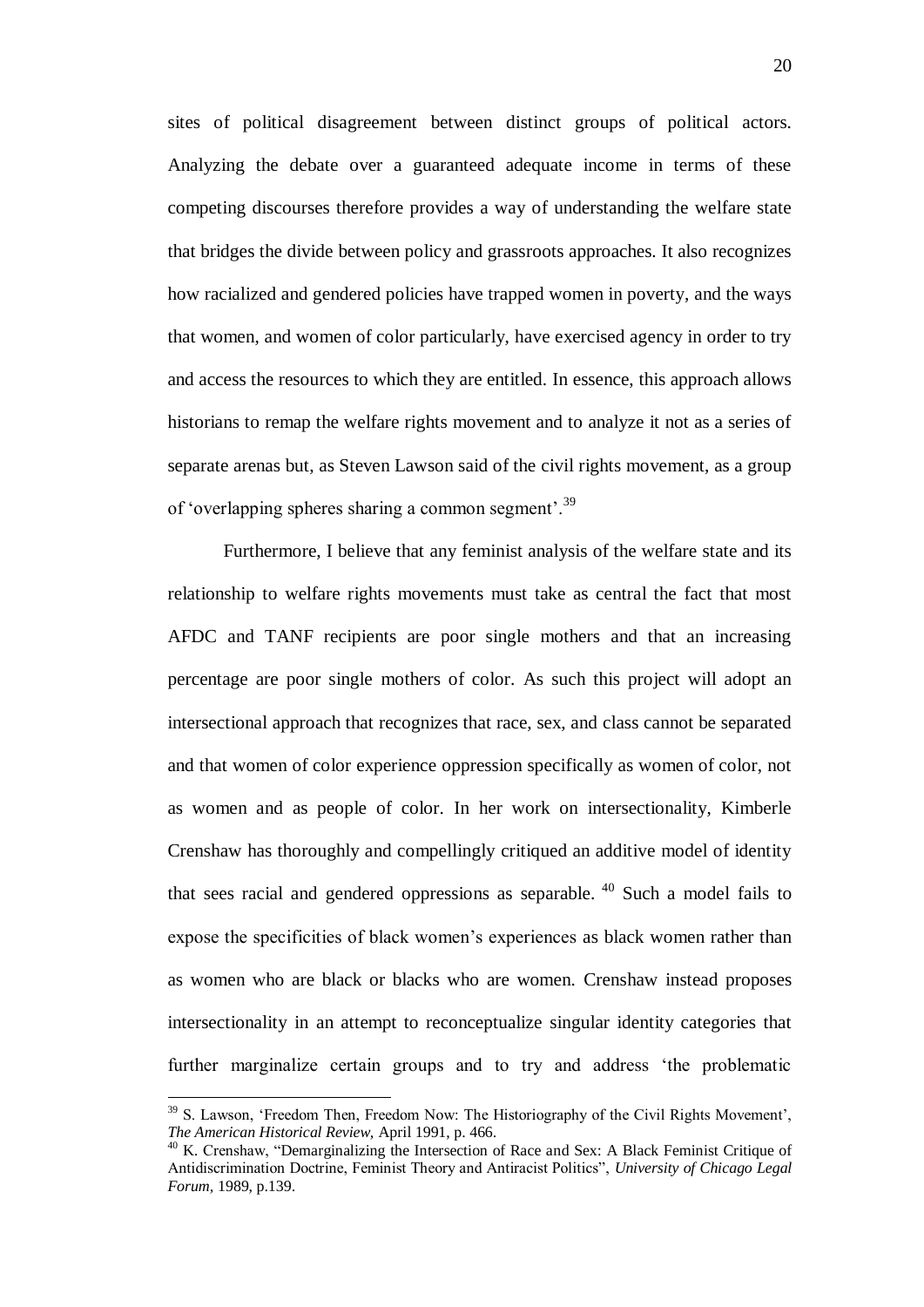consequence of the tendency to treat race and gender as mutually exclusive categories of experience and analysis'.<sup>41</sup>Since Crenshaw wrote her seminal piece on intersectionality, it has become one of the key paradigms that feminists, and others, have deployed in order to conceptualize the ways in which race, gender, class and sexuality intersect and to argue that oppression cannot be studied along a singular axis – be it race, class or gender.

These critiques are particularly relevant to this project given that the majority of NWRO members were poor women of color and that such women have been at the center of much of the media backlash against programs like AFDC. Indeed tropes like the 'welfare queen' are racialized and gendered in ways that cannot be understood solely from a race based or gender based analysis. Equally, the language and rhetoric that the NWRO deployed in its campaign against FAP, as will become clear, cannot be understood through a race first or gender first analysis but requires an intersectional approach. NWRO activists themselves were aware of the intersectional position that they occupied in society. In an interview with *Ms Magazine* in 1972, Johnnie Tillmon, then chief executive of the NWRO, wrote: 'I'm a woman. I'm a black woman. I'm a poor woman. I'm a fat woman. I'm a middle aged woman. And I'm on welfare. In this country, if you're any one of those things – poor, black, fat, female, middle aged, on welfare – you count less as a human being. If you're all those things, you don't count at all. Except as a statistic. I am a statistic'.<sup>42</sup> This thesis will therefore argue that it is crucial to understand how the social locations and intersectional identities of welfare

<sup>41</sup> K. Crenshaw, "Demarginalizing the Intersection", *University of Chicago Legal Forum,* p.139

<sup>42</sup> Johnnie Tillmon, "Welfare is a Women's Issue", *Ms.,* Spring 1972, reprinted in *Welfare: A Documentary History of US Policy and Politics,* eds. Gwendolyn Mink and Rickie Solinger, (New York: New York University Press, 2003), 373.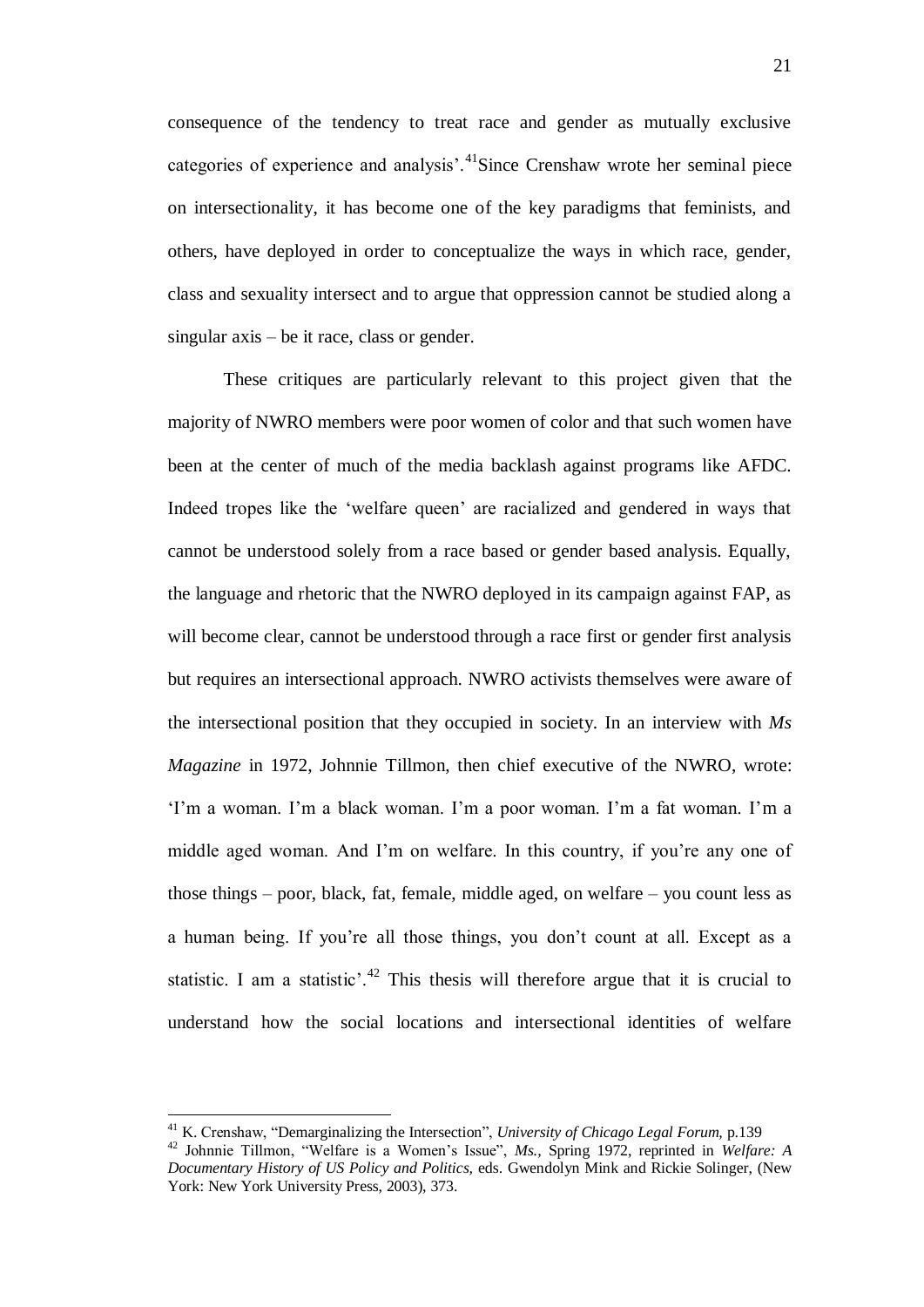recipients shaped the way in which they mobilized ideas around motherhood and citizenship and why their reclamation of these identities was so radical.

Ultimately, this thesis will examine how contested discourses on motherhood and citizenship positioned the bodies of poor mothers of color. It will interrogate how policymakers, the NWRO and local welfare rights groups used motherhood and citizenship as discursive resources to establish their own interpretations of social needs as legitimate and argue that, for all three groups, defining what it meant to be a good mother or a good citizen was a crucial political battle. In order to do so, it relies heavily on archival sources and, in particular, on the organizational records, personal correspondence and newspaper articles preserved in the George Wiley Papers, the Massachusetts Welfare Rights Organizations Papers, and the Nick Kotz papers. Reading these three archives in conversation with each other and in conversation with the Congressional Record has enabled me to document the activities of welfare rights organizations at all levels of society from small scale sit-ins at local branches of Sears, to demonstrations outside state courthouses, to national lobbying efforts against President Nixon's Family Assistance Plan. Furthermore, the Kotz papers contain transcripts of numerous interviews with welfare rights activists. Through these transcripts, I have been able to integrate the voices of the women involved in the NWRO into my analysis and allow their voices to shape my argument. However, in doing so, I have tried to remain aware that these interviews, like all other sources, were not created to answer my questions specifically and, as such, must be analyzed critically and with awareness of the dynamics of power involved in the interview process.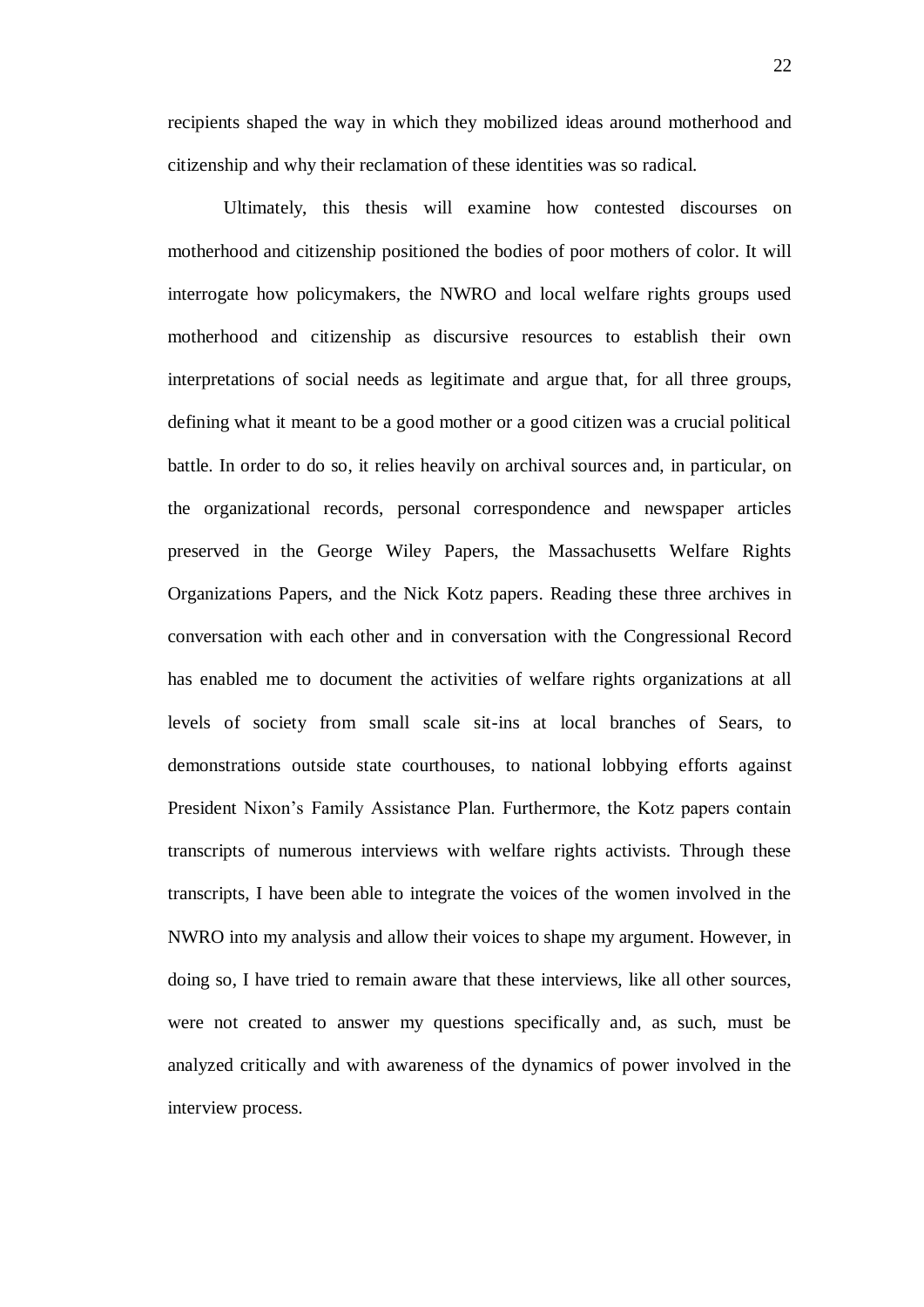The first chapter examines the wider political discourse that formed the backdrop to the debate over a guaranteed income. The following three chapters then explore the ways in which motherhood and citizenship were used, respectively, by policymakers, by the NWRO and by local welfare rights organizations. The second chapter analyzes how policymakers drew on the wider political discourses discussed in chapter one in order to win support for the introduction of the Family Assistance Plan and how other legislators sought to subvert this discourse in order to radically rewrite the welfare state. Adopting a feminist praxis that treats recipients as organic intellectuals and their experiential knowledge as central to understanding welfare, the third and fourth chapters then examine the ways in which welfare recipients used discourses around motherhood and citizenship to challenge the Family Assistance Plan and to argue for a more fundamental reform of the welfare system. It suggests that at both national and grassroots levels their use of these discourses was fundamentally shaped by their own intersectional identities. However, the sources make clear that local welfare rights organizations were more deeply invested in personal empowerment than the NWRO and, as such, used motherhood and citizenship to transform welfare recipients own identities as well as to challenge the state's legislative agenda. Together these chapters argue that for policymakers deploying these discourses helped them to further their own legislative agendas and to circumscribe the options available to their opponents, while for welfare rights activists, successfully contesting definitions of motherhood and citizenship fundamentally transformed their own identities and enabled them, for at least a limited period, to make their voices heard and successfully make claims on the state.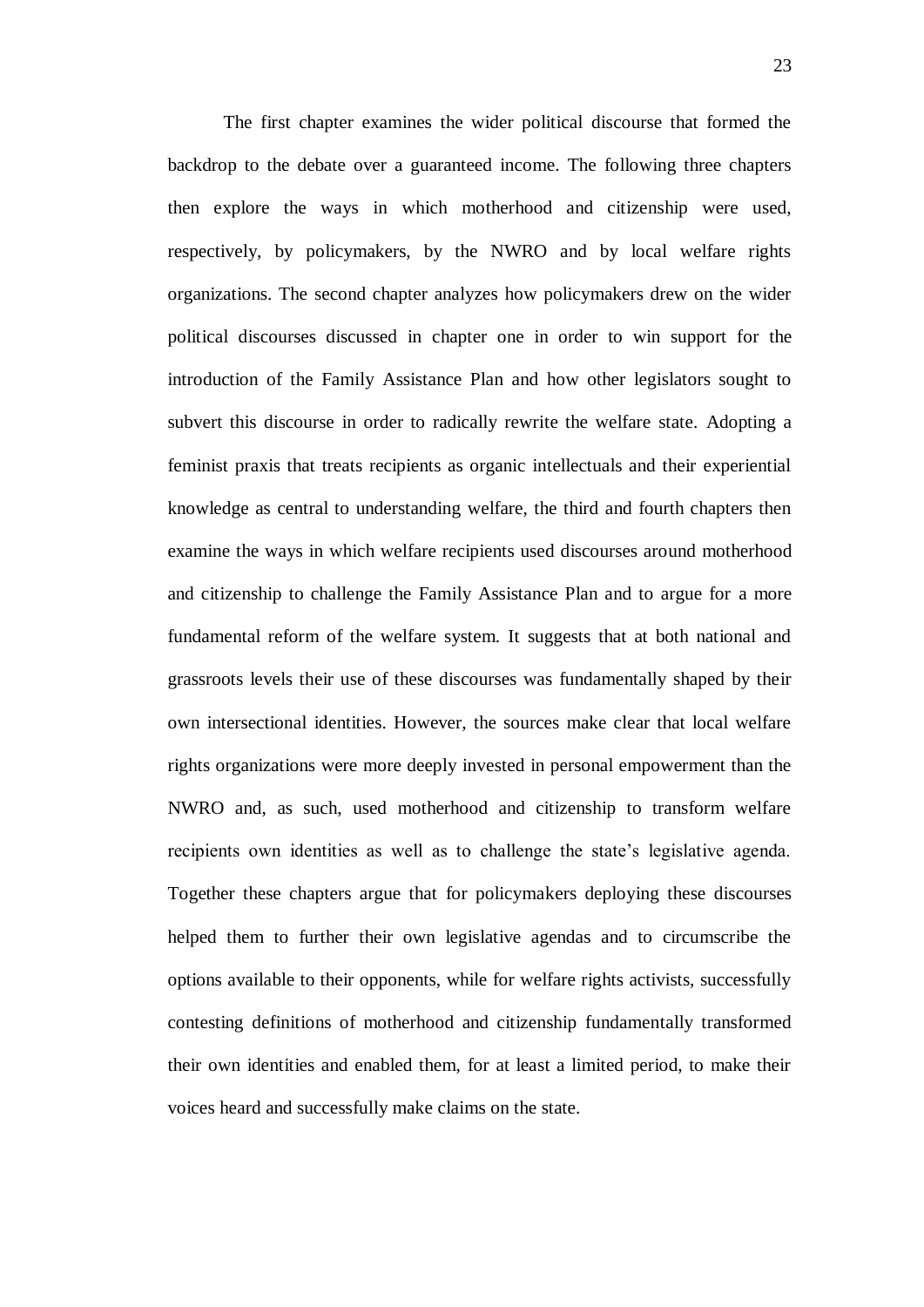*'Americans have long been trained to have a conditional reflex when they hear the word "welfare". It automatically conjures up not a friendly, indulgent image of hapless children, cripples and beleaguered mothers, but a repellent cartoon of a big, blowzy, lazy oaf who prefers handouts to an honest day's work.'* Clayton Pritchard, 'The Shadowy Politics of Welfare', September 11 1971<sup>43</sup>

# <span id="page-27-0"></span>**I. The Discursive Setting: The Backdrop to Debating a Guaranteed Adequate Income**

The main body of this thesis will analyze the relationship between motherhood and citizenship in discourses on welfare in the early 1970s. This analysis will focus on debates in three different arenas and at three different levels: federal welfare policy, NWRO campaigns and local grassroots activism. However, to understand the significance of these discourses it is first necessary to examine the wider culture from which they drew their narrative frames. This chapter will explore the political culture within which the campaign for a guaranteed adequate income took place. In doing so, it will analyze the discursive landscape on to which President Nixon introduced the Family Assistance Plan. It will also explore the relationship between welfare rights and other contemporaneous social movements and the assumptions about race, class and gender that shaped ideas about motherhood, citizenship and the welfare state.

US welfare policy in the present is still classed, raced and gendered, and motherhood remains particularly contested ground. At the same time over the last thirty years concrete welfare reform proposals have shifted dramatically to the right. In the early 1970s, during a Republican administration, there were two separate bills under discussion in the House that would have mandated a basic level of income for all American families. In contrast, in the 1990s, a Democratic President

<sup>43</sup> C. Pritchard, 'The Shadowy Politics of Welfare', September 11 1971, in *Handout or Hand Up,*  Washington Post Publications, 1972, Box 17, Nick Kotz Papers, Wisconsin Historical Society Archives.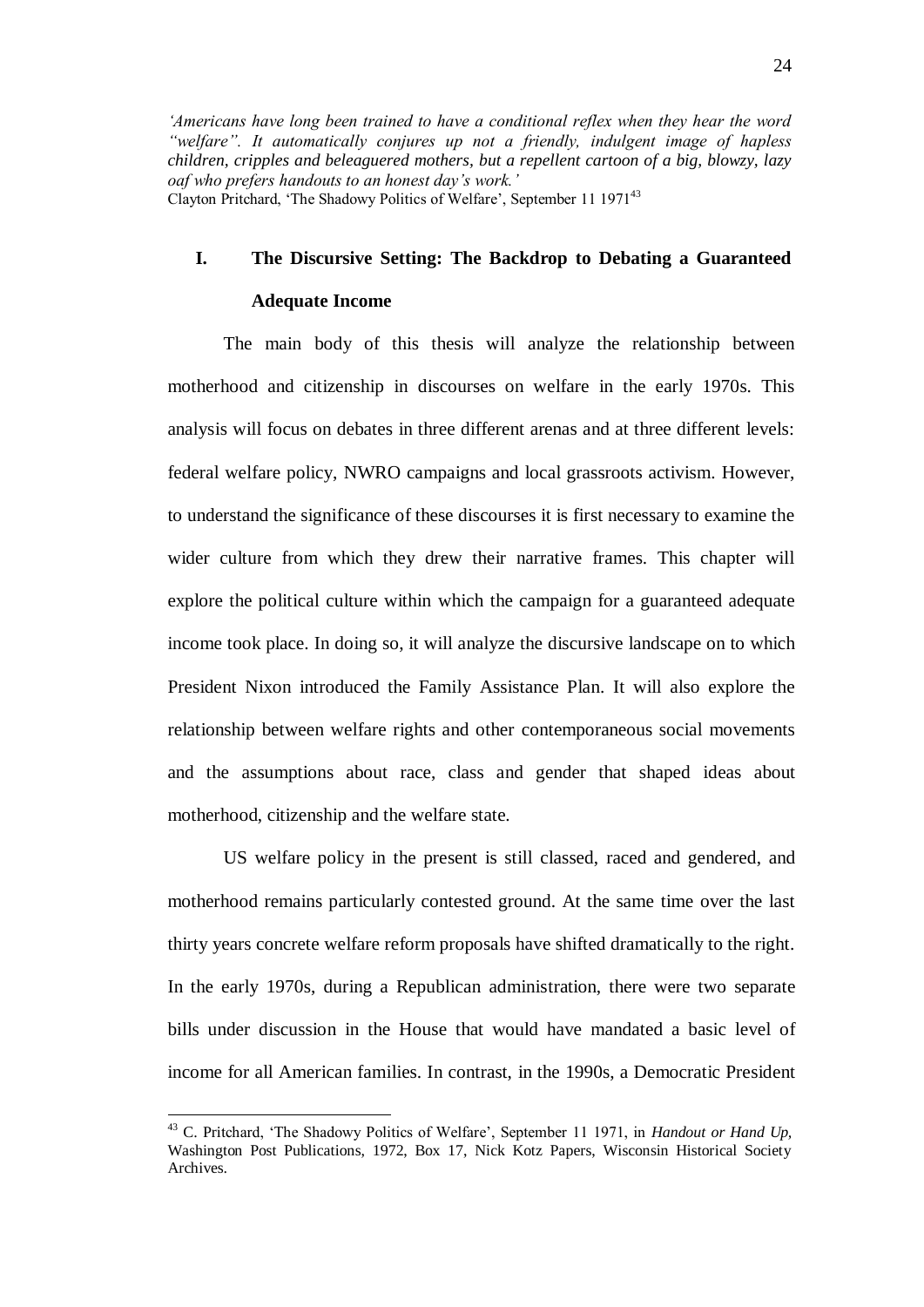oversaw the dismantling of the minimal federal safety net; and in 2012 neither presidential candidate is likely to contemplate reversing this decision. In this political climate, it is easy to overlook the fundamental political objections that the NWRO marshaled against President Nixon's Family Assistance Plan and to accuse them of shortsightedness. As Felicia Kornbluh points out, the NWRO's contemporary critics, and many subsequent historians, have criticized the NWRO for its stance on FAP, arguing that the organization made a mistake in opposing a bill that enshrined in law the principle that the federal government had a duty to provide a basic income to poor families.<sup>44</sup> Yet the NWRO had valid political objections to both the level of tangible benefits that FAP would offer to their members and, more fundamentally, to the underlying logic and philosophy that was driving the bill forward. This chapter will examine the emergence of this underlying philosophy in more detail and suggest why using rhetoric around motherhood and citizenship to oppose FAP was such a radical choice for welfare rights activists.

The late 1960s and early 1970s are often seen as something of a transition period between the liberal policies of the 1960s and the rise of conservative rhetoric under President Reagan in the 1980s. Thus, although the specific image of the 'welfare queen' is traditionally associated with President Reagan, it is important to recognize that the 1960s and 1970s were not free from such racialized and gendered stereotypes. Indeed, the rise of the black cultural pathology paradigm and the image of the black matriarch can be traced back to the 1940s and 1950s and the writings of sociologists like E. Franklin Frazier. Frazier's seminal work, *The Negro Family in the United States,* provided the foundation on which later debates about black matriarchy were built, including the claim that bad mothers were responsible for the

<sup>44</sup> F. Kornbluh, *Battle for Welfare Rights,* p.159.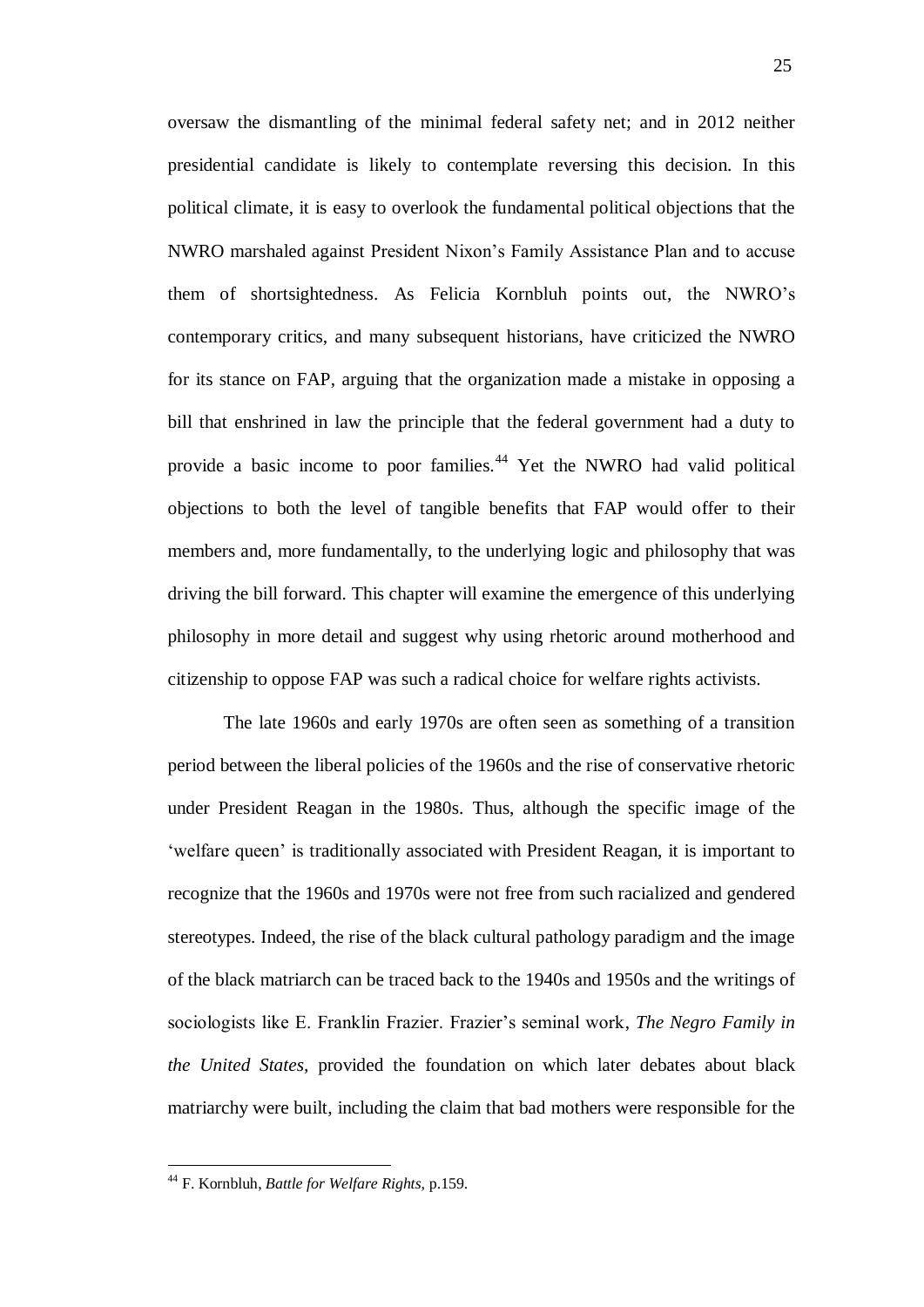ruin of black families.<sup>45</sup> While this narrative has traditionally been associated with more conservative political rhetoric, Jennifer Mittelstadt's work on the welfare state in the 1930s and 1940s demonstrates how even liberal reformers like Elizabeth Wickenden and Wilbur Cohen integrated the black cultural pathology paradigm into their policies. She argues that once it became clear that Congress would not pass a comprehensive social welfare bill, Cohen, and other liberal reformers embraced the idea of a dichotomy between 'fundamental poverty' and 'situational poverty' and refocused their reform efforts on the latter. They argued that this second type of poverty was caused by long standing personal problems, such as a lack of education, rather than unexpected or temporary setbacks and therefore required active intervention by the state to resolve. As a result, they put rehabilitation at the center of their welfare proposals and introduced policy ideas which sought to compel recipients of Aid to Dependent Children (ADC) to tackle the problems that kept them in poverty.<sup>46</sup> This approach singled out ADC recipients as the primary group in need of rehabilitation. In doing so it reinforced the divide between culturally acceptable social insurance programs and increasingly unpopular and stigmatized "welfare programs." It also tightened the connection in the public mind between welfare and poor single women of color by refusing to actively challenge the racial discrimination present in the welfare system and instead attempting to erase race from the public discourse around welfare entirely.<sup>47</sup>

Reformers in the 1930s and 1940s sowed the seeds for later welfare policies to be constructed on the idea that poverty was a personal failing and compulsory rehabilitation was the necessary solution. However, it was not until the publication of the infamous Moynihan Report in the mid 1960s that the racialized and gendered

<sup>45</sup> R. Feldstein, *Motherhood in Black and White,* p.22.

<sup>46</sup> J. Mittelstadt, *Welfare to Workfare,* p.2.

<sup>47</sup> *Ibid,* p.16.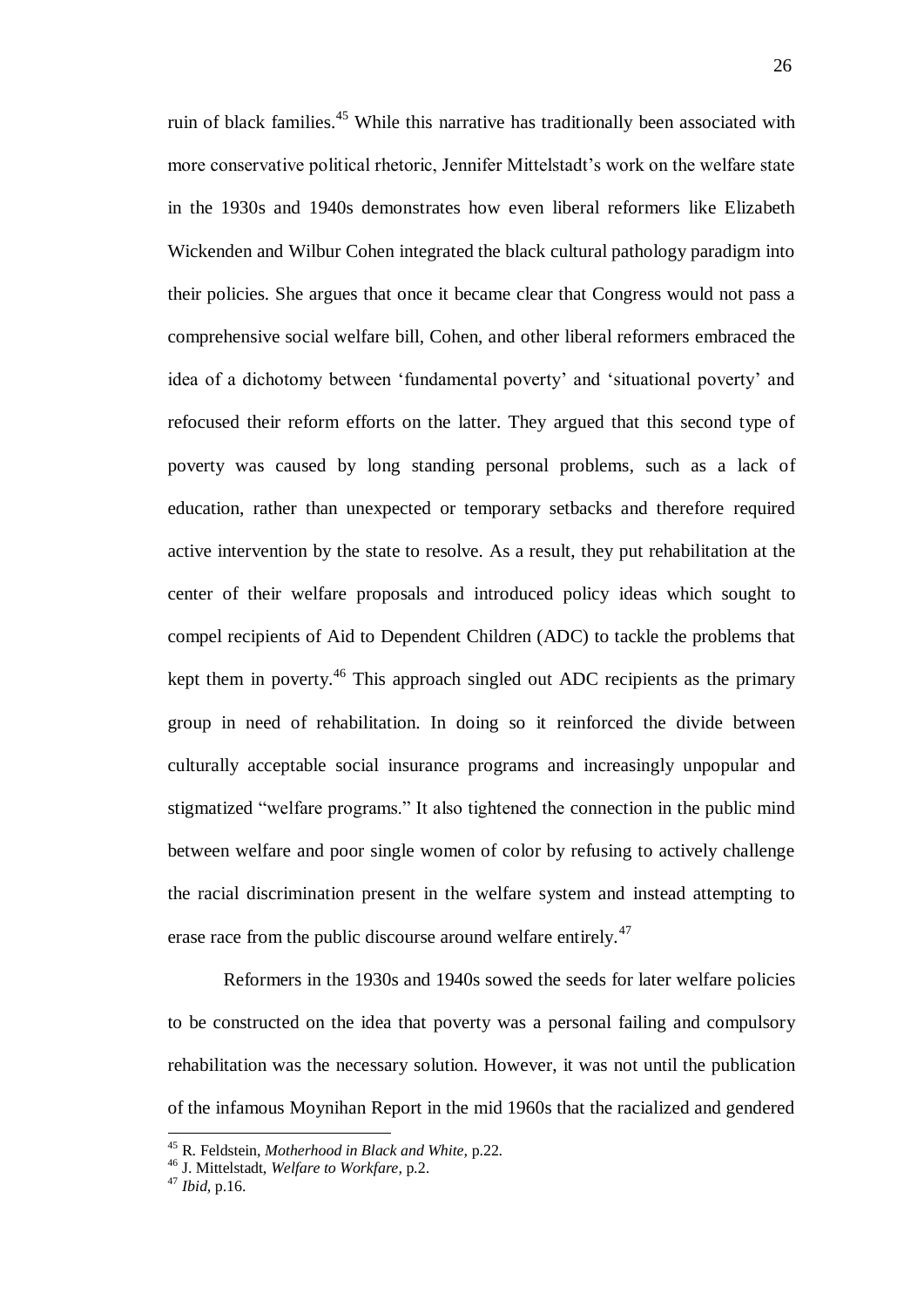nature of this discourse became hegemonic. The Moynihan Report, officially titled *The Negro Family: The Case for National Action,* argued that poverty among African Americans was not primarily the result of structural or institutional racism but instead the result of the collapse of African American families into a 'tangle of pathology' in which black women usurped the rightful position of black men.<sup>48</sup> Moynihan argued that slavery had 'forced the Negro community into a matriarchal structure which, because it is out of line with the rest of the American society, seriously retards the progress of the group as a whole'.<sup>49</sup> This matriarchy was not to be found across the whole of the African American community but was particularly prevalent among the lower classes where the 'fabric of conventional social relationships has all but disintegrated'.<sup>50</sup> It argued that if President Johnson was truly committed to ending poverty then 'a national effort towards the problems of Negro Americans must be directed towards the question of family structure."<sup>51</sup> Essentially Moynihan argued that the aim of the activist welfare state should be to intervene in African American communities to recreate families in the patriarchal, male breadwinner model rather than to create large scale universal social welfare programs that would encourage black mothers to continue raising their children alone. This report cemented the black cultural pathology paradigm and became a crucial touchstone for both liberal and conservative anti-poverty activists and for those politicians looking to introduce welfare reform bills during the 1960s and 1970s.

Moynihan's influence is particularly clear in the underlying logic of the War on Poverty, which formed the immediate policy backdrop to the introduction of the

<sup>48</sup> D. Moynihan, "The Negro Family: The Case for Action", US Department of Labor, accessed August 13th 2012, [http://www.dol.gov/oasam/programs/history/webid-meynihan.html](http://www.dol.gov/oasam/programs/history/webid-meynihan.htm).

<sup>49</sup> *Ibid*

<sup>50</sup> *Ibid*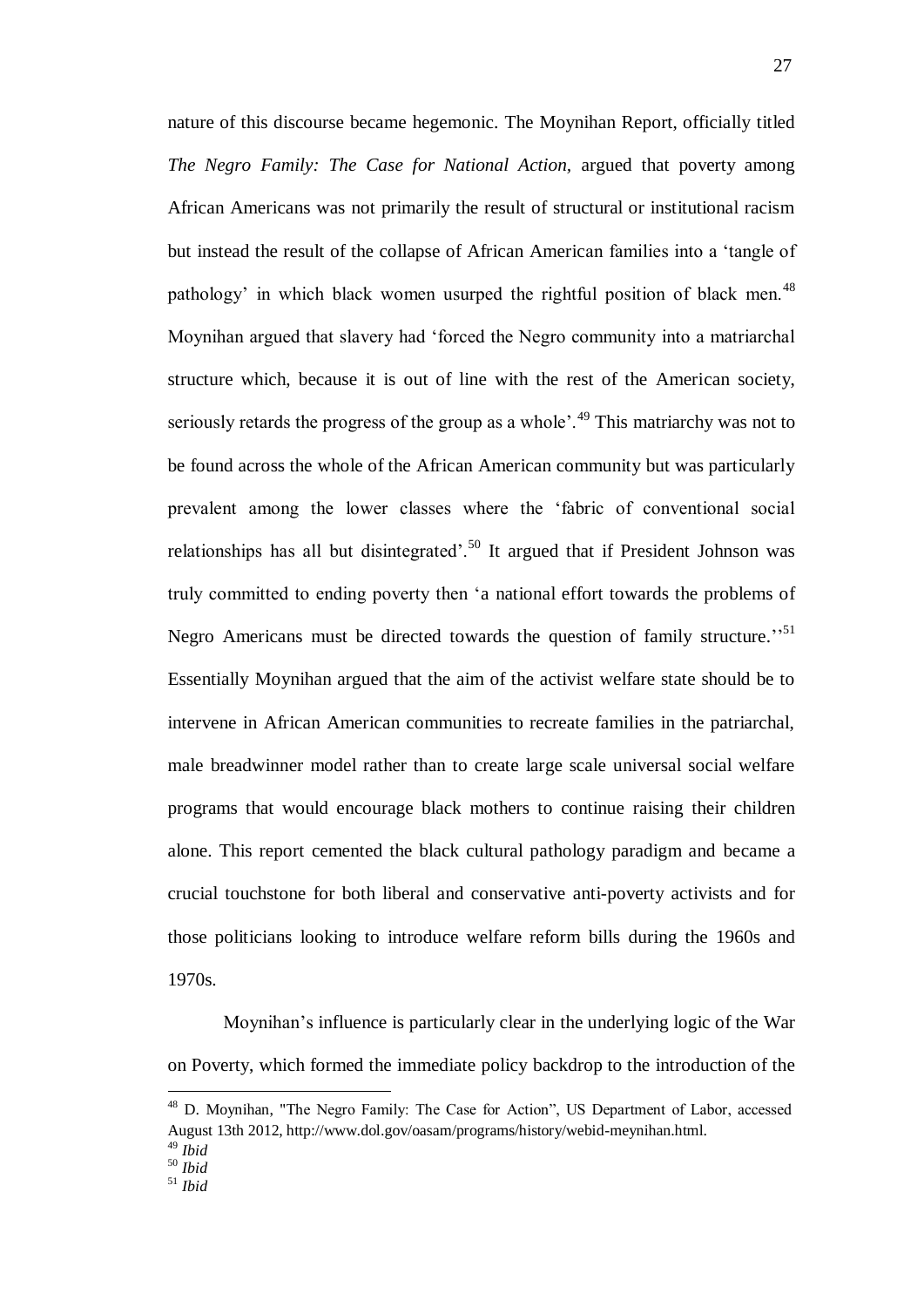Family Assistance Plan. The War on Poverty has long been maligned by historians as symbolic of the failings of the liberal antipoverty strategy that sought to expand central government outwards as it created policy initiatives to tackle poverty. Certainly, as Annelise Orleck acknowledges, 'from a 'top down' perspective the 'antipoverty crusade's failures can seem glaring and its successes insignificant'.<sup>52</sup> However, Orleck and other recent scholars of the antipoverty movement have increasingly sought to challenge this perspective. To do so, they have focused on grassroots activism and the immediate impact antipoverty initiatives had on local communities. They have sought to demonstrate that while the antipoverty movement had its weaknesses and failures, it also achieved critical successes and provided poor women in particular with the political space and the funding to make tangible changes in their communities.<sup>53</sup>

Analyzing the relationship between welfare rights and the war on poverty supports this less pessimistic assessment of the antipoverty movement. Certainly, the war on poverty was both driven by and limited by the underlying philosophy of the Moynihan report which argued that the poor remained poor because they were trapped in a culture of poverty.<sup>54</sup> While federal policy makers did not advocate implementing structural changes to the economy and the welfare system, they did embrace Richard Cloward's 'opportunity theory' which focused on empowering communities to help themselves. However, as the testimony of welfare recipients and community activists demonstrates, they failed to commit fully to this approach and clearly did not intend to politicize or empower welfare mothers specifically. For example, the Virginia Welfare Rights Organization (VWRO), which was

<sup>52</sup> A. Orleck, 'Introduction', *The War on Poverty: A New Grassroots History – 1964-1980*, eds. A. Orleck, L Gayle Hazirjian, (London: The University of Georgia Press, 2011), p.4.

<sup>53</sup> See articles in *War on Poverty,* eds. A. Orleck, L Gayle Hazirjian.

<sup>54</sup> A. Orleck, 'Introduction', *War on Poverty,* p.22.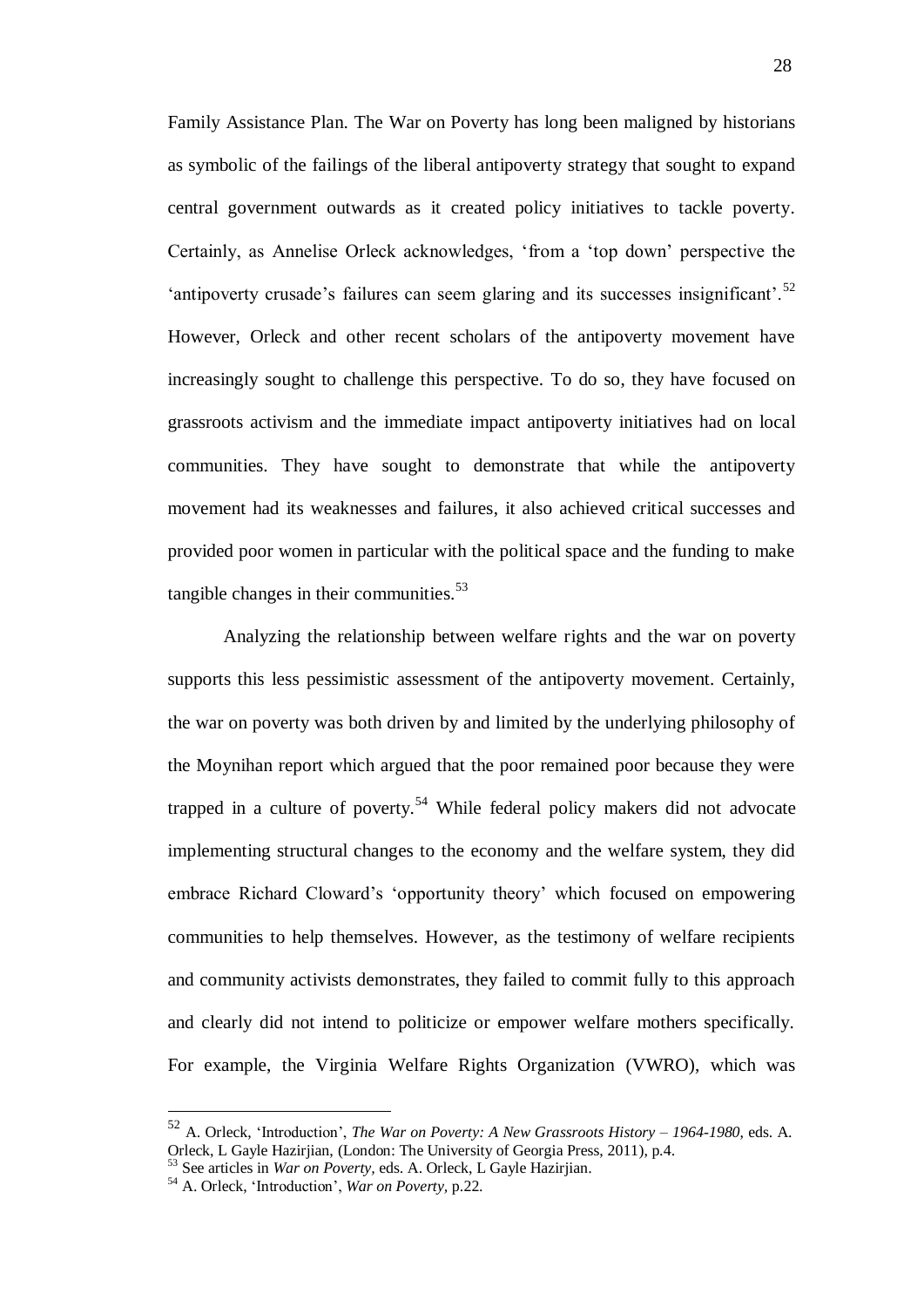staffed by paid OEO organizers, recounts explicit threats from OEO officials to withdraw funding from a community action program if it continued to organize welfare recipients. 55

Still, even if the War on Poverty did not set out to politicize welfare mothers, it is clear that the relationship between the two was very complex. The most crucial provision in the Economic Opportunity Act of 1964 for understanding how the War on Poverty impacted welfare recipients is Title II. This set up the Office of Economic Opportunity and established the requirement that Community Action Programs (CAPS) must have 'maximum feasible participation of residents in the areas and members of the groups' served by the program.<sup>56</sup> While the War on Poverty has been severely criticized for failing to live up to this maxim, it is clear that the inclusion of this clause allowed existing welfare rights groups to make use of the increased resources that the federal government made available. CAPS thus served as a 'channel of politicization and political organization' for many welfare recipients.<sup>57</sup>

Jeannette Washington, Etta Horn and Rhoda Linton, all important figures within the NWRO and the broader welfare rights movement, recall starting their community activism in OEO sponsored projects. Rhoda Linton, an organizer in New York City recalls that in 1967, when she first became involved in community organizing, 'poverty programs were opened up' and happy to work with welfare recipients. Local welfare rights organization records similarly demonstrate that many welfare rights groups were run by OEO paid staff and VISTA volunteers,

<sup>55</sup> VWRO Newsletter, December 1970, Folder 3, Box 27, George Wiley Papers, Wisconsin Historical Society Archives.

<sup>56</sup> Quoted in M. Davis, *Brutal Need: Lawyers and the Welfare Rights Movement, 1960-1973,* (New Haven; Yale University Press, 1995), p.32

<sup>57</sup> G. Martin, *The Emergence and Development of a Social Movement Organization among the Underclass: A case study of the NWRO,* 1972, Folder 5, Box 22, Wiley Papers.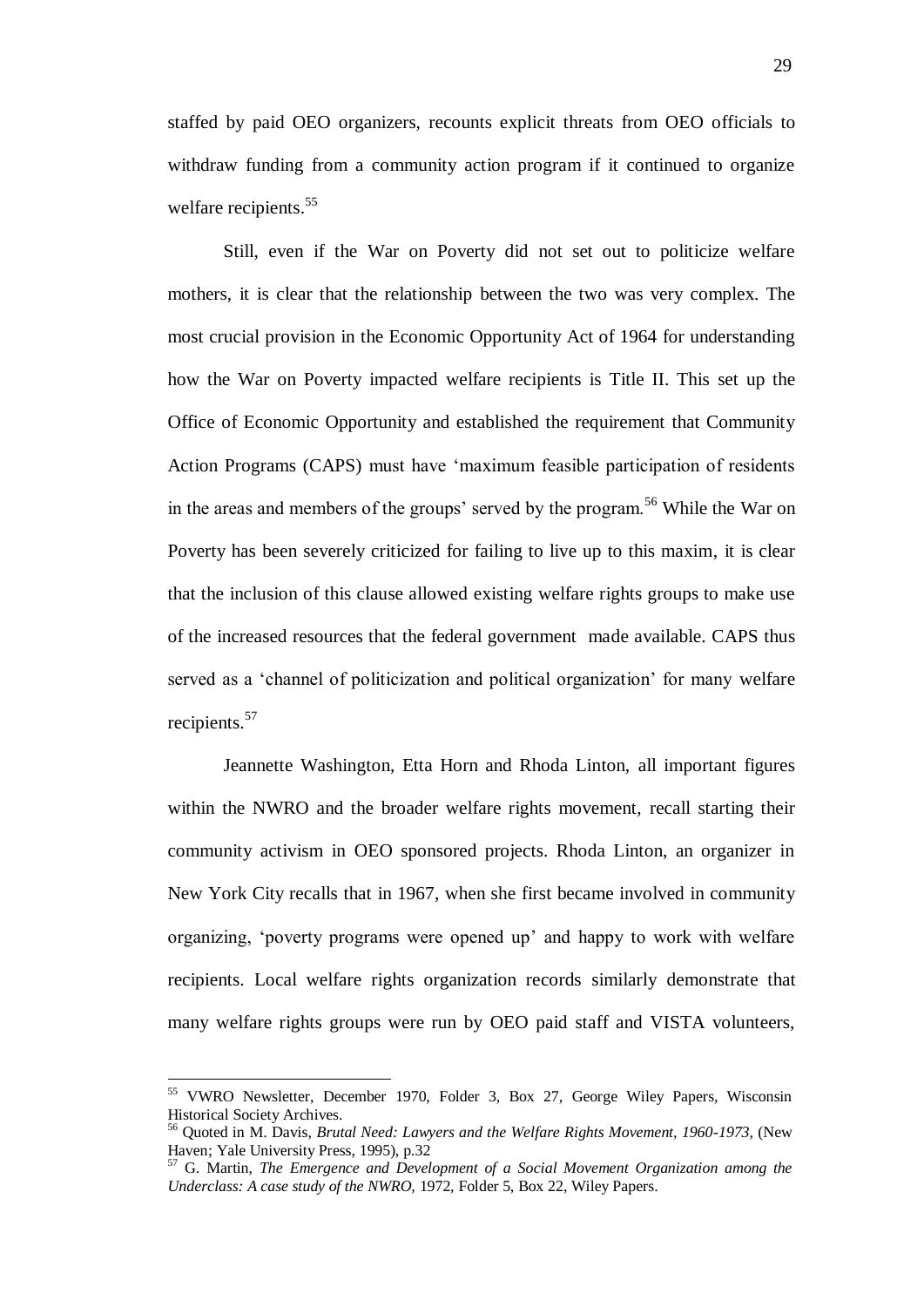albeit often to the frustration of welfare mothers themselves. However, this funding was extremely important and when the state threatened to withdraw it, welfare rights groups reacted angrily and accused the antipoverty movement of failing to live up to its own rhetoric. VWRO organizers wrote that 'traditional poverty programs have not in any measure helped the "maximum feasible" number of poor. Welfare rights is doing just that. Instead of OEO living up to its commitment to poor people, it is now trying to destroy what we have helped them gain'.<sup>58</sup>

As the above exchange suggests, the relationship between the OEO and welfare rights groups and activists was complicated, and welfare recipients were not unquestioning supporters of the OEO or the War on Poverty. Indeed Johnnie Tillmon, in her testimony against FAP in 1970, stated that 'sometimes we feel that we are like… urban prostitutes…A lot of people make money off us. Anybody can draw up a proposal and present it to HEW and the health people and the OEO people and say they are going to do something for the poor'.<sup>59</sup> As Nancy Fraser argues, the growing absorption of welfare programs into government bureaucracy had positioned welfare mothers as 'potential recipients of predefined services rather than as agents involved in interpreting their needs and shaping their life conditions'.<sup>60</sup> With the growth of local community antipoverty programs welfare recipients were increasingly aware that the state did not prioritize their needs and that they were not considered legitimate stakeholders in defining these needs. At the same time, they had growing access to resources that were intended to be directed at other social issues like hunger, inadequate healthcare and poor education, which were all assumed to be entangled with the culture of poverty.

<sup>&</sup>lt;sup>58</sup> VWRO Newsletter, Folder 3, Box 27, Wiley Papers

 $59$  J. Tillmon, NWRO Testimony, Special Hearings on HR16311,  $18<sup>th</sup>$  November 1970, Box 17, Kotz Papers.

<sup>60</sup> N. Fraser, 'Struggle over Needs', *Women, the State, and Welfare'*, p.212.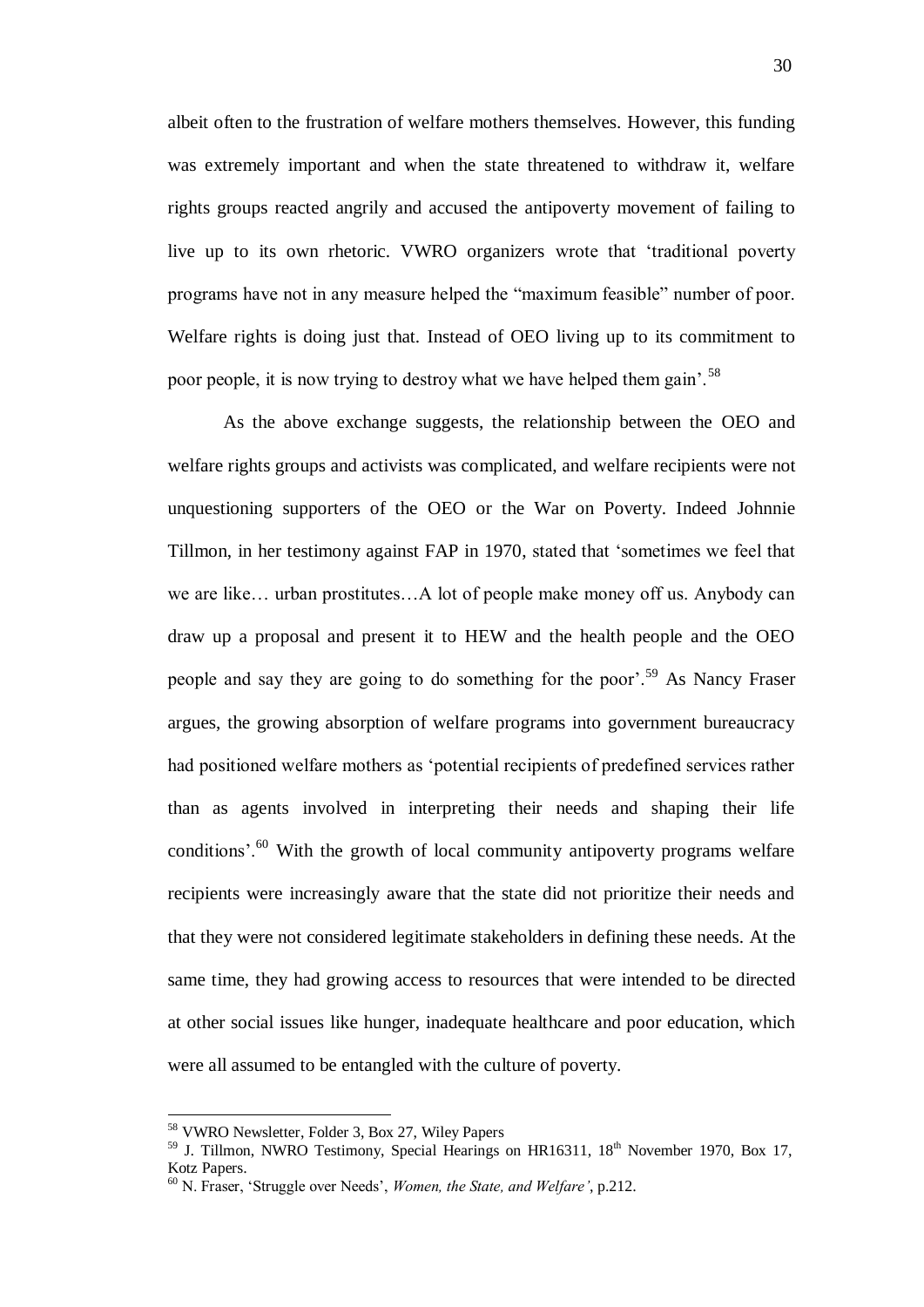While the public imagination distinguishes between "welfare" programs like AFDC and other publically funded institutions like hospitals, schools and courts, the needs of welfare recipients are multifaceted, and most recipients come into contact with all of these public institutions. In this context, welfare recipients were well positioned to demand resources from the state. For example, in her work on the War on Poverty, Laurie Green explores how the Memphis Area Project South (MAP South), led primarily by poor African American women like Barbara McKinney, collaborated with a local hospital to study childhood malnutrition. While Green does not fully examine the relationship between race, motherhood and welfare, she does compellingly demonstrate how such women successfully challenged the assumption that infant malnutrition was primarily caused by bad mothering and neglect and instead 'recast malnutrition as a catastrophic childhood illness'.<sup>61</sup> Their activism led the government to institute a pilot malnutrition program in Memphis which was then expanded to a national program in 1972, under the name of Women and Infant Children Nutrition Program (WIC), one of the few remaining successful federal antipoverty programs.<sup>62</sup>

Ultimately, interactions between welfare recipients and antipoverty initiatives demonstrate that the relationship between the state and grassroots groups is not unidirectional. The state could not simply impose its will on local communities nor did its priorities or ideologies manifest themselves entirely as the state intended. Instead, by creating space for local activism the War on Poverty entered into a fierce, albeit unequally weighted, battle for control with local activists who had their own priorities and ideas. As a result, despite not being the target audience of the War on Poverty, community action programs clearly helped

<sup>&</sup>lt;sup>61</sup> L. Green, 'Saving Babies in Memphis: The Politics of Race, Health, and Hunger during the War on Poverty' in *War on Poverty,* eds. A. Orleck, L Gayle Hazirjian, p.212.

<sup>62</sup> L. Green, *Ibid,* p.134.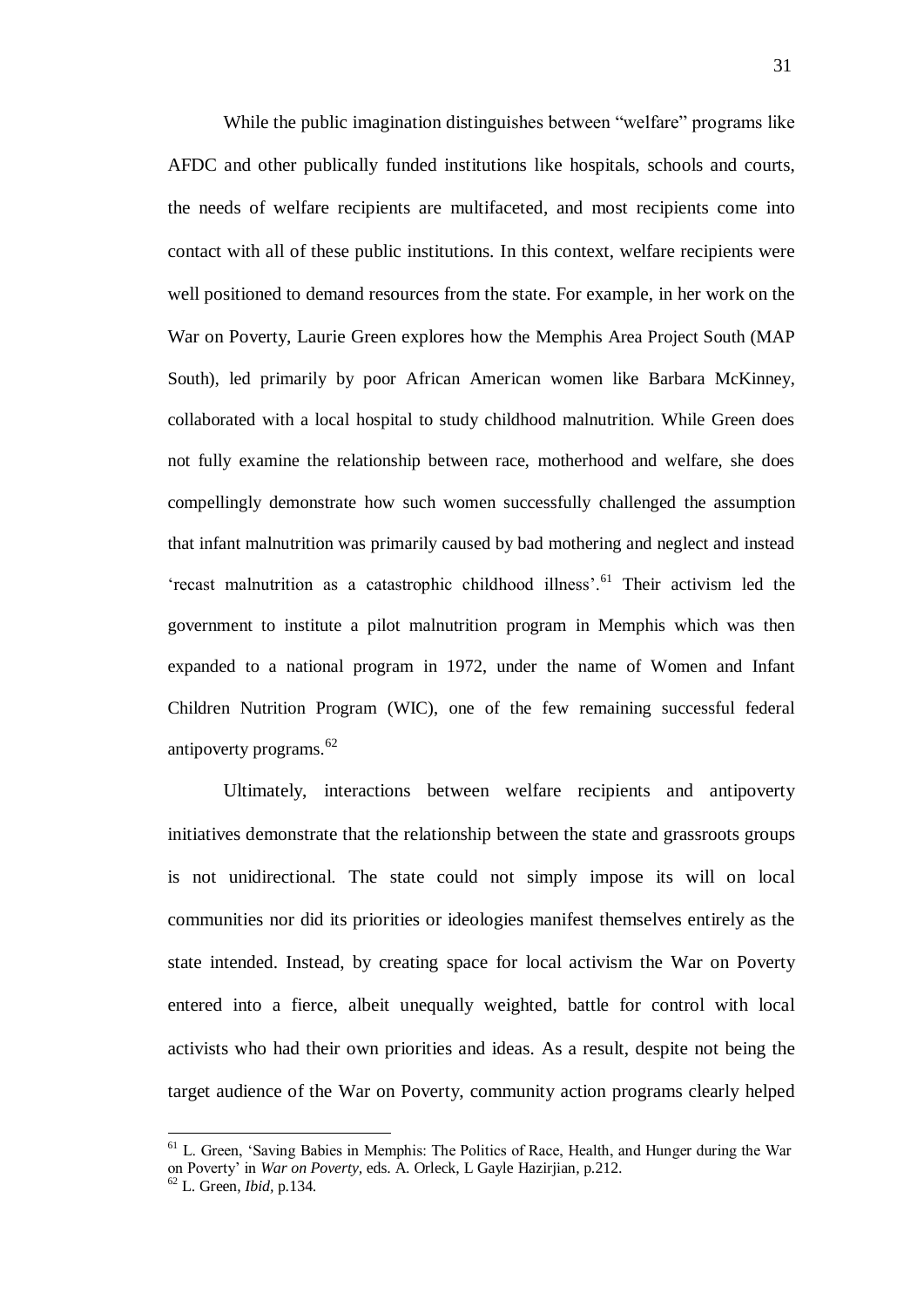welfare recipients to gain experience in organizing and interacting with the state, which then led them to form welfare rights organizations. Indeed, OEO antipathy towards welfare recipients undoubtedly drove them to form distinct WROs and not to rely on the support of CAPs and VISTA volunteers. Essentially, the War on Poverty challenged the passive relationship between welfare recipients and government bureaucracy and provided space for welfare mothers to fight to establish their definitions of their needs as legitimate.

To understand why the War on Poverty did not seek to empower welfare mothers, despite its insistence on maximum feasible participation of the poor, and how this shaped the debate over welfare reform proposals in the early 1970s, it is necessary to examine the nature of motherhood itself and its relationship with race, class and gender in this period. Although motherhood is still largely situated as natural or neutral in contemporary culture, feminist scholarship has compellingly demonstrated that motherhood is far from a universal experience. Instead, motherhood is a socially constructed relationship and institution that is historically and culturally specific and its meaning and implications are distinctly raced and classed. While one specific model of 'good' motherhood may have been culturally dominant through much of the twentieth century in the United States, this model has never represented the lived experiences of all, or even most, mothers. Nor has it remained uncontested. As the introduction suggests, motherhood has always been contested territory within discourses around welfare. Since the establishment of mother's pensions in the early twentieth century, welfare payments have depended upon the ability of women to prove that they represent the ideal of good motherhood and are therefore deserving of state assistance. As Johnnie Tillmon wrote, 'from the very beginning, need was not enough to establish eligibility but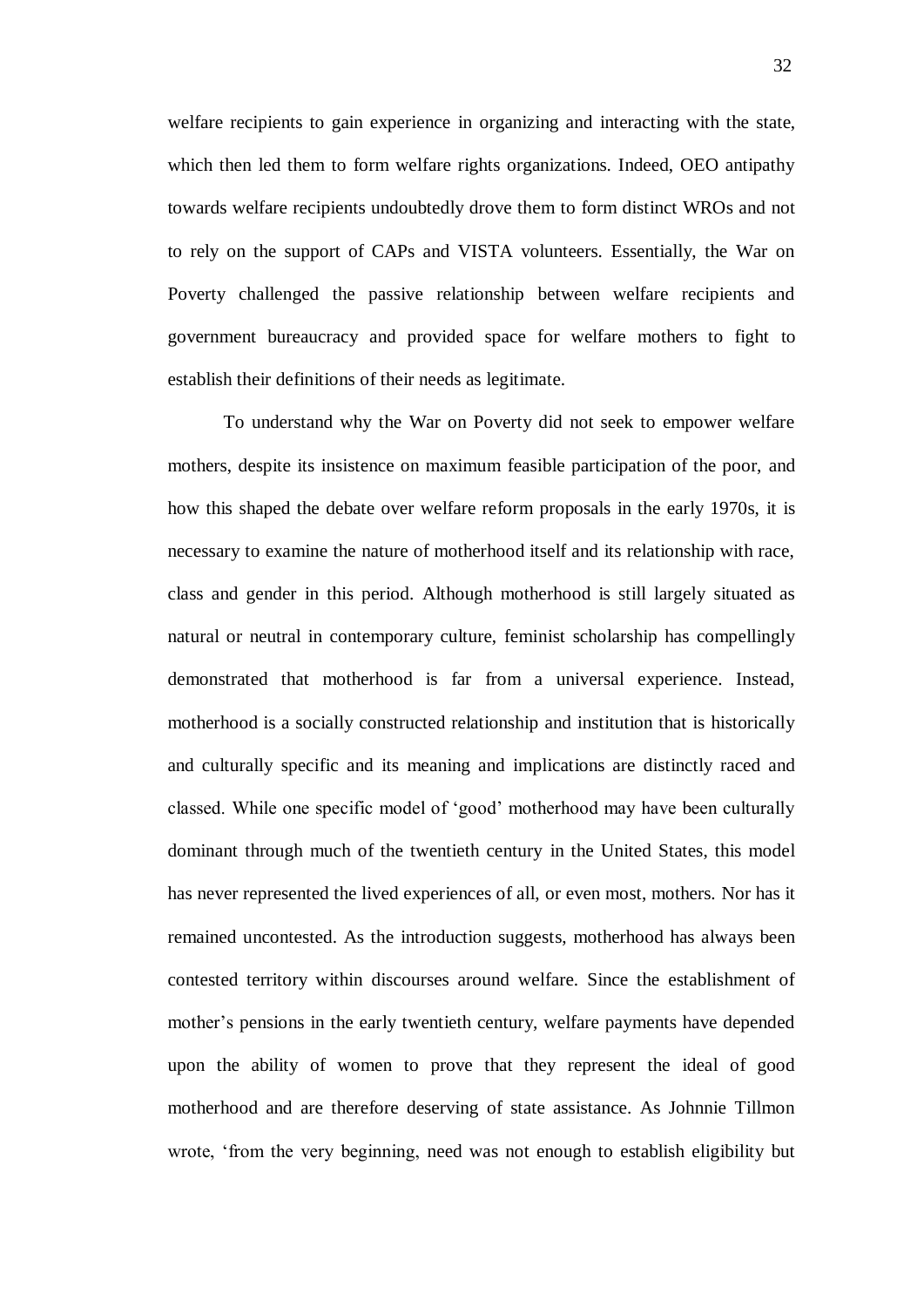rather aid was confined to the "worthy" poor – a concept with moral overtones and which focused on...whether the mother was a proper and competent custodian of her children'.<sup>63</sup>

While this socially constructed ideal of good motherhood has always been essentialized as the white, middle class, Anglo-American, stay at home mom, the language used to underpin this image is historically contingent. In the 1960s and 1970s the discourse around motherhood and welfare was fundamentally shaped by the Moynihan Report and by the assumption that certain types of mothers posed dangers to the American state. As Ruth Feldstein argues: 'representations of women as mothers developed in conjunction with debates about who was a healthy citizen and what was a healthy democracy'.<sup>64</sup> Drawing on a psychosocial definition of citizenship, American liberals argued that bad mothers raised bad citizens and that it was therefore in the state's interests to enforce good motherhood. While Feldstein demonstrates how mothers of all races were blamed, this demonization took on specific racialized and classed forms in debates around welfare. In particular, interwoven with the Moynihan Report and its focus on black cultural pathology, mother blaming allowed American liberals to ignore structural racism and instead make 'the "bad mother" the personification of pathology within the liberal welfare state' and, more generally, to render 'black women's maternal failure' as a code for 'racial inferiority more generally'.<sup>65</sup> This is a particularly important discourse to consider in relation to NWRO activism because it was against this narrative of motherhood and citizenship that welfare rights activists sought to construct a different narrative about what counted as good mothering and therefore implicitly

<sup>63</sup> J. Tillmon, 'Welfare is a Woman's Issue', NWRO Public Statements on FAP, 1969-1973, Folder 3, Box 17, Wiley Papers.

<sup>64</sup> Feldstein, *Motherhood in Black and White,* p.1.

<sup>65</sup> *Ibid,* p.14.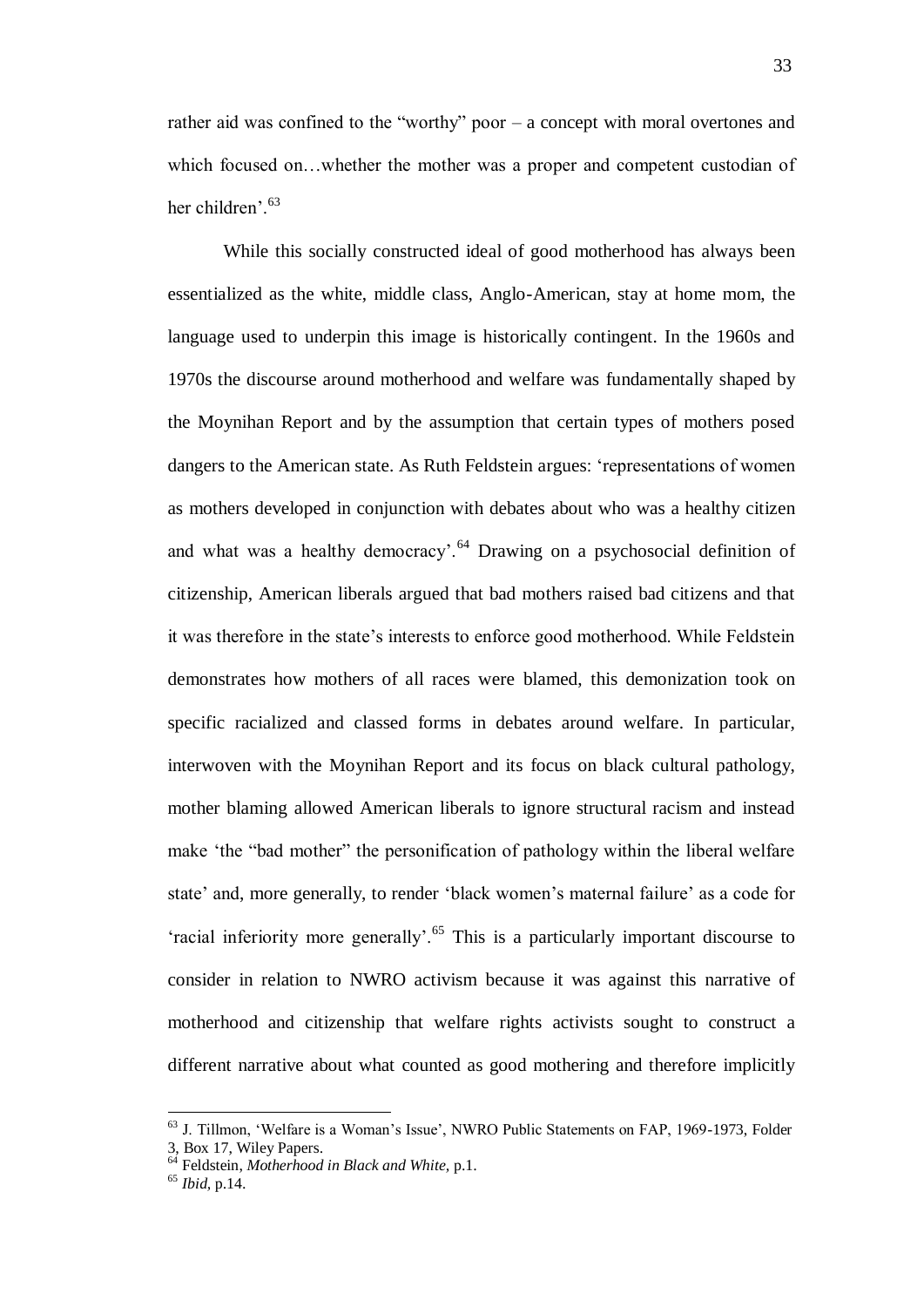good citizenship. As chapters 5 and 6 will demonstrate, NWRO activists subverted this psychosomatic narrative of motherhood and citizenship to argue for greater financial support from the state on the grounds that they were producing good citizens even though they were contesting its validity of the paradigm itself.

Indeed, it was against the cultural backdrop of the Moynihan Report and mother blaming discourses that welfare rights organizations began to form. To understand why they emerged in this particular moment, given that the hegemonic discourse on welfare denied welfare mothers the right to define their own needs or to make their own choices, it is necessary to look in more detail at the relationship between welfare and other contemporary social movements. Welfare rights organizations did not generally remain within community action program frameworks: in some cases the OEO successfully withdrew funding, in others welfare rights activists broke away from existing CAPs to form distinct welfare rights organizations, like the Brooklyn Welfare Action Council. Instead these organizations embraced a more directly oppositional stance, directly challenging the legitimacy of federal and state governments to dictate their needs to them. As Nancy Fraser suggests, marginalized groups often form these '*subaltern counterpublics'* or 'parallel discursive arenas' within which 'members of subordinated social groups invent and circulate counterdiscourses, which in turn permit them to formulate oppositional interpretations of their identities, interests and needs<sup>', 66</sup> In the case of welfare rights organizations it is clear that while the War on Poverty and its support for participant-led community programs helped groups to form, both the civil rights movement and the emerging women's movement also influenced activists and helped to radicalize them.

<sup>&</sup>lt;sup>66</sup> N. Fraser, 'Rethinking the Public Sphere: A Contribution to the Critique of Actually Existing Democracy', *Social Text*, 1990, pp.67-68.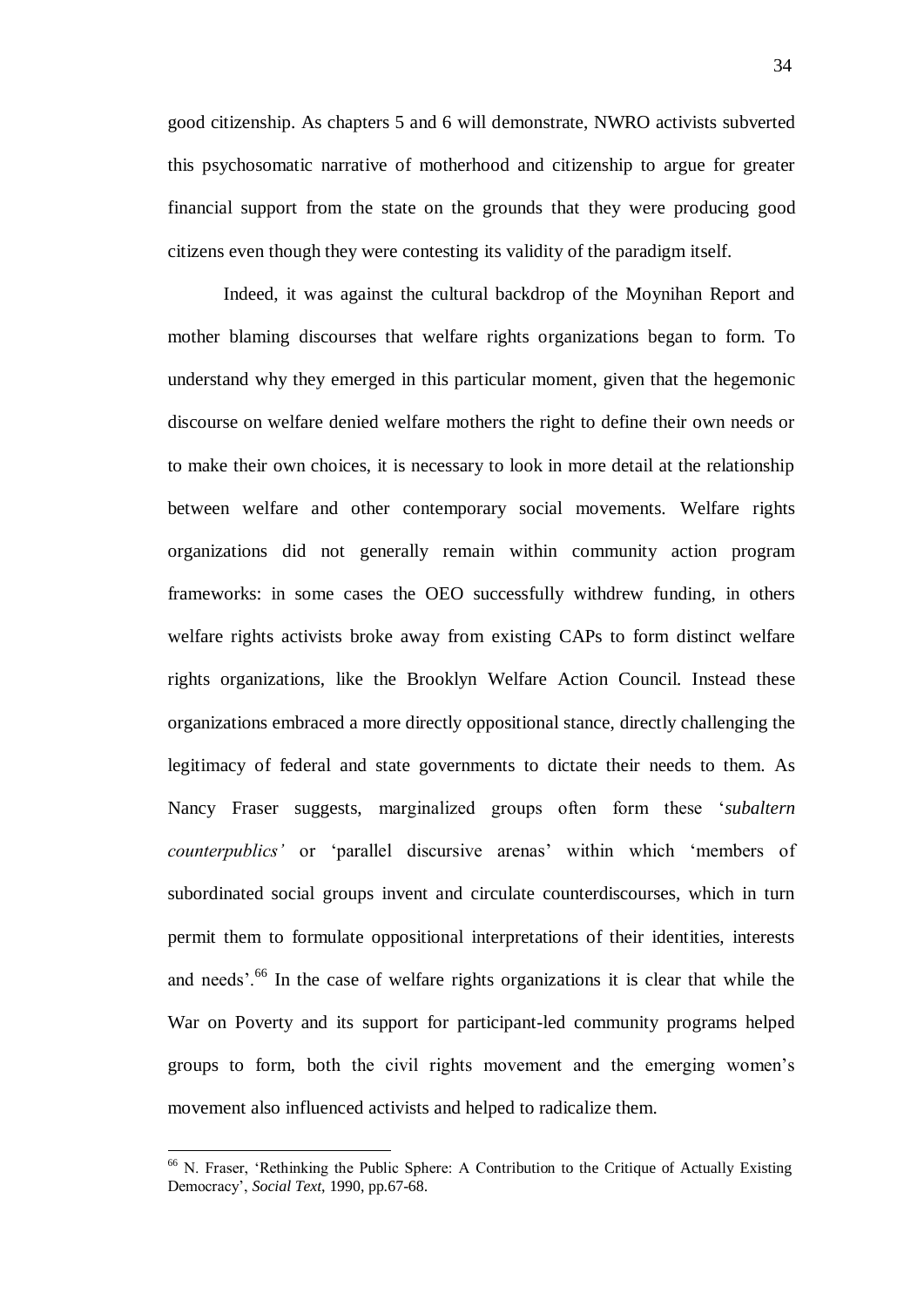In the past, social movement histories have tended to minimize the importance of intersectionality and treat the war on poverty, civil rights, feminism and welfare rights as distinct movements which can be broken down into singular identity based political movements focusing on class, race or gender. However, as Anne Valk shows in her work on Washington DC, these movements were interconnected and activists participating in one movement were very often also involved in others.<sup>67</sup> This intersectional approach to social movements is particularly important for understanding welfare rights activism as the overwhelming majority of activists were poor single mothers of color who participated in or had connections to, all of these movements and whose involvement in welfare rights was often shaped by their exclusion from the mainstream concerns dominating civil rights, feminism and the war on poverty. By examining welfare rights connections with the civil rights movement and the women's movement, we can build a clearer sense of how welfare recipients themselves experienced community activism and how these experiences shaped their response to the Family Assistance Plan.

The connections between the civil rights movement and welfare rights are many and obvious. George Wiley had originally worked for CORE before starting the NWRO and he claimed that the NWRO had been spearheaded by a 'band of erstwhile civil rights activists' who saw the potential in organizing a nationwide grassroots movement around welfare.<sup>68</sup> Wiley clearly brought his experience in the civil rights movement to his work at NWRO and he often made connections between the tactics civil rights campaigners used and those that welfare mothers could deploy. For example, at the NWRO founding convention in 1967 he argued

<sup>67</sup> A.Valk, *Radical Sisters*, pp.1-12.

<sup>68</sup> G. Wiley, 'The Nixon Family Assistance Plan: Reform or Repression', NWRO Public Statements on FAP, 1969-1973, Folder 3, Box 17, Wiley Papers.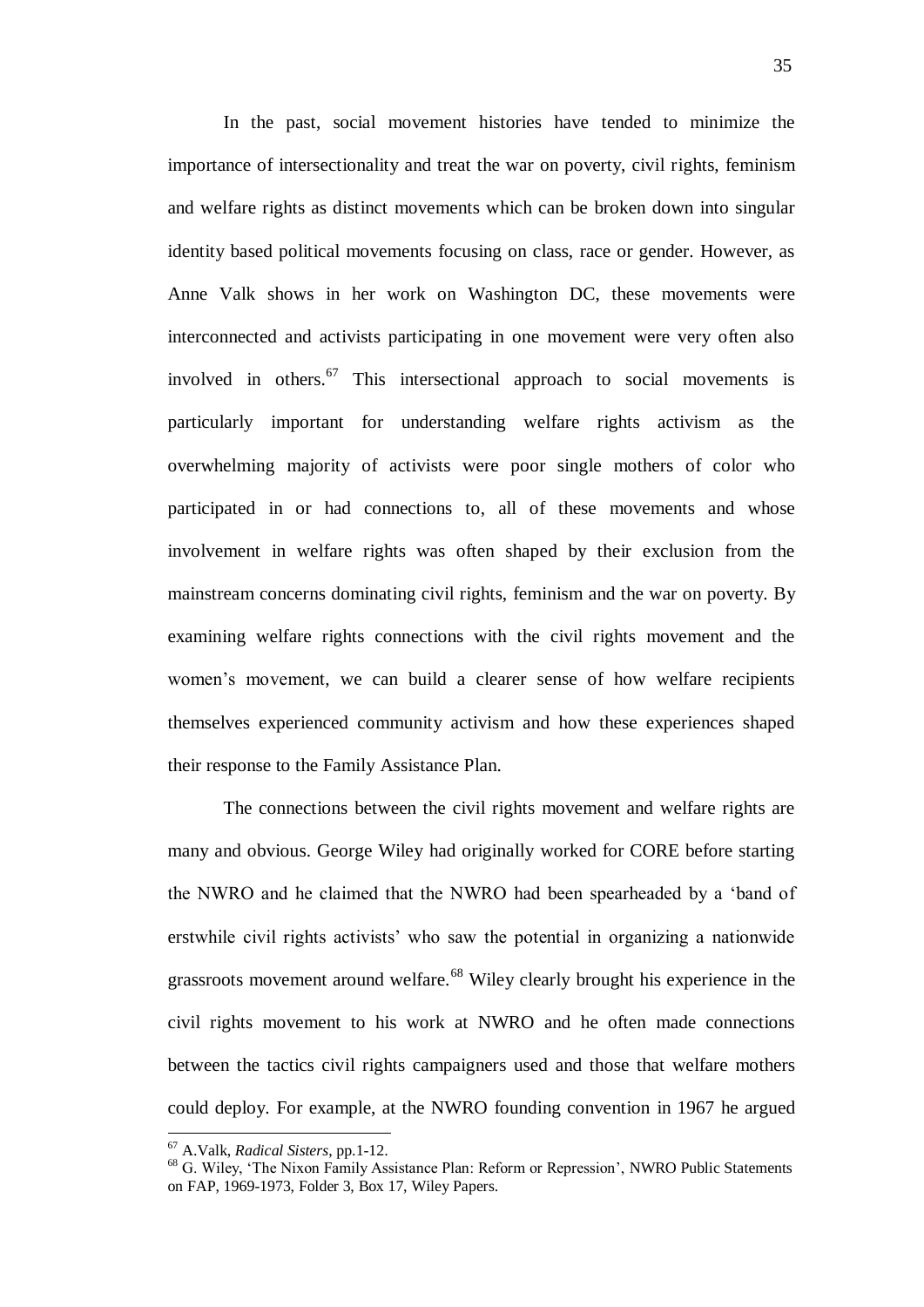that both movements had a 'very powerful tool to work with' because, just as state governments had been willfully flouting constitutional protections for African Americans, welfare departments had been actively ignoring the laws enshrining welfare recipients rights. As a result, organizers 'generally have the power of the constitution and the courts eventually on our side'.<sup>69</sup> This influence is clear on a local as well as national level. As with community action programs, local civil rights groups spurred the growth of distinct indigenous welfare rights groups that often predated the formation of the NWRO. For example, the WSO Welfare Union in Chicago grew directly out of civil rights groups in the area.<sup>70</sup> The civil rights movement provided a basis for common identification between African Americans and it contributed to a sense that discrimination should be challenged. However, the welfare rights movement also grew in part, like Black Power, out of frustrations with the civil rights movement and its failure to improve the economic prospects of poor black communities. Etta Horn, in an interview about the origins of the NWRO, said that it filled the gap that the civil rights movement did not address and in doing so operated 'beneath the lunch counter' for those who 'couldn't afford to eat there'.<sup>71</sup>

It is important to understand the connections between the civil rights and welfare rights movements because, as will be discussed later, it clearly influenced the language that welfare mothers deployed to fight FAP and shaped their particular constructions of motherhood and citizenship. However, while the majority of NWRO members were African American, the organization was not simply an offshoot of the civil rights or the black power movement. Instead the NWRO was

<sup>&</sup>lt;sup>69</sup> G. Wiley, Speech at NWRO Founding Convention, Newark, New Jersey, 1967, Box 17, Kotz Papers.

<sup>70</sup> G. Martin, *Emergence and Development of a Social Movement,* Folder 5, Box 22, Wiley Papers.

<sup>&</sup>lt;sup>71</sup> Etta Horn, interview with Mary Lynn Kotz,  $20<sup>th</sup>$  November 1974, Box 24, Kotz Papers.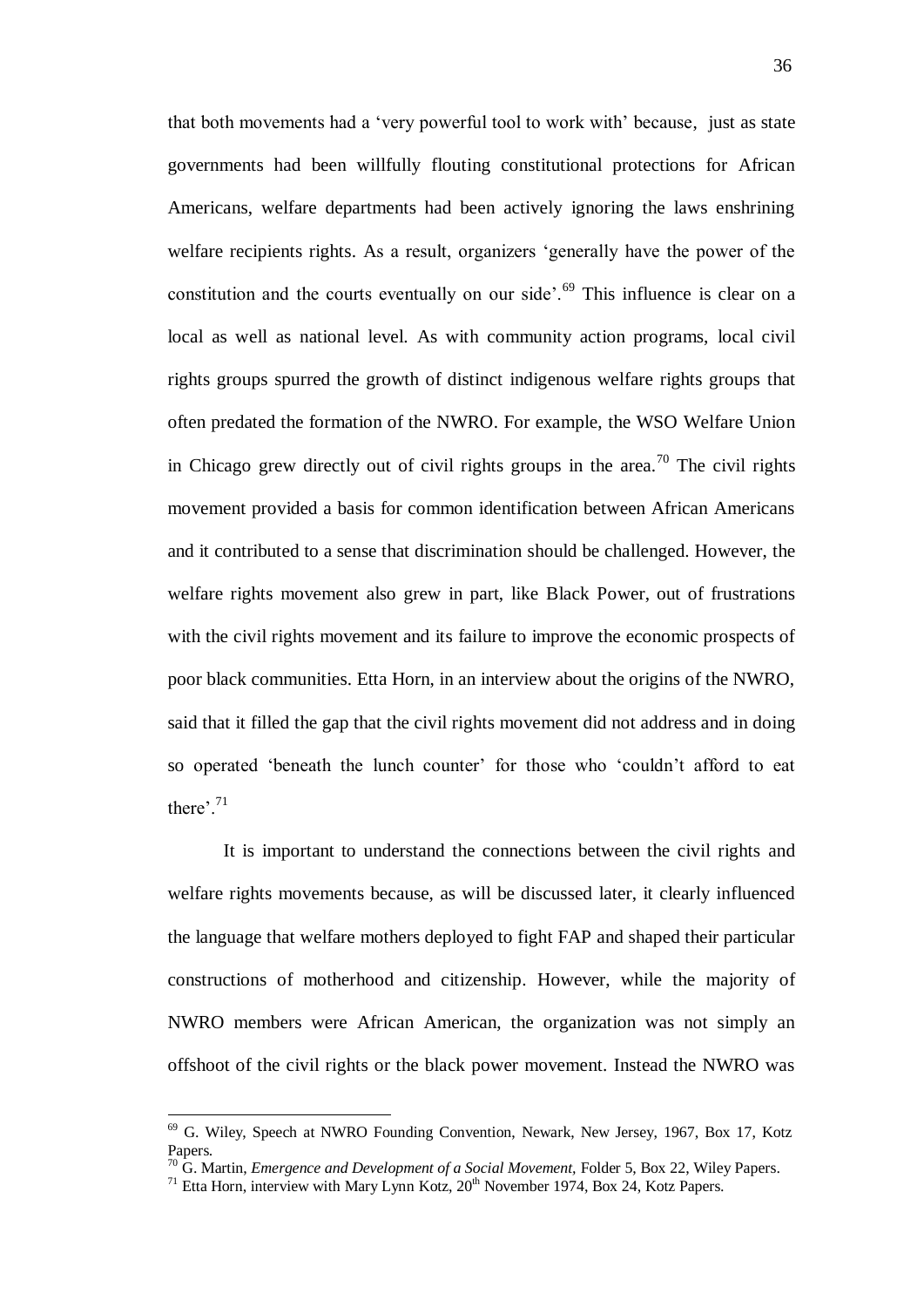committed to its multiracial position and repeatedly stressed that it operated on behalf of 'all poor people...of any ethnic group and every ethnic group'.<sup>72</sup> As the literature review suggests, previous scholarship has nonetheless tended to ignore this multiracial element in welfare organizing and has instead perpetuated an understanding of race that centers on a black/white binary. Ultimately, the War on Poverty and the civil rights movement both helped to encourage the growth of welfare rights organizations because they opened up political space for welfare recipients to coalesce and organize. Yet they failed to address fully the intersectional needs of welfare recipients.

In contrast, the women's movement was less directly influential on grassroots welfare organizations, even though it confronted other kinds of discrimination faced by women. Instead, the NWRO and local WROs formed a number of uneasy adhoc alliances with women's organizations to address common concerns. Fundamentally, many middle class feminists and activists had a complex relationship with motherhood, work and citizenship that sometimes led them into conflict with the NWRO and welfare mothers. This is clear from Johnnie Tillmon's testimony during 1968 Congressional hearings on income maintenance programs. In the hearings Tillmon disagrees with Democratic and self-described feminist Congresswoman Martha Griffiths. Griffiths justifies work requirements on the grounds that work is liberating for women and that 'if you do not say anything about mothers working, then they [the Department of Labor] are going to see to it that none work. They are not going to be given any chance to work'. In contrast, Tillmon draws attention to the fears of welfare mothers based in their own experiences of the jobs available in a racist and sexist labor market. She argues

 $72$  G. Wiley, Statement to NWRO Staff, Saturday August  $2<sup>nd</sup>$  1969, Box 13, Kotz Papers.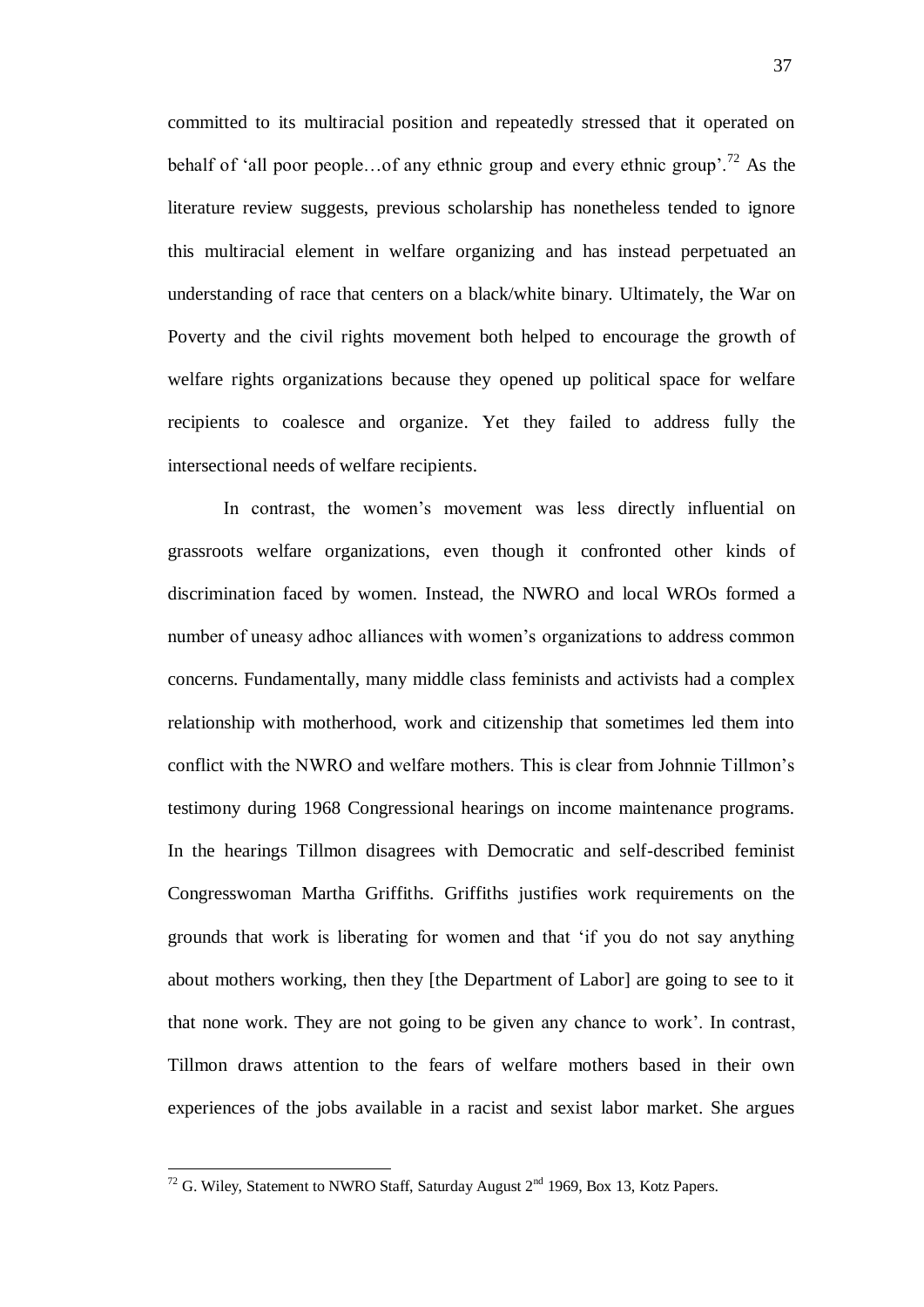mothers do not want to be 'pushed into doing housework' or 'going out and cleaning Mrs. A's kitchen' and that they do not need counseling sessions but 'concrete programs' to help recipients move off welfare permanently.<sup>73</sup> For politicians like Congresswoman Griffiths, work is libratory and choice is important. In contrast, as Johnnie Tillmon explains, 'for poor women the issues of women's liberation are issues of survival….it is difficult to see how any woman has "a choice" whether to work or stay home with her children. To speak of choice…is a hoax".<sup>74</sup> The following three chapters show that in this discursive setting blending rhetoric around motherhood and citizenship and using it to contest their right to define their own legitimate social needs was a radical strategy wielded by welfare recipients; and that for at least some time, they were able to create space to make their voices heard.

<sup>73</sup> "A Feminist Congresswoman spars with Welfare Rights Activists", reprinted in *Welfare in the United States: A History With Documents, 1936-1996,* eds. Premilla Nadasen, Jennifer Mittelstadt and Marisa Chappell, (New York: Routledge 2009), 155;156.

<sup>74</sup> J. Tillmon, 'Welfare is a Woman's Issue', Folder 3, Box 17, Wiley Papers.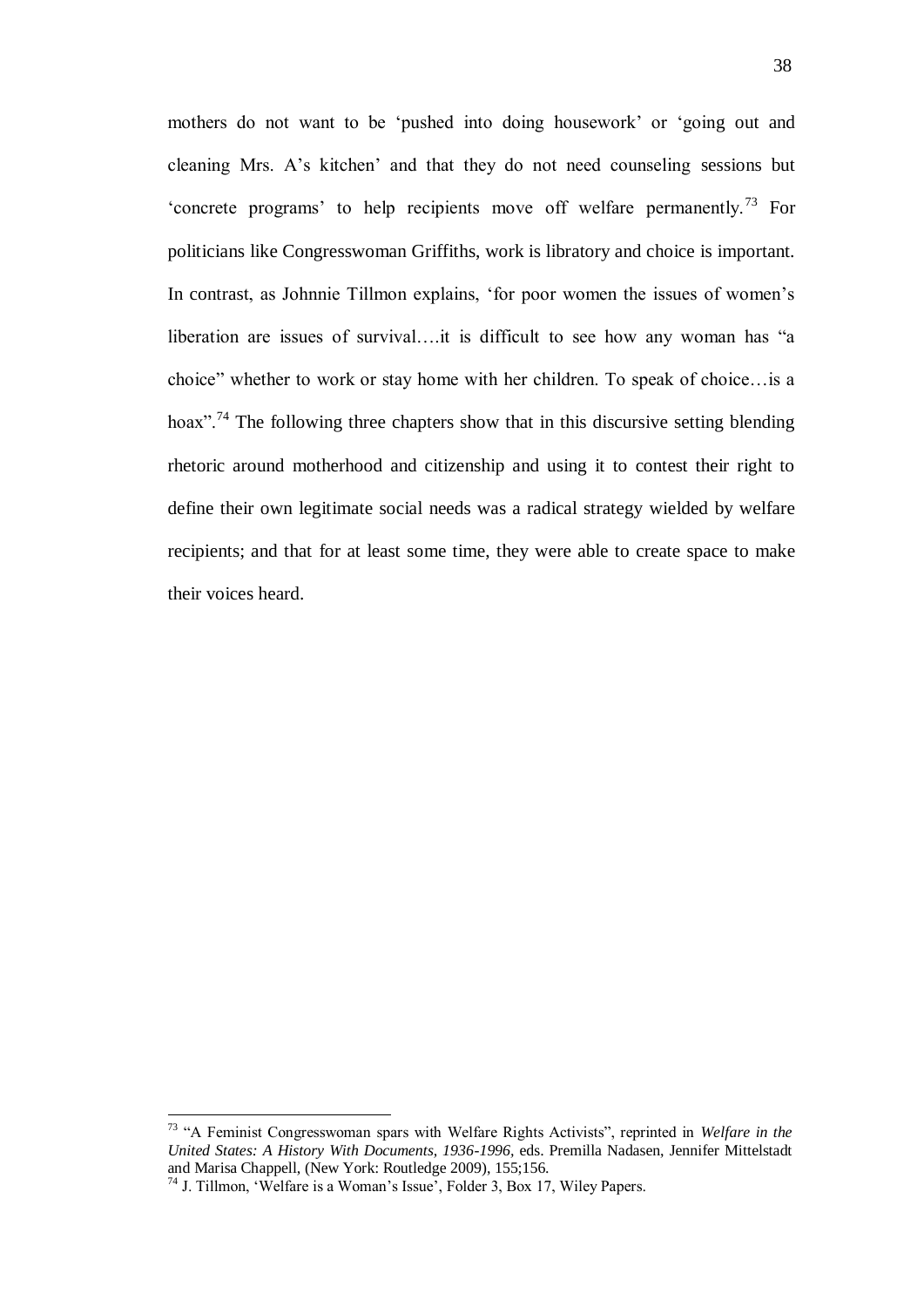*'Now the way I see it / These other folks are the fools / They're working and paying taxes / Just to send my young'uns through school / But things are still gonna get better yet/At least that's what I understand/They tell me this new President/ has put in a whole new poverty plan'.*

Welfare Cadillac, Guy Drake, 1970<sup>75</sup>

1

## **II. Debating a Guaranteed Adequate Income: Congress, the President and The Family Assistance Plan**

Building on the discussion in the previous chapter, this chapter will focus on analyzing the role of motherhood and citizenship in the discourse around welfare reform in the legislative arena. It will look at Congressional debates, Senate hearings and public speeches on the Family Assistance Plan and the Adequate Income Act and assess how President Nixon, Senator McCarthy and other politicians sought to construct images of mothers and citizens that furthered their own legislative agendas. Highlighting the links between these constructions and the wider political discourse on welfare discussed previously, it will argue that the use of motherhood and citizenship was crucial to all stakeholders in the debate on a guaranteed adequate income because it was through these narrative frames that legislators sought to legitimate their reforms and that welfare rights activists contested their policies.

It is important to recognize that Congress itself was a fragmented body that did not construct a singular or universally agreed upon discourse around welfare. That two such different bill as the FAP and the AIA could be debated over two sessions and, despite extensive discussion, fail to gain enough support for passage makes clear that even the basic idea of a guaranteed adequate income did not have universal support in Congress. Differing understandings of what it meant to be a good mother or a good citizen were deeply embedded in the disagreements among politicians and part of their inability to pass legislation was their failure to reconcile

<sup>75</sup> G. Drake, 'Welfare Cadillac', in *Welfare in the United States: A History with Documents, 1935- 1996,* eds. P. Nadasen, J. Mittelstadt, M. Chappell, (New York; Routledge, 2009), p.166.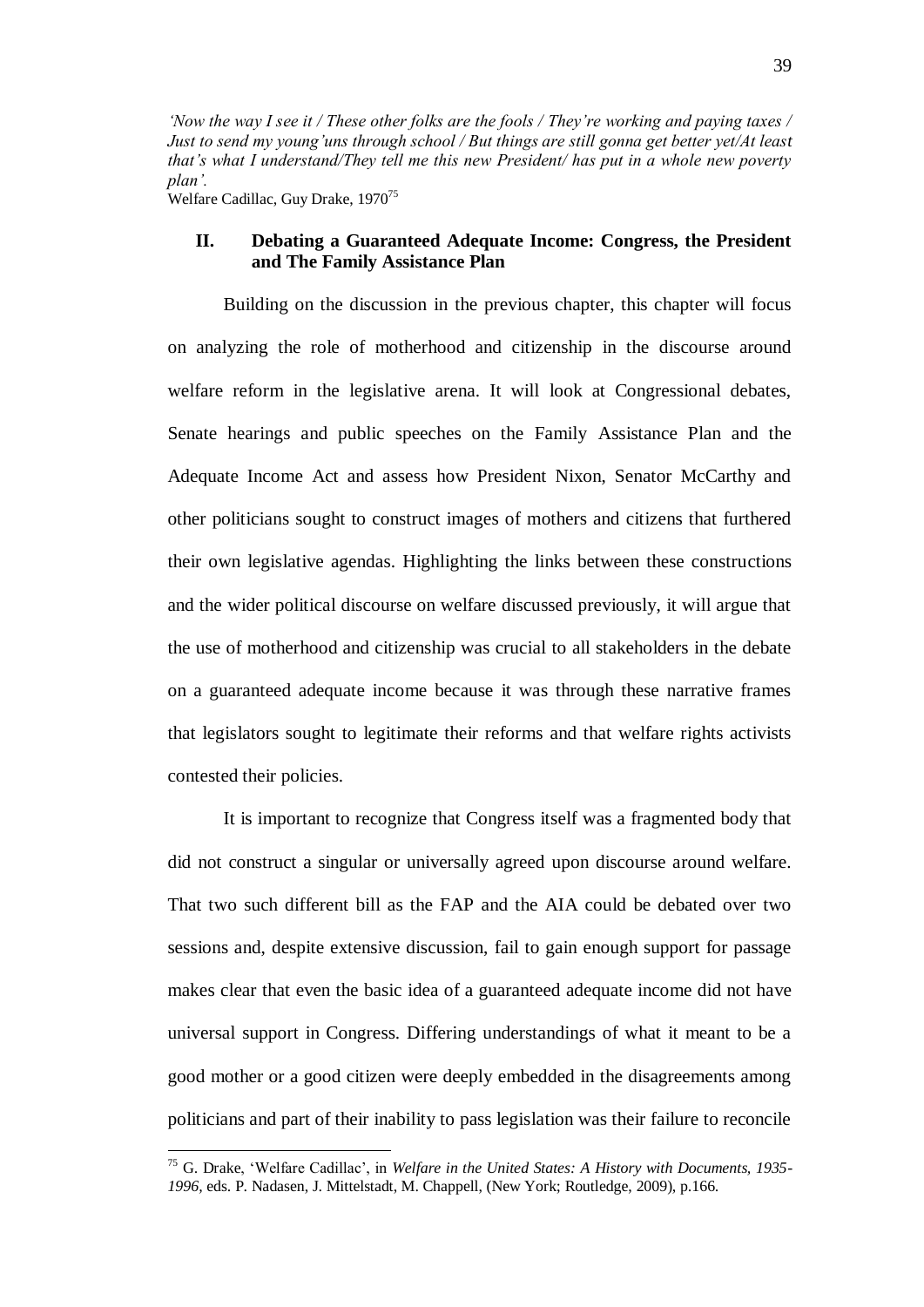these different assumptions. This chapter will therefore map the existing linguistic terrain that welfare rights activists had to navigate when challenging the hegemonic discourse on welfare and consider how this terrain contributed to politician's ultimate failure to implement a national guaranteed income system.

The idea of a guaranteed income had already emerged within the wider discourse around welfare when President Nixon came to power. In 1968, 1300 American economists signed a petition asking Congress to adopt some form of national system of income guarantees.<sup>76</sup> Economists on the political left and right signed the petition, including those, like Milton Friedman and Henry Wallach, who were close to President Nixon. The principle had also been seriously considered by President Johnson. In 1968 he established the Heineman Commission to investigate different income maintenance proposals. Although the committee did not issue their report until November 1969, a few months after President Nixon had introduced the Family Assistance Plan, their recommendations for a bill were similar in many respects to FAP. In addition, simmering urban discontent in the late 1960s gave the welfare reform debate an added sense of urgency. Riots in cities like Newark, New Jersey and Watts, California sparked fears of mass uprisings in poor black communities. Building on the Moynihan Report and the paradigm of black cultural pathology, politicians and journalists argued that the riots were caused by the collapse of the black family and the tangle of pathology in low income African American communities. The National Advisory Commission on Civil Disorders, established in response to the riots, actively linked the riots to the failures of the welfare system, arguing that "the present system of public assistance contributes materially to the tensions and social disorganization that

<sup>76</sup> J. Quadagno, *Color of Welfare,* p.121.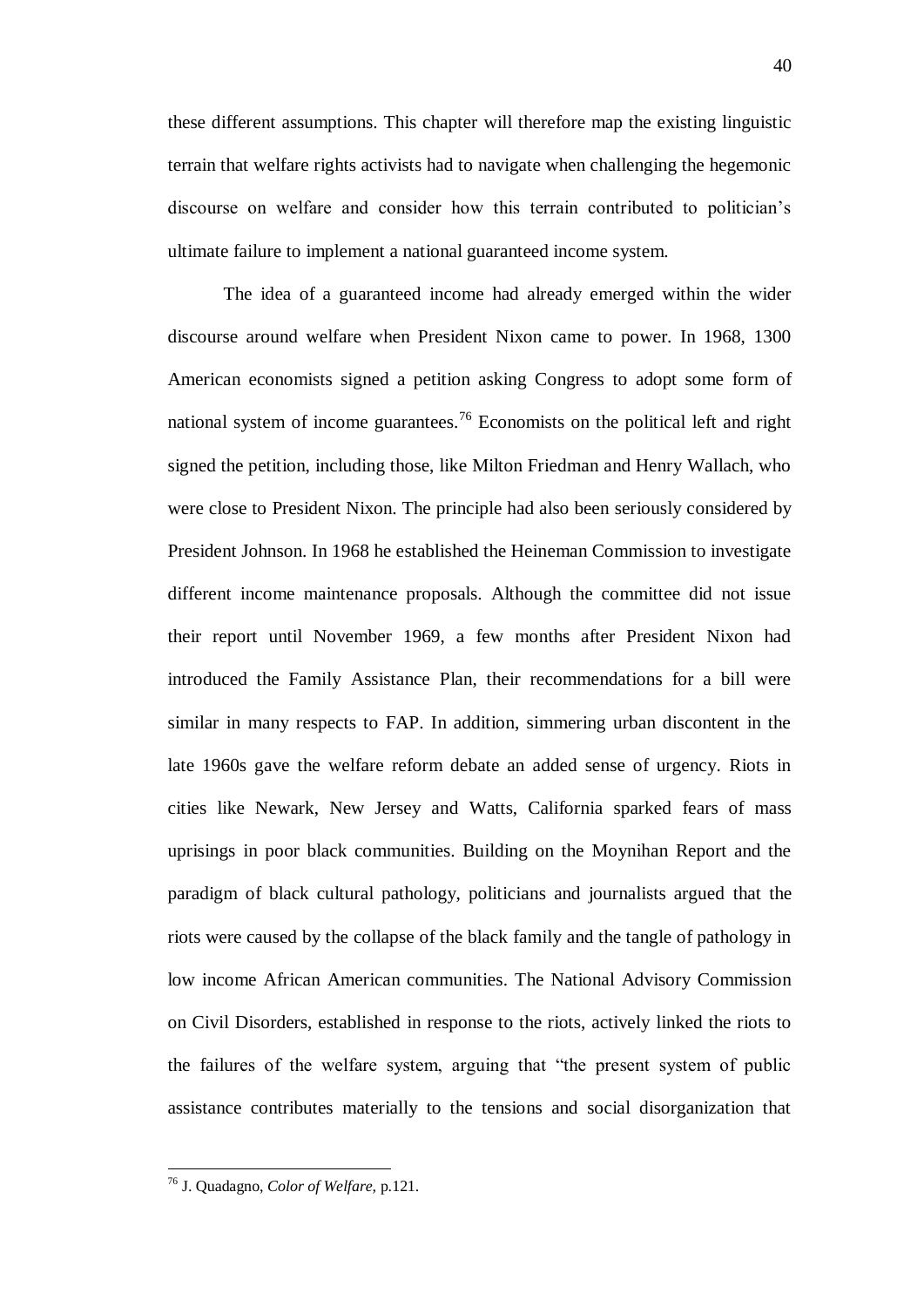have led to civil disorders". It recommended the introduction of a guaranteed income to replace existing welfare programs, hoping that it would encourage young black men to settle down and form stable relationships and thus lessen social discontent in urban communities.<sup>77</sup>

It was against the backdrop of this concern about black matriarchy and its relationship with urban riots that the Family Assistance Plan was initially proposed by President Nixon on August 8<sup>,</sup> 1969 in a live televised address.<sup>78</sup> In addition to the FAP, a range of other bills were also introduced in the  $91<sup>st</sup>$  and  $92<sup>nd</sup>$  Congress' that would have implemented some form of guaranteed income system. Many of these bills, including the Ribicoff Amendments and Harris' bill, were attempts by moderate Senators to mediate the growing rift between President Nixon and liberal Senators who were unwilling to support what they saw as an increasingly conservative and punitive bill. Two of these bills were particularly crucial as indicators of popular discourse and policy alternatives. The first was Nixon's FAP, which would have guaranteed American families a yearly income of at least \$1600 and established a 'basic Federal floor so that children in any state can have at least the minimum essentials of life'.<sup>79</sup> The second bill, the Adequate Income Act (AIA), introduced by Senator Eugene McCarthy at the urging of the National Welfare Rights Organization, would have provided 'a minimum adequate income for a family of four of \$5500'.<sup>80</sup> Tracing the evolution of these bills through the  $91<sup>st</sup>$ Congress and into the  $92<sup>nd</sup>$ , when FAP was reintroduced as HR1 and Senator

<sup>77</sup> National Commission on Civil Disorder Report, Box 13, Kotz Papers.

<sup>78</sup> Jill Quadagno, "Race, Class and Gender in the US Welfare State: Nixon's Failed Family Assistance Plan", *American Sociological Review*, 1990, p.17.

<sup>79</sup> President Nixon, "Welfare Reform: Shared Responsibility", August 8 1969, *Welfare: A Documentary History,* p.318.

<sup>80</sup> Senator Eugene McCarthy, "The NWRO Bill", *Welfare Fighter,* June 1970.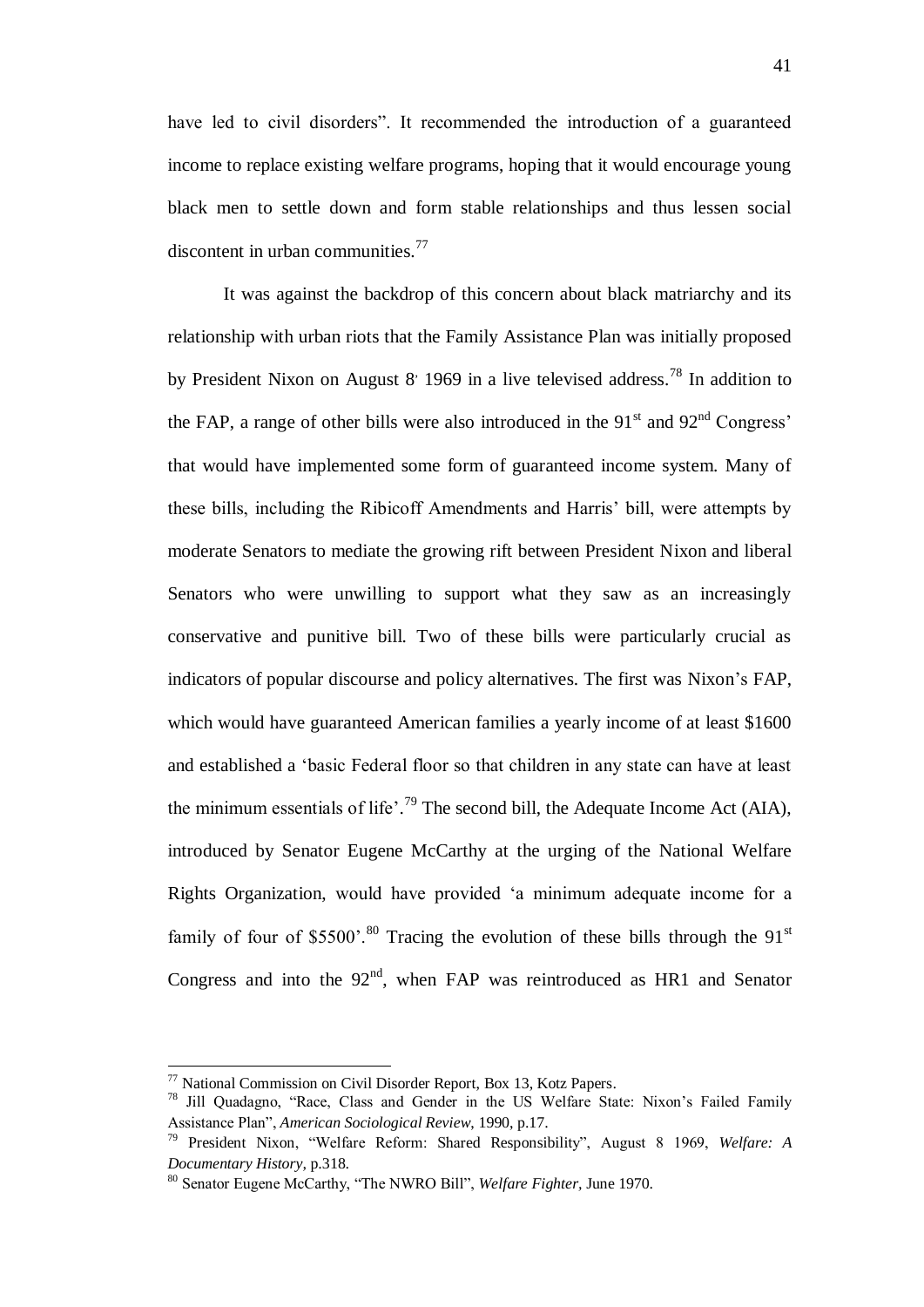George McGovern proposed AIA, illuminates the dynamic relations among concepts of motherhood, citizenship and public welfare.

FAP and the AIA represent two ends of the political spectrum in terms of guaranteed adequate income bills. Advocates of FAP emphatically denied that it was a guaranteed income. In his testimony to the House Committee on Ways and Means, Robert Finch, Secretary of Health, Education and Welfare, claimed that FAP was 'not a guaranteed annual income. It does not guarantee benefits to persons regardless of their attitudes; its support is reserved for those who are willing to support themselves<sup>'.81</sup> Instead it situated itself within the hegemonic discourse around welfare that portrayed poverty as a result of individual failings and family breakdown and as such only targeted families. In its later incarnation as HR1 the bill was even more expressly punitive and included strict work requirements, family caps and provisions to force single mothers to aggressively pursue child support payments. In contrast, the AIA aimed to 'provide an adequate income for all Americans, to assure to every person a decent standard of living with dignity, justice, and democracy'.<sup>82</sup> It would have offered recipients a much higher annual income than FAP, but more importantly it would have extended coverage to all American citizens whether or not they had children. Unlike FAP, the only eligibility criterion for AIA was economic need, and the bill contained no family cap and only work incentives not work requirements.

While wider national and international events meant that FAP was abandoned by the Nixon administration in 1972 and that AIA never left the House, the turn of the decade represents a crucial moment in welfare history when the debate on the state's obligations to provide for all its citizens had the potential to be

 $81$  R. Finch, Secretary of the Department of Health, Education and Welfare, Testimony to the House Committee on Ways and Means, October 1969, Folder 11, Box 19, Wiley Papers.

<sup>82</sup> Senator Eugene McCarthy, 'Adequate Income Bill', April 1970, Folder 2, Box 22, Wiley Papers.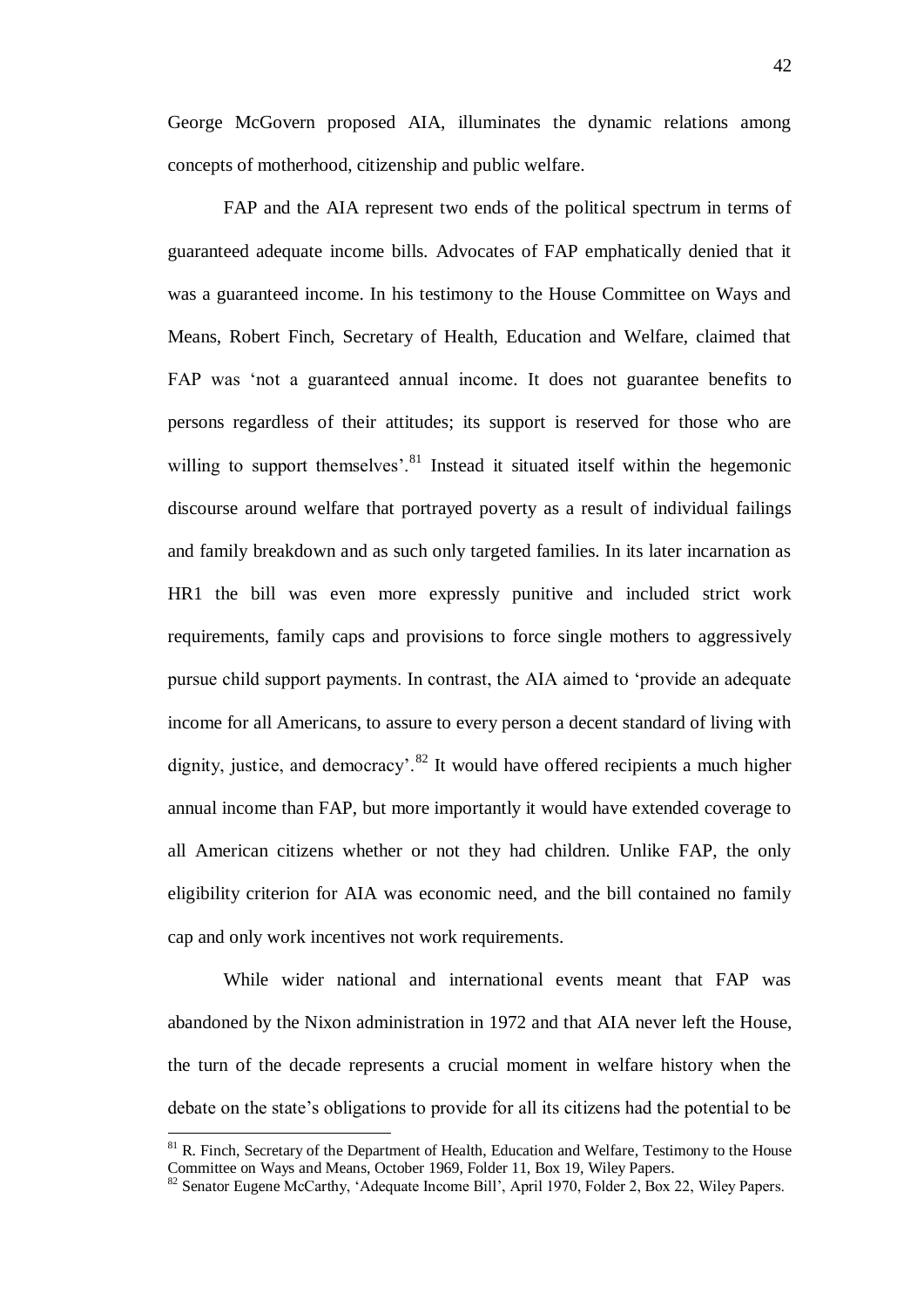radically redefined. AIA would have completely revolutionized the existing welfare system by abolishing the categorical approach that the Social Security Act of 1935 had embedded in federal policy. The Council for Urban Affairs had discussed recommending a similar universal approach but dismissed such a change as politically unnecessary on the grounds that recipients of benefits like Old Age Assistance and Aid to the Blind 'are generally not the sort of persons who critics of the welfare system have in mind'. $83$  This dismissal demonstrates the radical potential that AIA had to destabilize existing frameworks for understanding and analyzing poverty. By subsuming all welfare programs into one singular benefit, AIA would have fundamentally challenged the negative link between welfare programs and single mothers of color that existed in the public imagination and undermined the argument that poverty in African American communities or in single parent households was different from the situational or temporary poverty that afflicted other communities.

The potential of the Family Assistance Plan to dramatically alter the existing structure of the welfare state is less straightforward. Marisa Chappell is right to argue that the philosophy of FAP supported rather than subverted the hegemonic discourse on poverty and welfare.<sup>84</sup> Its aim was to decrease the rates of family breakdown in poor communities by subsidizing two parent families and the working poor and to encourage young men to marry by providing them with the necessary income to support a family. In essence, Chappell and Jill Quadagno are correct to see FAP as designed to reduce the risk of further urban discontent by reconstructing the family wage system and extending it to African American

 $83$  Draft Report of the Council of Urban Affairs, April  $4<sup>th</sup>$  1969, Box 17, Kotz Papers.

<sup>84</sup> Marisa Chappell, *War on Welfare.*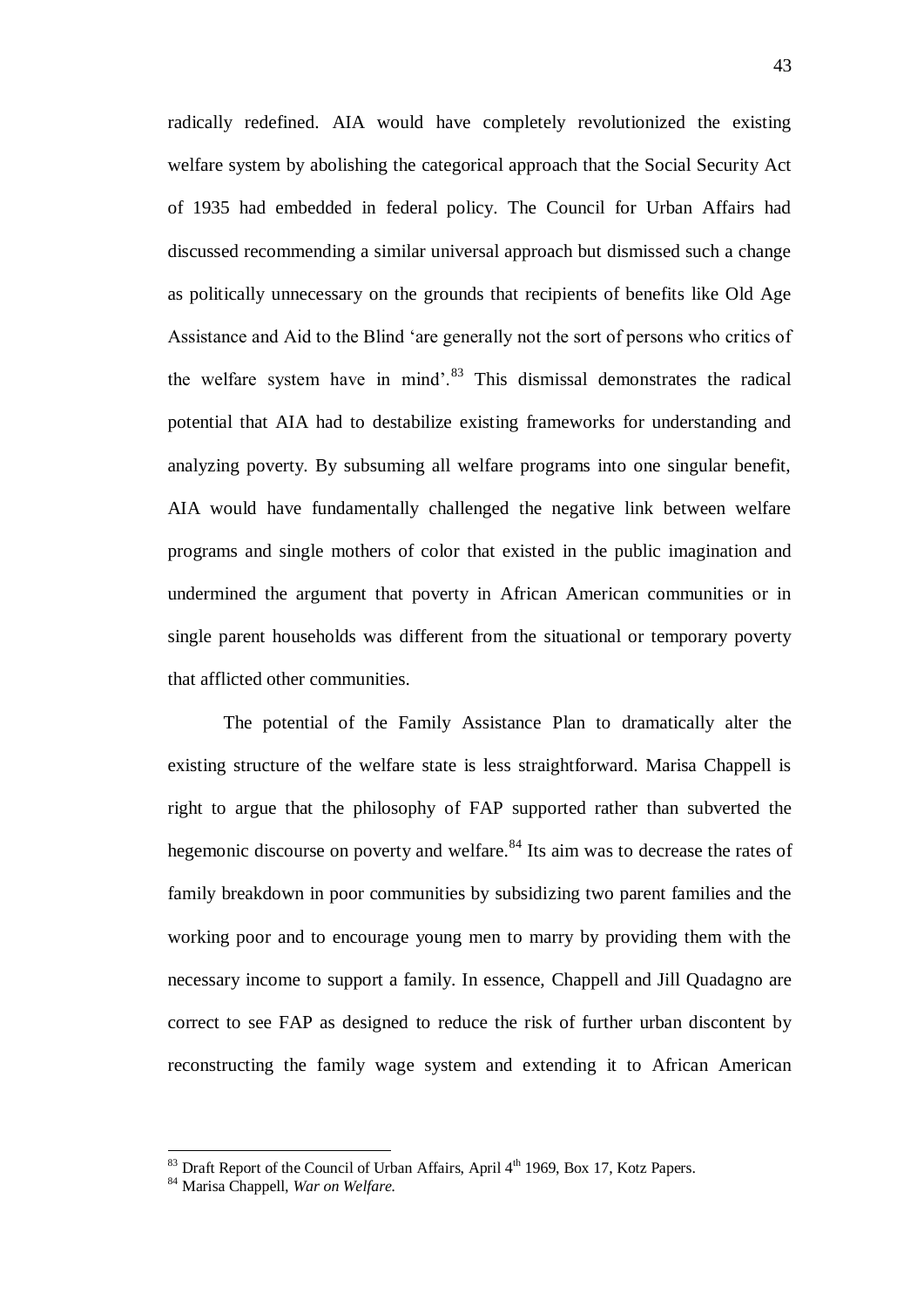families. $85$  However, at the same time, FAP did have the potential to radically redefine the relationship between the state and welfare recipients. Unlike earlier or subsequent welfare reform bills, and in contrast to President Nixon's own rhetoric, the Family Assistance Plan was, in essence, a guaranteed income and would have established the right to such an income for all families in the United States. While this income was clearly materially inadequate, it would have dramatically changed the wage economy in the south. <sup>86</sup> More fundamentally, it would have represented recognition by the government that the federal government had an obligation to provide financially for all low income families. Furthermore, while AIA was never realistically likely to become legislation, the Family Assistance Plan very nearly did and was only narrowly defeated by a combination of conservative southern senators afraid of the dramatic implications it could have for the economy in the South and liberal senators who opposed the increasingly punitive amendments being attached to the bill.

The significance of the debate over FAP, AIA, and other guaranteed adequate income bills cannot be understood simply by looking at the tangible measures contained in each bill. While these provide undeniable insights into the history of welfare reform, they do not entirely explain the importance of this moment in terms of the possibility that it offered welfare recipients to redefine their position in society. Natalie Fousekis and Glenda Gilmore both criticize historians for their tendency to focus on the outcomes of struggles and to anticipate failure and forget that 'what is past to them was future to their subjects'.<sup>87</sup> Analyzing the language used by both sides during the debate provides an alternate way of

<sup>85</sup>M. Chappell, *War on Welfare,* J. Quadagno, *Color of Welfare.* 

<sup>86</sup> J. Quadagno, 'Race, Class and Gender', in *American Sociological Review,* p.24.

<sup>87</sup> N. Fousekis, *Demanding Child Care Women's Activism and the Politics of Welfare, 1940-71*, (Urbana: University of Illinois Press, 2011), p.3.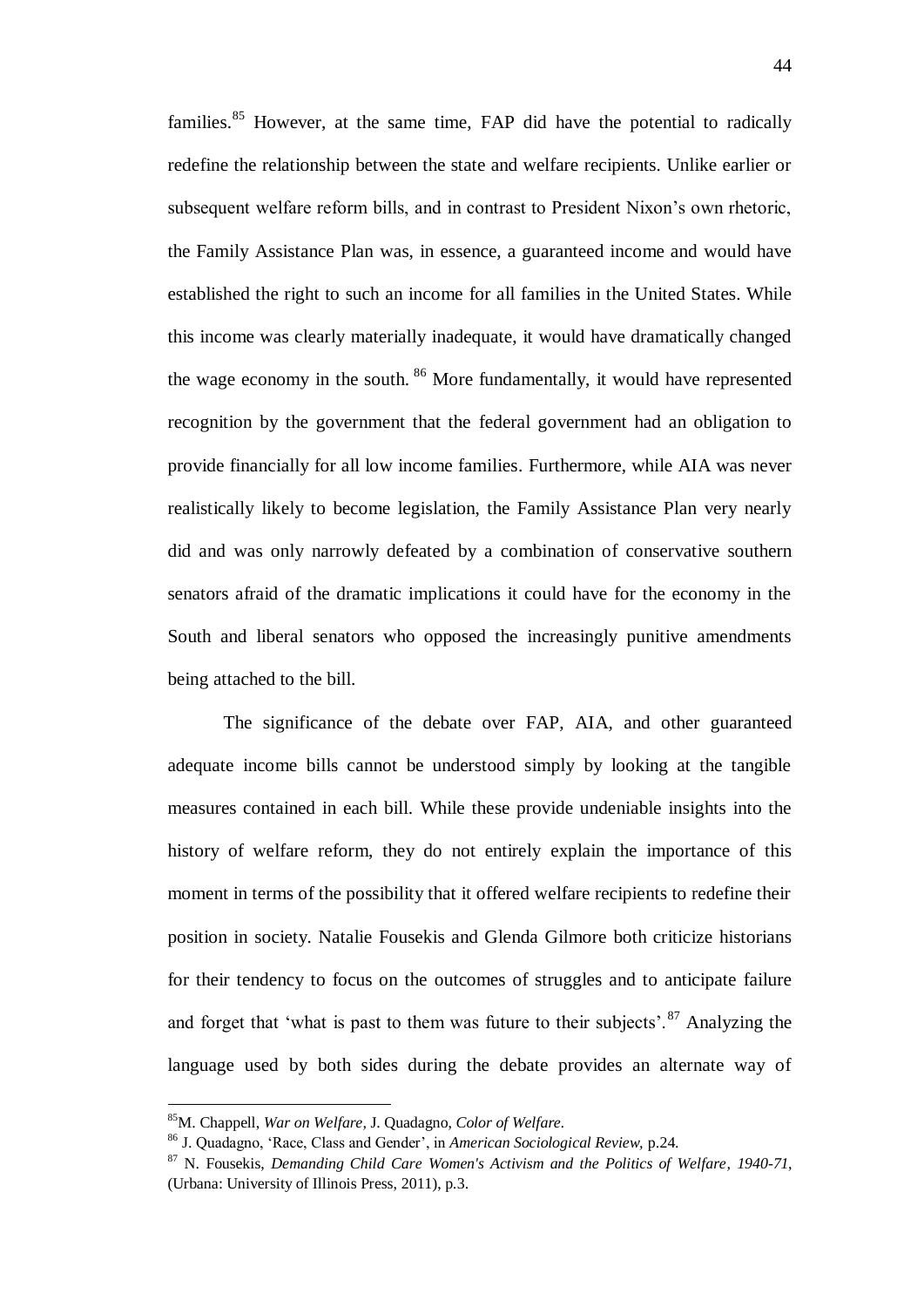exploring how policymakers understood poverty and the raced, classed and gendered discourses at play in their debates. The fight between welfare recipients and policymakers was contested on both a discursive and non-discursive level, and the NWRO in particular challenged the language that policymakers used as much as the policies themselves. For example, after President Nixon requested the song "Welfare Cadillac" to be performed at the White House, Mamie Wilson, chairman of the Massachusetts Welfare Rights Organization, publicly criticized him and questioned his commitment to genuine welfare reform, stating 'that song is nothing but hate and lies – and he's put the White House right behind that hate and those lies'.<sup>88</sup> To her, by endorsing the assumptions embedded in "Welfare Cadillac", President Nixon undermined the aims of his policy initiatives. As Premilla Nadasen notes in her work on the welfare right movement, 'discourse and ideology became particularly important in the politics of welfare' because of the extent to which the state deliberately misrecognized welfare recipients and the disconnect between popular perceptions of welfare and the reality.<sup>89</sup> The language that policymakers deploy to describe welfare, then, is not divorced from the lived experiences of recipients but instead is constitutive of the universe within which they have to operate.

Throughout the campaign for a guaranteed adequate income, motherhood and citizenship were the key narrative frames employed by all the groups involved. As a social institution motherhood is intrinsically connected to social systems of power and domination.<sup>90</sup> While the pervasive influence of social and cultural expectations means that motherhood is never truly private, it is especially and

<sup>&</sup>lt;sup>88</sup> M. Wilson, Letter to Radio WCOP, 13<sup>th</sup> April 1970, Folder 6, Box 2, Massachusetts Welfare Rights Organization Papers, Wisconsin Historical Society.

<sup>89</sup> P. Nadasen, *Welfare Warriors,* p.xvi.

<sup>&</sup>lt;sup>90</sup> A. Orleck, 'Introduction', in *The Politics of Motherhood: Activist Voices from Left to Right, Eds.* A. Jetter, A. Orleck and D. Taylor, (Dartmouth; University Press of New England, 1997), pp.3-23.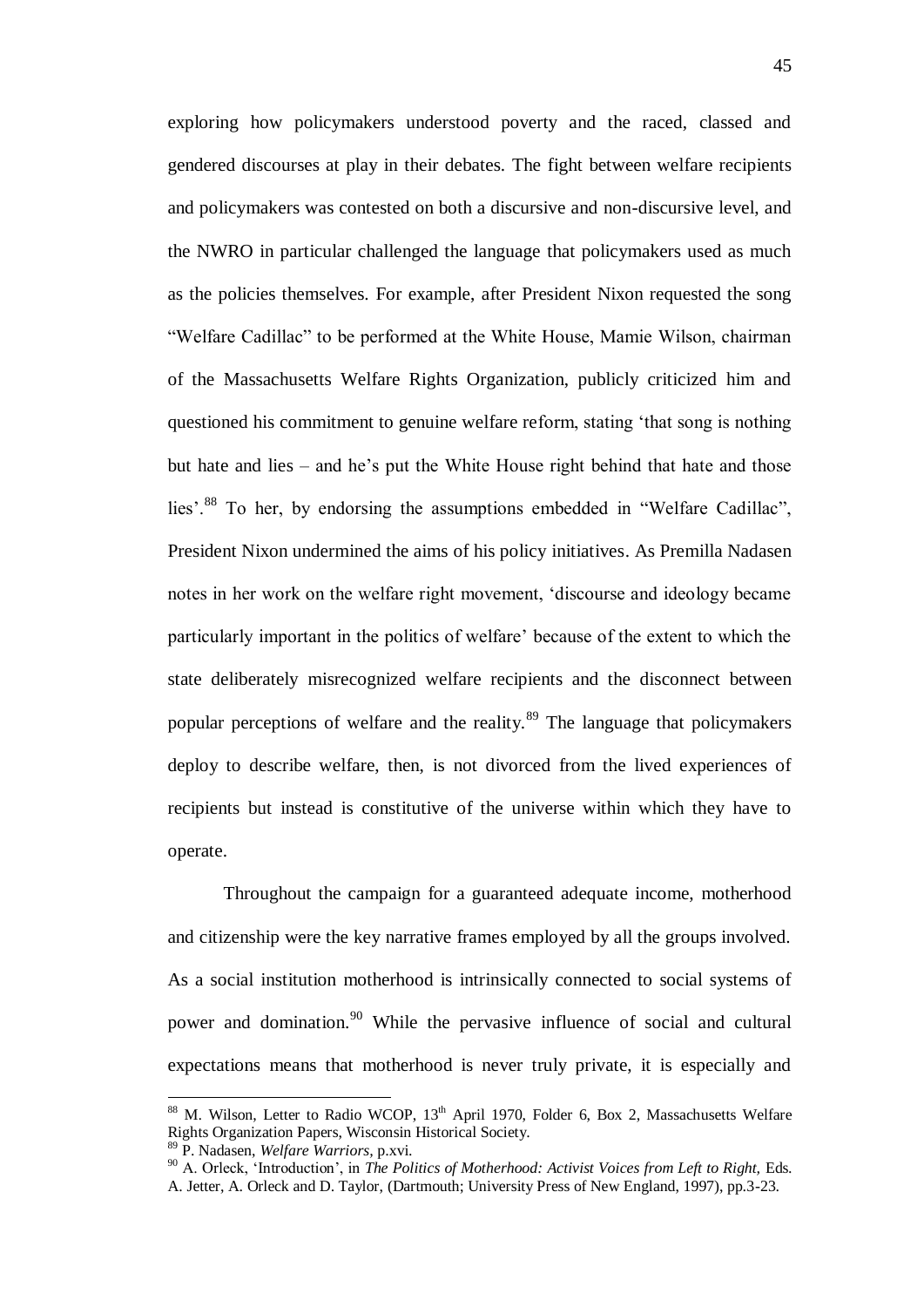uniquely public for welfare mothers, and low income mothers of color more generally, because their status as mothers directly ties them into state institutions.  $91$ For welfare recipients, motherhood is part of the public arena and is judged a legitimate domain for state intervention in a way that it is rarely for middle class or upper class women, regardless of their other interactions with state institutions. This notion of a coercive state and its right to determine what counts as good mothering underpins much of the debate on the Family Assistance Plan. There was a shared assumption that it was necessary to shape welfare recipients into good mothers and productive citizens and that government policy was a legitimate way to achieve this goal. However, there was not a clear agreement on what it meant to be a good mother or how this could be reconciled with the belief that paid work was the defining criteria of a productive citizen. In the first half of the twentieth century, the ideal of the good mother had been fixed as the white, Anglo American, stay at home mom. This ideal had never applied to the majority of mothers, particularly mothers of color, who had always been forced either by legislative or economic imperative to undertake paid work. Yet, on a discursive level, as Ruth Feldstein has shown, this image remained culturally dominant.  $92$ 

However, by the early 1970s there was a growing acceptance of working mothers and an awareness that stay at home domesticity was not necessarily the only acceptable model of good motherhood. Feminists increasingly spoke out in favor of the libratory potential of work and, women, both black and white, criticized the idea that full time motherhood was necessarily rewarding for all women. For example, Betty Friedan's *The Feminist Mystique* exposed the sterility at the heart of the middle class white American housewife; and Frances Beale, the

<sup>&</sup>lt;sup>91</sup> M. Ladd Taylor, *Mother-Work: Women, Child Welfare and the State, 1890-1930, (Illinois;* University of Illinois, 1995), p.2.

<sup>92</sup> R. Feldstein, *Motherhood in Black and White.*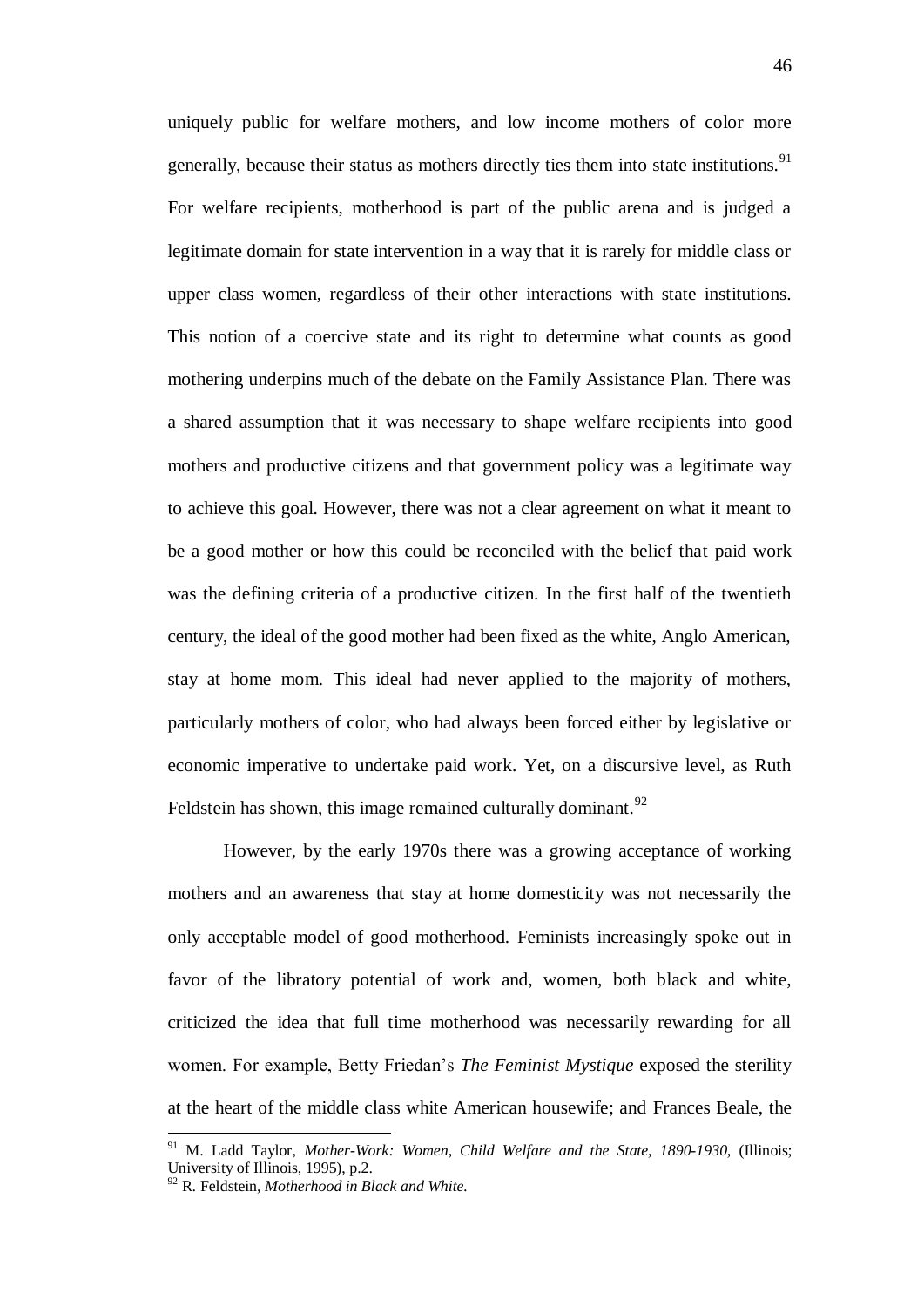black feminist and SNCC activist, dismissed full time motherhood as a 'sterile existence'.<sup>93</sup> These shifts in cultural assumptions were also reflected in the legislative language of the Family Assistance Plan which no longer talked of the need to 'maintain and strengthen family life', as AFDC had done, but instead focused on providing 'a basic level of financial assistance…to needy families with children in a manner which will encourage work, training, and self support<sup>'.94</sup> More explicitly, those who opposed FAP and supported more liberal guaranteed adequate income bills like AIA firmly embraced multiple models of motherhood and tried to create provisions for both stay at home and working mothers. They, like NWRO activists, argued that mothers should have the choice about whether to stay at home and raise their children or whether to go out to work to support them. As a result, they fundamentally opposed work requirements, which Senator McCarthy, in a speech against FAP, called a 'modern version of the debtors prison'.<sup>95</sup> Instead these activists and politicians favored a supportive rather than coercive state which emphasized work incentives not requirements. However, within Congress this view remained in the minority and even Senator McGovern, who introduced the 1971 AIA bill in the  $92<sup>nd</sup>$  Congress, refused to explicitly support its provisions.  $96$ 

Yet despite new arguments for giving mothers a choice whether to seek paid employment, the increasing focus on work in FAP was not a new phenomenon. There had long been work requirements on a state level and there had been some federal work requirements in place since 1962. However, in abolishing

<sup>&</sup>lt;sup>93</sup> Quoted in P. Nadasen, 'Expanding the Boundaries of the Women's Movement: Black Feminism and the Struggle for Welfare Rights', *Feminist Studies*, 2002, p.278.

<sup>&</sup>lt;sup>94</sup> Congressman Parren James Mitchell, 'Welfare Reform', *Congressional Record*, June 18<sup>th</sup> 1971, Box 17, Kotz Papers.

 $\frac{95}{95}$  Senator Eugene McCarthy,  $2<sup>nd</sup>$  December 1970, Folder 16, Box 19, Wiley Papers.

<sup>&</sup>lt;sup>96</sup> Senator GeorgeMcGovern, Folder 1, Box 20, Wiley Papers.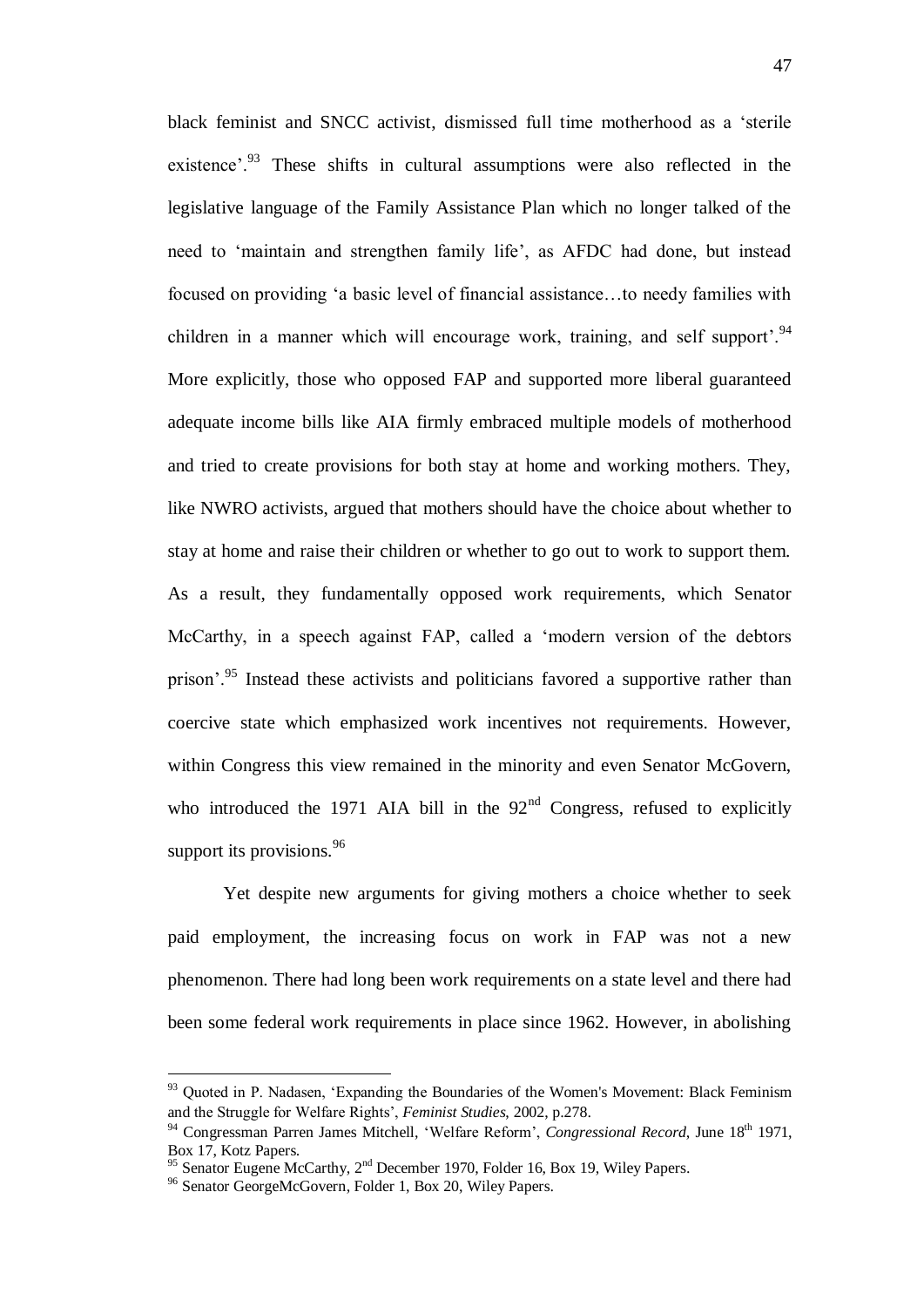AFDC, FAP would have ended any remaining illusion that welfare was designed to support single mothers and allow them to remain at home with their children. Yet even in its most punitive incarnation, FAP was not designed to force all mothers into the labor force. Instead it continued the stratification of mothers into those who deserved to stay home with their children and those who must be compelled to work to contribute to society. For example, although all mothers with children under six (or under three in HR1) were exempted from work requirements, in an attempt to encourage family stability, mothers where 'the father or another adult male relative is in the home and is registered' were exempted from registering themselves irrespective of the age of their children. $97$ 

As this provision suggests, the idealized image of the stay at home mother had certainly not lost all of its political currency. It remained a potent image that legislators could invoke in order to further their specific political agendas. This is clear from the contemporaneous debate over the Comprehensive Childcare Development Act. The CCD was introduced to Congress by Representative John Brademas and passed the House and the Senate in 1971 before being vetoed by President Nixon the following year. Had the bill not been vetoed, it would have introduced a widespread federal daycare program that provided good quality education to preschool children of all social classes across the country and substantially improved conditions for single mothers. President Nixon professed his support for good quality childcare in debates over FAP and argued that 'well designed childcare programs...can help to break the cycle of poverty'.<sup>98</sup> However, in his speech vetoing the CCD he argued that the proposal would 'destroy families'

<sup>&</sup>lt;sup>97</sup> 'The Family Assistance Plan', Box 13, Kotz Papers.

<sup>98 &#</sup>x27;The Family Assistance Plan', Folder 2, Box 18, Wiley Papers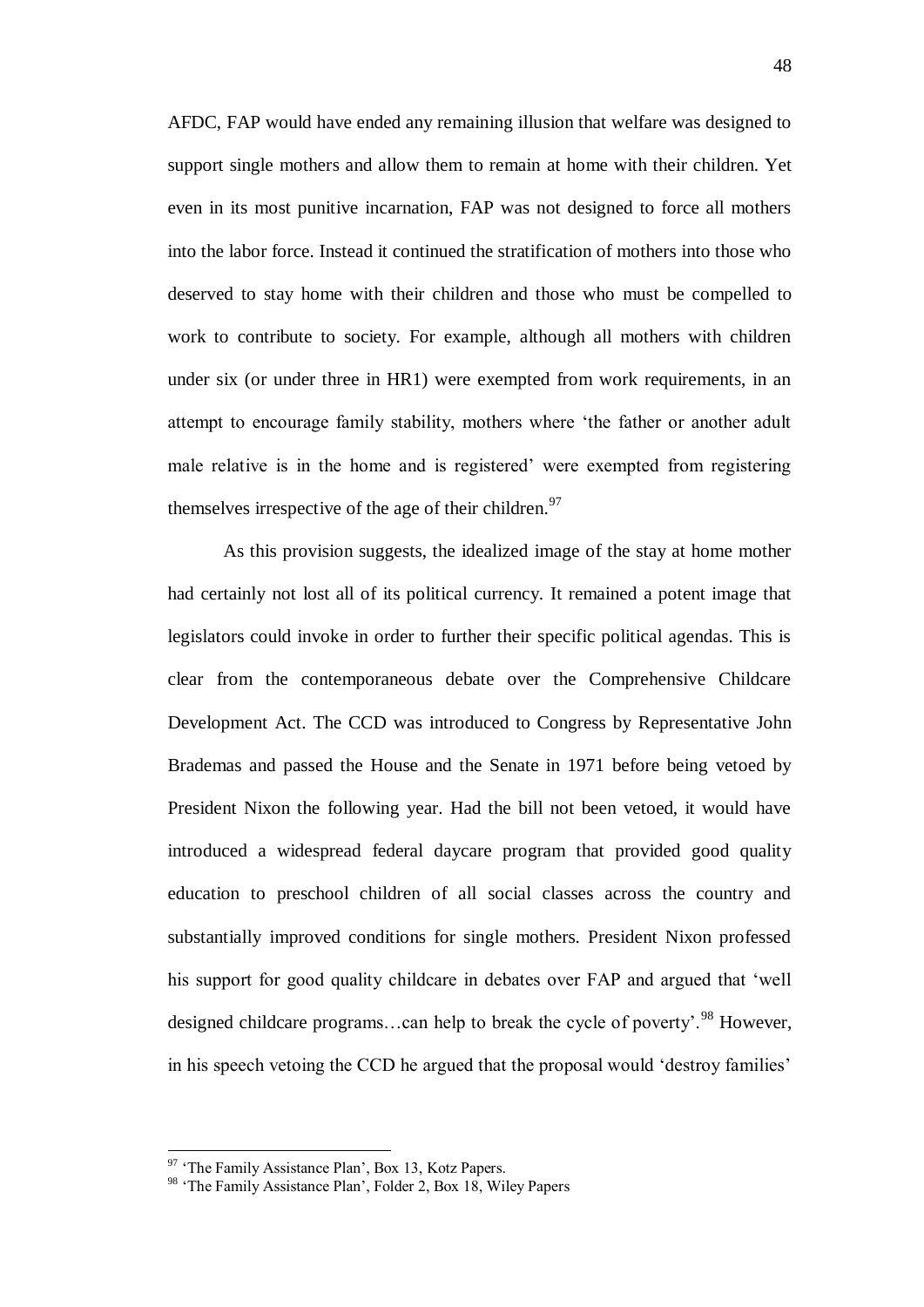and 'diminish parental authority and involvement with their children'.<sup>99</sup> Invoking the idea of the sacred maternal bond, Nixon and others who opposed the CCD argued that children should grow up with their mothers and claimed that the CCD would have usurped a mother's natural role.

As will be discussed below, President Nixon's veto of the CCD was entangled with wider political concerns, particularly his need to win support among conservatives before the 1972 Presidential election. However, the gap between his rhetoric on childcare in FAP and his veto of the CCD also demonstrates more widely the classed and raced nature of discourses around motherhood. President Nixon could introduce childcare provisions through FAP uncontroversially because it was assumed that poor mothers of color would and should work. Their roles as mothers were not valued nor were the needs of their children. Even when acknowledging that good childcare could help tackle poverty, FAP stated, 'however the lack of childcare at that level would not be a good cause for failure to take training'.<sup>100</sup> President Nixon could not support the CCD because it would have legitimated the right of all women to work and undermined the still powerful paradigm of the good mother whose duty it was to stay home and raise good citizens.

As its exemptions suggest, the Family Assistance Plan enforced differing and contradictory expectations on to poor mothers. Indeed, by providing exemptions for mothers in two parent households and work requirements for single mothers, it was able to attract support from legislators who took opposing views on working mothers. For example, in the Congressional Record for June 18' 1971, which includes the House debate on welfare reform, both Congresswoman Leonor

<sup>&</sup>lt;sup>99</sup> President Nixon, Speech on the Veto of the Comprehensive Childcare Development Act, 9<sup>th</sup> December 1971, Folder 2, Box 18, Wiley Papers.

<sup>&</sup>lt;sup>100</sup> The Family Assistance Plan, Folder 2, Box 18, Wiley Papers.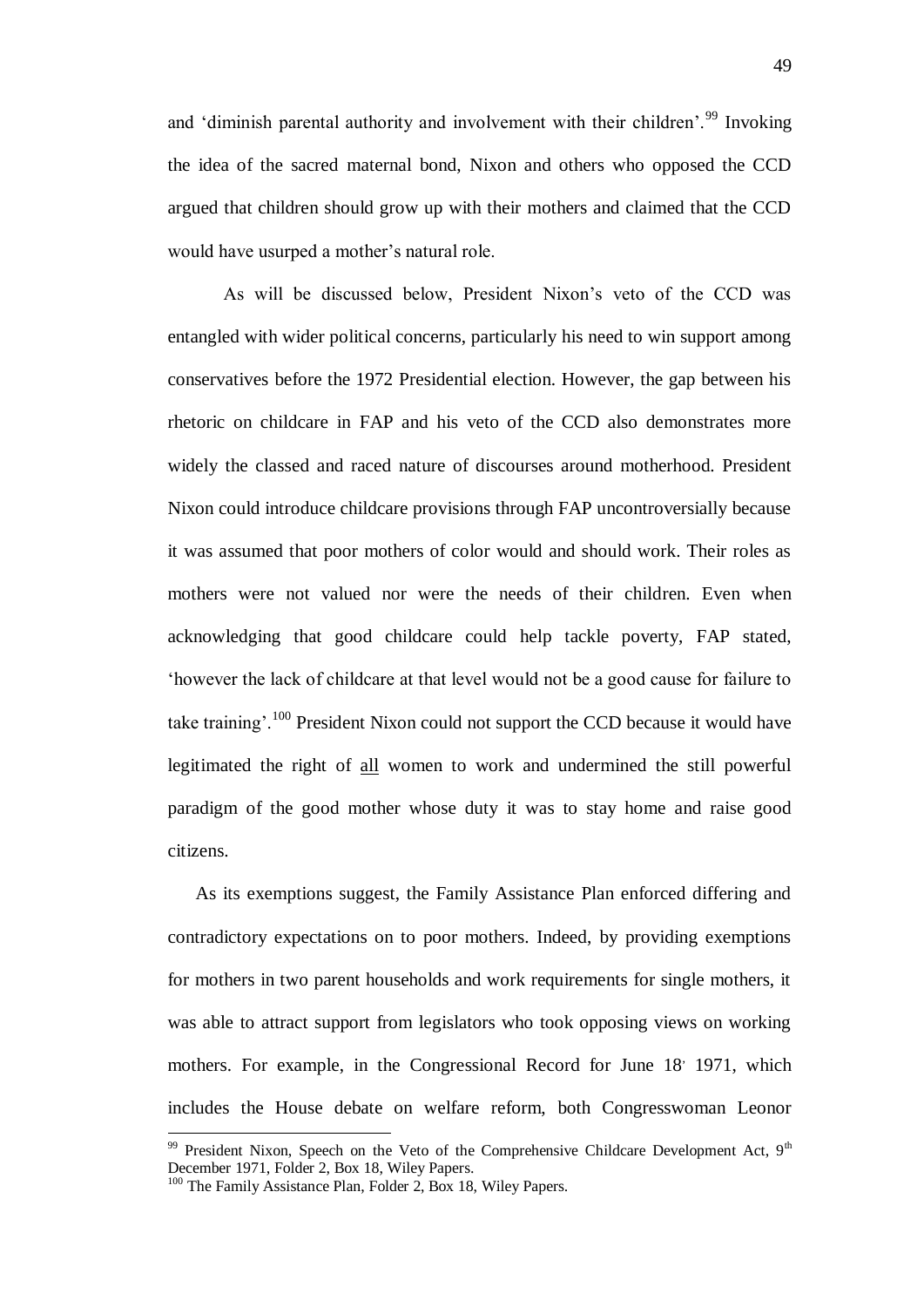Sullivan from Missouri and Congresswoman Martha Griffiths from Michigan stated their intention to vote for FAP, albeit in Sullivan's case reluctantly. Griffiths argued that she was voting for the bill because of it would give women the 'opportunity to work'. She stated that the present system allows women to make "immoral choices" by saying "to a wife, a mother of several children, "You may live with your husband or not and.. the rest of us will support you." This bill corrects that. That choice is not going to be offered anymore'.  $101$  In contrast, Sullivan supported the bill because of its exemptions for mothers and its support of the two parent family. She argued that the 'family unit is the building block of our society' and that 'young children require the physical presence of a parental figure in the home at all times'. Her reluctance to support the bill stemmed partly from her concern about child malnourishment resulting from the abolition of the food stamp program. She feared that 'too much of the [welfare] check often went to cars and television sets and cigarettes and whisky and clothes for the adults, and very little of it went for food for the children'. Thus even though the two congresswomen took opposing stances on working mothers, the common thread in their support of FAP was their belief that welfare mothers are irresponsible and need to be compelled to behave in appropriate ways.  $102$  Sullivan and Griffiths were united by their support for the underlying philosophy of FAP which relied on a culture of poverty narrative frame that blamed poor mothers for their children's poverty and positioned the state as responsible for rehabilitating such families. While they constructed distinctly different images of an ideal mother, in both cases motherhood remained a status denied to welfare recipients. Indeed the

<sup>&</sup>lt;sup>101</sup> Congresswoman Martha Griffiths, 'Welfare Reform', *Congressional Record*, June 18<sup>th</sup> 1971, Box 17, Kotz Papers.

<sup>&</sup>lt;sup>102</sup> Congresswoman Leonor Sullivan, 'Welfare Reform', *Congressional Record*, June 18<sup>th</sup> 1971, Box 17, Kotz Papers.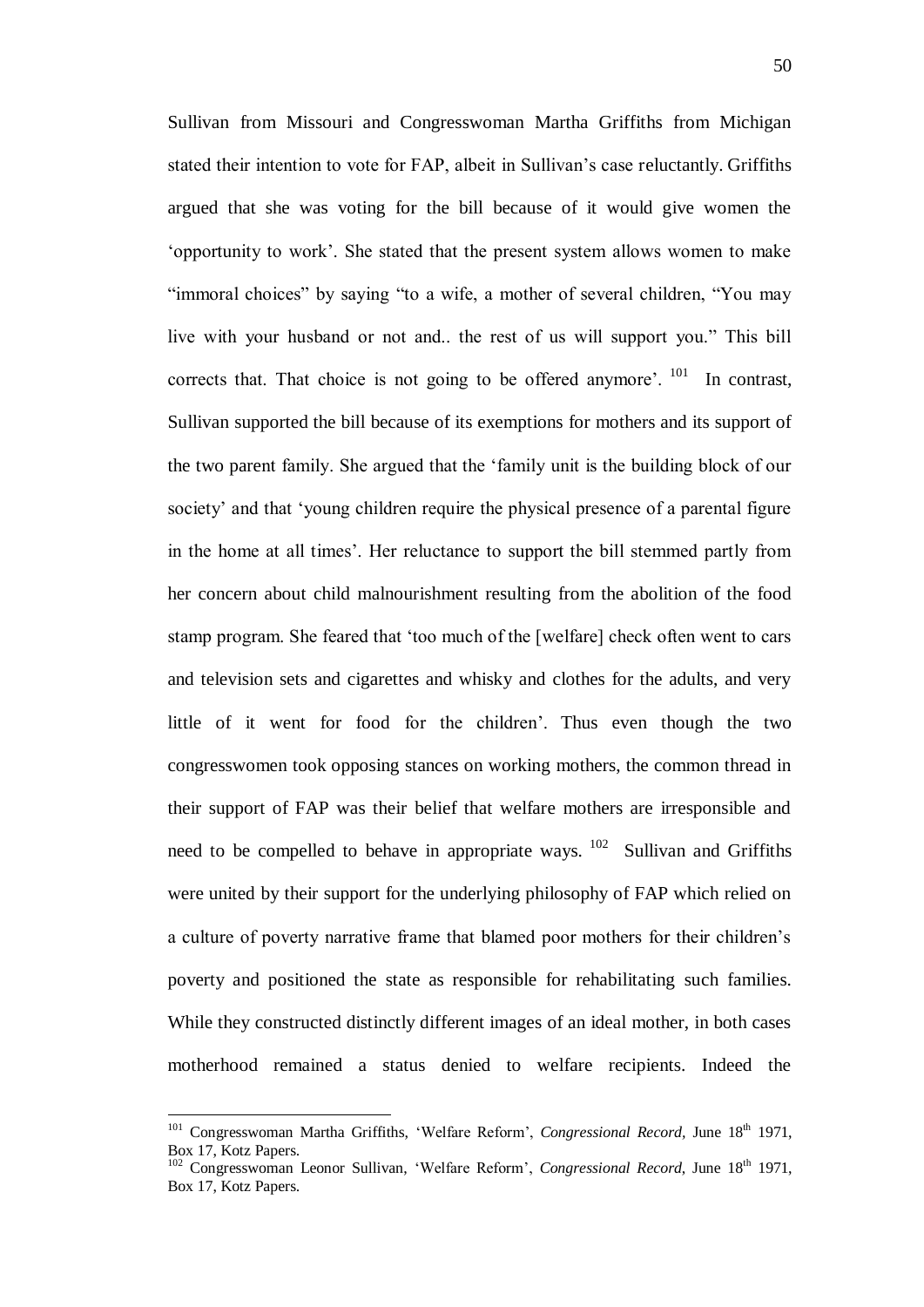congresswomen's images of a good mother were defined by the absence of welfare mothers. The role of the state, and of welfare specifically, was to control bad mothers and compel them to fulfill dominant ideals.

The relationship between motherhood and work in these discussions is also directly connected with debates around citizenship. The US welfare state is structured on a social insurance model rather than a universal entitlement model. Essentially it is based on the principle that individual citizens contribute to the state and that this entitles them to benefits, or what T.H. Marshall calls the 'social rights of citizens'. In practice, in the U.S., these contributions have always been expressed in the form of paid work and taxation. As a result, the social rights of citizenship have been 'tied to worklife participation'. <sup>103</sup> While 'worklife participation' appears superficially to be a race and gender neutral term, in reality the way in which work has been defined has masked the racialized and gendered hierarchy embedded in the labor market and the welfare state. Welfare state scholarship has long recognized that the two track welfare system treats raced and gendered bodies differently. The 1935 Social Security Act excluded particular types of work from the better funded and more reputable social insurance programs. This stratification was deliberate and, as Linda Gordon argues, primarily 'racially motivated' in so far as the types of work excluded, such as agricultural and domestic labor, were those areas which were dominated by African Americans.<sup>104</sup> Equally, while social security was quickly enlarged to include the widows of workers, most single mothers and most poor mothers of color remained excluded from these social insurance programs because motherhood was not considered sufficient in itself to constitute work and thus to entitle mothers to

<sup>103</sup> Quoted in C. Pateman, 'Equality, Difference, Subordination', *Beyond Equality*, p.22.

<sup>104</sup> L. Gordon, *Pitied but not Entitled*, p. 280.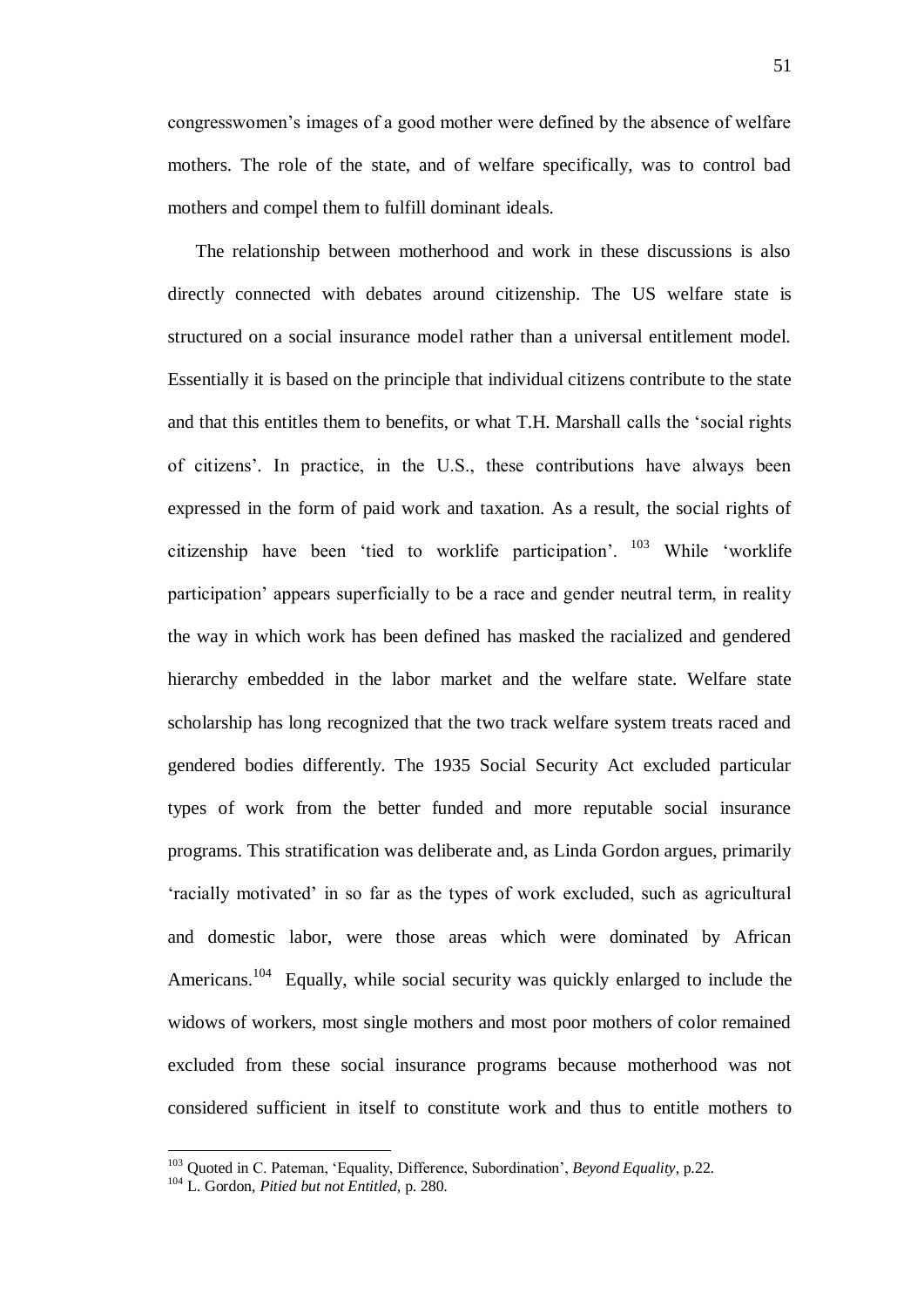benefits by right. These exclusions meant that women of color were forced to rely instead on the underfunded and stigmatized AFDC. Payments from these programs were not portrayed as earned benefits or automatic social rights but instead as entitlements from the state for which poor women of color had to prove their eligibility. In essence, this meant that individuals were positioned differently according to their race, class and gender with respect to their ability to make legitimate claims on the state as citizens.

While the following chapter will assess how welfare rights activists challenged the entanglement of work, citizenship and welfare, this chapter highlights how this discourse influenced legislative debates. The proponents of the Adequate Income Act were, like NWRO activists, attempting to break the link between citizenship and paid work and to create a universal welfare state that treated all citizens equally. At the heart of this effort was an attempt to radically redefine what it meant to be an American citizen and what obligations the state had to its citizens. As a result, the language its supporters used drew heavily on images and rhetoric around American constitutional history and the rights of its citizens. For example, Senator McCarthy charged that 'the way in which the Constitution and the Bill of Rights… have been suspended or qualified in their application to the poor is one of the scandals of America – a scandal that should be ended'. He argued that the purpose of AIA was to do precisely this and to allow 'every American' the income to 'freely express the fundamental rights and liberties expressed in the Constitution'.<sup>105</sup> In using this language and particularly in drawing connections between welfare, a guaranteed income and the Constitution, McCarthy and other supporters were looking to authenticate their claims and position AIA as the

<sup>&</sup>lt;sup>105</sup> Senator Eugene McCarthy, Speech to Congress, *Congressional Record*, 2<sup>nd</sup> December 1970, Folder 16, Box 19, Wiley Papers.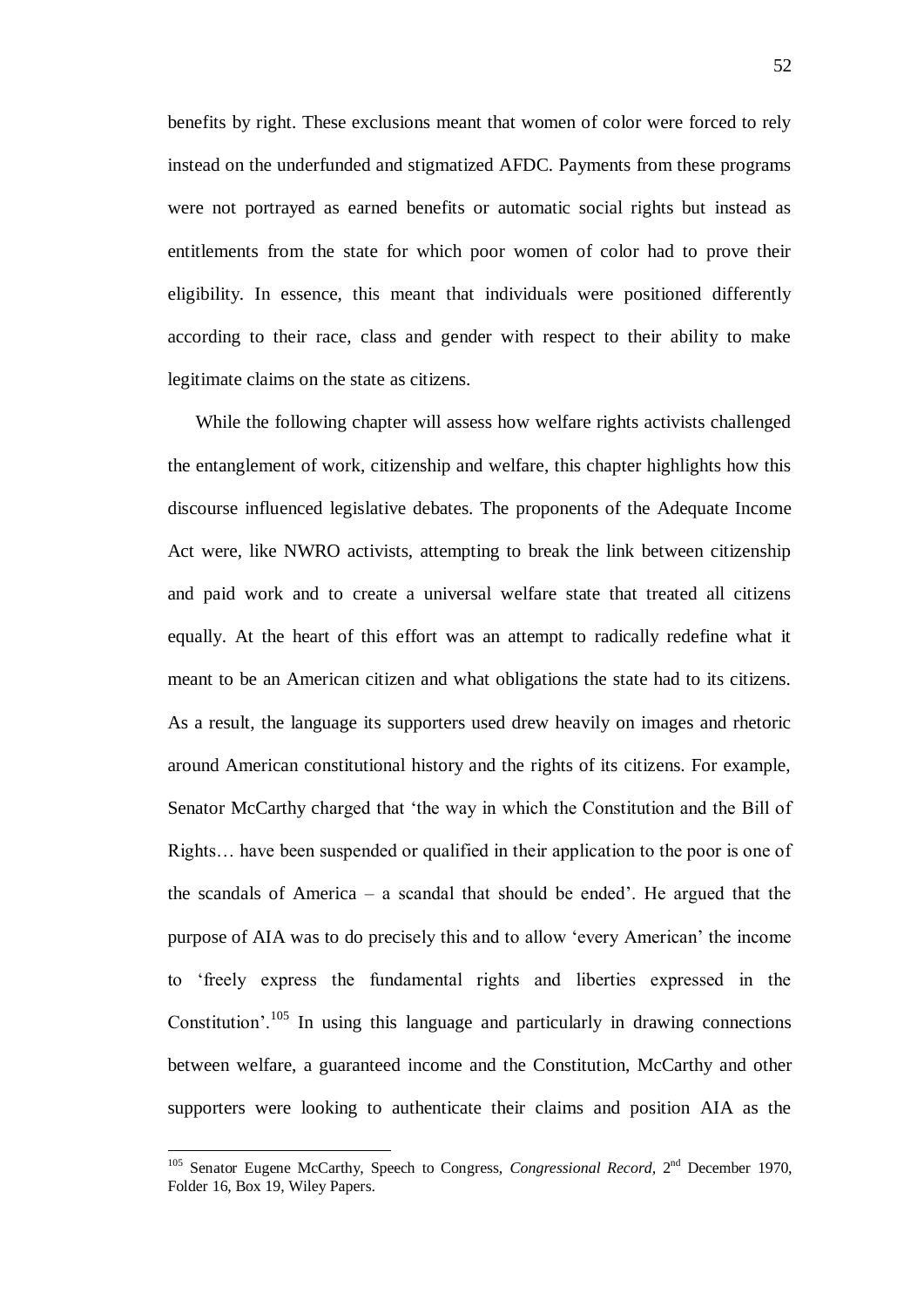legitimate inheritor of American values and traditions. In particular, they drew on the idea that America was failing to fulfill its own constitutional obligations. McCarthy argued that 'among the expressed purposes of the Constitution is the desire to ensure the domestic tranquility and promote the general wellbeing<sup>', 106</sup> Nor was he the only one to employ this rationale. Senator Abraham A. Ribicoff, who attempted to create a compromise welfare bill that would unite the liberals and conservatives, argued that 'The Declaration of Independence declared the "unalienable right of all men to 'life, liberty and the pursuit of happiness'".... Nearly 200 years have passed since the Declaration of Independence was signed. Two hundred years should be sufficient time to ensure these "unalienable rights".<sup>107</sup>

While this counter discourse around welfare reform and a guaranteed adequate income appeared in Congress, most debate focused on FAP and drew more directly on hegemonic narratives around work and citizenship. Rather than attempting to redefine the relationship between the state and its citizens, FAP and its supporters sought to reinforce the idea that work is the necessary requirement that entitles citizens to benefits by including strenuous work requirements for fathers, and single mothers, and by extending benefits to the working poor. It was this extension of government support to the working poor that was at the heart of the Family Assistance Plan and was described by its supporters as its most radical provision. Essentially, these provisions would have tackled one inequity in the existing discourse on work and citizenship but not another. By including both the working poor and the non working poor in its remit, FAP would have expanded the definition of what counted as work to include the low paid, seasonal and often

<sup>&</sup>lt;sup>106</sup> Senator Eugene McCarthy, Speech introducing the Adequate Income Bill, April 30 1970, Folder 4, Box 22, Wiley Papers.

<sup>107</sup> Senator Abraham Ribicoff, Press Release, April 20 1970, Folder 16, Box 20, Wiley Papers .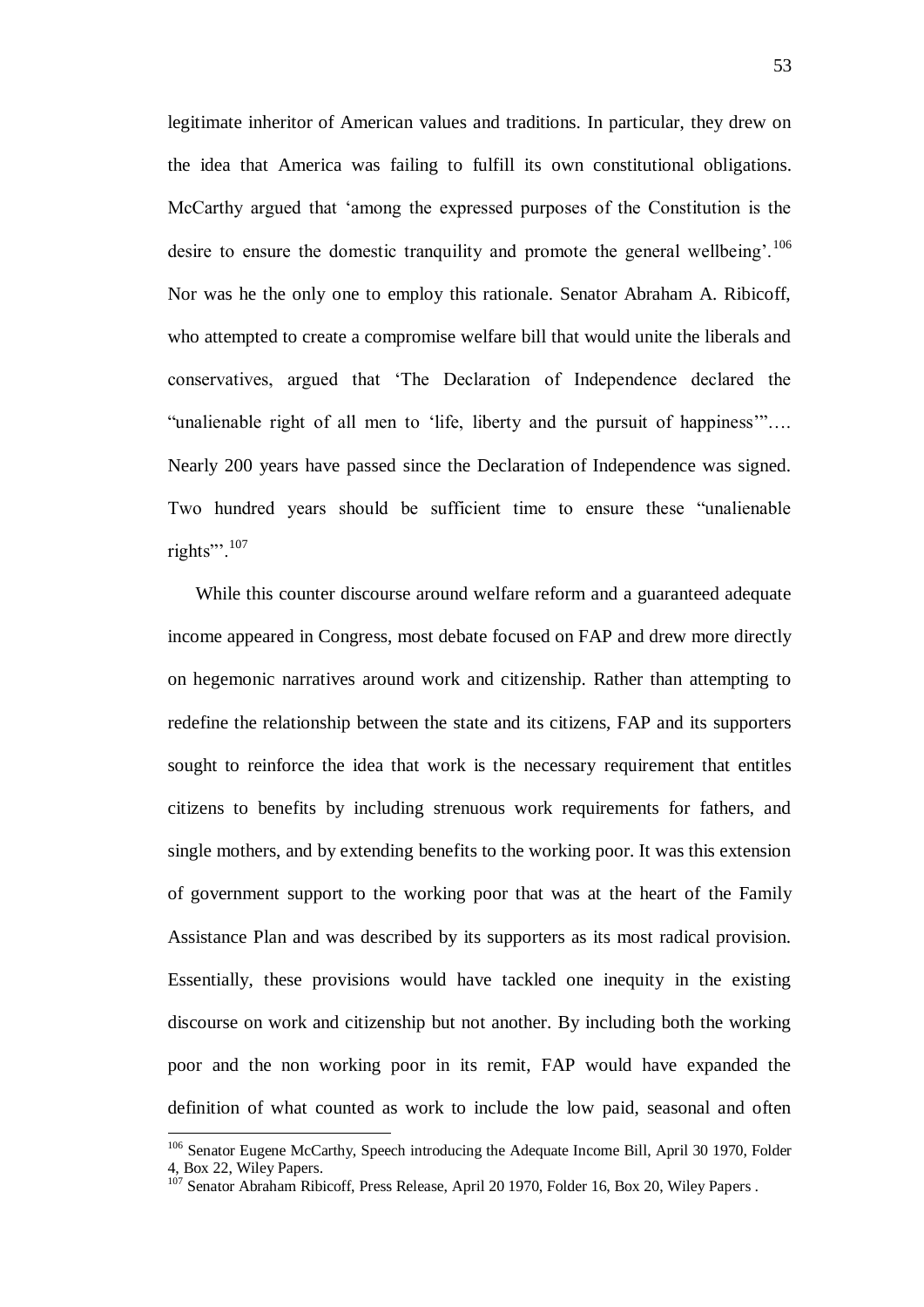transitory jobs that dominated the southern economy and thus positioned fathers of all races as legitimate workers and citizens who had earned state support. This is not a small alteration, and as Jill Quadagno has rightly argued, FAP would have 'raised the entire southern wage base and revolutionized its economy'.<sup>108</sup> Yet this assessment also reflects the discourse that FAP was drawing on, which viewed poverty as a result of family breakdown and therefore targeted its support at subsidizing male wages in order to rebuild the family wage.

However, in doing so, it failed to address the other paradox built into the traditional definition of work: motherhood. FAP in its initial form did not really concern itself with welfare mothers and included little in the way of work requirements or work incentives, even for single mothers. As such, it did not challenge the notion that women's primary connection to the state should be as mothers rather than citizen workers. However, as the bill progressed, conservative politicians like Senator Russell Long, the chair of the Senate Committee on Finance, began to argue that by not explicitly tackling 'illegitimacy and desertion' and failing to include explicit work requirements for all welfare recipients, 'the welfare provisions of HR 1 would not correct the glaring deficiencies of our present welfare system, but only make them several billion dollars more expensive'.<sup>109</sup> In the political climate of the early 1970s with a presidential election upcoming and the public increasingly hostile to welfare recipients, President Nixon could not afford to alienate conservatives in Congress. As a result, he accepted stricter work requirements and began to adopt a more explicitly confrontational rhetoric that tapped into the existing discourse that assumed that individuals were responsible for their own poverty. For example, he told a meeting of the Chamber

<sup>108</sup> J. Quadango, "Race, Class and Gender", *American Sociological Review,* p.23.

<sup>&</sup>lt;sup>109</sup> Senator Russell Long, Opening Statement at Senate Finance Committee hearings on HR1, January 18 1972, Folder 16, Box 20, Wiley Papers.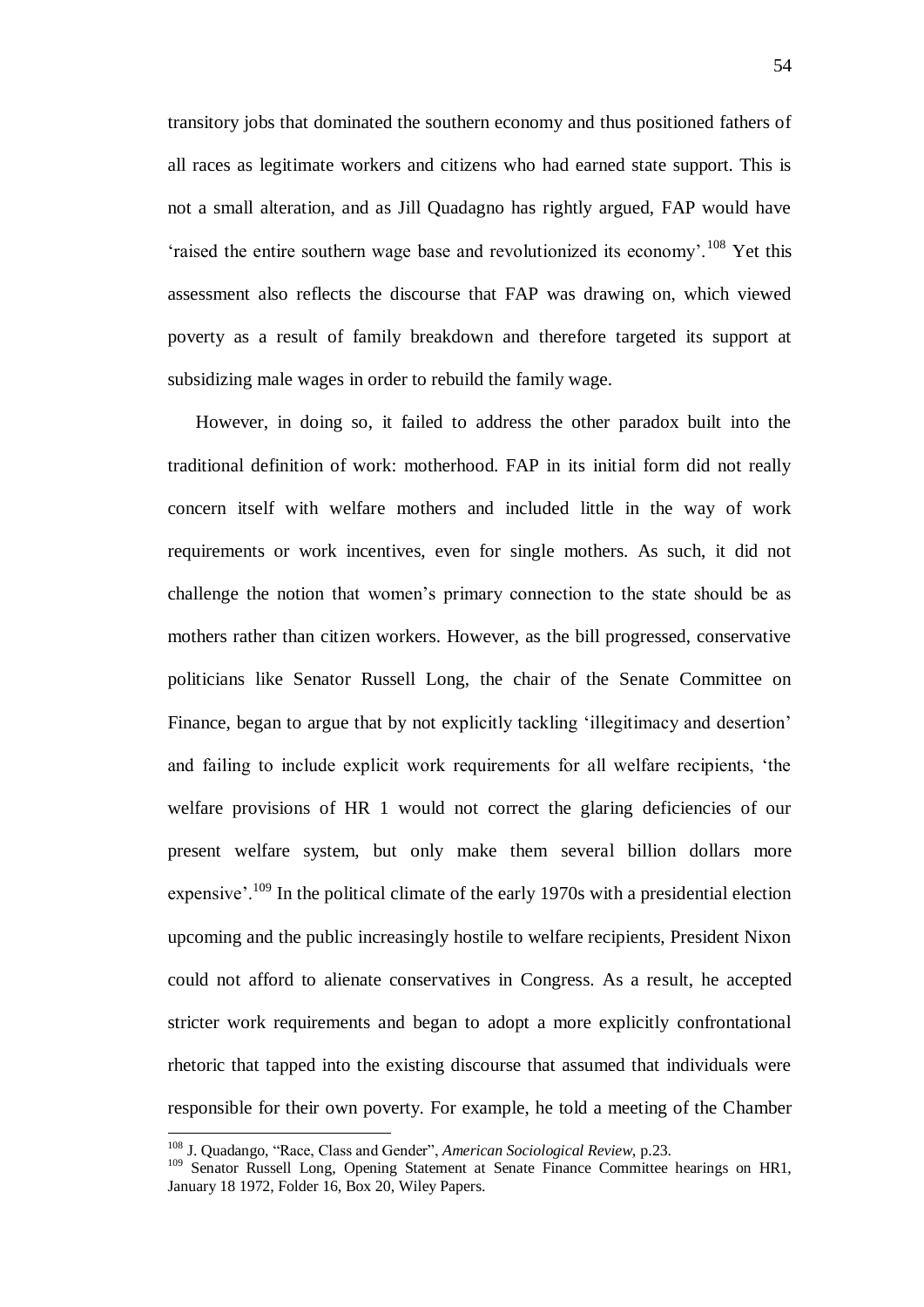of Commerce in April 1971 that 'the able bodied people who think they can take a free ride are just going to have to get out and push with the rest of us' and that 'the most menial job I can think of is the one held by the able-bodied person who makes a career out of living off the hard earned dollars of his neighbor.<sup>110</sup> He reinforced the idea that good American citizens understand the dignity of labor and refused to challenge the racist and sexist economy that limited the opportunities open to welfare mothers instead arguing that 'there was as much dignity' in 'scrubbing floors or emptying bedpans' as 'in any other work done in this country'.

In essence, Senator Long and his supporters wanted FAP to explicitly incorporate the definition of work that did not consider motherhood as a productive enterprise. Thus women who did not have a male provider who was indirectly earning their benefits would be required to undertake "productive labor" themselves. It is not simply that motherhood was only considered fitting work for certain types of women, although that discourse was also clearly present, but also that women were only seen as citizens in their own right when no male was present to act as a filter between them and the state. Single mothers then were considered citizens first, complete with the assumption that they must participate in the labor force in order to be entitled to state support, and mothers second, rather than mothers first and citizens only in so far as they are responsible for raising good citizens themselves. In discussions around FAP, Nixon rarely used the word mother when discussing work requirements and instead referred to 'able bodied persons' or, if addressing a particularly hostile audience, 'free loaders'. For example, he argued that 'no able bodied person will have a "free ride" in a nation that provides opportunities for training and work'. Thus he attempted to construct two distinct

<sup>&</sup>lt;sup>110</sup> President Nixon, Address at the  $59<sup>th</sup>$  Annual Meeting of the Chamber of Commerce, April 26 1971, Folder 12, Box 20, Wiley Papers.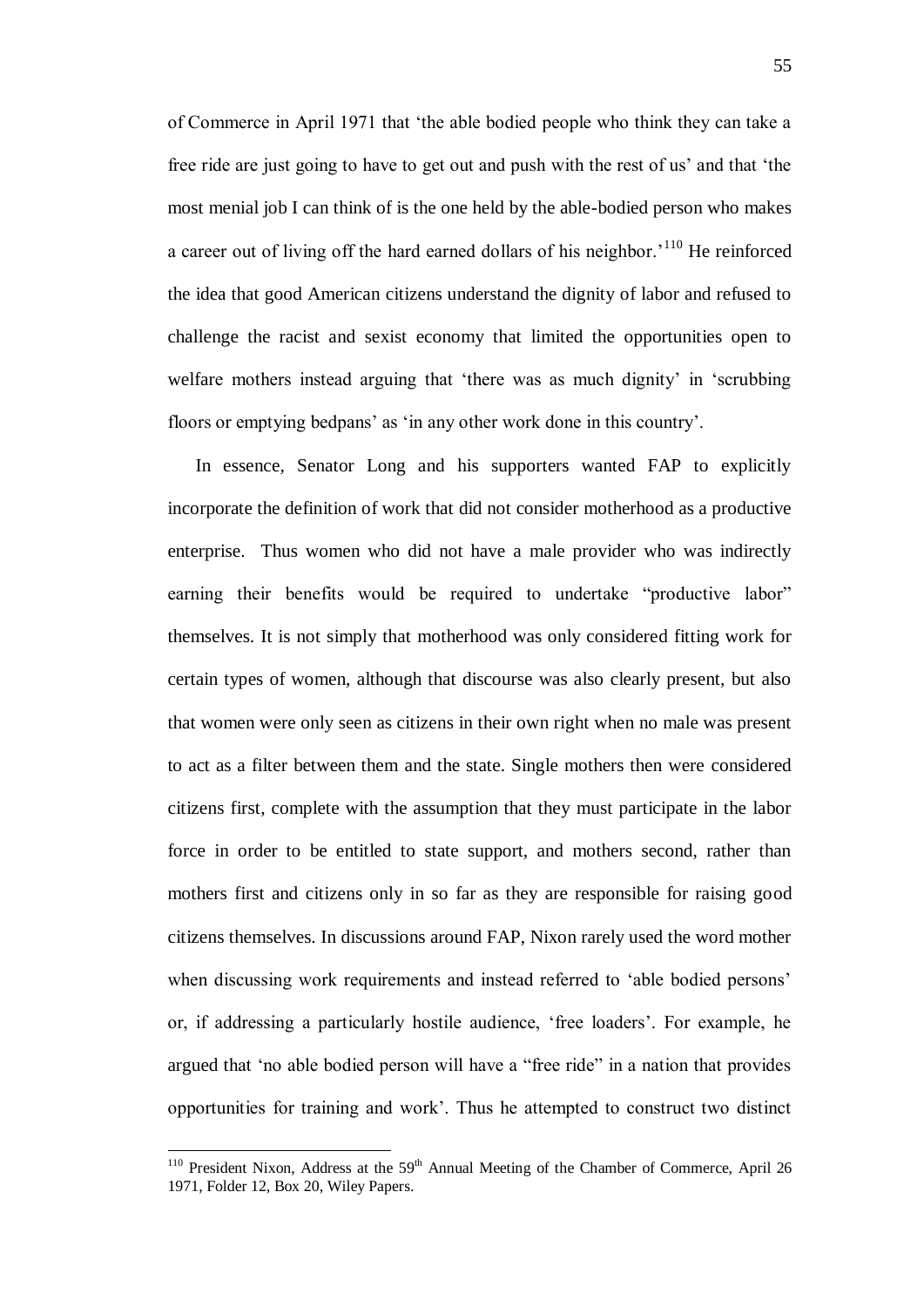images: one of the mother and one of the citizen and to mask that these two concepts coincided in the bodies of poor mothers, and particularly poor women of color. At its center this construction assumed, as its opponents recognized, that a 'segment of the population is poor because it chooses to be' and that it was the role of the welfare state to compel these individuals to be good mothers or to be good citizens by restricting their ability to make choices about their own lives. $111$ Through this discourse, President Nixon could simultaneously claim to be supporting families and being tough on welfare cheats and avoid addressing the conflicting images of motherhood and citizenship and that these two positions created.

Ultimately, conservative discourse set welfare mothers and, single mothers in particular, up to fail and left them unable to successfully fulfill either their roles as mothers or as productive citizens. It denigrated their rights to make claims on the state and to define their own needs and instead positioned the state as the only legitimate authority on welfare reform. It was this toxic entanglement of motherhood, citizenship and productive work that welfare rights activists sought to challenge in their campaigns against the Family Assistance Plan. They sought to break the link between labor force participation and the social rights of citizens and establish a guaranteed adequate income as a fundamental inalienable right of American citizenship. As the next two chapters will demonstrate, in order to do this, welfare rights activists subverted the images of mothers and citizens embedded in the hegemonic discourse around welfare and instead constructed an alternative narrative that blended citizenship and motherhood and positioned welfare mothers as legitimate authorities on their own needs.

<sup>111</sup> Congressman Michael Harrington, 'Welfare Reform', *Congressional Record,* June 18 1971, Box 17, Kotz Papers.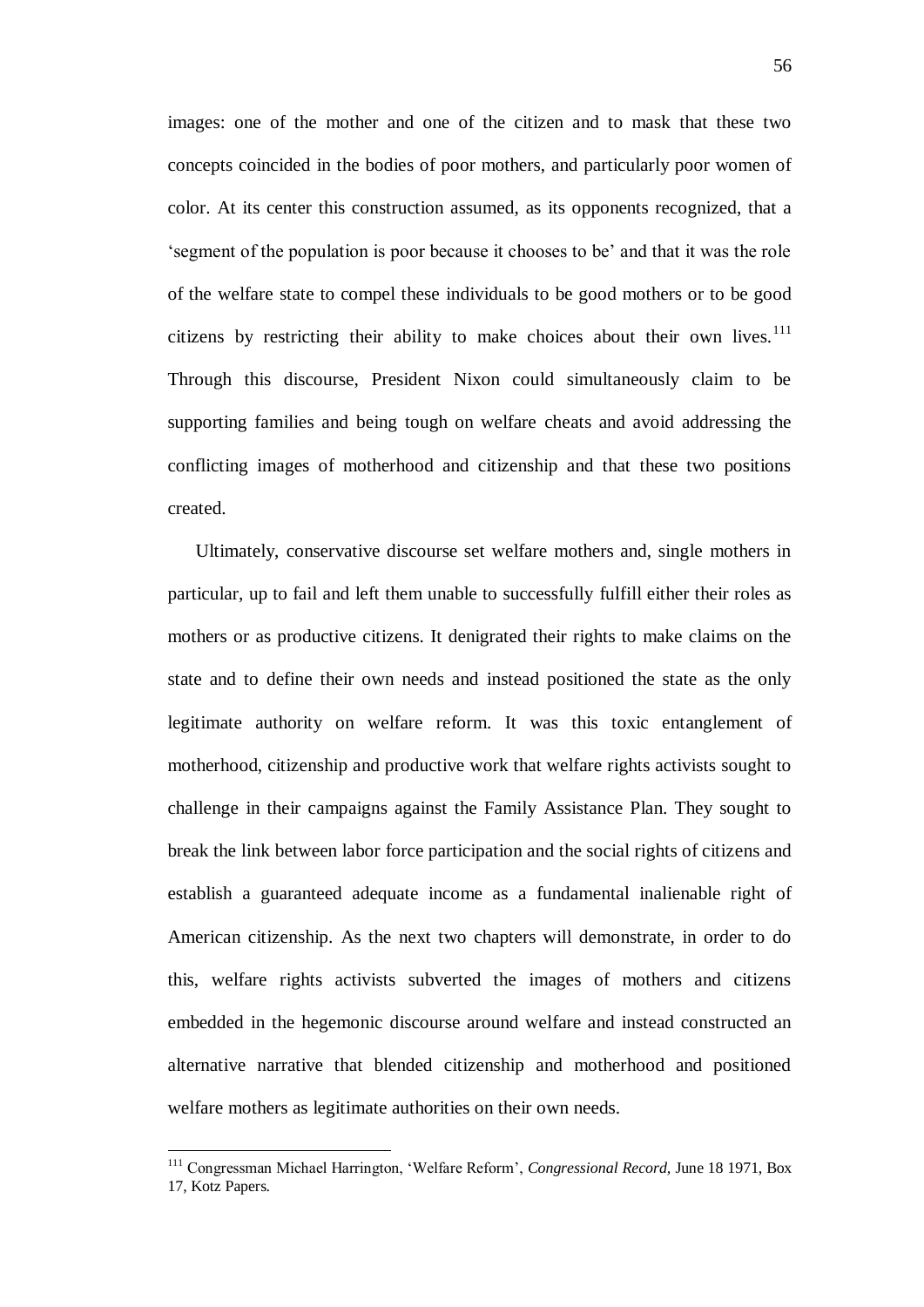*'Mr Nixon is doing everything in his power to keep black and poor people down, hungry, starving and oppressed… it is impossible … to live on that viscous, racist and fascist bill of \$1600 per year'*

Mrs Etta Horn, Chairman of DC Citywide Welfare Rights Organization and Vice Chairman and founding member of the National Welfare Rights Organization<sup>112</sup>

## **III. Opposing the Family Assistance Plan: The National Welfare Rights Organization's Campaign to 'ZAP FAP'**

While previous chapters focused on the legislative arena, the following two chapters will look at the welfare rights movement itself. The movement did, of course, respond to federal and state policies, but the focus here is less on the content of legislation than the character of activist protest. This chapter will examine the NWRO's use of discourses around motherhood and citizenship in its campaign against FAP and analyze how activists sought to counter the dominant discourses discussed in the previous chapters. As noted earlier, policy orientated scholarship has tended to minimize the role of welfare recipients who organized to demand recognition by the state. In doing so, policy studies provide only a partial perspective on the history of the welfare state. The following two chapters widen this perspective by examining the language that the NWRO and local WROs used in their campaigns. Putting *The Welfare Fighter*, NWRO publicity materials and interviews with NWRO activists in conversation with each other, this chapter analyzes the language that the NWRO used in its national campaigns and assesses the success of this strategy in such an unequally weighted discursive arena. The strategy itself was fundamentally shaped by welfare rights activists' intersectional identities and their personal experiences and understanding of welfare policies and the state. By wielding discourses about motherhood and citizenship NWRO activists sought to subvert the hegemonic narrative that dismissed poor people as

<sup>112</sup> Mrs Etta Horn, 'Report from Washington DC Rally at Lafayette Park', *Welfare Fighter,* April 1970.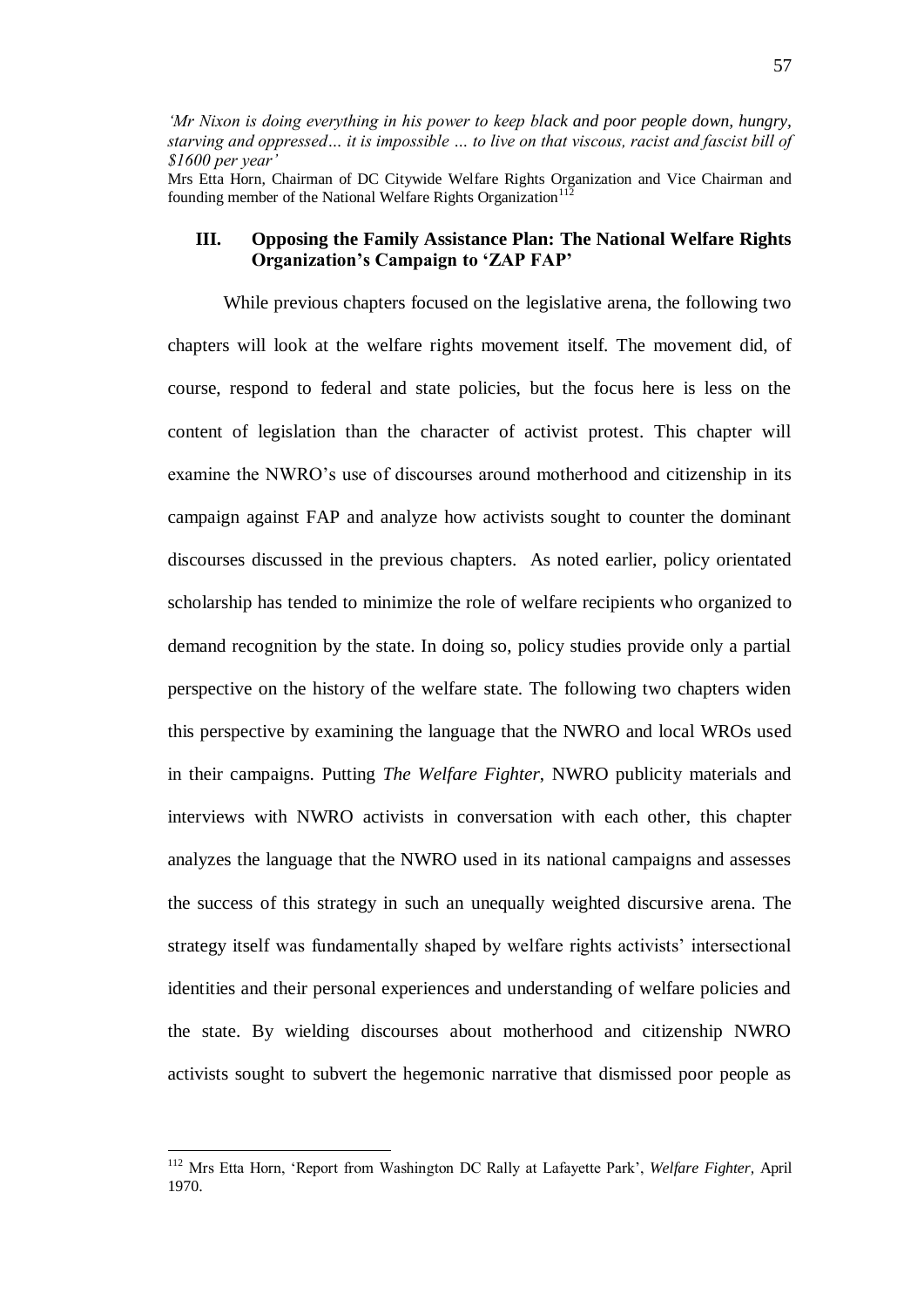responsible for their own poverty and, instead, to portray themselves as legitimate and authoritative participants in the national debate on welfare reform.

The National Welfare Rights Organization was formally established in 1966. Its founder, George Wiley, used the informal network that existed between local welfare rights organization and the Poverty/Rights Action Center in Washington, DC to arrange a nationwide day of protest on 30 June 1966 as a segue to setting up a formal national organization to represent welfare recipients. By 1971 the NWRO represented 540 separate local welfare rights organizations across the United States and, at its peak, had between 30,000 and 100,000 individual members.<sup>113</sup> Its local affiliates organized hundreds of protest marches and sit-ins, and orchestrated successful state level campaigns for fair hearings and special grants. At the same time, at a national level, the NWRO lobbied the federal government to fundamentally reform the welfare system in order to achieve its key goals: an adequate income for recipients along with 'justice, dignity and democracy'.<sup>114</sup>

The NWRO was open to all welfare recipients but its membership was primarily composed of African American mothers in receipt of AFDC. Premilla Nadasen estimates that in the mid-1960s the membership of the NWRO was 98 percent female, of which 85 percent was African American, 10 percent White and 5 percent Latina, plus a small group of Native American participants.<sup>115</sup> States with affiliated groups were able to send delegates to the yearly meetings of the National Coordinating Committee at which NWRO policies were decided. This body was supplemented by an executive committee of nine elected welfare recipients, headed

<sup>&</sup>lt;sup>113</sup> F. Kornbluh, "The Goals of the National Welfare Rights Movement: Why We Need Them Thirty Years Later", *Feminist Studies* 24*,* (Spring 1998), p.66; P. Nadasen, *Welfare Warriors,* p.xiv.

<sup>114</sup> Kornbluh, *Battle for Welfare Rights,* p.67.

<sup>115</sup> P. Nadasen, "Expanding the Boundaries," *Feminist Studies*, p.277.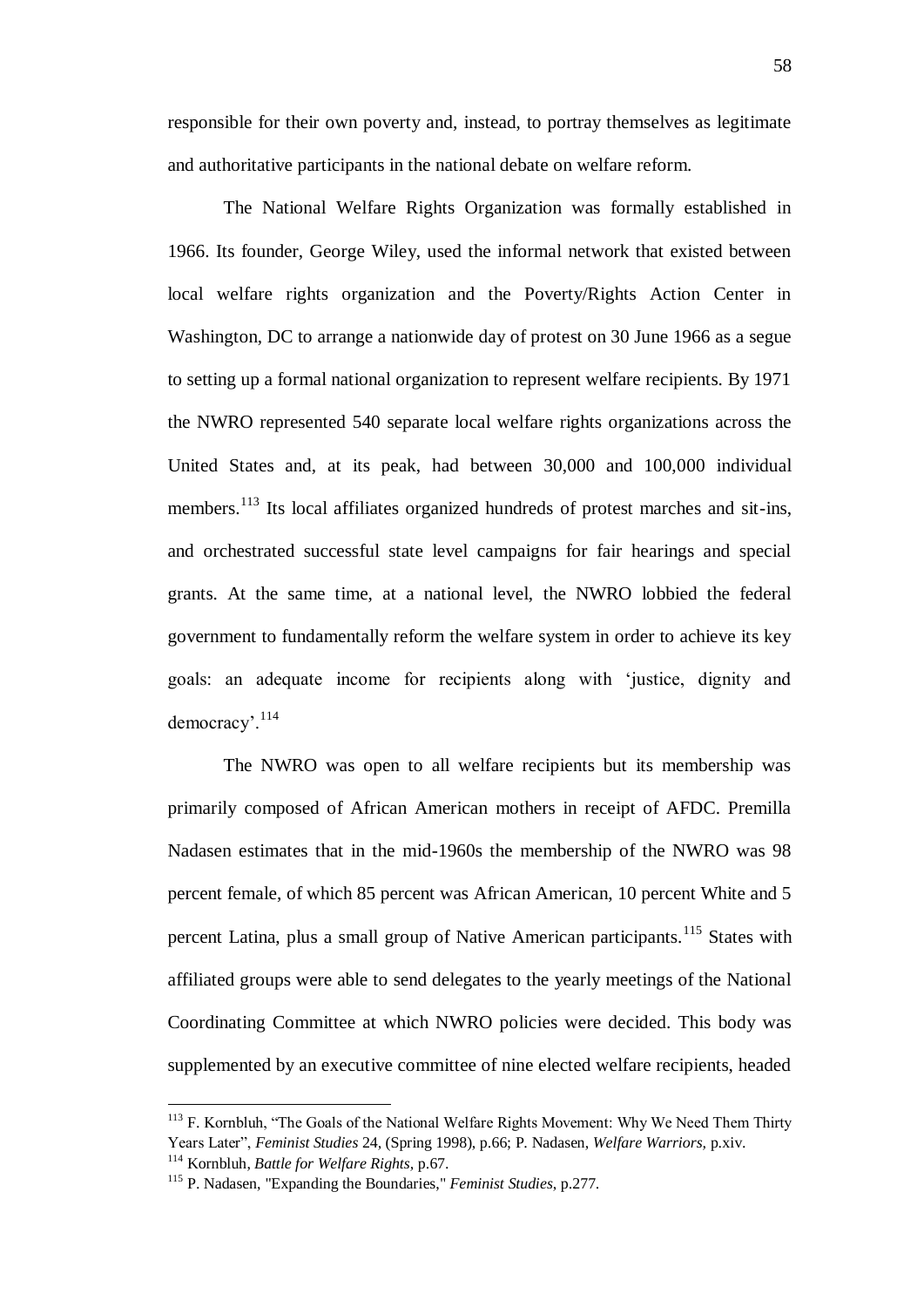by Johnnie Tillmon, which decided policy between NCC meetings. They also worked directly with the paid staff in the national office under the direction of George Wiley, the executive director until 1972, when he was replaced by Johnnie Tillmon.<sup>116</sup>

As the previous chapter notes, the battle over the Family Assistance Plan has often been marginalized in histories of the welfare state which generally focus on the early 1970s only as a precursor to the decline of the welfare rights movement as a whole. As a result, even many analyses of the NWRO have minimized its ZAP FAP campaign and concentrated either on the intraorganization tensions that emerged in the early 1970s or more vibrant local campaigns.<sup>117</sup> Scholars thus tend to ignore the fact that the NWRO was still an important national political force in the late 1960s and 1970s and that its later disintegration was not inevitable to contemporaries. Indeed in the late 1960s, the NWRO was involved in a national campaign that had the potential to revolutionize welfare policy in the United States and fundamentally redefine the relationship between citizenship, motherhood and the state. The very fact that welfare rights advocates fought the introduction of the Family Assistance Plan so vehemently suggests that they believed this was a moment in which even more radical change could be introduced. Critics of the NWRO often treated welfare recipients as naïve or ill informed about the realities of politics and welfare reform. This is particularly clear in Daniel Moynihan's dismissal of NWRO activists as irrational 'welfare

<sup>&</sup>lt;sup>116</sup> While the elected recipients and state delegates were primarily poor African American single mothers, the paid staff members were mostly white middle class men. For a more detailed account of the impact that this divide had see Premilla Nadasen, *Welfare Warriors,* pp.125-156.

<sup>117</sup> For an example of the former see P.Nadasen, *Welfare Warriors*; for an example of the latter see A. Orleck *Storming Caesar's Palace.*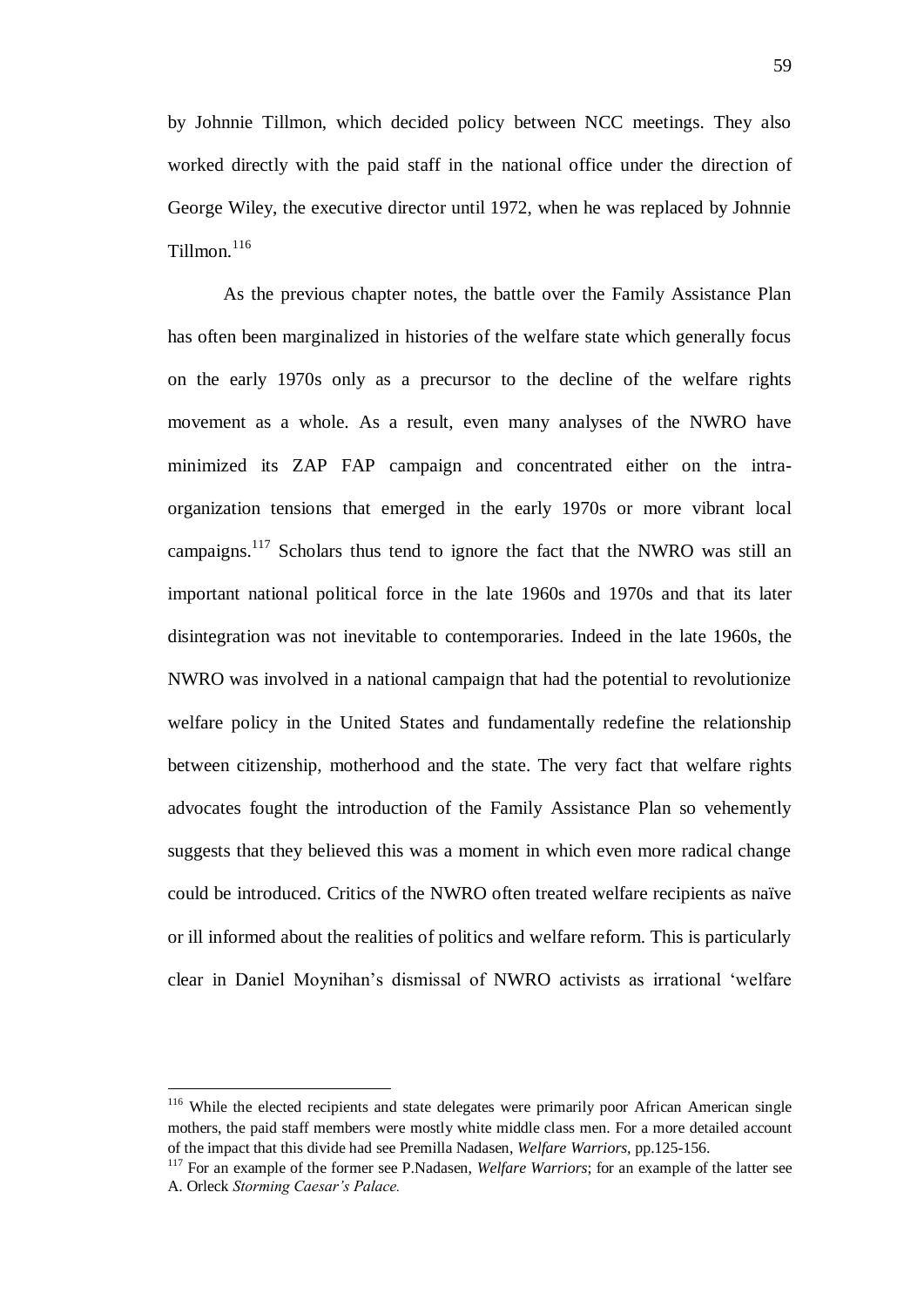militants' and his praise of  $FAP$  as exceptional in its rationality.<sup>118</sup> The language of rationality shrouds the classed, raced and gendered discourse at play by these critics who refuse to see AFDC recipients as legitimate sources of knowledge about welfare. NWRO activists, like numerous later feminist scholars, contested this perception and sought to position themselves as authorities on welfare whose experiential knowledge was not only valid but superior to politicians' limited understandings. As Johnnie Tillmon said in her March 1970 Message From the Chair, 'Organized clients know better than most people that all poor people are oppressed by the system'.<sup>119</sup> Based on this logic, activists demanded that the state recognize their right to define their own needs rather than having these needs dictated to them by legislators.

As Nancy Fraser has argued, 'who gets to establish authoritative... definitions of people's needs is itself a political stake'.<sup>120</sup> As the previous two chapters demonstrate, language around motherhood and citizenship offered particularly powerful narrative framings to draw on in order to establish legitimacy. It is therefore unsurprising that the NWRO chose to rely heavily on maternalist language in its campaign against the FAP and in support of the AIA. Not only were the majority of NWRO members mothers but there was also already a long history of women legitimating their participation in the public sphere on the basis of their status as mothers. Maternalism originally emerged as an ideology in the early twentieth century and drew heavily on traditional, primarily white middle class, ideas about the virtues of domesticity, women's moral vision, and the compassion and

<sup>118</sup> D. Moynihan, *The Politics of a Guaranteed Income: The Nixon Administration and the Family Assistance Plan,*(New York: Vintage Books, 1973), p.9.

<sup>119</sup> J.Tillmon, 'Message From the Chair', *Welfare Fighter,* March 1970.

<sup>120</sup> N. Fraser, 'Struggle Over Needs', in *Women, the State and Welfare,* p.202.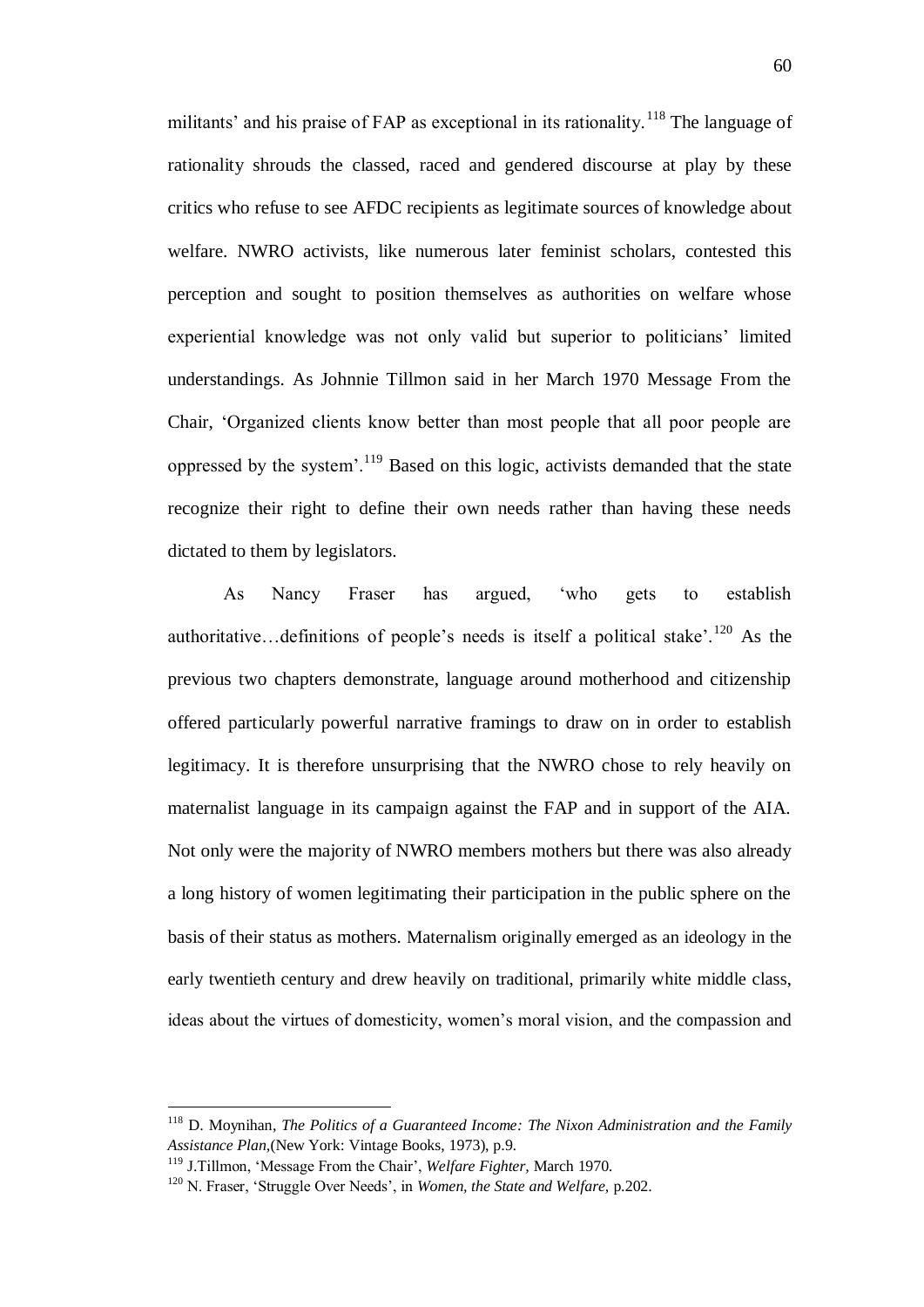nurturance provided by mothers.<sup>121</sup> While the Mother Power advocated by the NWRO was decidedly different from the maternalist rhetoric of earlier twentieth century social reformers, there were certain similarities in the ways in which both used images of motherhood. In particular, both groups highlighted ideas about children's rights and claimed that mothers, and women more widely, had some innate quality or essence that ensured that they knew what was best for children. Thus just as maternalists in the early twentieth century entered the political sphere to campaign for federal laws protecting children, welfare recipients justified their political actions on the grounds that they were mothers acting to protect and provide for their children.

In their testimony against the FAP in November 1970, NWRO activists used motherhood repeatedly to frame their testimony and to explain their participation in welfare rights. Thus Mrs Joyce Eliot, a welfare mother from Minnesota, began, 'I am a mother of two children that I love dearly and this is my first concern'. And Mrs Shirley Rivers, another NWRO representative, claimed, 'I had a lot to say about a whole lot of issues. But I think I am just going to stick to the part of being a mother. You see I have a two year old son', while Mrs Marianne Lewis from Louisiana explained. 'I am a mother of seven children…and I am sure as a representative I am speaking for all the mothers of Louisiana'.<sup>122</sup> The NWRO also regularly emphasized the importance of children in their campaigns and the role that mothers played in providing for their needs. For example, the October 1970 headline in the *Welfare Fighter* reads, 'HEW bows to Mother Power', and the article refers to the NWRO's success in getting the US Department of Health,

 $121$  For a more detailed accounts of maternalist policies in the early twentieth century see Sonya Michel and Seth Koven, *Mothers of a New World: Maternalist Politics and the Origins of Welfare States*, (New York: Routledge, 1993).

<sup>122</sup> NWRO testimony against FAP at Senator McCarthy's 'Special Hearings on HR16311', November 18 1970, Box 17, Kotz Papers.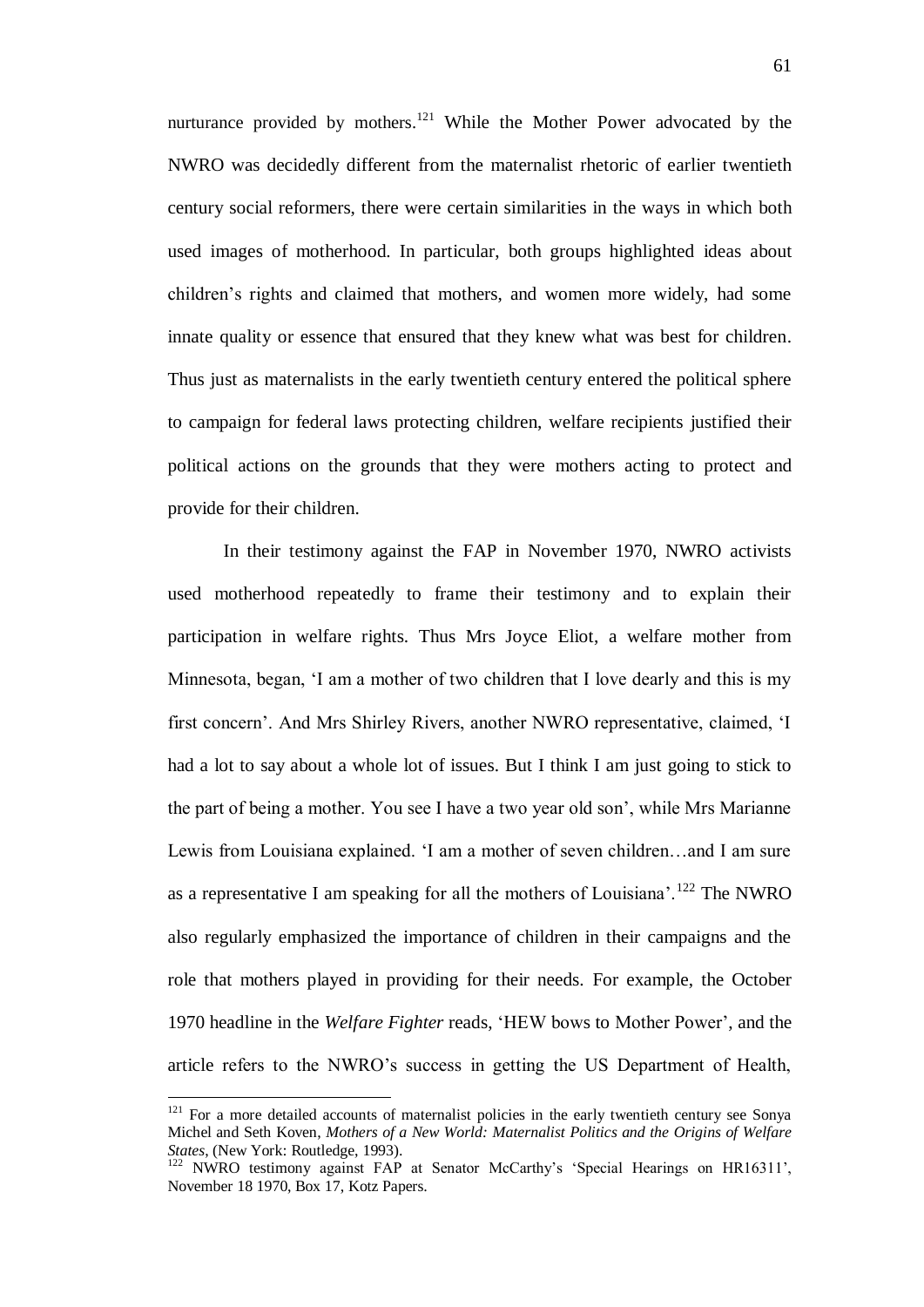Education and Welfare to provide recipients with special grants in order to buy school clothes for their children.<sup>123</sup> Similarly, in the NWRO's public statement against FAP the organization argued against compulsory work requirements on the grounds that 'the mother is in the best position to know what effect not taking a particular job would have on her young school child'.<sup>124</sup> By explaining their activism in terms of mothers acting on behalf of their children, welfare mothers could contest the idea that they were bad parents and, in doing so, establish their authority as experts on welfare.

Both welfare recipients and earlier maternalists deployed a construction of motherhood that positioned women as responsible for all children in society not simply their own children. Drawing on the same discourse that allowed conservative Senators to oppose the CCD, on the grounds that it would threaten the sacred mother-child bond and institutionalize families, the NWRO argued that the FAP carried a similar threat to the maternal bond and that the NWRO was in fact protecting all American families against state intrusion. FAP, they claimed, would 'force [mothers], literally at the pain of starvation, to leave their homes, and commit their children to government run centers'.<sup>125</sup> The same theme runs through several of the anti-FAP posters. For example, a 1972 poster reads "50,000 SAY NO TO FAP. YES TO CHILDREN'; and another, advertising hearings on HR1, shows a picture of Congressman Wilbur Mills, Chair of the House Committee on Appropriations, with the words "WANTED – FOR CONSPIRACY TO STARVE CHILDREN, DESTROY FAMILIES, FORCE WOMEN INTO SLAVERY AND

<sup>123</sup> "HEW Bows to Mother Power", *Welfare Fighter,* October 1970.

<sup>&</sup>lt;sup>124</sup> NWRO statement to House Ways and Means Committee, October 27 1969, Folder 3, Box 17, Wiley Papers.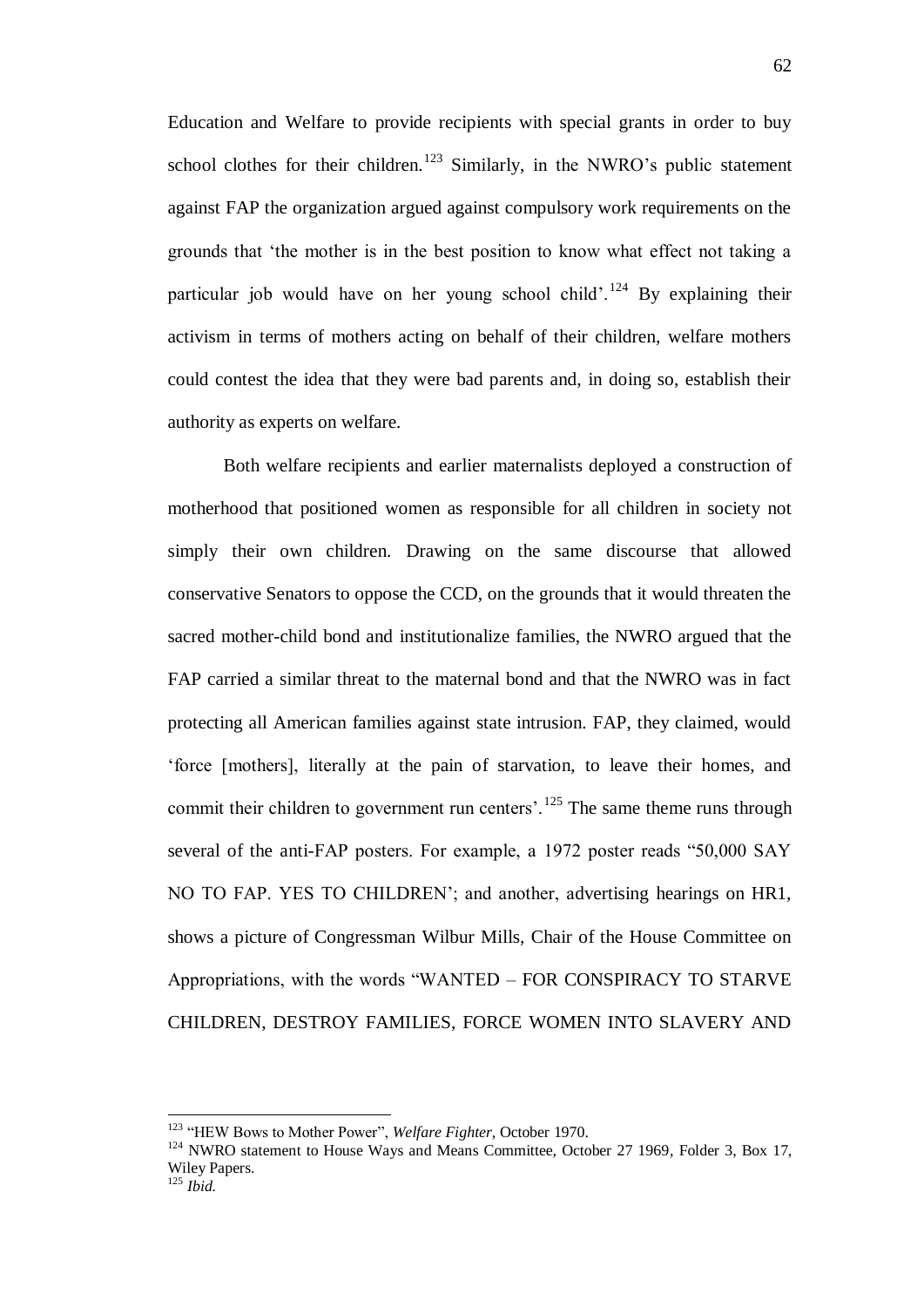EXPLOIT POOR PEOPLE".<sup>126</sup> In these ways, the NWRO subverted the hegemonic image of the good mother that excluded welfare recipients and instead positioned welfare mothers as the true protectors of the American family and American children. Consider the wording of the following statement by a welfare recipient quoted in the *Welfare Fighter* in January 1970: 'If it takes a gun put to someone's head to feed a child, we'll take a gun'.<sup>127</sup> Not only does she use the collective we, but she also refers to an abstract child rather than directly to her own children.

In a similar vein, NWRO activists used language around motherhood as part of a strategy to overcome the state's deliberate misrecognition of their identities and to counter the public persona of welfare mothers as lazy and irresponsible. The organization sought instead to establish alliances with other women across class and race lines on the basis of their shared identity as mothers. Activists like Mrs Gladys Harris emphasized the commonalities of motherhood in their testimony against the FAP. She argued that "my children are just like yours. They get sick, and they have problems, school problems. And I worry just like you do," and thereby sought to force middle class and upper class women to identify with the struggles of poor single mothers.  $128$  She thus wielded maternal discourse to bring a universal identity into being. In a similar way, the Vice Chair of the Rhode Island Welfare organization wrote a plea at holiday time, lamenting that her children 'want toys the same as anybody else' and that it was heartbreaking telling them they could not have Christmas presents. $129$ 

<sup>126</sup> NWRO Convention Program, Miami 1972, Folder 9, Box 7, Wiley Papers; "Wanted", *Welfare Fighter,* February 1971.

<sup>127</sup> "Kansas County Heads Welfare Demands", *Welfare Fighter,* January 1970.

<sup>&</sup>lt;sup>128</sup> NWRO testimony against FAP, November 18 1970, Box 17, Kotz Papers.

<sup>&</sup>lt;sup>129</sup> Beverly Galmore, *Rhode Island Fair Welfare*, [nd], Box 15, Kotz Papers.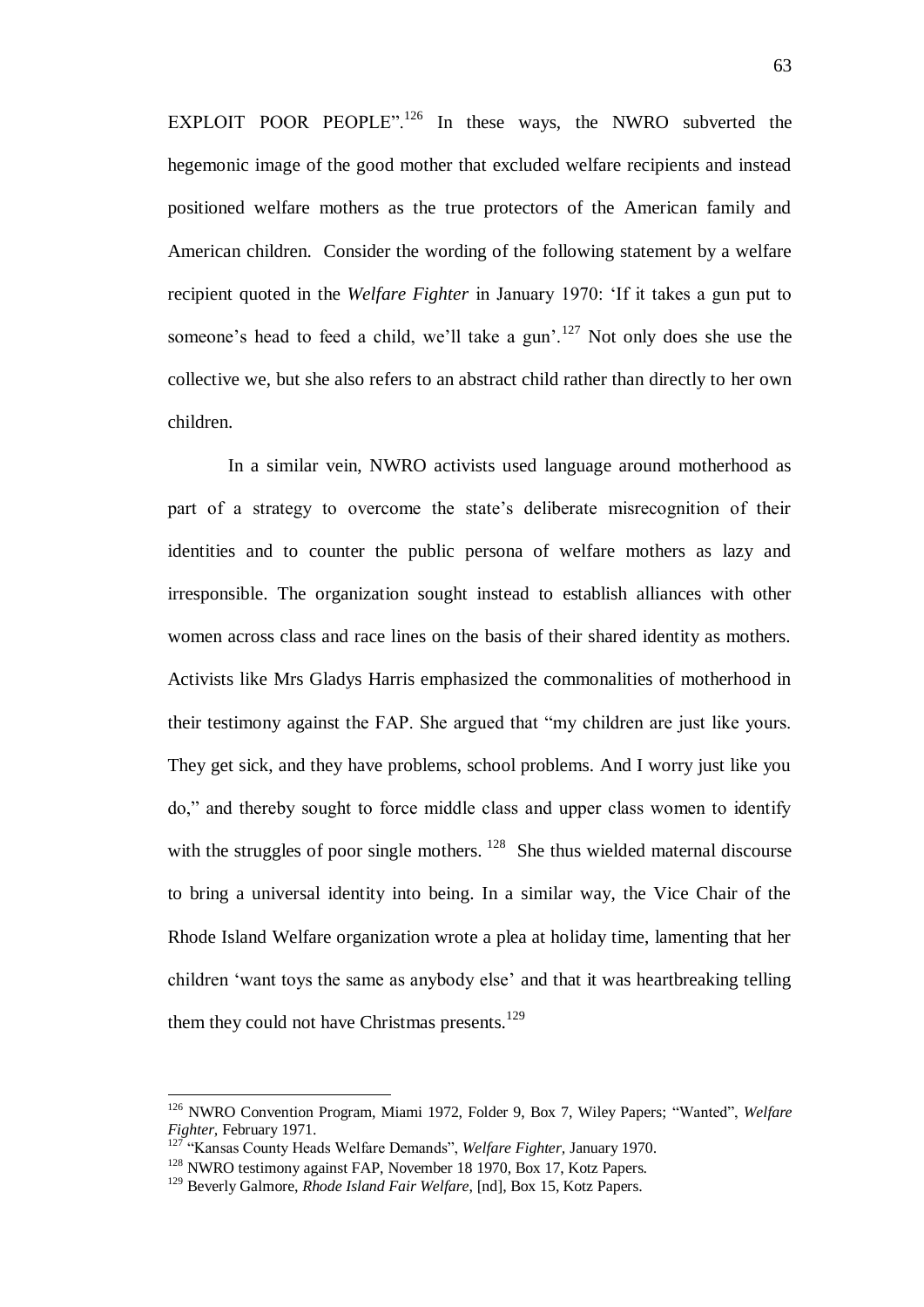The NWRO enlisted middle class women to make the same point about the universality of motherhood. In particular, through their 'Live on a Welfare Budget campaign', they targeted the wives of sympathetic congressmen who could be persuaded to speak out against the misrepresentations of welfare mothers and their demonization in the public sphere. For example, Mrs Philip Hart, who had taken part in the NWRO's campaign, spoke to the Women's National Democratic Club in October 1969 where she appealed to the audience on the grounds of their shared experiences and fears as mothers, particularly working mothers. She argued that "middle class working mothers would be very uncomfortable about leaving their children at home for two or three hours in an inner city neighborhood. It may surprise you to know that ghetto mothers feel the same way'. This use of universalizing language might appear to reify traditional female identities and to simply mirror earlier maternalist paeans to collective and social motherhood. However, for welfare recipients, who had been positioned as passive recipients rather than active participants by earlier maternalists and by many contemporary feminists, it represented a radical attempt to redefine motherhood as a political identity on their terms and to marshal mothers across the country to act with them and not for them.

As the above analysis suggests, there were fundamental philosophical and linguistic differences between the NWRO's deployment of 'Mother Power' and earlier maternalist discourses. Earlier reformers, including both white and black middle class women, sought to use motherhood to create a political voice that, in many ways, subverted social expectations of mothers. However, the discursive and performative manifestations of this voice were far less oppositional than that of NWRO activists, reflecting middle-class reformers' distance from the subjects of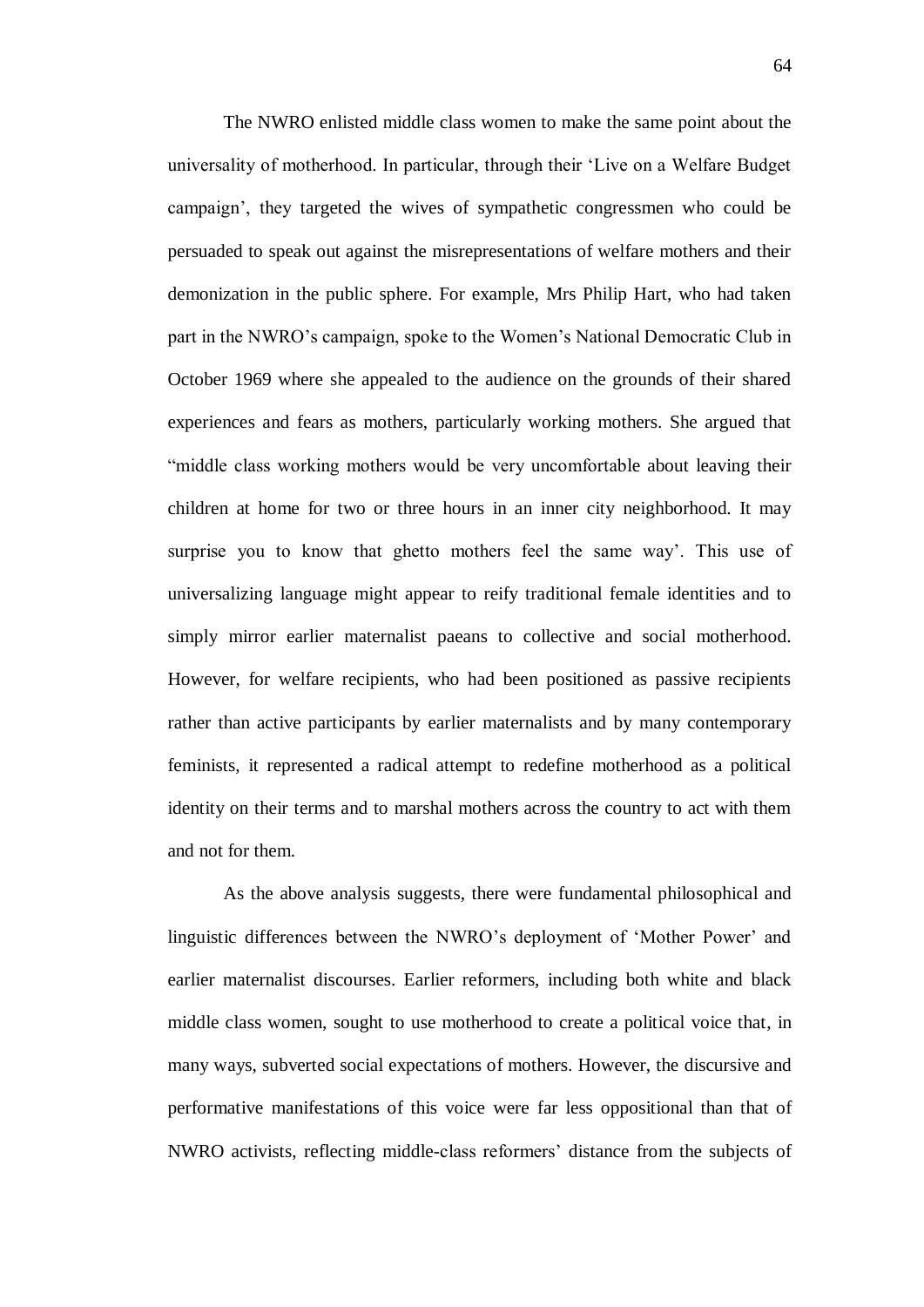their activism and their relative class privilege. Welfare recipients' activism was much more intimately connected with their own intersectional positions as poor single mothers of color for whom survival was in itself a form of resistance. Thus, Mother Power, as the name suggests, was drew its strength as much from radical ideas about direct action, protest and civil disobedience connected with Black Power movements as it did from middle-class maternalism. There are numerous examples of other NWRO activists expressing their anger at the state's continual misrecognition of their claims and their willingness to break the law in order to protect their children. Their own words are particularly powerful: welfare recipients are "ready to go to jail rather than allow their children to attend school dressed in rags"; "If I don't get any food for my kids, I'm going to walk into a grocery store and fill my basket and walk out'; "If they send me to jail… I'll write a book. They will not stop my work. I have no fear of them, only disgust".<sup>130</sup> Similarly, in her testimony against FAP Alma Perry, a representative from Newark, New Jersey asserted, 'before I see my children live under this… I will march up to the White House or wherever he is, withstand all the bullets and everything else coming down, you understand, because I will be better off dead'.<sup>131</sup>

The importance of social location in shaping how women deployed language around motherhood also comes through clearly in the few extant personal exchanges between the NWRO and contemporary women's political organizations. As chapter two and three suggest, the relationship between welfare rights and the emerging women's movement was fractious: both white and black middle class feminists, including Frances Beale, dismissed motherhood as a source of

<sup>&</sup>lt;sup>130</sup> Mrs Nettie McQueen, quoted in NWRO Fall-Winter Campaign Leaflet, Box 22, Folder 5, Wiley Papers. Kansas County Heads Welfare Demands", *Welfare Fighter,* January 1970; "Welfare Leader Arrested, *The Virginia Weekly,* July-August 1971, Wisconsin Historical Society, reel 76.

<sup>&</sup>lt;sup>131</sup> NWRO testimony against FAP, November 18 1970, Box 17, Kotz Papers.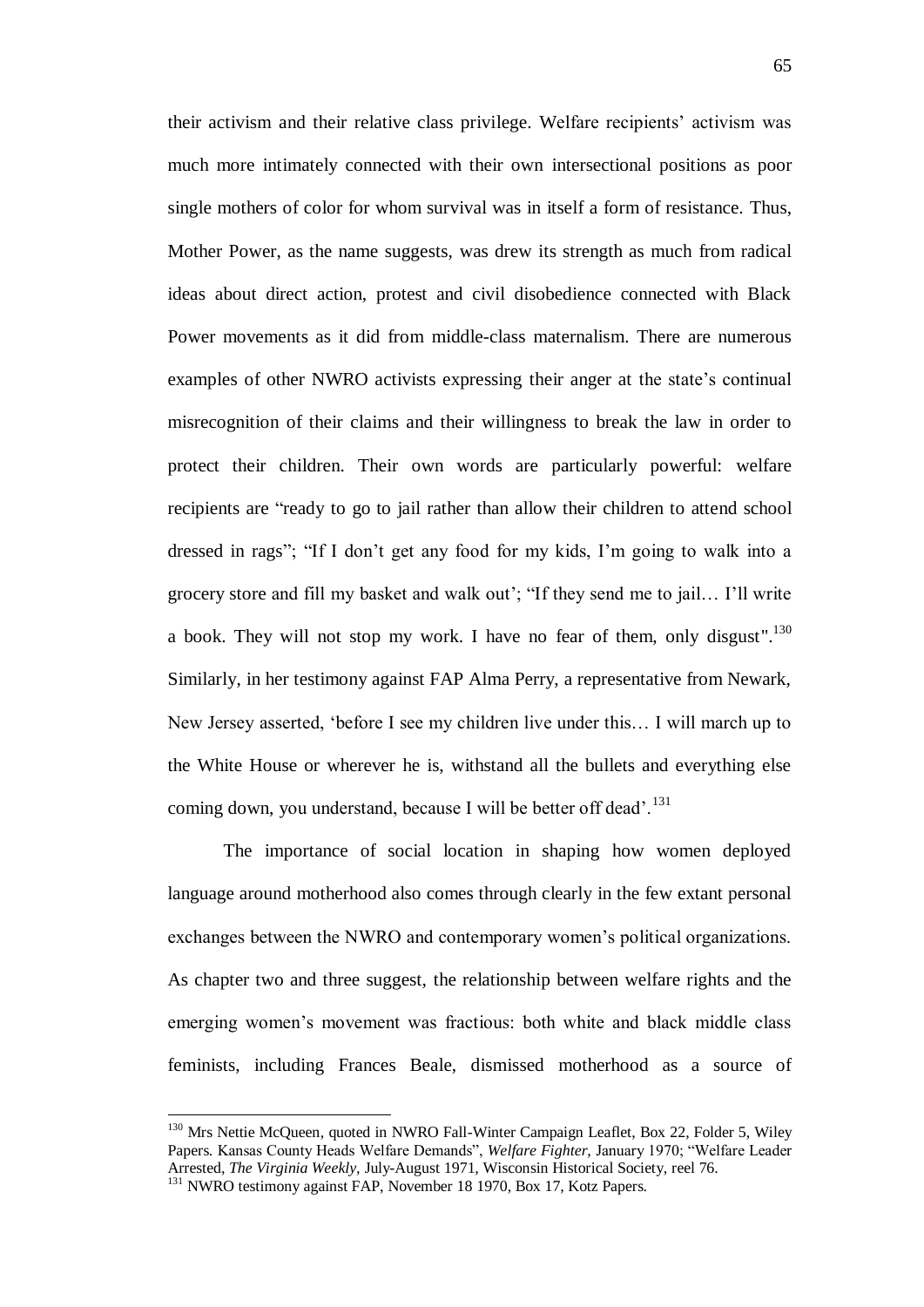empowerment and many, like Congresswoman Griffiths, were unable to see welfare mothers as political actors.<sup>132</sup> As a result, the NWRO felt that women's organizations often ignored or minimized poor women's concerns and did not seem to understand that welfare reform was a life or death issue for them. In an undated handwritten letter to Lucy Benson, the President of the League of Women Voters, Johnnie Tillmon expresses the NWRO's concern about the League's decision to support the Ribicoff Amendments to HR1 in 1971. She writes we are 'very concerned about your apparent desertion of welfare mothers in our fight to defeat HR1… We urgently request immediate meeting with league leadership and NWRO on these life and death matters to millions of poor women and children'.<sup>133</sup> In a similar letter, Beulah Sanders criticizes the National Women's Political Caucus (NWPC) for their support of Martha Griffiths, the Congresswoman discussed above, who was a nominee to the Supreme Court. Countering the NWPC's narrative that argued that Griffiths had been strong on women's issues, Sanders argued that Griffiths had been 'terrible on welfare issues' and that the NWPC's support of her is a clear 'indication of the middle class attitudes of some of the leadership of the Caucus'.<sup>134</sup>

As this suggests, in order to assess the destabilizing potential of the NWRO's discourse around motherhood, it is necessary to emphasize the importance of welfare recipients' intersectional identities. The way in which activists deployed language around motherhood was fundamentally shaped by their own lived experiences and their desire to challenge the hegemonic discourse that portrayed family breakdown and bad mothers as the primary cause of poverty. A

<sup>&</sup>lt;sup>132</sup> Frances Beale, the black feminist and SNCC activist, dismissed full time motherhood as a 'sterile existence' quoted in P. Nadasen, 'Expanding the Boundaries', p.278.

<sup>133</sup> J. Tillmon to L. Benson, [subject dates it to late 1971], Folder 15, Box 19, Wiley Papers.

<sup>&</sup>lt;sup>134</sup> B. Sanders to National Women's Political Caucus, 1972, Folder 9, Box 36, Wiley Papers.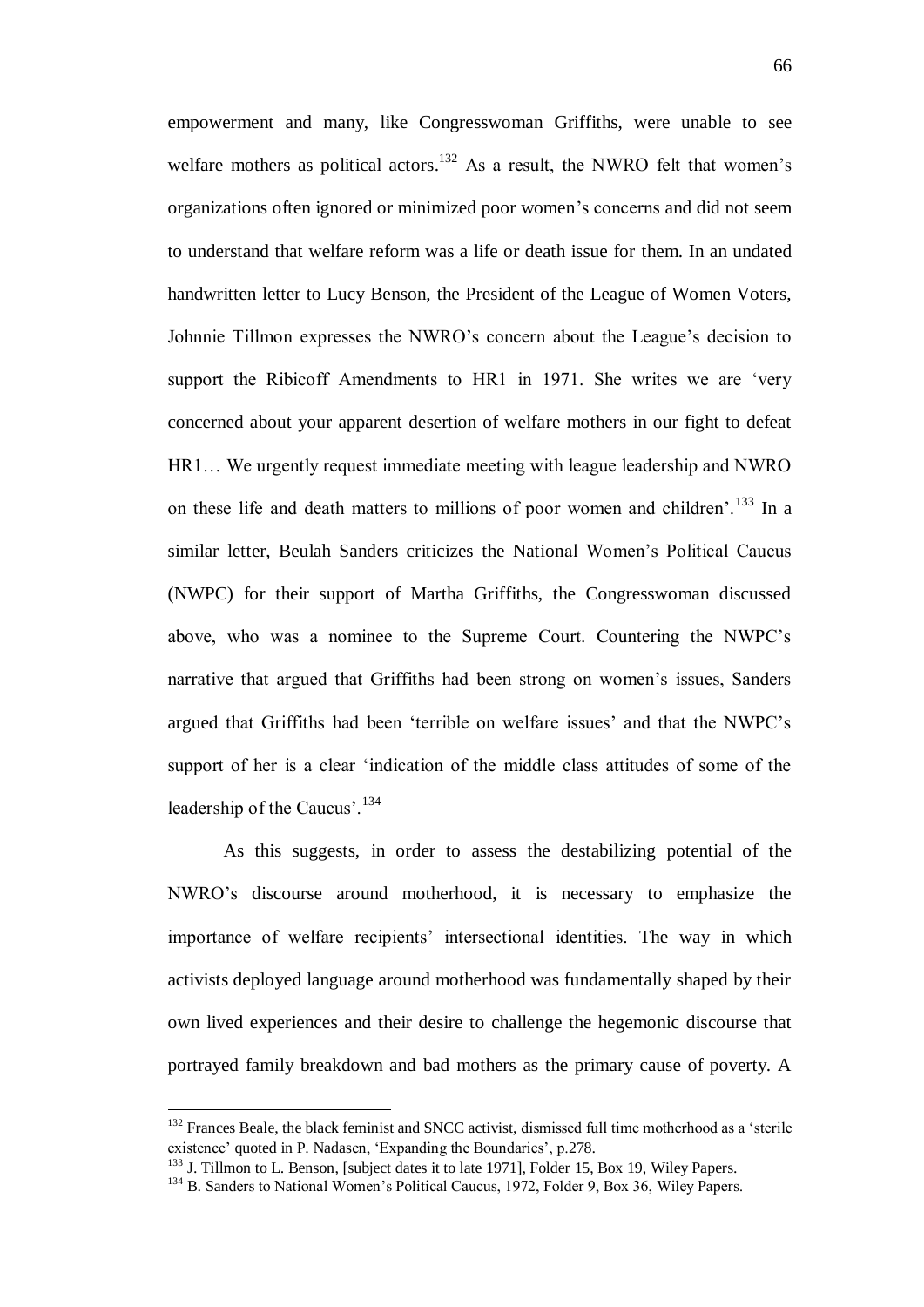race first or gender first perspective only allows for a partial analysis of the way in which welfare activists used motherhood to contest the Family Assistance Plan. Instead it is necessary to look at the NWRO's language through an intersectional perspective that gives analytical weight to intra-racial differences, particularly related to class, as well as interracial differences. In actively claiming the right to be full time mothers, welfare recipients contested the classed, gendered and raced discourse that praised white middle class full time mothers as fulfilling the feminine ideal while demonizing poor welfare mothers who wanted the right to stay at home and raise their children. Lillian Baines, Vice Chairman of Wyandotte Co. WRO made a similar point in her article in the *Welfare Fighter,* 'Why Not a Subsidy for Mothers?', in which she argued that 'the average mother… would rather stay home and raise her children, but society labels her a leech, less than a woman, if she does exist, I must stress exist, on welfare'.<sup>135</sup> NWRO activists like Baines subverted existing assumptions about what it meant to be a poor mother and challenged classed, raced and gendered depictions of motherhood that Nixon's Family Assistance Plan perpetuated.

While this discourse does, to an extent, reify traditional gender roles and support a conservative discourse that devalues working mothers, for welfare mothers it was a radical choice to claim the right to be full time mothers. As many feminist scholars have argued, motherhood is not a universal experience for women but instead a socially constructed relationship or institution that is historically specific and whose meaning and implications are distinctly raced and classed.<sup>136</sup> Black feminist scholars in particular, including Bonnie Thornton Dill and Patricia

<sup>135</sup> L. Baines, 'Why Not a Subsidy for Mothers', *Welfare Fighter,* May 1970.

<sup>136</sup> For an insightful discussion on motherhood see *Mothering Ideology, Experience & Agency*, eds. Evelyn Nakano Glenn, Grace Chang and Linda Rennie Forcey, (New York: Routledge, 1994).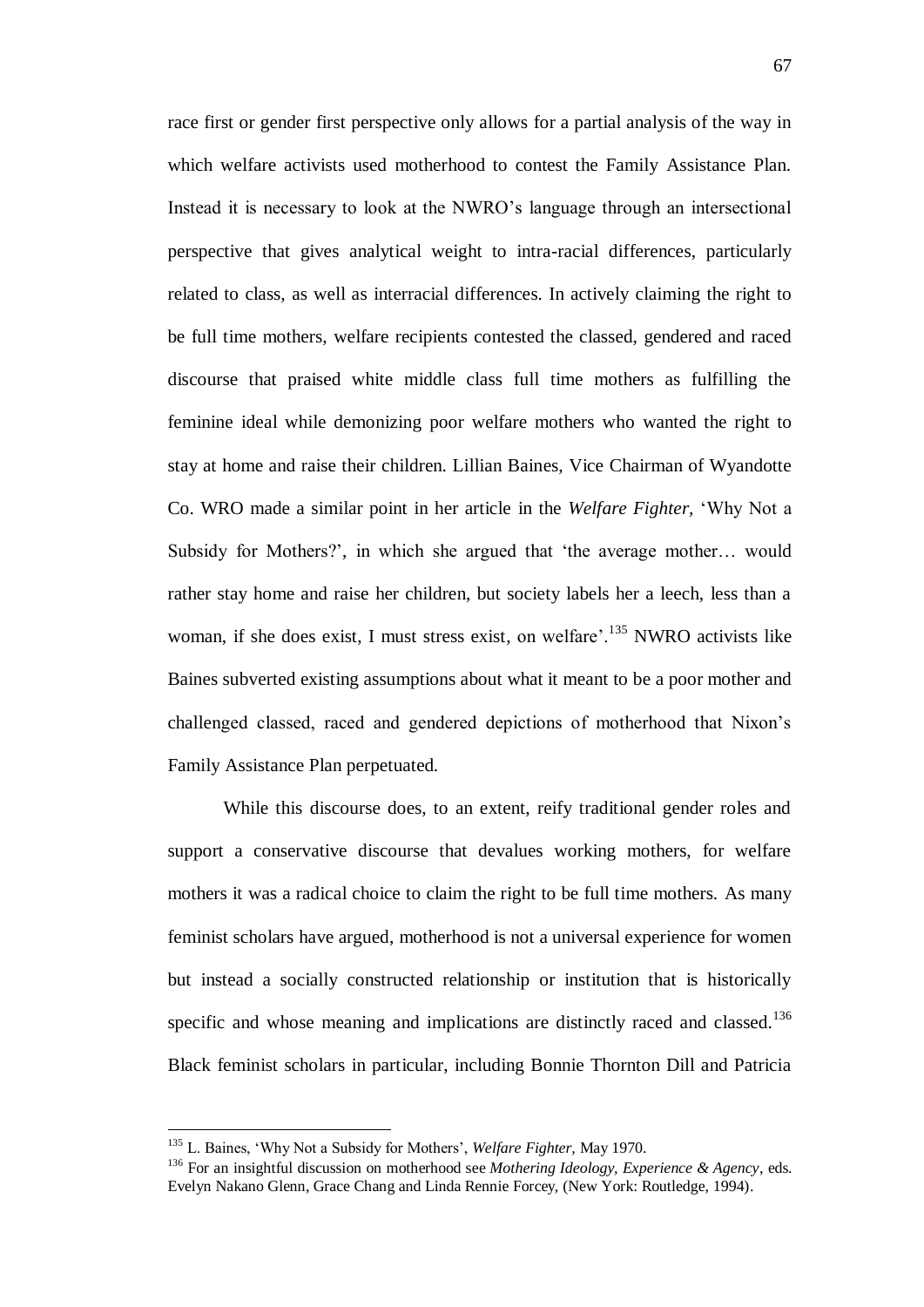Hill Collins, have compellingly argued that African American women have a very different history and relationship with motherhood than white women.<sup>137</sup> While white feminists in the 1960s and later have often portrayed the family and motherhood as the key source of women's oppression, black feminists have exposed the raced silences in such universalizing discourses and shown how the family has also been an important site of support, community and resistance for African American women. Thornton Dill, in particular, argues that the systematic denial of African American family units in American history made such families a 'potential source of political action, cultural resistance, community organization and individual mobility'. <sup>138</sup> Hill Collins also connects black women's political organizing to African traditions of motherwork as well as to the African American history of slavery. She argues that black women see their own survival as intimately connected with the survival of their communities and that this shapes the way they conceptualize motherhood.<sup>139</sup>

The NWRO's discourse around Mother Power clearly reflected this specific history of motherhood as well as recipients lived experiences of the raced and gendered division of labor. Drawing explicitly on African American women's distinct relationship with productive and reproductive labor, the NWRO criticized the assumption built into FAP that paid work is always liberating. Instead, arguing that FAP did not create real jobs for single mothers, they likened forced work requirements to pushing mothers into 'slave-wage work'. At the same time, the lack of concrete daycare provisions reduced poor mothers of color to 'institutionalized, partially self-employed mammies'. These veiled and direct

<sup>&</sup>lt;sup>137</sup> B. Thornton Dill, "Our Mothers' Grief: Racial Ethnic Women and the Maintenance of Families", *Journal of Family History,* October 1988, pp.415-431; P. Hill Collins, "Shifting the Center: Race, Class and Feminist Theorizing about Motherhood", *Mothering: Ideology, Experience,* pp.45-66.

<sup>138</sup> B. Thornton Dill, "Our Mothers' Grief", *Journal of Family History,* p.5.

<sup>139</sup> P. Hill Collins, "Shifting the Center", *Mothering: Ideology, Experience,* p.50.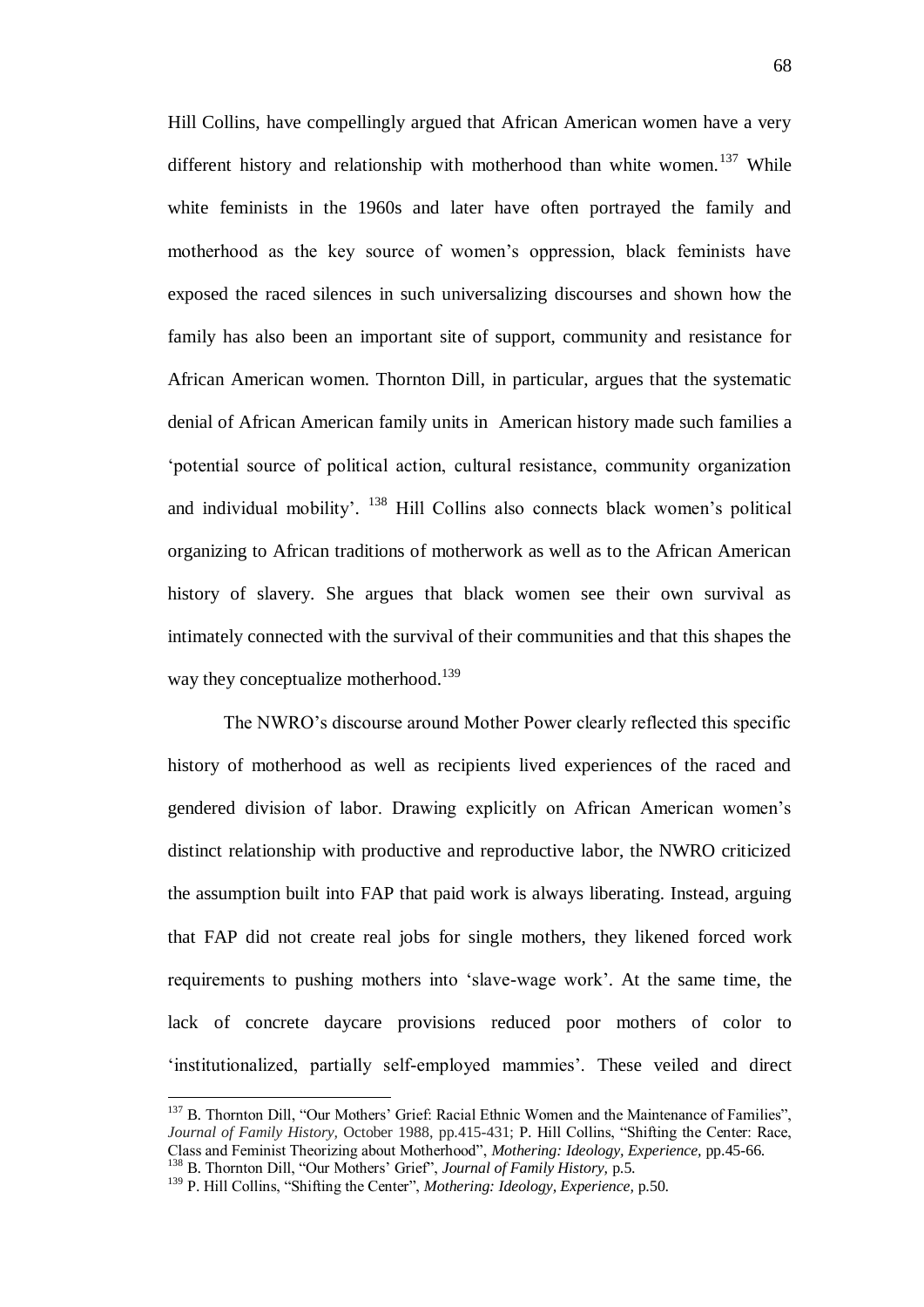allusions to slavery run throughout the NWRO's campaign against FAP, from early critiques that claim the policy would reintroduce the 'badge of servitude' to more explicit condemnations like that of NWRO committee member, Mrs Mildred Prem, who argued that 'slavery is slavery no matter what word you give it or how you phrase it. And that is where we are at'.<sup>140</sup>

These criticisms of FAP were built on the idea that economic assistance from the state could be potentially liberating for poor women of color but not if policies were built on the concept of the family wage system, which was not designed to support female headed families and did not target work training programs to their specific needs. While many welfare recipients did express a desire to work if appropriate training programs and stable jobs were provided, the NWRO argued that welfare mothers should have the right not to work and to raise their children if they chose. As one of the NWRO's pamphlets asked, 'Should a Mother Work for \$1.20 an hour?' It then argued that under a real work incentive, 'the mother has the choice of whether she wants the additional money or the additional time with her children'.<sup>141</sup> Or as Audrey Williams, the NWRO representative for Pennsylvania, declared in her testimony against FAP, 'No mother should be forced out of her household to take care of somebody else's children if she can take care of her own, and if you are going to pay someone to take care of someone else's child, pay her to take care of her own'.<sup>142</sup> For African American women and women of color more generally, who had traditionally been excluded from ideals of motherhood and domesticity, a maternalist discourse that

<sup>&</sup>lt;sup>140</sup> NWRO statement, October 27 1969, Folder 3, Box 17, Wiley Papers; NWRO testimony against FAP, November 18 1970, Box 17, Kotz Papers.

<sup>&</sup>lt;sup>141</sup> 'Should a Mother Work for \$1.20 an hour?', 1970, Box 17, Kotz Papers.

<sup>&</sup>lt;sup>142</sup> NWRO testimony against FAP, November 18 1970, Box 17, Kotz Papers.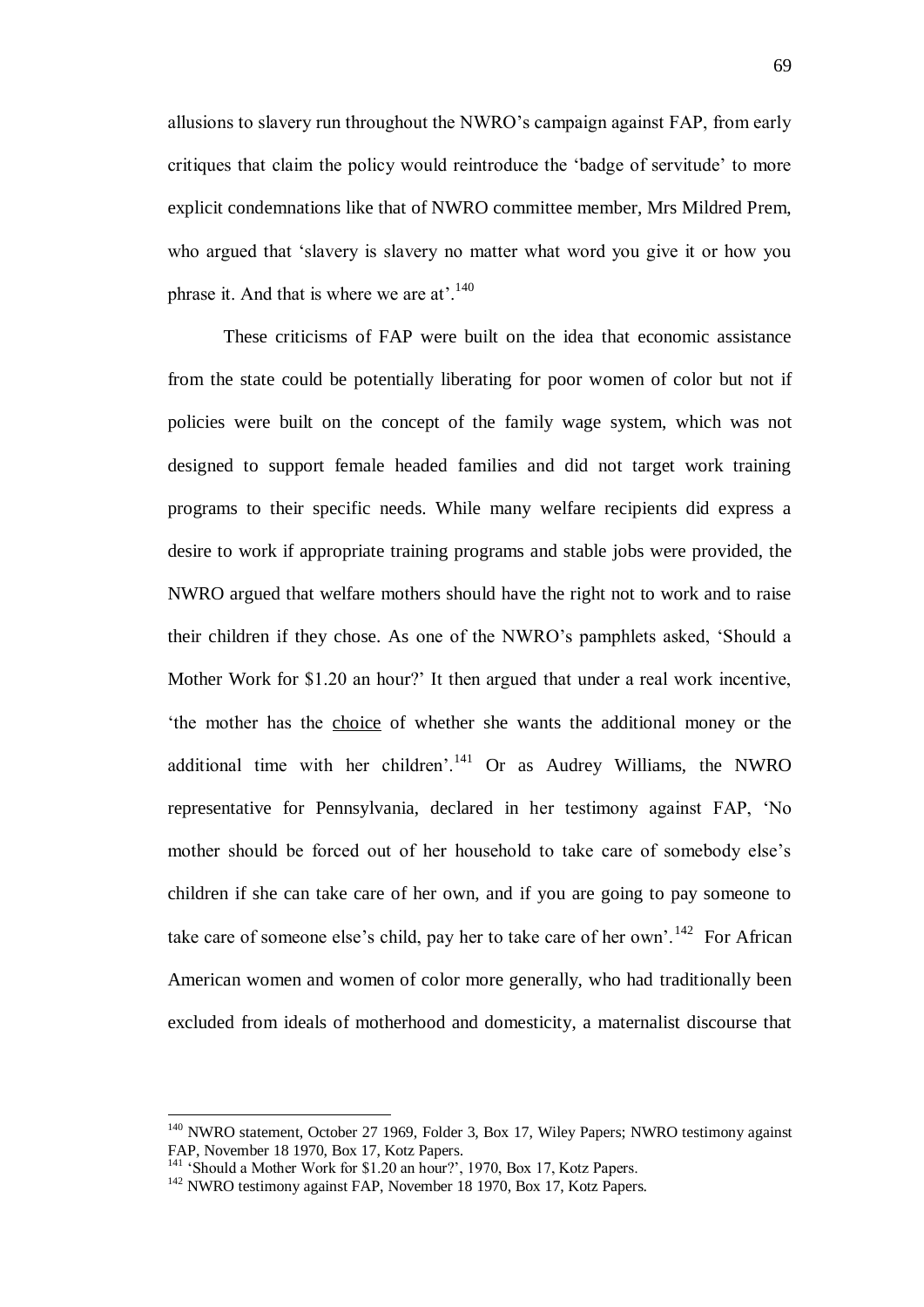asserted the right of poor African American women to be mothers had radical destabilizing potential.

This is particularly true of the way in which activists connected maternalist ideals with language around citizenship. The NWRO challenged the state to fundamentally rethink its treatment of single mothers and asserted that all welfare recipients were citizens who had the same right to make claims on the state as any other American. The hegemonic discourse around FAP and welfare more widely created two distinct images of motherhood and citizenship and ignored the ways they collided in the bodies of poor single mothers of color. As such, policymakers avoided dealing with the question of what counted as productive work and whether the state viewed women primarily as mothers or workers. In contrast, the NWRO explicitly tackled this question. As the organization stated in its official testimony before the US Senate Finance Committee in February 1972 'the question becomes what is useful work? Is the work of a mother raising her children just as important as the work she might do in an office, as a waitress, on an assembly line, or as a domestic? We believe it is.'<sup>143</sup> They argued that the philosophy underpinning FAP was similar to that underlying AFDC, and earlier welfare reform bills, in that it assumed that welfare recipients did not contribute to the state and therefore did not earn the social rights of citizenship. As a result, recipients had to 'give up their rights as citizens because they are accepting "public charity".<sup>144</sup> In essence, they sought to redefine productive work to include motherhood in order to challenge the idea that it was only through paid work outside the home that individuals legitimately earned benefits from the state.

<sup>&</sup>lt;sup>143</sup> NWRO Testimony before the US Senate Finance Committee, February 2 1972, Box 17, Kotz Papers.  $\int_{144}^{144}$ *Ibid.*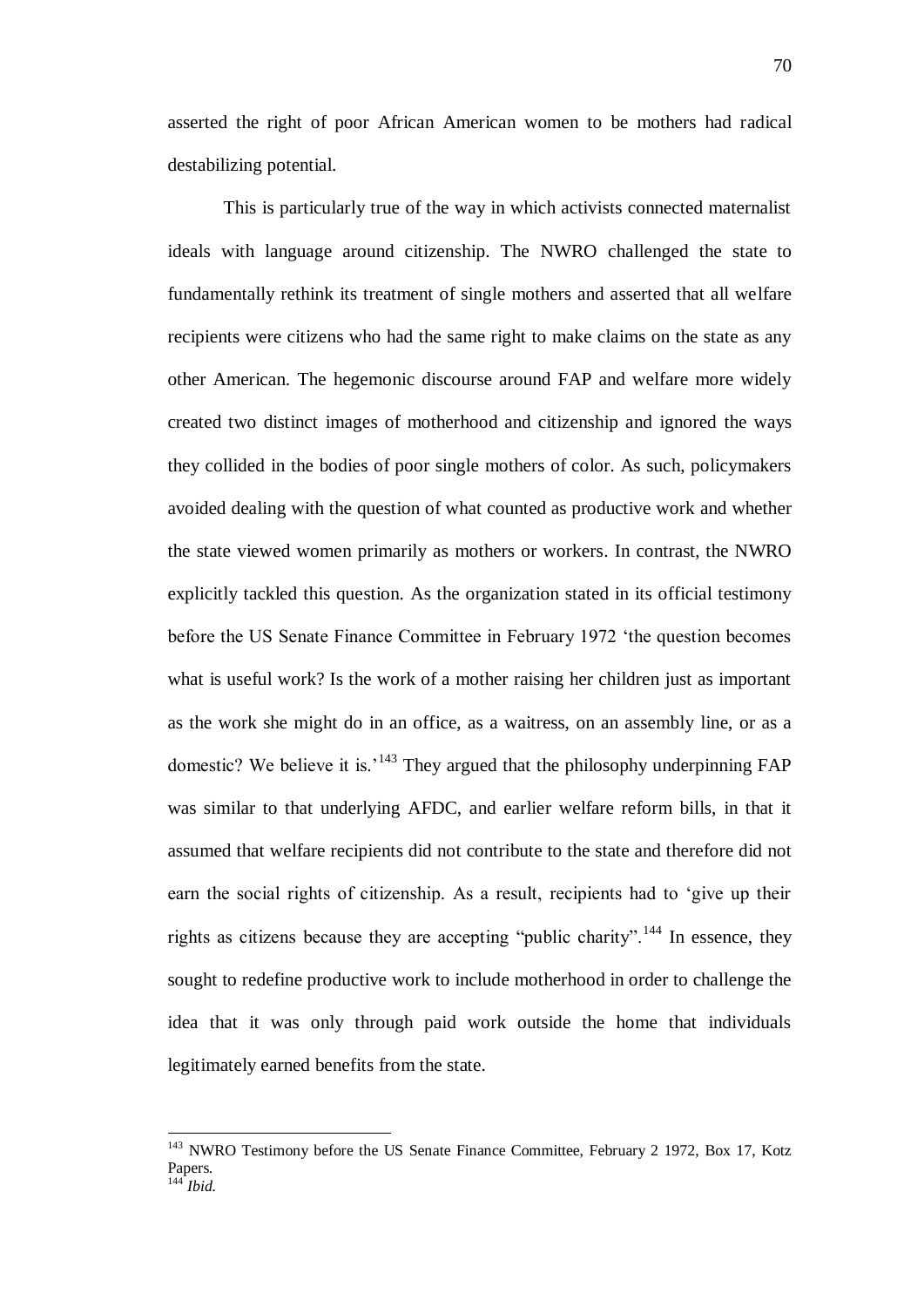In many ways this toxic entanglement between welfare mothers and citizenship was at the heart of the NWRO's opposition to FAP. Despite its inclusion of the working poor and male headed families with female headed families, the Family Assistance Plan would have perpetuated the separation of assistance to poor women and families from the provision of assistance to more 'worthy' welfare programs like Aid to the Blind or Social Security. It therefore would have reinforced ideas about individual culpability for poverty. Looking at FAP through this lens helps explain why NWRO activists opposed FAP so vehemently. The major difference between FAP and AIA was that the latter, based on the NWRO's own Guaranteed Annual Income Bill, applied to all citizens and not just to families. As the NWRO said when launching its campaign: the 'NWRO is launching a nationwide campaign for a GUARANTEED ADEQUATE INCOME for every American citizen' because 'we believe that every man, woman and child has a right to live.'<sup>145</sup> This idea was at the center of the NWRO's mission to achieve not just an adequate income for welfare recipients but also justice, dignity and democracy for all Americans. Johnnie Tillmon expressed this goal in her March 1970 'Message from the Chair' when she said that is what the 'NWRO is all about, an organization of poor people trying to obtain their legal and human rights in a country that seems intent on denying the rights of certain classes of people.<sup>'146</sup>

NWRO activists therefore also sought to challenge directly the paradigm of black cultural pathology by redefining welfare as a right and not an entitlement. In order to do so, the NWRO's campaign against FAP relied heavily on language around citizenship and rights, both in conjunction with and separate from

<sup>145</sup> "Welfare Rights Activists Propose a Guaranteed Annual Income", reprinted in *Welfare in the United States,* p.158.

<sup>146</sup> Johnnie Tillmon, "Message From Chair", *Welfare Fighter,* March 1970.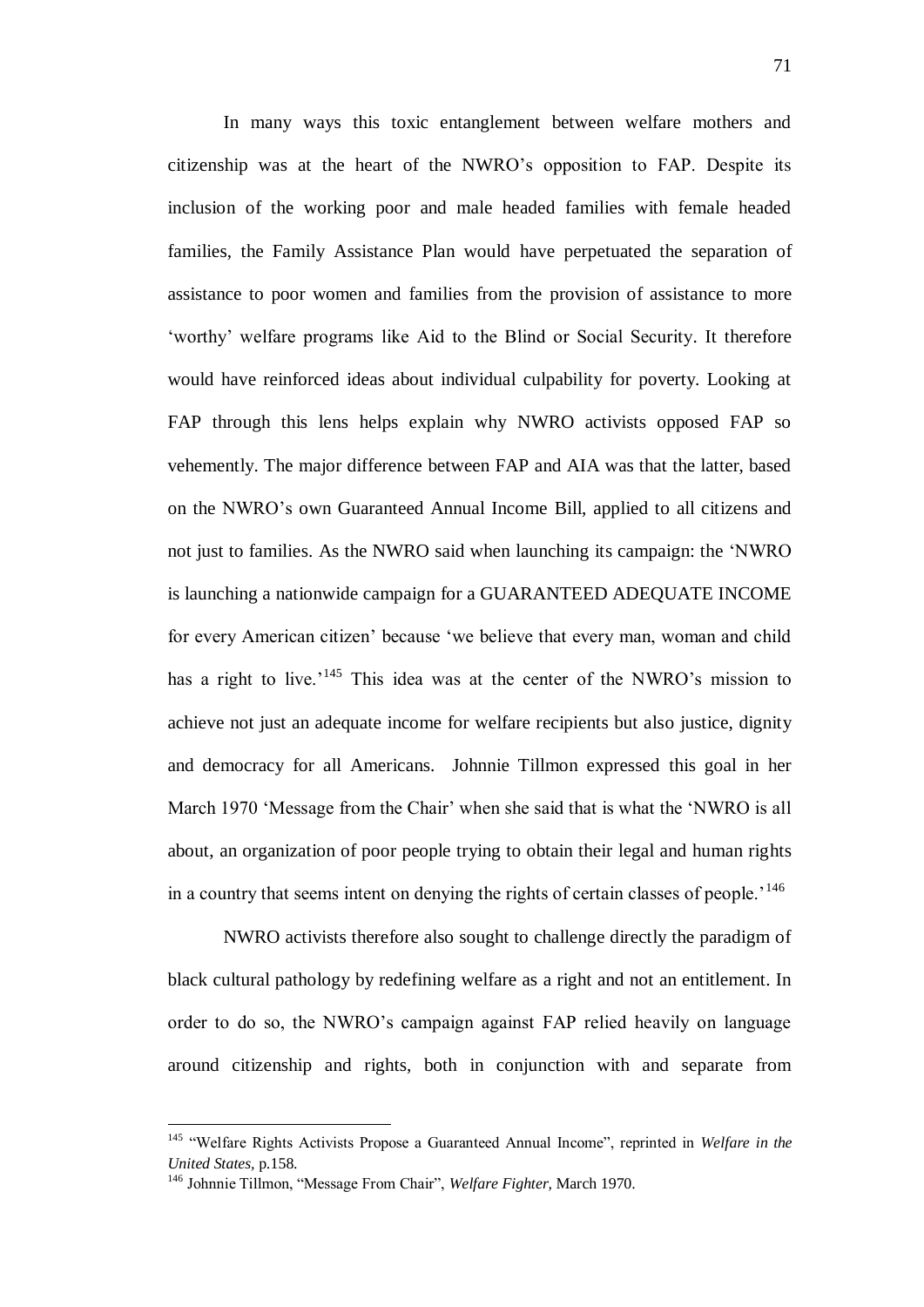discourses around motherhood. One way in which they challenged the dominant narrative was to draw on the mother blaming discourses discussed in chapter two. They subverted the psychosomatic definition of citizenship underpinning this discourse in order to cut the link between bad mothering and specific raced and classed identities. Rather than accepting welfare mothers as a symptom or cause of pathology within the state, they argued that if bad mothers were responsible for raising bad citizens who caused social problems, the state should reward good mothers who were raising children who would contribute to society. In her testimony against FAP in 1970, Wisconsin NWRO representative Cassie Downier argued that 'when the mothers are staying home and taking care of their children. I feel that they are working/ and I feel that this is one of the greatest jobs a mother can do for her children and also for her country'.<sup>147</sup> As Johnnie Tillmon said more directly, 'I am gainfully employed. I raised two nice big healthy sons who will one day be quite capable of making their contribution to society'.<sup>148</sup> These activists went even further and argued that it was more important to support poor mothers in raising good citizens because the capitalist state relied on the children of low income communities to take fill certain jobs. In his recollections of the NWRO's testimony against FAP, Senator McCarthy recalls an NWRO activist making precisely this point: 'we're not supposed to be at home in the morning to see your future soldiers and policeman and fireman off to school… But these women who are producing your future insurance salesmen... they're supposed to be there'.<sup>149</sup>

At the same time they also attempted to redefine what it meant to be an American citizen and what rights citizenship should automatically endow They

<sup>&</sup>lt;sup>147</sup> NWRO testimony against FAP, November 18 1970, Box 17, Kotz Papers.

<sup>&</sup>lt;sup>148</sup>Quoted in 'Income Rights, Mothers' Rights, or Workers' Rights? Collective Action Frames, Organizational Ideologies, and the American Welfare Rights Movement', E, Reese, G. Newcombe, *Social Problems,* May 2003, p. 302.

<sup>&</sup>lt;sup>149</sup> Senator Eugene McCarthy, interview with Nick Kotz, [nd], Box 25, Kotz Papers.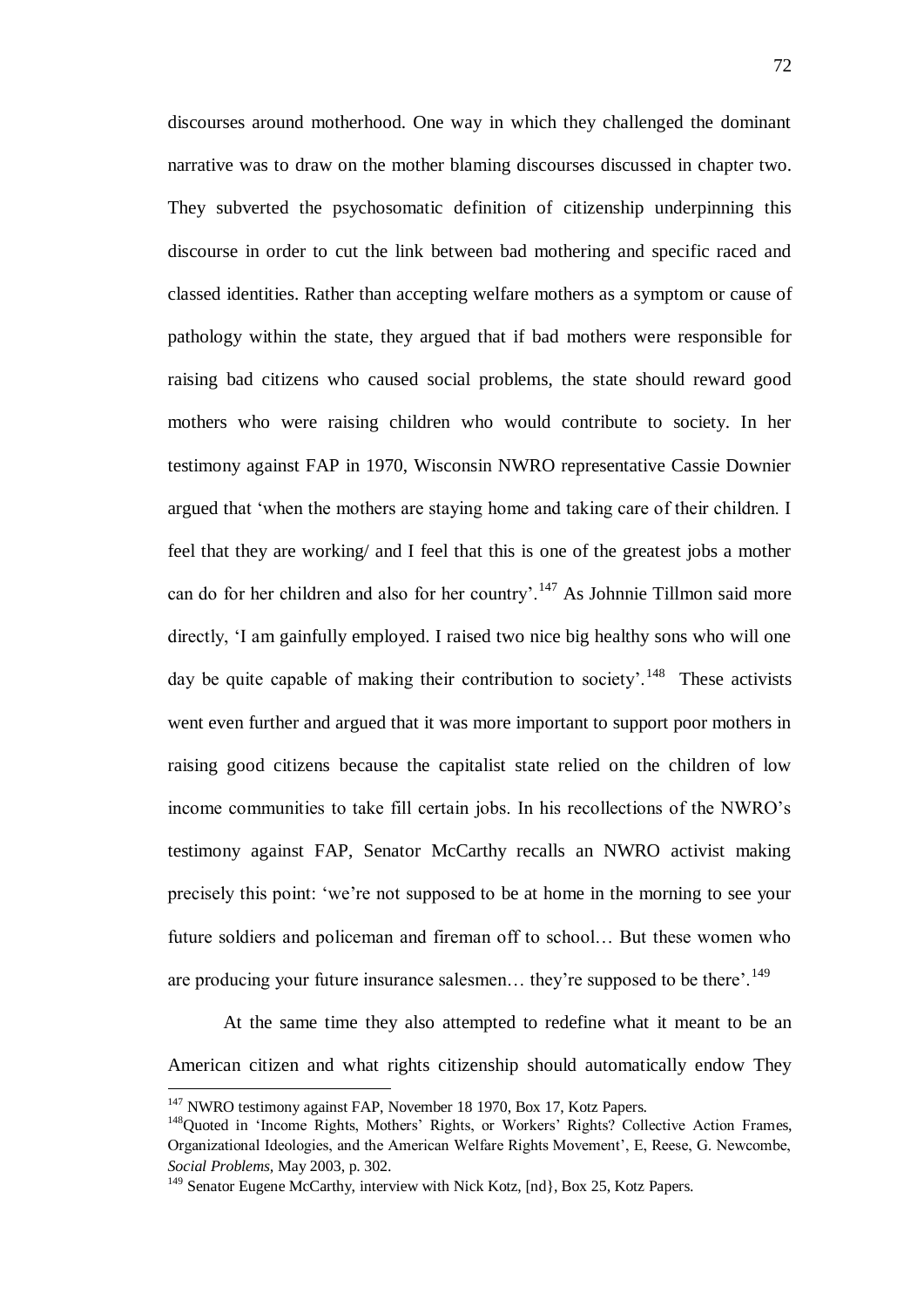argued that 'human rights are God-given. Simply because one exists in the image of God, he is entitled to certain basic human rights, to the realization of his potential'.<sup>150</sup> More than this, though, they argued that welfare was a necessary right in order for individuals to be able to realize their potential and to exercise the rights that the Constitution guaranteed to all American citizens. As the NWRO said in its initial testimony against the FAP on October 27' 1969, 'the idea of welfare as a right rather than a privilege is vital in a democracy. A right to life is necessary for the exercise of all other rights under the Constitution'.<sup>151</sup> In doing so they attempted to detach citizenship rights from paid work and to remove the necessity for welfare mothers to be divided into mothers or citizens, depending on whether their primary relationship was with another man or with the state. Tapping into civil rights discourses, welfare mothers drew attention to the historical failings of the United States to extend citizenship rights to certain groups of people and demanded that the nation reassess how it positioned poor women of color. For example, Beulah Sanders warned, 'When you set up the damn constitution, it meant that people had to go to a poll and pull a lever to put you in office… we vote now, baby'.<sup>152</sup> They emphasized that welfare recipients, like all Americans, were citizens under the protection of the Constitution and entitled to certain rights.

By arguing that America was failing to live up to its obligations in the Constitution and its own rhetoric and promises, NWRO activists could undermine the narrative that portrayed welfare recipients as 'free loaders' and instead portray themselves as the inheritors of a long tradition of American citizens fighting for their constitutional rights. The NWRO presented the Guaranteed Annual Income Act and their wider demands for dignity, justice and democracy as calling for the

<sup>&</sup>lt;sup>150</sup> NWRO Testimony, February 2 1972, Box 17, Kotz Papers.

<sup>&</sup>lt;sup>151</sup> NWRO statement, October 27 1969, Folder 3, Box 17, Wiley Papers.

<sup>&</sup>lt;sup>152</sup> NWRO testimony against FAP, November 18 1970, Box 17, Kotz Papers.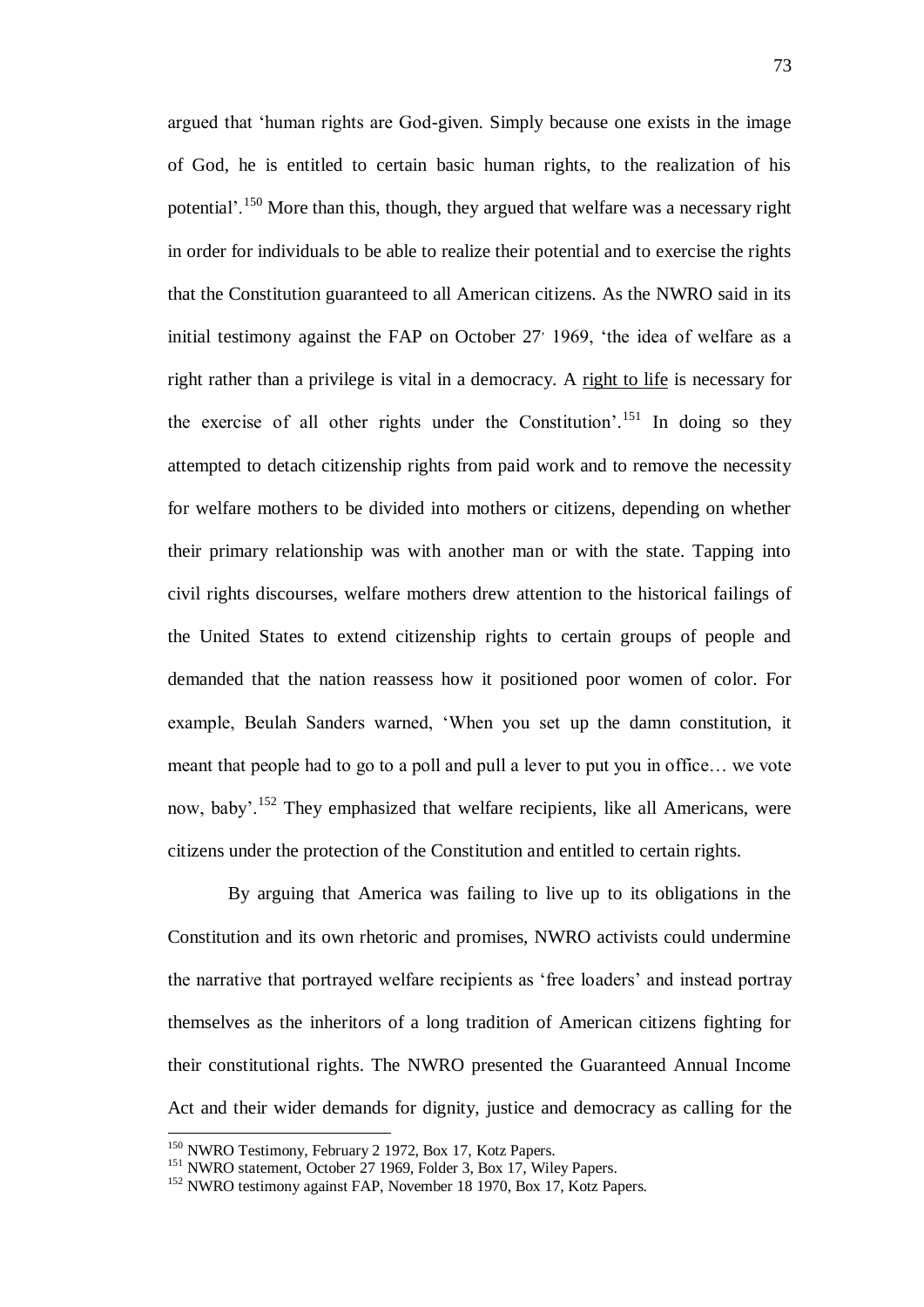US to live up to its own ideals and extend to all citizens the rights guaranteed in the Constitution. In October 1970 the *Welfare Fighter* printed a Welfare Bill of Rights modeled on the US Bill of Rights. This new Bill of Rights began by stating 'like all rights, welfare rights are meaningless unless welfare recipients know their rights, demand their rights, use their rights, and protect their rights'. Welfare recipients' activism, such articles suggested, was part and parcel of American democracy and participatory citizenship. Other recipients also drew on familiar images and ideas from American history and connected them with their own lives as citizens and mothers. For example, J Ramon Trujillo, the Colorado WRO leader, wrote a letter entitled 'Mommy' in December 1969 which recounted the story a welfare mother's struggle to provide for her children and ended with a call to arms to other recipients to ensure 'that public welfare will go down in history like the Boston Tea Party'. In this image welfare mothers are explicitly repositioned as American revolutionaries fighting for freedom and democracy.  $153$  When tied together in this manner, motherhood and citizenship were powerful framings for welfare rights activists to adopt because they provided dual legitimation for their activism. The NWRO's actions were both those of mothers protecting their children and of American citizens defending their constitutional rights.

Blending motherhood and citizenship together in this way embodies the connections that the NWRO drew between motherhood, citizenship and poverty in their campaign against the Family Assistance Plan. For welfare recipients seeking to establish their right to define their own needs, using language around motherhood and citizenship allowed them to challenge the dominant image of immoral welfare mothers as responsible for poverty and to legitimate their claims

<sup>153</sup> "Bill of Welfare Rights", *Welfare Fighter,* October 1970; J. Ramon Trujillo, "Mommy", *Welfare Fighter,* December 1969.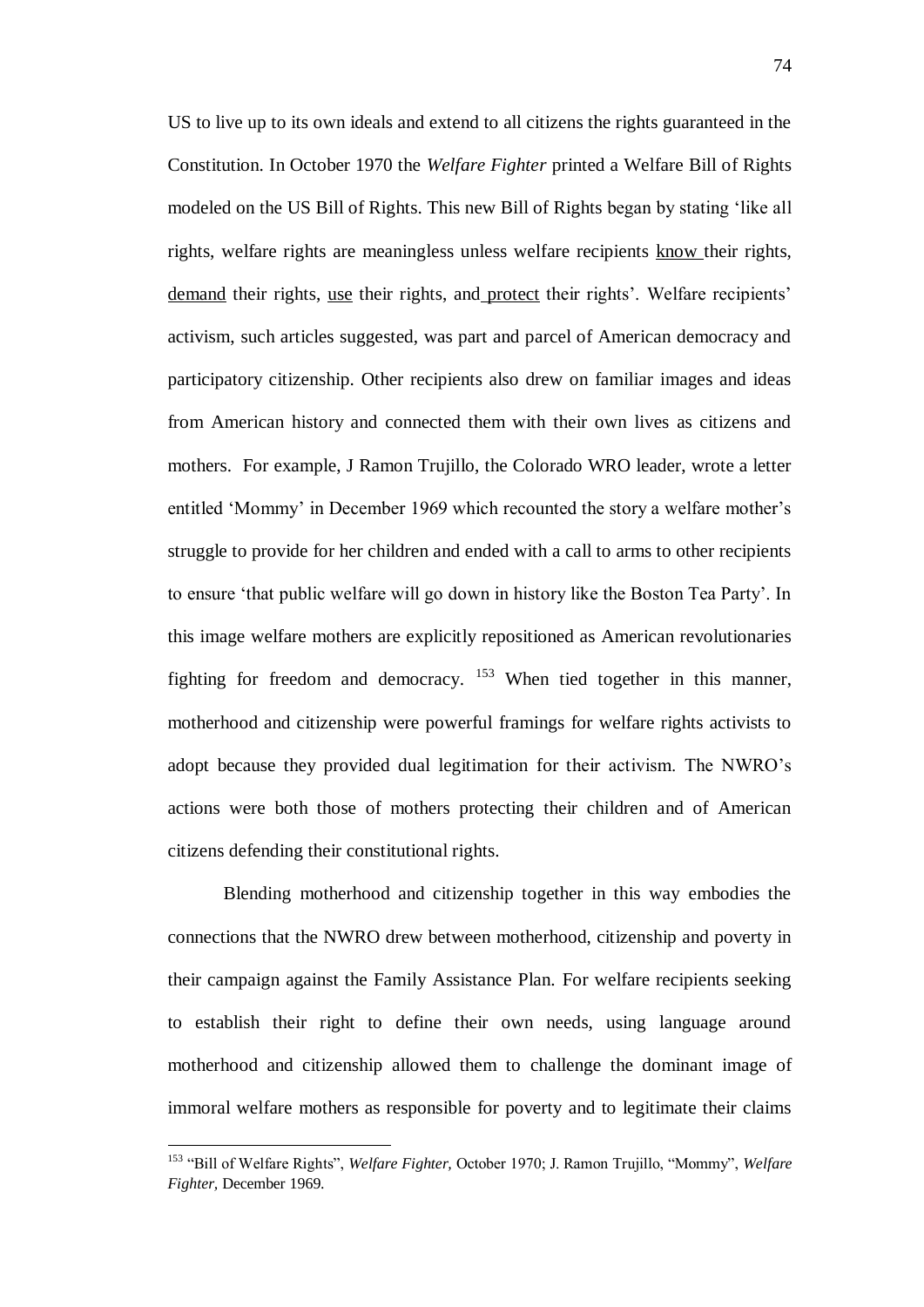on the state. Welfare mothers wanted to be able to choose how they lived and decide for themselves whether or not to be full time mothers, and they argued that as American citizens the state had a duty to support them whichever decision they made. Moreover, as mothers, the state had an interest in supporting them to raise good productive citizens. However, the NWRO's campaign against FAP did not simply reify traditional discourses around motherhood and citizenship. Instead, it is crucial to recognize that the discourse around motherhood and citizenship that the NWRO constructed was fundamentally shaped by the intersectional identities of its members.

Positioned on the margins of American society and historically excluded from ideals of both motherhood and citizenship, NWRO mothers subverted the hegemonic discourse that blamed poverty on the immorality of poor communities and on individual failings and challenged the state to recognize welfare recipients as both legitimate citizens and mothers. In a political culture that demonized welfare mothers this was a radical decision that did allow, at least for a time, NWRO activists to demand a stake in defining the direction of welfare policy. However, even though the NWRO's campaign to ZAP FAP succeeded, the organization's effort to introduce more comprehensive welfare reform policies failed. As a result, as with the War on Poverty, a top down perspective on the welfare rights movement can risk emphasizing its failures and miss the fact that the movement had substantial local successes and a significant impact on the lived experiences of those involved. As the introduction suggests language and discourse provides a common thread that can be traced through the national political arena, the NWRO and into various localities. As a result, the next chapter will examine how ideas around motherhood and citizenship manifested themselves in local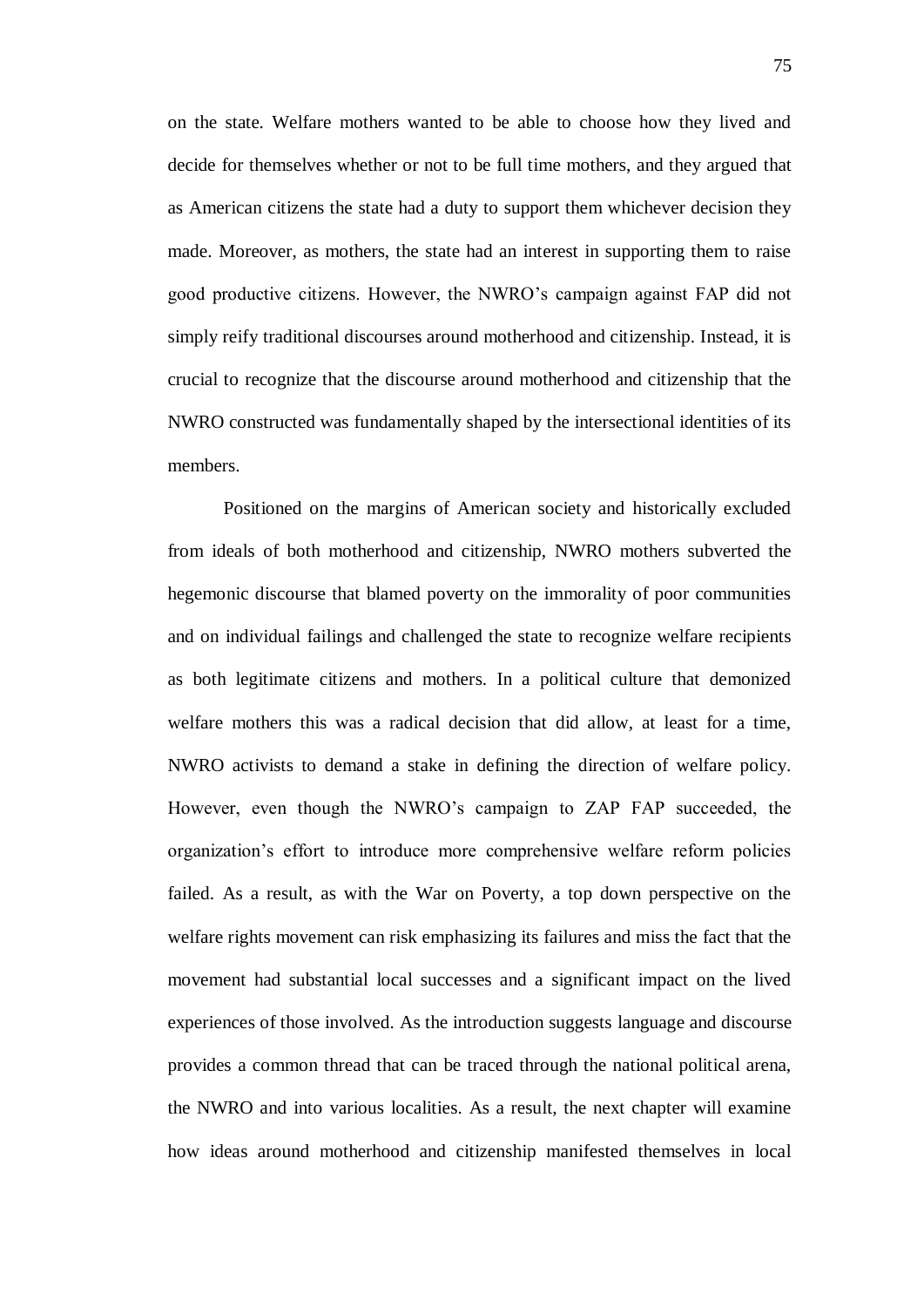welfare rights organizations and emphasize the radical potential that they offered to those who had been historically disenfranchised by state and federal governments.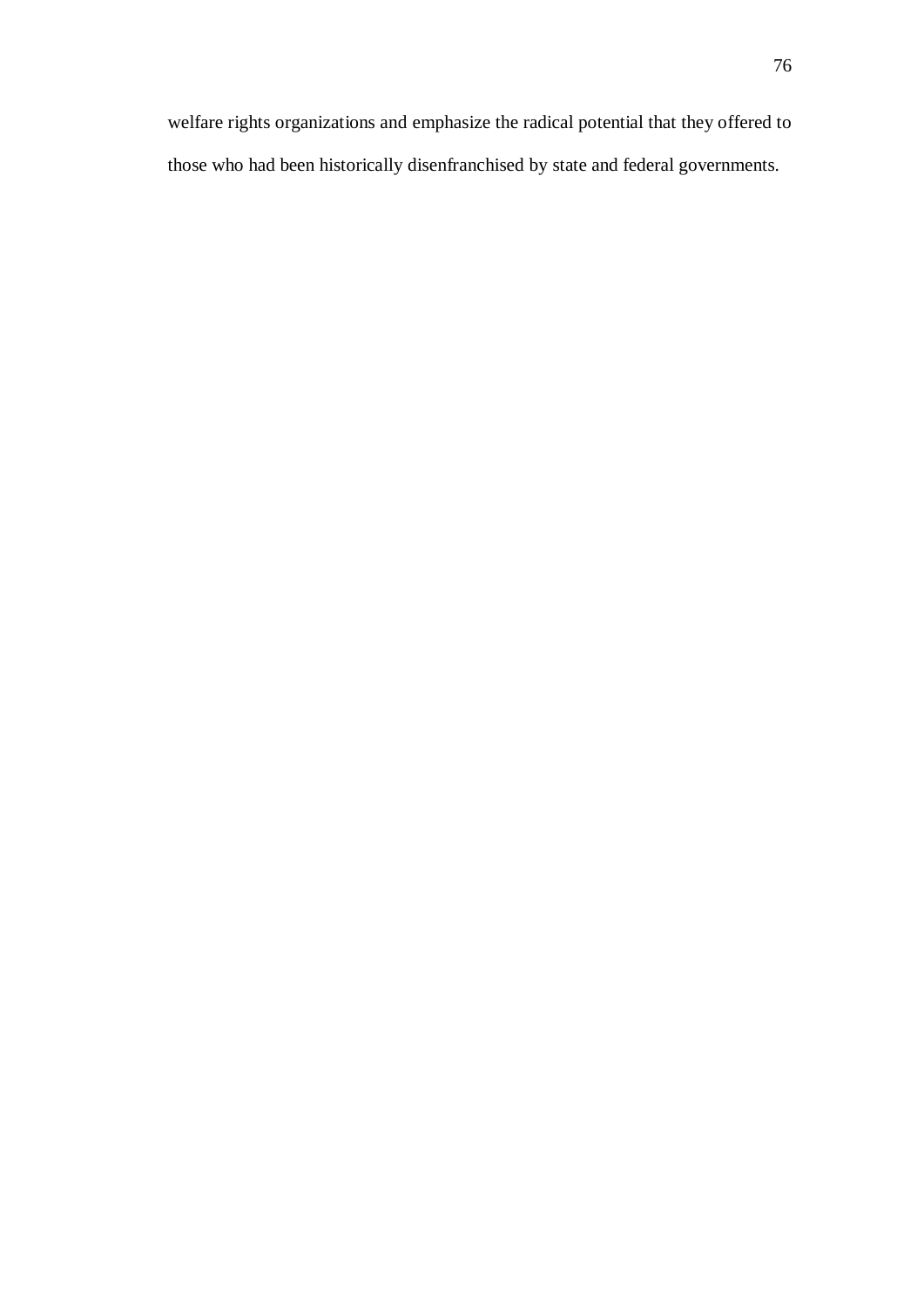*"They said well I haven't done anything. I said, oh yeah, you did it, you know you did it. Our children are hungry, barefoot, raggedy, you're the one, the reason why. Well that's all I could see. They were the reason why those children are hungry. They were the reason why our children was barefoot…It was then I realized my problem was the same problem that the rest of those poor people were having. It was our problem.'* 

Ruby Duncan, President of Clark County Welfare Rights Organization, Nevada, recalling her reaction to state senators at her first picket at the Nevada Capitol in the early 1970s.<sup>154</sup>

## **IV. Empowering Mothers and Creating Citizens: Welfare Rights at a Grassroots Level**

The previous chapter focused on the National Welfare Rights Organization. This chapter will move on to look specifically at the local welfare rights organizations (WROs) that came into being across the US in the 1960s and 1970s. It will analyze how ideas around motherhood and citizenship were deployed in campaigns by WROs at a grassroots level. Reading this discourse in conversation with the national discourse discussed earlier, I will argue that constructions of motherhood and citizenship were central to the way in which recipients contested the hegemonic discourse on welfare at both a grassroots and a national level. However, at the grassroots level, language did not just serve as a site of political contestation but also as a crucial site of identity construction. Both the NWRO and local WROs attempted to wield concepts of motherhood and citizenship in order to transform the public identity of welfare recipients. At the same time, local WROs also drew on these narrative frames in order to transform the individual identities of welfare recipients and to empower welfare mothers to take an active part in the movement. It was at a local level that debates about what it meant to be a good mother or a productive citizen collided with the lived experience of recipients and where activists had to discursively and performatively contest their positioning by the state. In this local setting, reclaiming motherhood and citizenship could be successful in countering state misrecognition and, more fundamentally, in

<sup>&</sup>lt;sup>154</sup> Ruby Duncan, interview with Mary Lynn Kotz, November 14 1974, Box 24, Kotz Papers.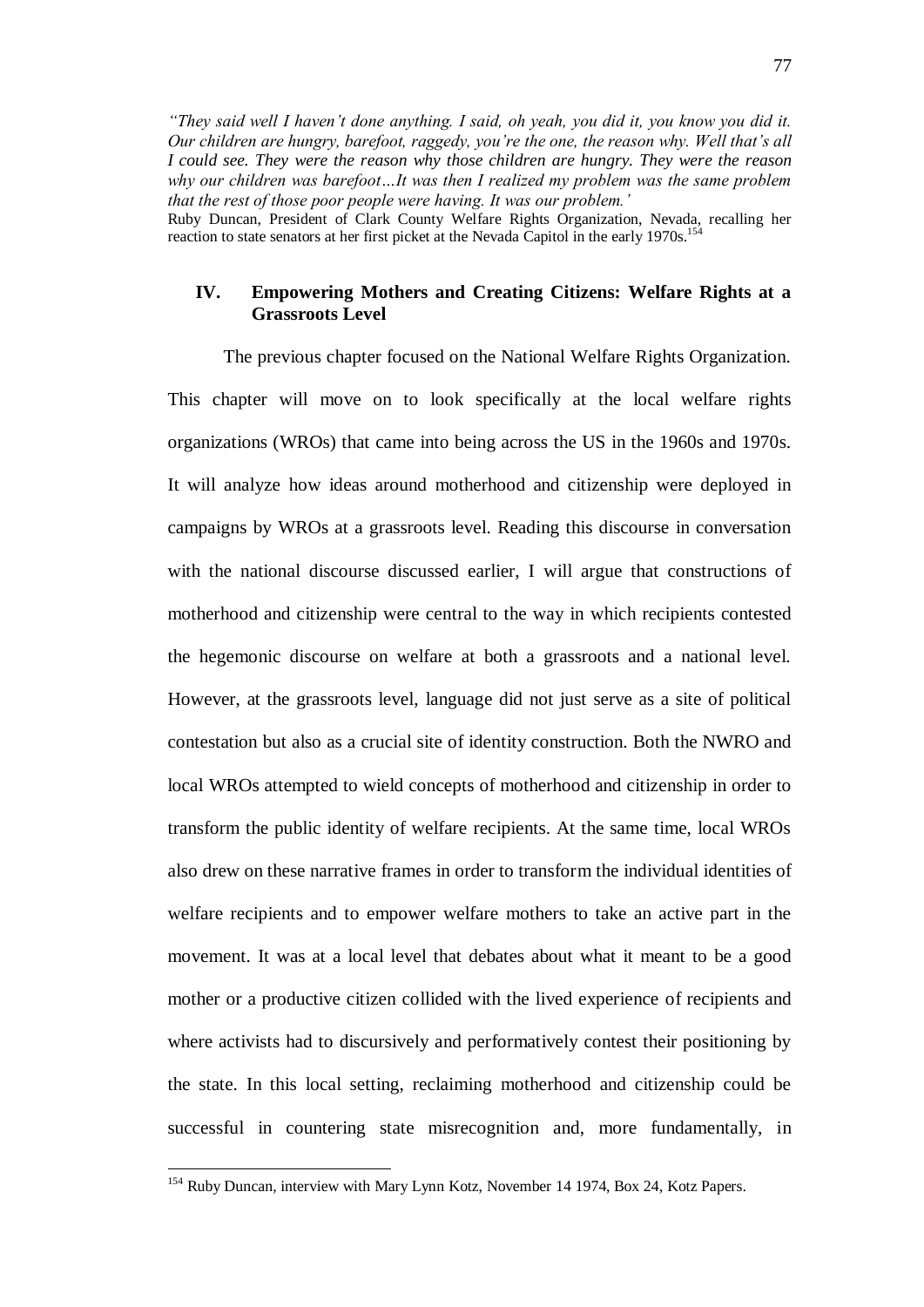transforming welfare mothers from passive recipients to active participants in the welfare state.

Before analyzing the language used by local welfare rights organizations, it is useful to map the geographic terrain of the movement in the early 1970s. The welfare rights movement was not a singular public that spoke with one united voice. This chapter will therefore examine a sample of welfare rights groups and put them in conversation with each other in order to highlight certain recurring images and themes. However, it is important to note that the sample used here is not necessarily representative of the whole spectrum of welfare rights groups. Instead, it is biased towards those groups whose activities are recorded in the archives, primarily those who had significant contact with George Wiley and the NWRO. As a result, it focuses on larger and more active groups like the Philadelphia Welfare Rights Organization (PWRO), the Brooklyn Welfare Action Council (BWAC) and the Massachusetts Welfare Rights Organization (MWRO).<sup>155</sup> The MWRO, as Lawrence Bailis demonstrates in his contemporaneous study, were particularly closely linked to the NWRO, and this is clear in the level of support they demonstrated for the national campaign against the FAP.<sup>156</sup> However, not all of the WROs discussed here supported the NWRO unconditionally. Indeed Roxanne Jones is explicit in her recollections that the Philadelphia WRO was not always supportive and did not join the NWRO until January 1969 because of this skepticism, and Rhoda Linton recalls BWAC's frustration with the NWRO's priorities at times.<sup>157</sup>

<sup>&</sup>lt;sup>155</sup> The Wiley papers do have files on welfare rights organisations in all states but the amount of material in each varies hugely. Other smaller groups will also be discussed where appropriate.

<sup>156</sup> L. Bailis, *Bread or Justice: Grassroots Organizing in the Welfare Rights Movement*, (Lexington, MA; Lexington Books 1974).

<sup>&</sup>lt;sup>157</sup> Roxanne Jones, interview with Mary Lynn Kotz and Nick Kotz, November 7 1974; Andrea Kidd, interview with Mary Lynn Kotz and Nick Kotz, November 5 1974, Box 25, Kotz Papers.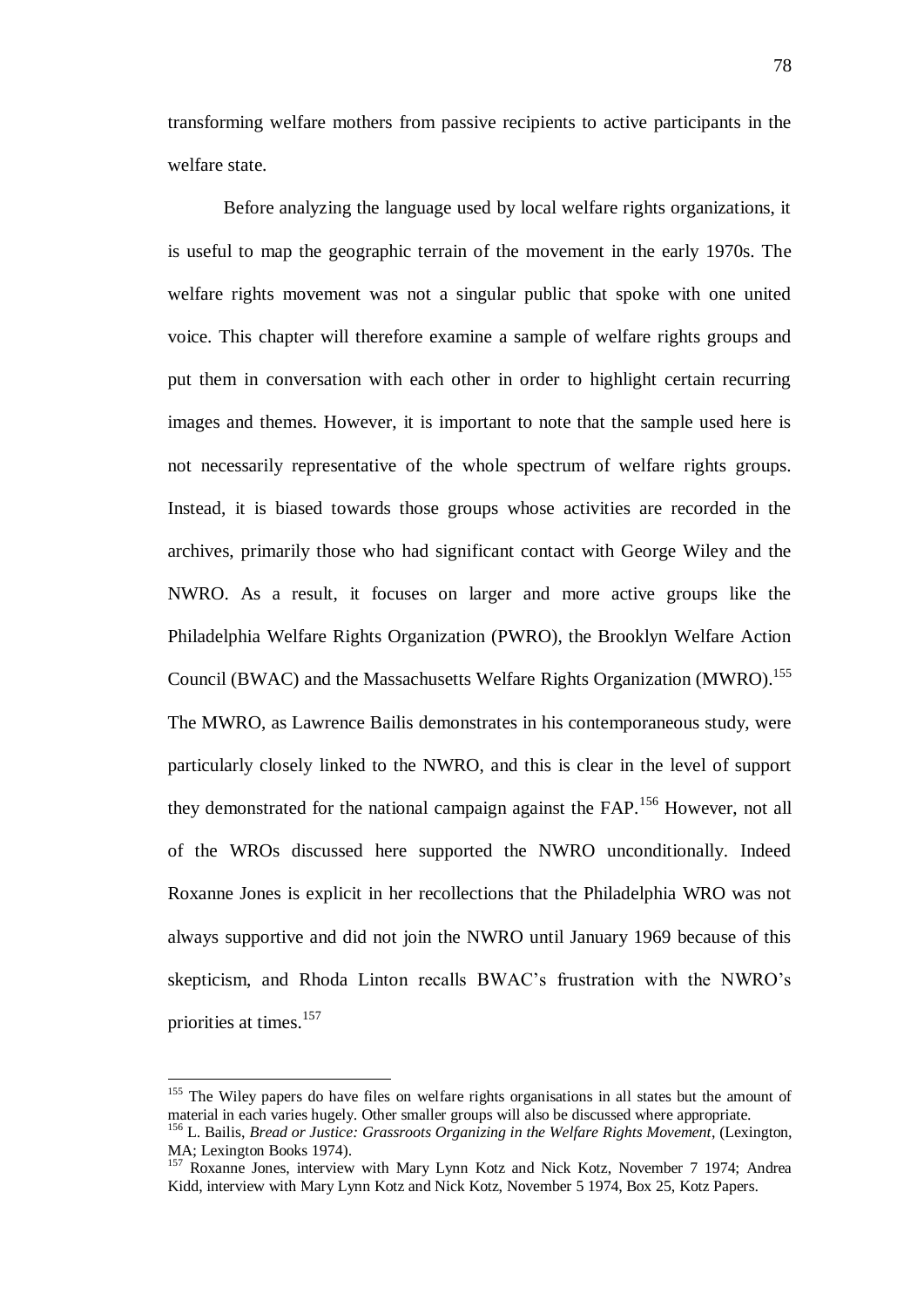The NWRO itself was essentially 'more a federation of local groups than a direct membership organization.<sup>158</sup> In 1971 it represented 540 separate local organizations each of which had its own organizational structure, its own constituency, and its own way of organizing recipients.<sup>159</sup> It is clearly not possible to consider each WRO individually. However, it is possible to draw some general observations about these groups as a whole and their relationship with the NWRO. There were three main models affiliated with the national organization: those, like the Philadelphia Welfare Rights Organization, which evolved separately and only affiliated with it at a later date; those, like the Massachusetts Welfare Rights Organization, which were directly established by paid NWRO organizers; and those, like the Brooklyn Welfare Action Council, which were partly organized by the NWRO and partly organic.<sup>160</sup> These groups also had different organizing styles. For example, Johnnie Tillmon recalls that the ANC Mothers Anonymous, the Los Angeles welfare rights organization in which she was involved, 'didn't have no radical confrontation kind of stuff' in the way that the New York groups did because the welfare department in California was more cooperative than its New York City counterpart.<sup>161</sup> Each local group had to respond to its own individual political circumstances and these circumstances both shaped the way in which organizations operated and the campaigns that they focused on as well as their relationship with the NWRO.

In general, the relationship between grassroots welfare rights organizations and the NWRO was fairly symbiotic. National and local groups had to be in conversation with each other as the debate on welfare reform was taking place at

<sup>158</sup> P. Nadasen, *Welfare Warriors,* p.42

<sup>159</sup> *Ibid,* p.xiv

<sup>&</sup>lt;sup>160</sup> Johnnie Tillmon, interview with Nick Kotz and Mary Lynn Kotz, November 26 1974, Box 26, Kotz Papers.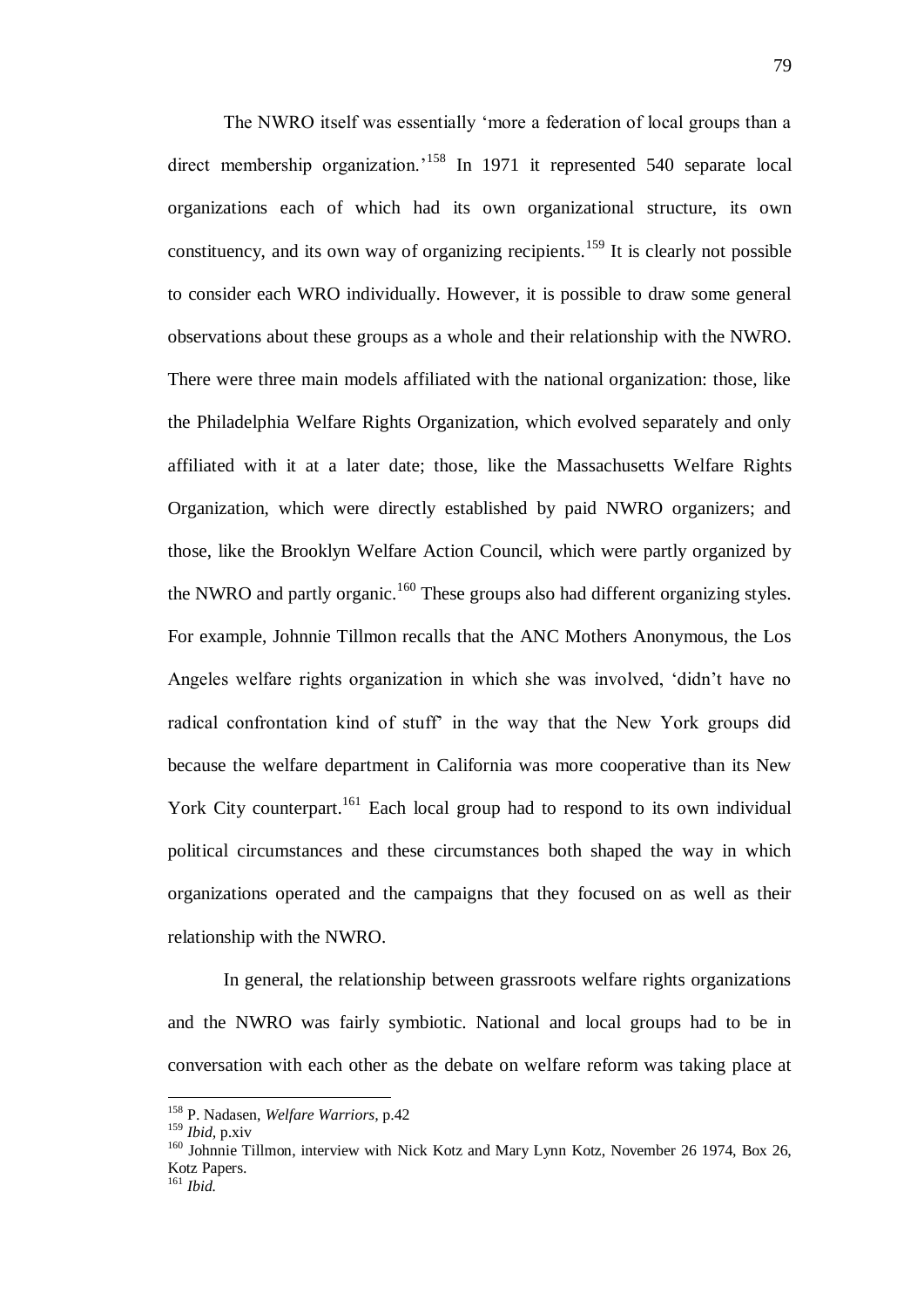both federal and state levels. While the NWRO was fighting the FAP nationally, numerous states, including New York and Massachusetts, were trying to introduce similar legislation that would preempt its introduction nationally.<sup>162</sup> Local affiliates were clearly influenced by the NWRO's priorities and campaigns, including the campaign to 'ZAP FAP'. For example, the MWRO printed its own version of the NWRO's Anti FAP leaflet; the Maryland Welfare Rights Organization held its own People's Hearings on FAP; and the Michigan Welfare Rights Organization made a guaranteed adequate income its number one demand in its proposals to the State of Michigan in 1969.<sup>163</sup> At the same time, the NWRO regularly copied successful campaign ideas from local organizations. In particular, Roxanne Jones recalls that it was the Philadelphia Welfare Rights Organization that first organized a credit campaign, a very successful tactic that the NWRO then encouraged other local WROs to copy.  $164$ 

Ultimately, the welfare rights movement collectively was attempting to challenge the dominant discourse on welfare discussed in chapter two and three and to create political space to become active participants in the debate on welfare reform. As a result, there are clear similarities in the way in which local and national organizations used language around motherhood and maternalism. As has been suggested, there was already a pre-existing history of using motherhood as a justification for female political participation. It is clear that local welfare rights organizations, similarly to the NWRO, drew on this history, and on motherhood and traditional female identities more generally, as explanatory frameworks for

<sup>162</sup> For details of the MWRO and New York campaigns see F. Kornbluh, *Battle for Welfare Rights*  and L. Bailis, *Bread and Justice.* 

<sup>&</sup>lt;sup>163</sup> 'MWRO wants to Zap Fap', Folder 3; "People's Hearing on HR1", March 9 1971, Folder 2; "Proposals to the State of Michigan for Minimum Needs of Welfare Recipients, June 1969, Folder 5, Box 25, Wiley Papers.

<sup>164</sup> Roxanne Jones interview, November 7 1974, Box 25, Kotz Papers.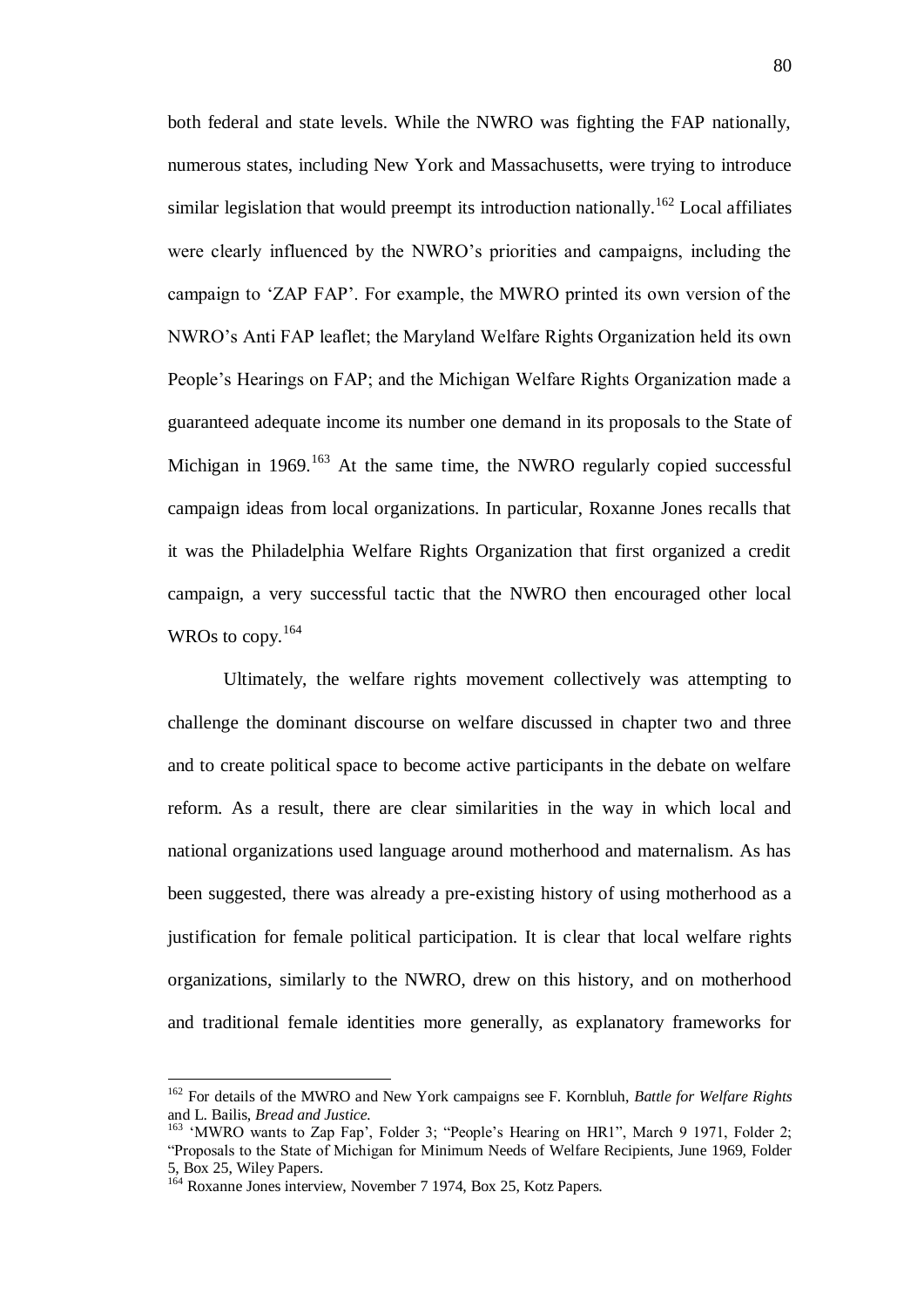their actions. This rhetoric shaped both their discursive and performative actions and was clearly consciously adopted. An article from *The Virginia Weekly* reports that on December 6<sup>,</sup> 1970 forty welfare mothers took over Macy's in Virginia and stole children's clothes. The article states that when police officers arrested them and tried to take the clothes from them, 'the women did not allow them to. They knew the school clothes were important. If they didn't have the clothes the police would charge them with stealing all sorts of things – which would lessen the political implication of their act'.<sup>165</sup> It is clear from this report and the fact that a judge threw out the more serious charges against the women that some officials accepted that the act was 'political' in nature, that motherhood could be an effective justification for welfare rights activists. There are other similar examples of local WROs cloaking their activism in maternalist language in order to legitimize it and to increase the likelihood it would attract wider support. For example, welfare rights organizations in Wisconsin chose Mothers Day 1968 to launch their basic needs campaign by holding a joint demonstration of welfare mothers and children outside the Capitol building in Madison.<sup>166</sup> This was clearly a symbolic choice designed to focus media attention on the fact that welfare recipients were primarily mothers and children. Furthermore, picking up on the NWRO's Children's March for Survival, Wisconsin WROs also held their own Children's Survival Campaign to reinforce the notion that welfare mothers were only taking political action because it was their duty to provide for their children.<sup>167</sup>

Local welfare rights groups also tapped into the belief that mothers innately know what is best for their children and are the moral guardians of the nation. As

<sup>&</sup>lt;sup>165</sup> "We Took What we Needed", *The Virginia Weekly*, December 7 1970.

<sup>166</sup> "Support the Mothers March on Madison", *Worker Student Caucus SDS*, September 1971, Folder 3, Box 27, Wiley Papers.

<sup>&</sup>lt;sup>167</sup> "Children's March for Surivival", March 1972, Folder 3, Box 27, Wiley Papers.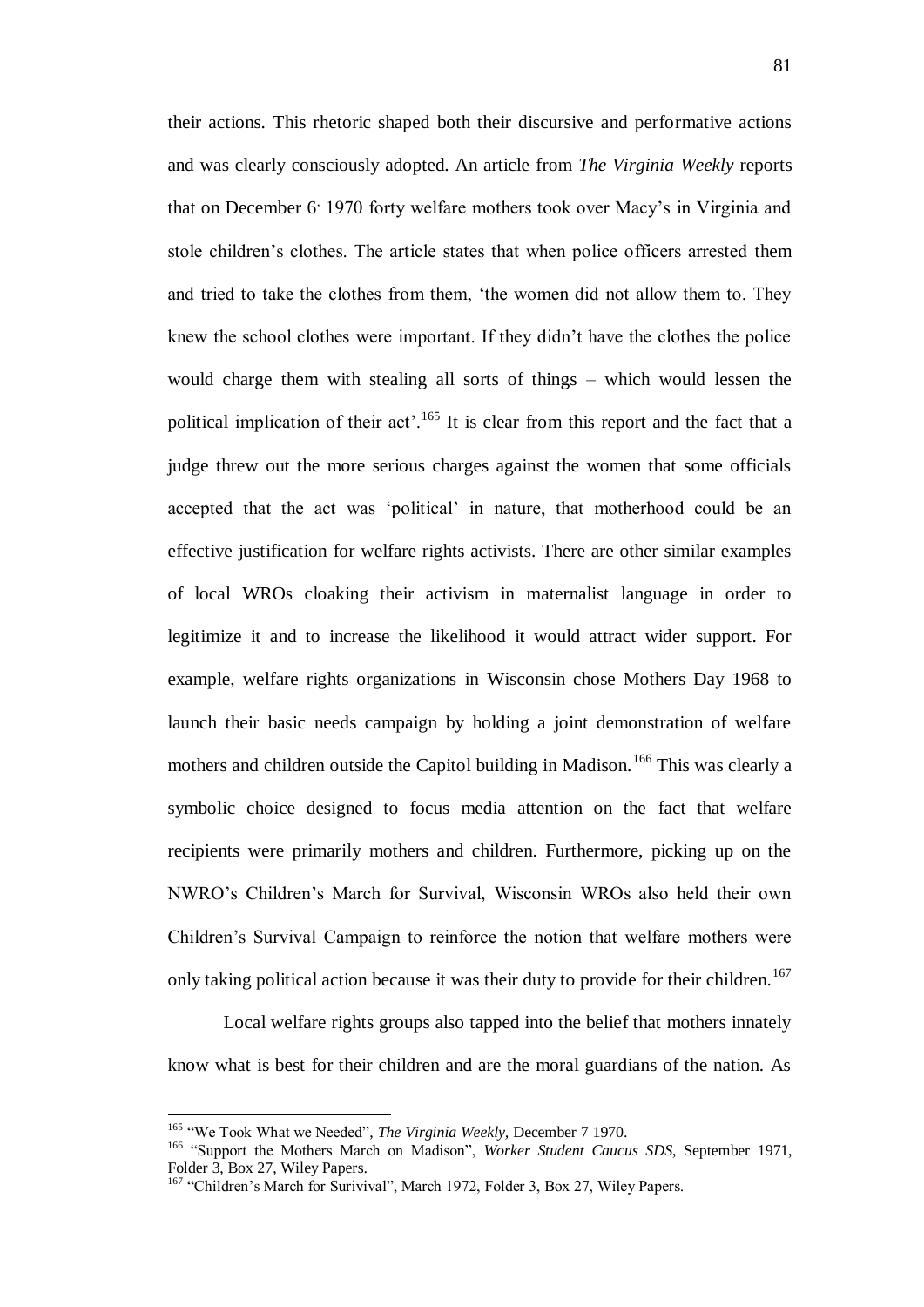such they claimed to speak with the collective moral authority of mothers. For example, in the MWRO newsletter, *Adequate Income Times,* Claradine James, the group's delegate to the NWRO National Coordinating Committee, published a poem called "Sorry, it's none of our business." The poem ended with the lines, 'As mothers, we say to people everywhere / This war on poverty is your moral and human obligation / VERY MUCH YOUR BUSINESS'. Activists also drew on traditional female identities more widely. In her work on earlier maternalism, Molly Ladd Taylor highlights how many of the earlier progressive maternalists, like Jane Addams and Julia Lathrop, were pacifists who drew on images of motherhood in order to argue for the 'allocation of society's resources away from war and toward children and families'.<sup>168</sup> Welfare mothers used similar rhetoric in order to oppose the Vietnam War and to argue for a reallocation of resources towards the poor. This rhetoric was very much shaped by the intersectional identities of welfare recipients who were very aware that their sons were more likely to be drafted into the army than middle class white children. The Massachusetts Welfare Rights Organization protested outside an army base in Boston in October 1969 using the slogan 'Stop the War and Feed the Poor' and argued that America needed to reconsider its priorities and put mothers and children first. They also challenged the government explicitly about the inequities in the draft and questioned the state's commitment to its soldiers. As Etta Horn said, 'If you can clothe our children to put them on a battlefield, then you can clothe them for education'.<sup>169</sup>

However, as with the NWRO, there was clearly a difference between the way in which earlier maternalists used language around motherhood and the way in

<sup>168</sup> M. Ladd Taylor, *Mother-Work,* p.203.

<sup>&</sup>lt;sup>169</sup> Etta Horn, Testimony to the President's Commission on Income Maintenance Programs, September 13 1968, Box 17, Kotz Papers.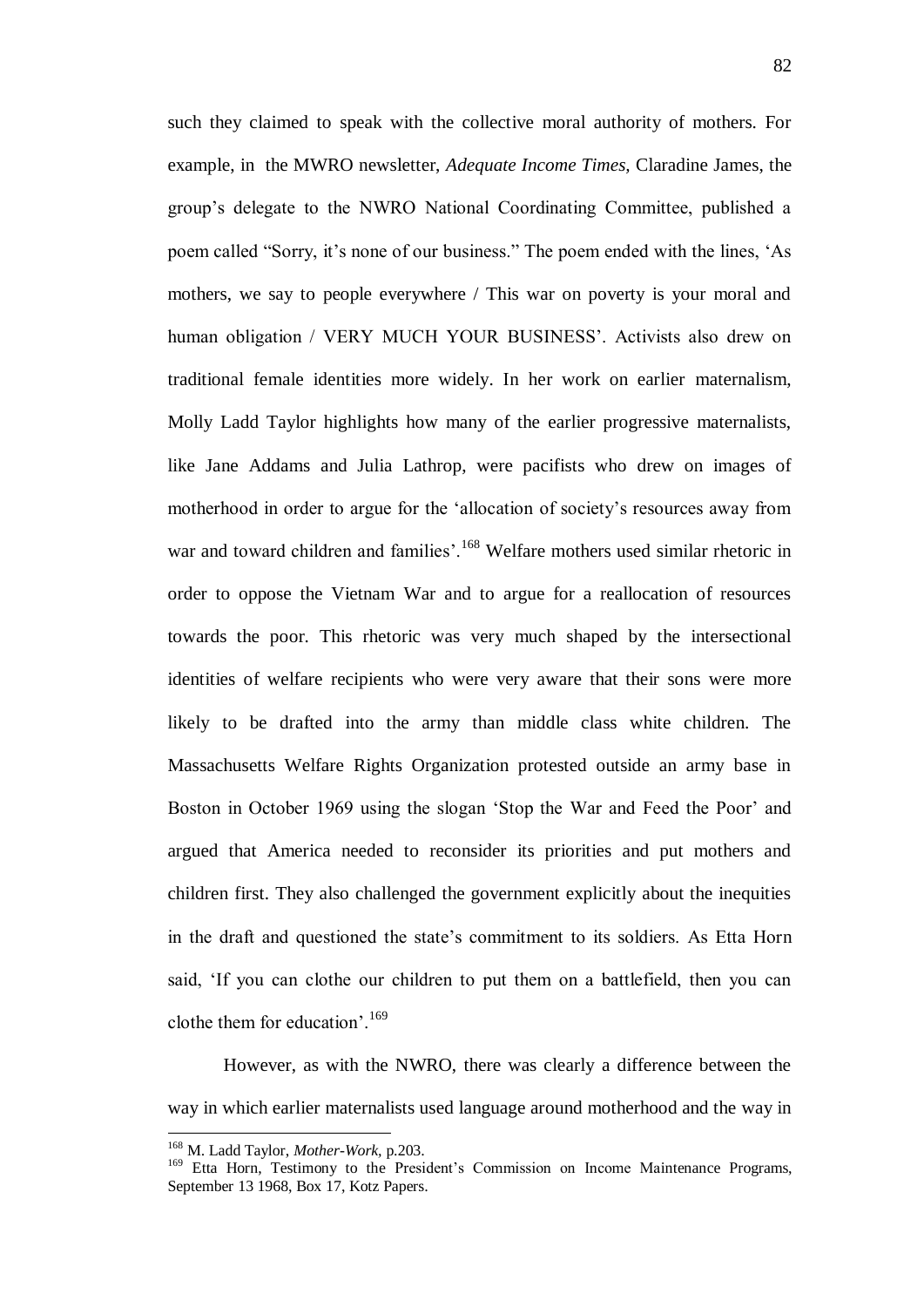which local WROs did. Early twentieth century maternalists drew on motherhood because, as middle class white women, they could legitimately position themselves as good mothers, regardless of their actual familial situation, and could claim to speak with the moral authority of motherhood. While Eileen Boris has correctly pointed out that black club woman used maternalist discourses in the early twentieth century to contest images of motherhood that excluded African Americans, it is not clear that black middle class clubwomen ever intended to include poor mothers or single mothers in their own definition of domestic womanhood.<sup>170</sup> Most welfare recipients, therefore, had never been included in societal definitions of good motherhood. As a result, when local activists wielded maternalist language, they did not simply reify the existing image of a good mother. Instead they attempted to subvert this image and to construct an alternative ideal that incorporated welfare recipients as the epitome of good motherhood. Like NWRO activists, local welfare rights group sought to counter the accusation that recipients needed to be compelled to be good mothers. Instead they argued that it was politicians through their welfare reform bills and work requirements who undermined relationships between mothers and children. For example, Lois Walker, in an article for the Virginia Welfare Rights Organization, recalled that: 'I was told that if I didn't work my children would be taken away. The welfare department really had forced me to leave my five children with just any unreliable babysitter' but 'I learned my rights by being an ADC mother'.<sup>171</sup> In making statements like this, activists positioned themselves as the moral defenders of children's interests and the protectors of good motherhood and contested attempts to exclude them from the debate on welfare reform.

<sup>170</sup> E. Boris, Power of Motherhood, *Yale Journal of Law and Feminism,* pp.27-28.

<sup>&</sup>lt;sup>171</sup> Ouoted in VWRO Newsletter, December 1970, Folder 3, Box 27, Wiley Papers.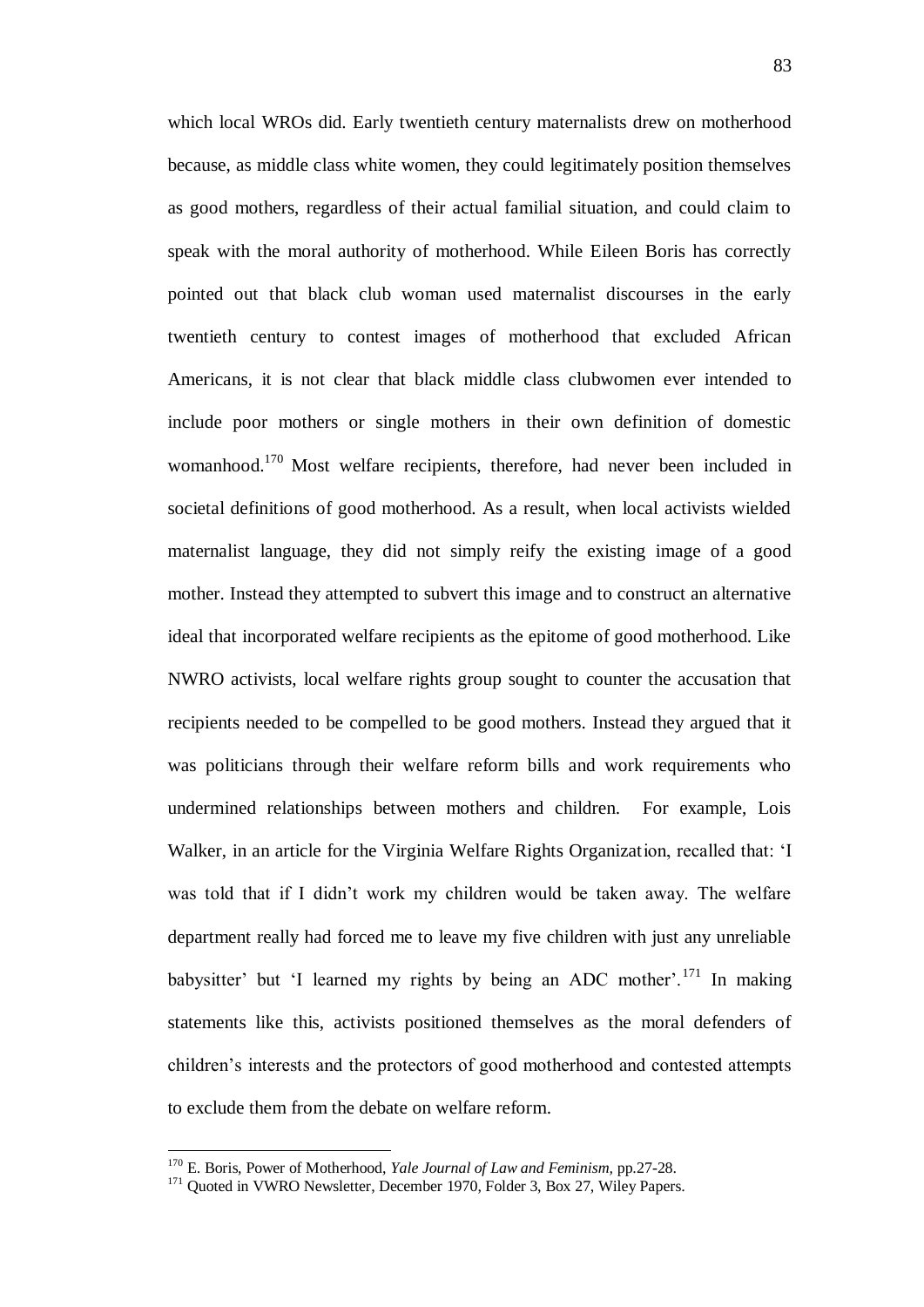Furthermore, as Molly Ladd Taylor argues, maternalists were 'convinced that they were naturally sensitive to the needs of children because of their capacity for motherhood'.<sup>172</sup> In contrast, welfare mothers based their activism on experiential knowledge rather than any innate femininity. They claimed that they were best positioned to understand and interpret the interests of poor children, and poor families generally, because as mothers living in poverty they knew what would help welfare recipients. These campaigns were not abstract but very much connected to their daily lives and the struggle for survival. On a national level this line of argument clearly manifested itself in the tensions between the NWRO and other women's rights groups. However, at a grassroots level, it manifested itself more clearly in the actions and agendas of local groups.

Local welfare rights groups, particularly those less tightly connected to the NWRO, regularly dealt with issues beyond those directly linked to welfare payments. They recognized that poor single mothers dealt with a whole range of issues as a result of their social location and often had a much more fluid agenda in which welfare recipients were trusted to define their own needs. For example, Andrea Kidd recalls welfare mothers at the BWAC in 1968 arguing that 'we need clothes for our kids. They are freezing in the streets and you have to do something'. BWAC therefore started a credit campaign targeting local department stores which aimed to use pressure from these local businesses to force the state to provide recipients with a school clothing allowance.<sup>173</sup> Similarly, in an interview, Roxanne Jones, chair of Southwart Mead WRO, explained that her welfare rights group first launched a campaign to convince the Salvation Army to give welfare recipients help buying Christmas items for their children. While this had little to do with the

<sup>172</sup> M. Ladd Taylor, *Mother-Work,* p.2.

<sup>173</sup> Andrea Kidd interview, November 5 1974, Box 25, Kotz Papers.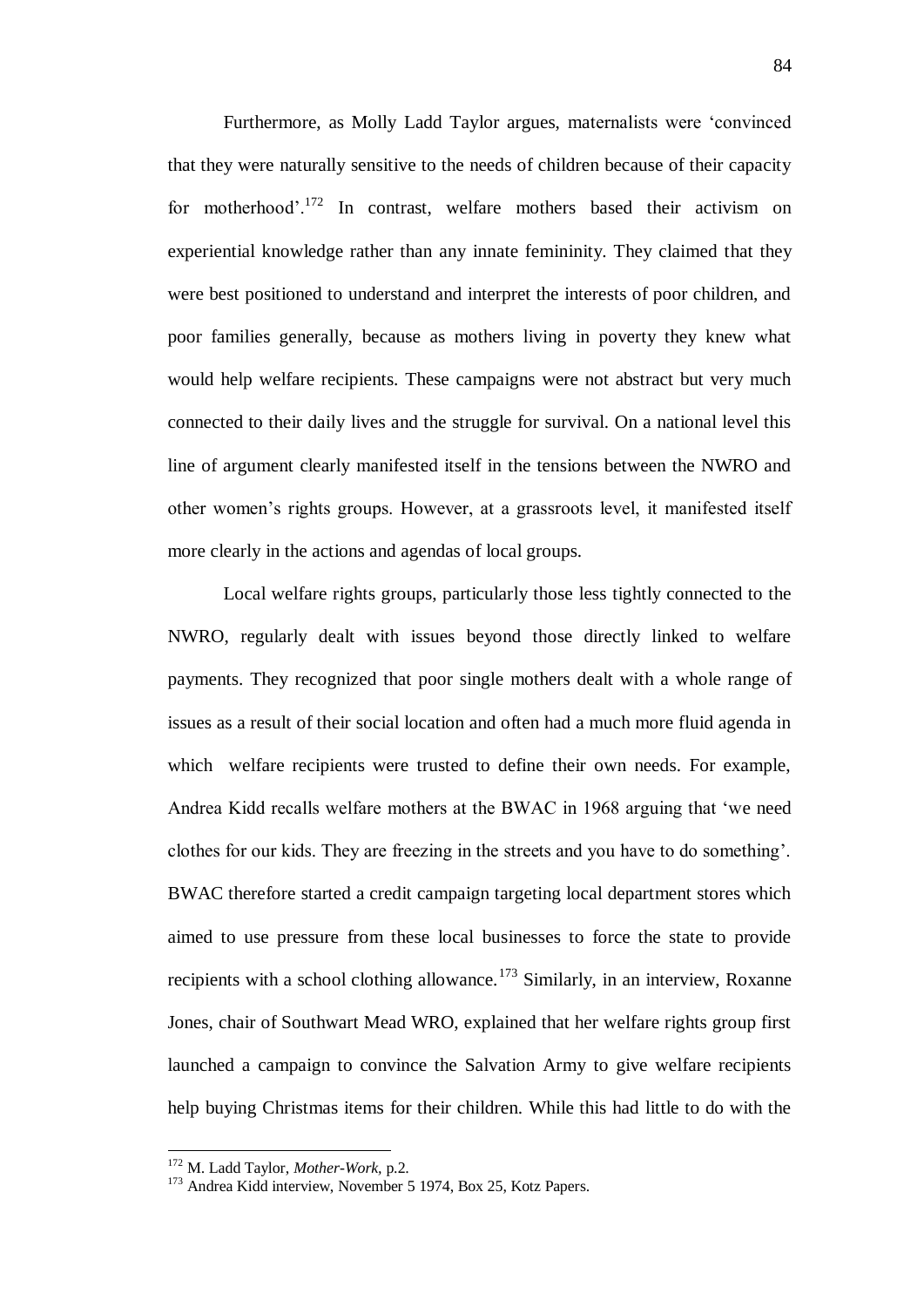welfare system directly, it allowed the group to recruit participants because this issue 'was something personal and we needed it and it was something that inspired us'.<sup>174</sup>

The examples above highlight one of the tensions between the NWRO and grassroots activists' in their use of motherhood. While the NWRO was ultimately focused on political change, local groups were equally concerned with personal change and with empowering individual welfare mothers. As a result, the NWRO primarily used motherhood to legitimate its political activism and to claim political space for welfare recipients to define their needs on a national political stage. While grassroots activists clearly used motherhood in a similar way, and generally supported the NWRO in its campaigns against the FAP, some grassroots activists felt that national leaders did not work to help recipients directly enough and that their organization had become too far removed from the lives of recipients. Pennsylvania Welfare Rights Organization, a conglomerate of local, county and city organizations, which included Roxanne Jones' Southwart Mead WRO, argued that by hiring paid organizers rather than recipients, NWRO perpetuated the idea that welfare mothers' knowledge and understanding of the system was not valid. As a result, Frankie Mae Jetter and Roxanne Jones, two key figures within the Pennsylvania group, started a campaign against this policy at the 1969 NWRO Convention and led a fight to hire "mothers not pros" on the grounds that their experiential knowledge of welfare meant that they were the "best organizers".<sup>175</sup> This disagreement was not completely resolved at the convention. Indeed there are multiple references to later tensions between various paid organizers and welfare

<sup>174</sup> Roxanne Jones interview, November 7 1974, Box 25, Kotz Papers.

<sup>&</sup>lt;sup>175</sup> "Report on 1969 NWRO Convention", *Allegheny County Welfare Fighter*, December 1970, Folder 3, Box 27, Wiley Papers.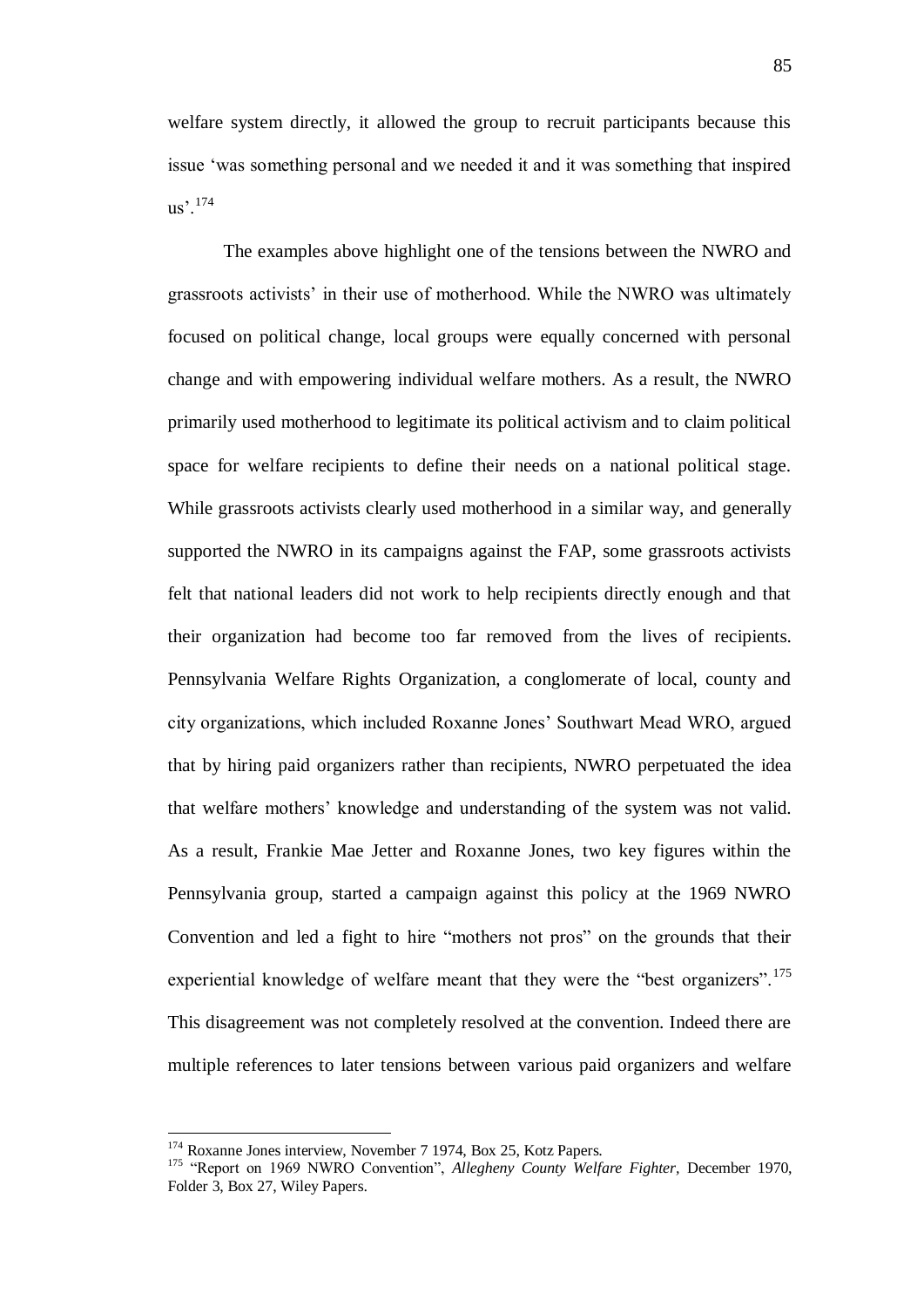mothers for similar reasons, and many historians have claimed that it was such tensions that helped lead to the eventual collapse of the NWRO.  $176$ 

Alongside their use of maternalist language, local welfare rights organizations also attempted to redefine what it meant to be a citizen and what rights citizens were entitled to receive from the state. While local WROs and the NWRO often used language around motherhood in similar ways, there are even great similarities in their use of discourse around citizenship. These similarities reflect the fact that both locally and nationally welfare rights advocates emphasized the commonalities between welfare recipients and other Americans and to argue that their American citizenship gave them equal rights to make claims on the state. Such a discourse left little room for disagreement about how such language should be deployed. Both grassroots and national campaigns repeatedly used it to challenge federal and state governments to recognize that welfare recipients were human beings and American citizens and, as such, to recognize the validity of their views on welfare. In essence they argued that as citizens their needs were legitimate and should be met, and that recipients were best positioned to define what those needs were. As Roberta O'Neil, chairman of the Mission Hill Chapter of Mothers for Adequate Welfare, said 'I am a young woman with new ideas that knows both sides of the story. I have an idea what it is to be human and I know what it is to be a welfare recipient'.<sup>177</sup>

Drawing on a discourse similar to that used by the NWRO regarding constitutional rights, local welfare rights groups sought to position themselves as American citizens and to question the state's misrecognition of their needs. This is

<sup>&</sup>lt;sup>176</sup> Indeed many historians have argued that this disagreement led to the eventual collapse of the NWRO after George Wiley's resignation. See P. Nadasen, *Welfare Warriors,* pp.125-156.

<sup>177</sup> Quoted in "State Acts in Mothers' Revolts, *Boston Herald Traveller,* August 6 1968, Folder 11, Box 1, MWRO Papers.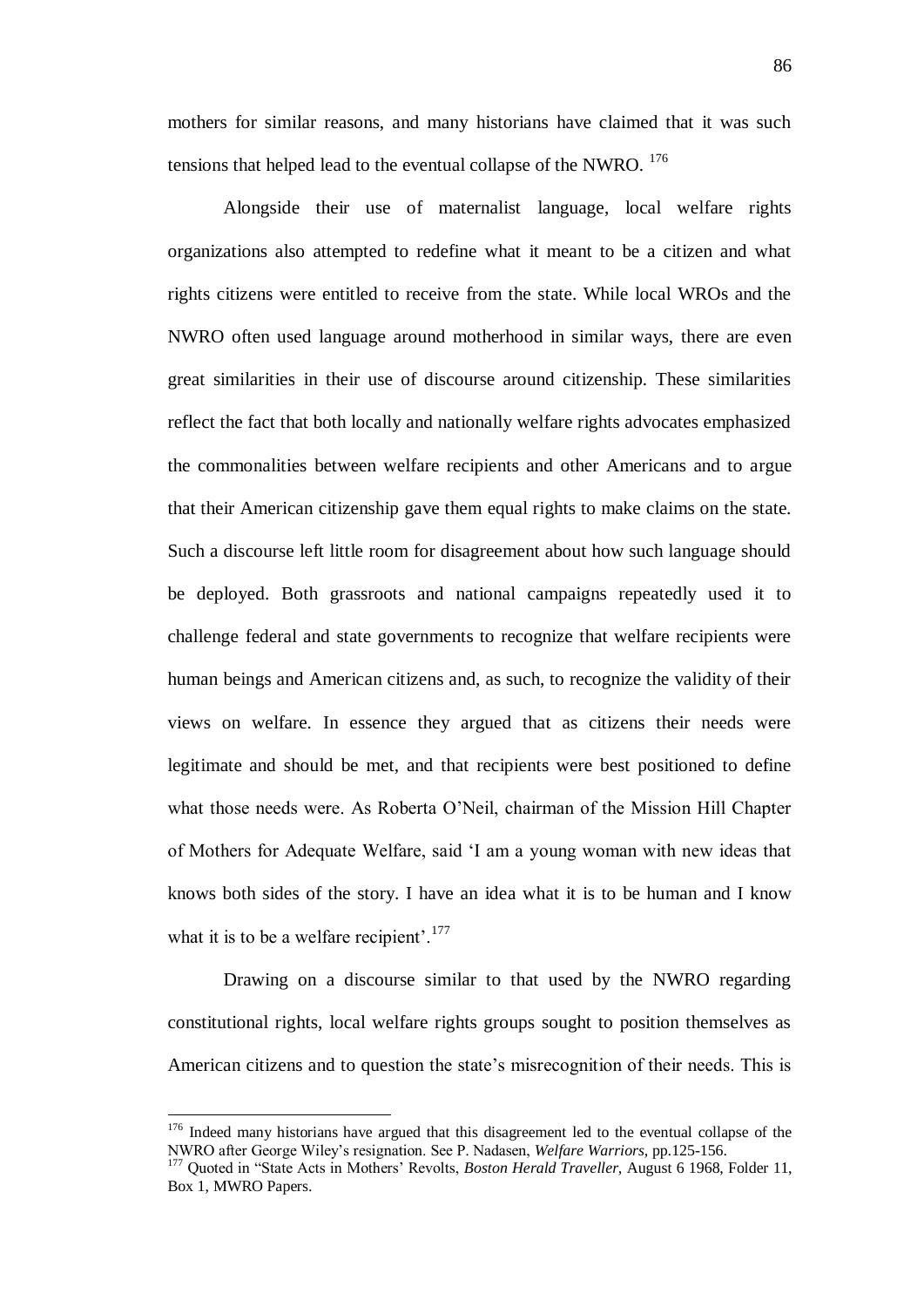clear from looking at various examples of handbooks published by WROs across the country. These handbooks all clearly draw on the same narrative frame which emphasizes that welfare recipients are citizens and as such are entitled to certain rights. For example, the Iowa 1971 welfare rights handbook warns recipients that 'You may need to remind yourself and other people who are confused that the purpose of public welfare programs is based on the idea that… all citizens have a legal right to welfare…As a consumer of public welfare you have a role to play in improving welfare for 'all citizens'.<sup>178</sup> Equally the Michigan WRO newsletter, *Mother Power,* recounts what happened when two of its members met with welfare caseworkers who tried to tell them what they were entitled to: 'thanks to the author of the Welfare Rights handbook which has given our mothers a very good knowledge of what their rights are…we let them know what we knew was available'.<sup>179</sup> The handbooks often also explicitly connected the local struggle with national priorities. For example, the Iowa handbook reminded members of the importance of the NWRO campaign against FAP and how President Nixon's plan would keep 'poor people "second class citizens"'.<sup>180</sup>

Local WROs employed both discursive and performative tactics in order to demand their rights as citizens. For example, the *Boston Globe* reports that on September 20' 1969 protestors from the state WRO interrupted Robert Finch, the Secretary of Health, Education and Welfare, during his speech at Harvard University to protest FAP. As well as making speeches against FAP, the protestors carried red, white and blue flags with the NWRO logo; held placards calling for a 'War for the Rights of the People'; and wore buttons reading 'I support a

<sup>178</sup> *Iowa Welfare Rights Handbook*, 1971, Folder 2, Box 25, Wiley Papers.

<sup>179</sup> "Southeast Mothers Demand their Rights", *Mother Power,* March 1969, Folder 4, Box 25.Wiley Papers.

<sup>&</sup>lt;sup>180</sup> *Iowa Welfare Rights Handbook*, 1971, Folder 2, Box 25, Wiley Papers.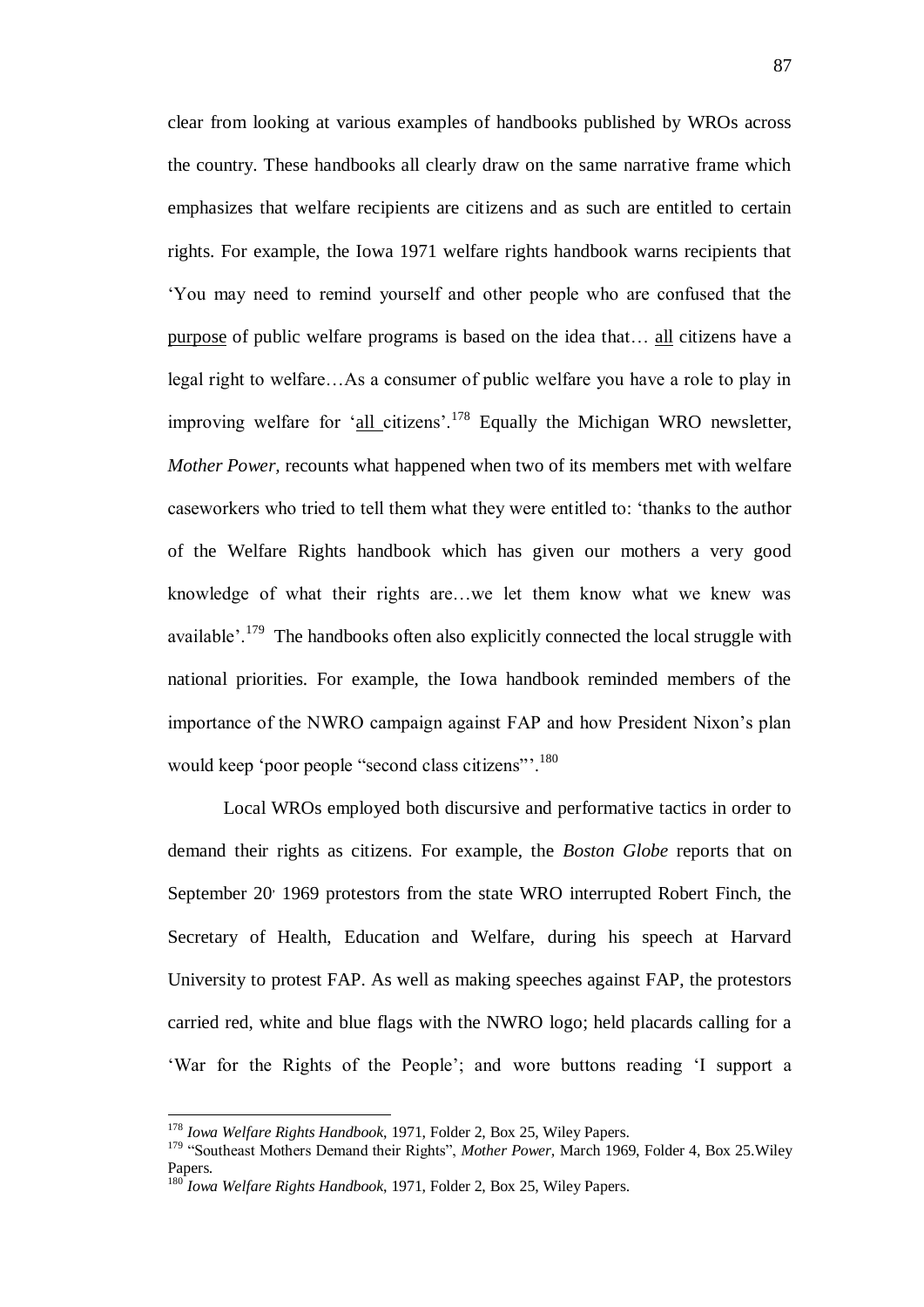guaranteed adequate income for all Americans'.<sup>181</sup> Local campaigns often used the NWRO flag, which was designed to mimic the American flag with red and white stripes and the NWRO symbol in place of the stars. Using the flag in this way visually reinforced the idea that welfare recipients were US citizens under the protection of the US flag and drew direct connections between welfare rights activism and the history of other Americans fighting for their rights.

Local WROs reinforced these connections through acts of civil disobedience and protest marches. For example, a roundup of local activities to celebrate the NWRO's third birthday focused on demonstrations across the country by welfare mothers which, in Kansas, led to the deployment of state troopers and armed national guardsmen.<sup>182</sup> Similar events occurred across the country and allowed activists to portray themselves as defenders of traditional American liberties. For example, Raymond Synder, the child of a welfare mother who confronted state troops in Wisconsin, wrote in a national essay competition for school children that his mother and 'welfare mothers [as a collective] were fighting for their constitutional rights'. He argued that although the Constitution 'guarantees every citizen the right to "life, liberty, and the pursuit of happiness", in reality 'this is denied to a welfare person<sup>'.183</sup>

As this example suggest, local welfare rights organizations (and the NWRO) blended motherhood and citizenship in order to subvert the social script that denied poor women of color the right to be good mothers or productive citizens and refused to consider that women could be both mothers and citizens. They argued that welfare mothers were citizens and human beings and emphasized

<sup>181</sup> "Welfare Activists Disrupt Secretary Hew's Speech", *Boston Globe,* August 3 1968, Folder 11, Box 1, MWRO Papers.

<sup>&</sup>lt;sup>182</sup> Folder 5, Box 22, Wiley Papers.

<sup>183</sup> Raymond Snyder, "Dissent – It's Place in America", *Welfare Fighter,* April 1970*.*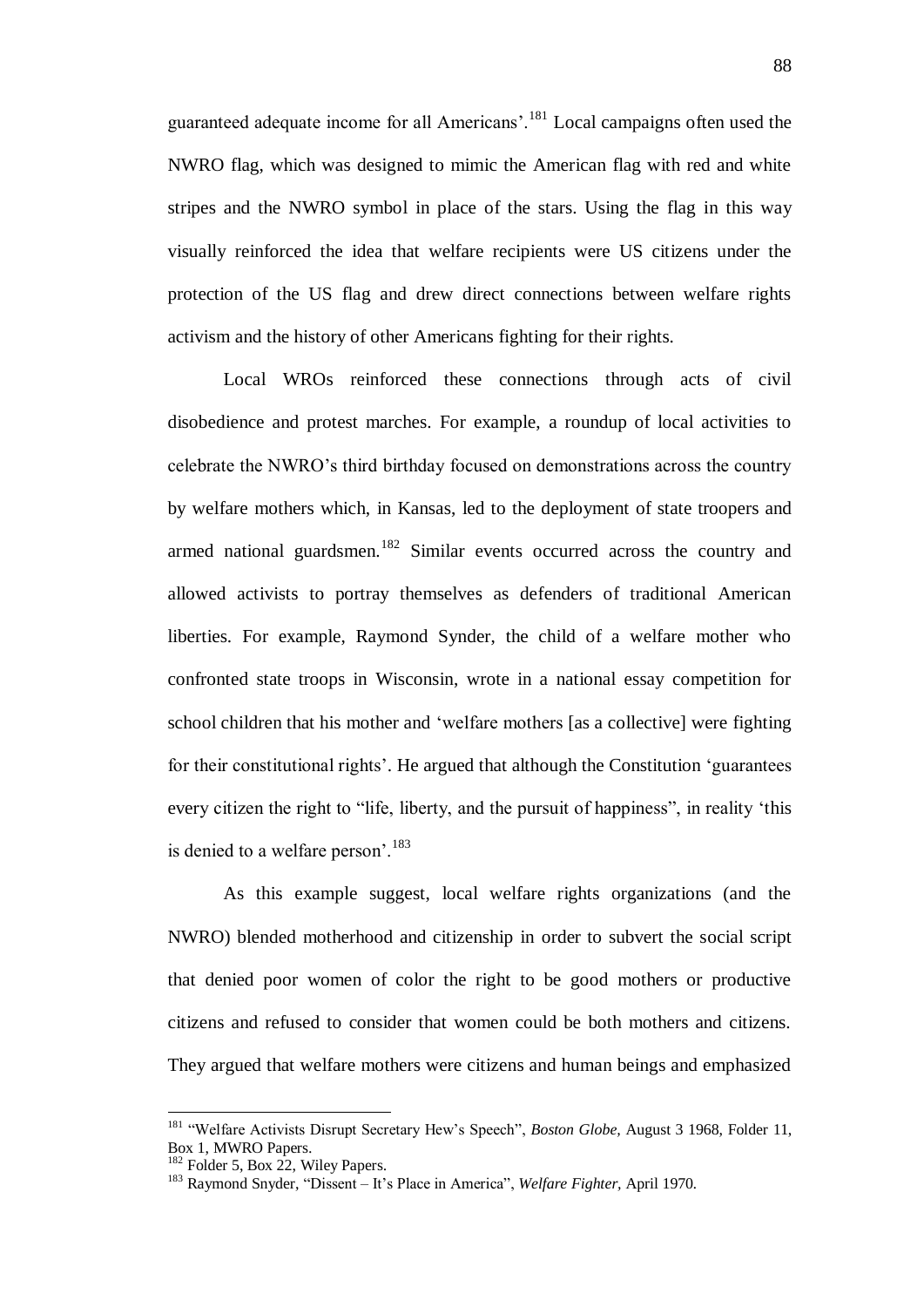self determination as a right of citizenship. In doing so, they claimed that the state had a duty to recognize and support welfare recipients' right to self-determination, as it would any other citizen, whether that meant supporting full time mothers to raise their family or providing childcare for working mothers who chose wage labor to support her family. For example, MWRO member Mrs William R Brigham wrote to the *Haverhill Gazette* in response to its severe criticism of welfare recipients, particularly stay at home mothers. She argued, 'This program is not mandatory and therefore still recognizes the Article 1 of the original Bill of Rights, that of freedom of choice.'<sup>184</sup> In Snyder's essay mentioned above, entitled 'Dissent – Its Place in America', the author picked up on this thread and explicitly positioned welfare mothers within the history of American protest. Recounting his mother's experiences facing the National Guard at the Wisconsin courthouse, he explicitly included her political acts of civil disobedience as part of her motherly duties. Explaining that his mother kissed them, baked them bread, cleaned, had breakfast with them and then went out to protest, he argued that she confronted the state for him because, as she said, "her Baby's my whole life" and she could not stand by and "see my baby's suffer".<sup>185</sup>

On a national level it can be easy to dismiss or minimize the power that this discourse wielded. However, on a local level it is easier to see its successes both legislatively and personally. While the NWRO was fighting the introduction of wholesale structural welfare reform, the distribution of legislative power between federal and state governments meant that on a state level welfare recipients could challenge specific policies and legislative decisions directly. By challenging the hegemonic discourse that criticized mothers alternately for failing to work and for

<sup>184</sup> Mrs William R Brigham, "A Welfare Mother Replies", *Haverhill Gazette,* December 15 1969, Folder 1 2, Box 1, MWRO Papers.

<sup>185</sup> Raymond Snyder, "Dissent – It's Place in America", *Welfare Fighter,* April 1970*.*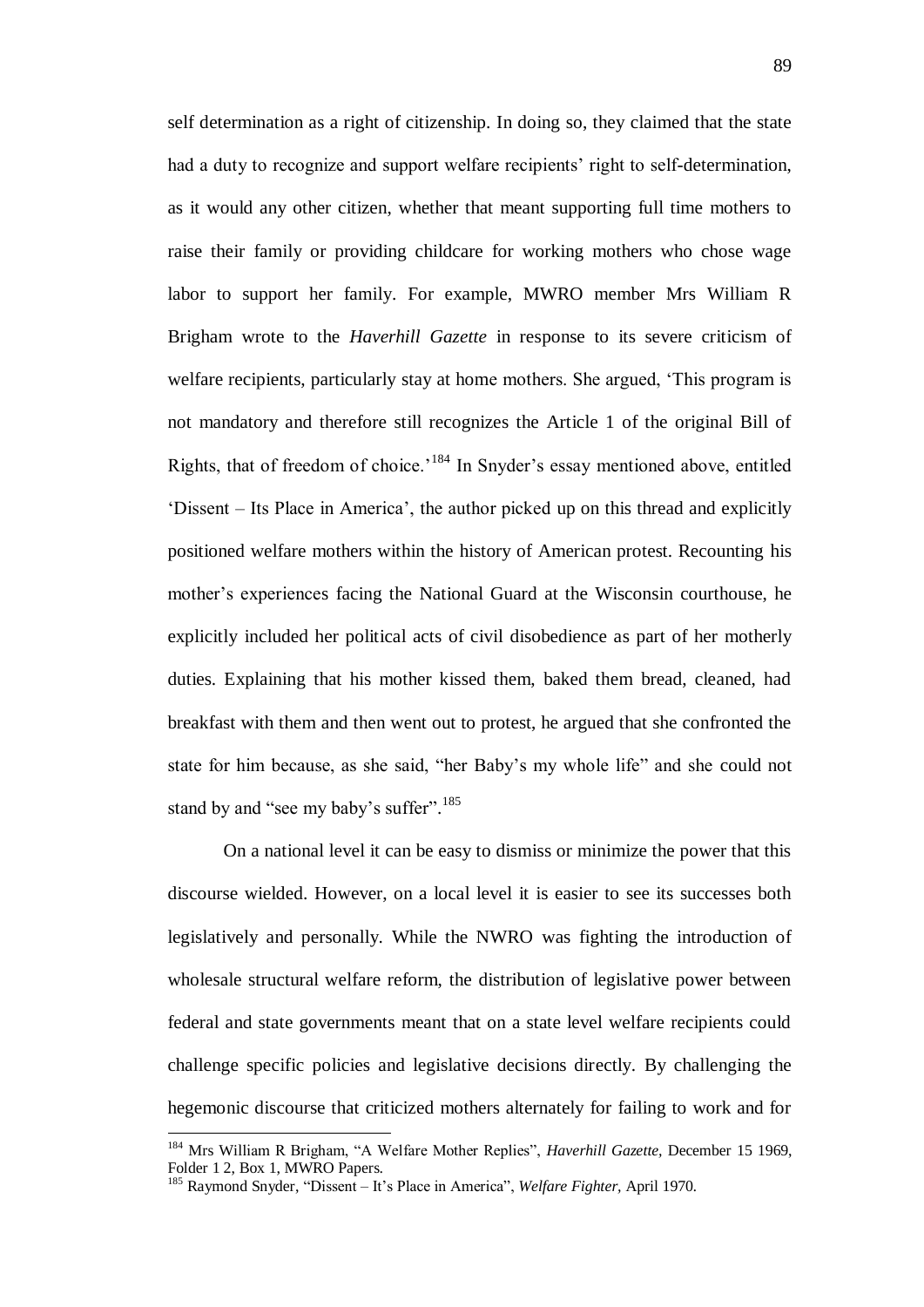failing to fulfill their parental roles, activists on a local level were able to expose some of the hypocrisies embedded in this discourse and use them to their advantage. Roxanne Jones remembers a dispute in Philadelphia over who could train as VISTA workers. Local welfare rights activists were frustrated with white middle class VISTA volunteers, who they felt were lazy. Instead they wanted the program to train welfare mothers and hire them directly. When the Governor of Pennsylvania refused to allow this, Roxanne recalled that local activists successfully forced him to change his mind. They threatened to write to local papers and expose how he had 'crucified welfare mothers throughout the country and called them lazy shiftless and no good mothers… [who] did nothing but go out and have illegitimate children', but then refused to let them train for jobs.<sup>186</sup> Ruby Duncan remembered a similar victory in Nevada after she involved the press when the welfare department told her that her injury would prevent her from entering a work training program<sup>187</sup>. Certainly the battle between welfare mothers and the state was unequally weighted, but recipients were far from passive victims. In both of the above cases, they were able to use the state's own language against it, challenge the state's misrecognition of them and, in doing so, extract tangible concessions.

As has already been suggested, local WROs had slightly different agendas from the national organization, which directly impacted the way in which they used both motherhood and citizenship in their campaigns. The NWRO was not a direct membership organization and, as such, it was not directly concerned with organizing recipients. Clearly, it had a material interest in increasing the membership of local WROs as its political strength came from the number of

<sup>186</sup> Roxanne Jones interview, November 7 1974, Box 25, Kotz Papers.

<sup>&</sup>lt;sup>187</sup> Ruby Duncan interview, November 14 1974, Box 24, Kotz Papers.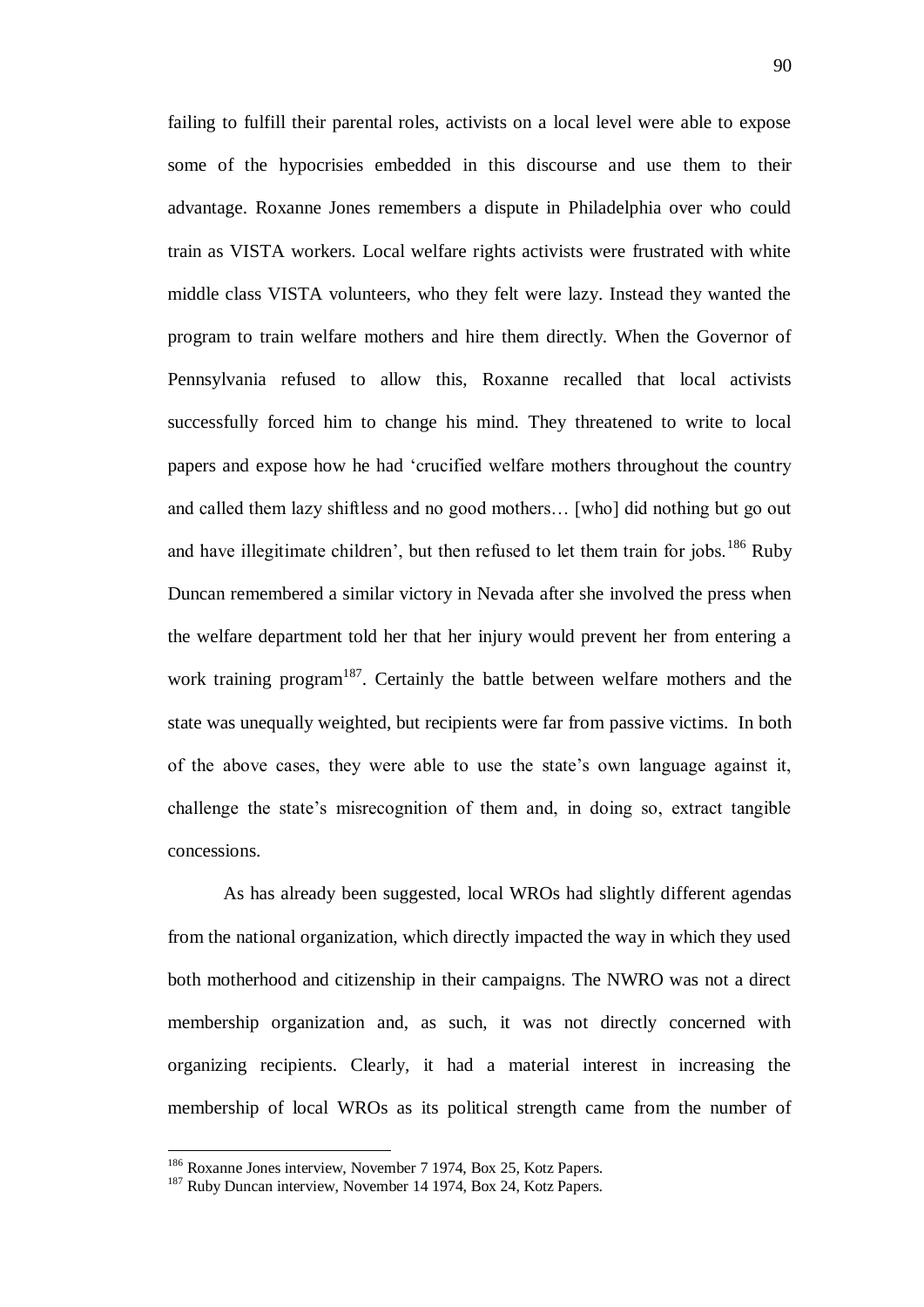recipients it could mobilize and on whose behalf it could claim to speak. However, it primarily relied on paid organizers and grassroots organizations to do the actual work of mobilizing recipients and increasing membership. As a result, local welfare rights organizations were much more directly concerned with empowering individual mothers and enabling them to become active participants in the welfare rights movement. As was suggested in chapter two, the War on Poverty and the civil rights movement had laid the groundwork upon which the welfare rights movement was built. However, neither movement was aimed specifically at welfare recipients, and local welfare rights groups still had to make a concerted effort to reach those women whose lives had not been touched by other social movements and who had internalized negative perceptions of themselves. This meant that grassroots organizations had to operate with two audiences in mind and to use language that could both challenge welfare reform policies and build a shared identity among welfare recipients.

As Nancy Fraser argues, there is a 'tendency in welfare state societies to transform the politics of need interpretation into the management of need satisfaction' and in doing so to transform poor single mothers into passive recipients of a service rather than active participants making legitimate demands on the state.<sup>188</sup> This is particularly true of the United States in the 1950s and 1960s given that the wider political culture blamed poverty on individual failings and particularly on moral weakness rather than structural economic inequities. This discourse effectively silenced the voices of welfare recipients in the debate on welfare reform. The implications are clear in the recollections of numerous activists, including Joyce Burson, who worked for Brooklyn Welfare Action

<sup>188</sup> N. Fraser, 'Struggle Over Needs', in *Women, the State and Welfare,* p.213.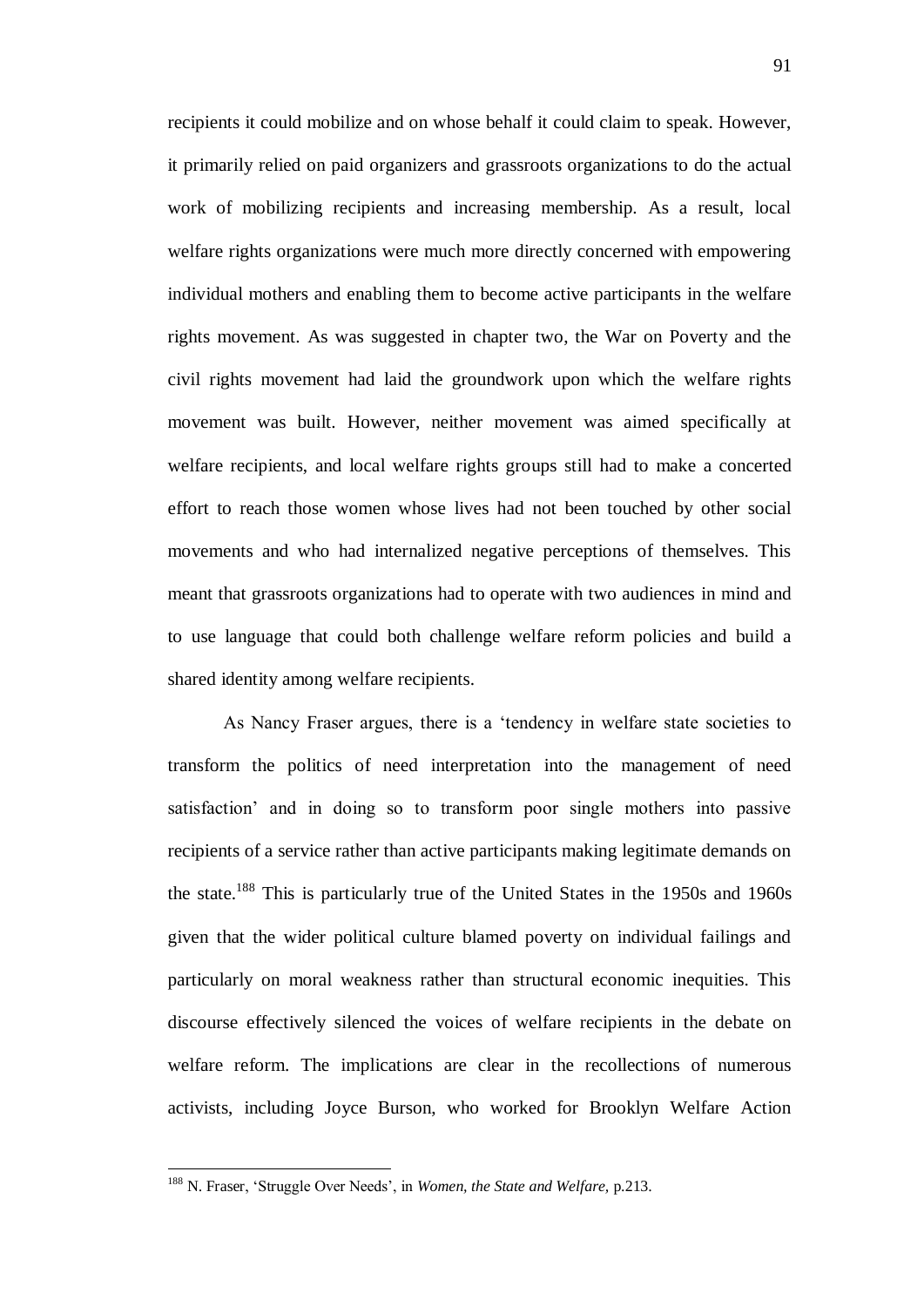Council before becoming one of only two welfare mothers directly employed in the NWRO national office. Burson recalls that she had 'grown up to think that welfare was terrible and that people on welfare are terrible'.<sup>189</sup> Equally, Ruby Duncan, who became one of the key leaders of the Nevada welfare rights movement, recalls that her first reaction to being invited to a welfare mothers meeting was to dismiss 'talk about some welfare rights' as idiot and ignorant and to unknowingly take 'the system point of view' that recipients should just go to work.<sup>190</sup> It was this internalized perception of welfare that local WROs had to challenge and overcome in order to build an organization that could effectively tackle welfare reform on a wider level.

Language played a key role in this process of empowerment because it was in the lives of poor single mothers of color that individual experiences of motherhood and citizenship collided with motherhood and citizenship as social institutions. Language is not just a site of political contestation, it is also a site of identity construction, and it is through language that people bring meaning both to the wider world and to their place within that world. Recipients own definitions of what it meant to be a good citizen or a good mother were shaped by their own experiences but also by the specific historical context and wider political discourse that blamed them for their poverty and denied them the right to be seen as mothers or citizens. As such, redefining what it meant to be a welfare mother was both an internal and external process for local WROs.

The NWRO focused primarily on motherhood and citizenship as legitimating frameworks for their activism and as ways to challenge the state's representation of welfare recipients and demand a stake in determining welfare

<sup>&</sup>lt;sup>189</sup> Joyce Burson, Interview with Nick Kotz, [nd], Box 24, Kotz Papers.

<sup>&</sup>lt;sup>190</sup> Ruby Duncan, interview with Mary Lynn Kotz, November 14 1974, Box 24, Kotz Papers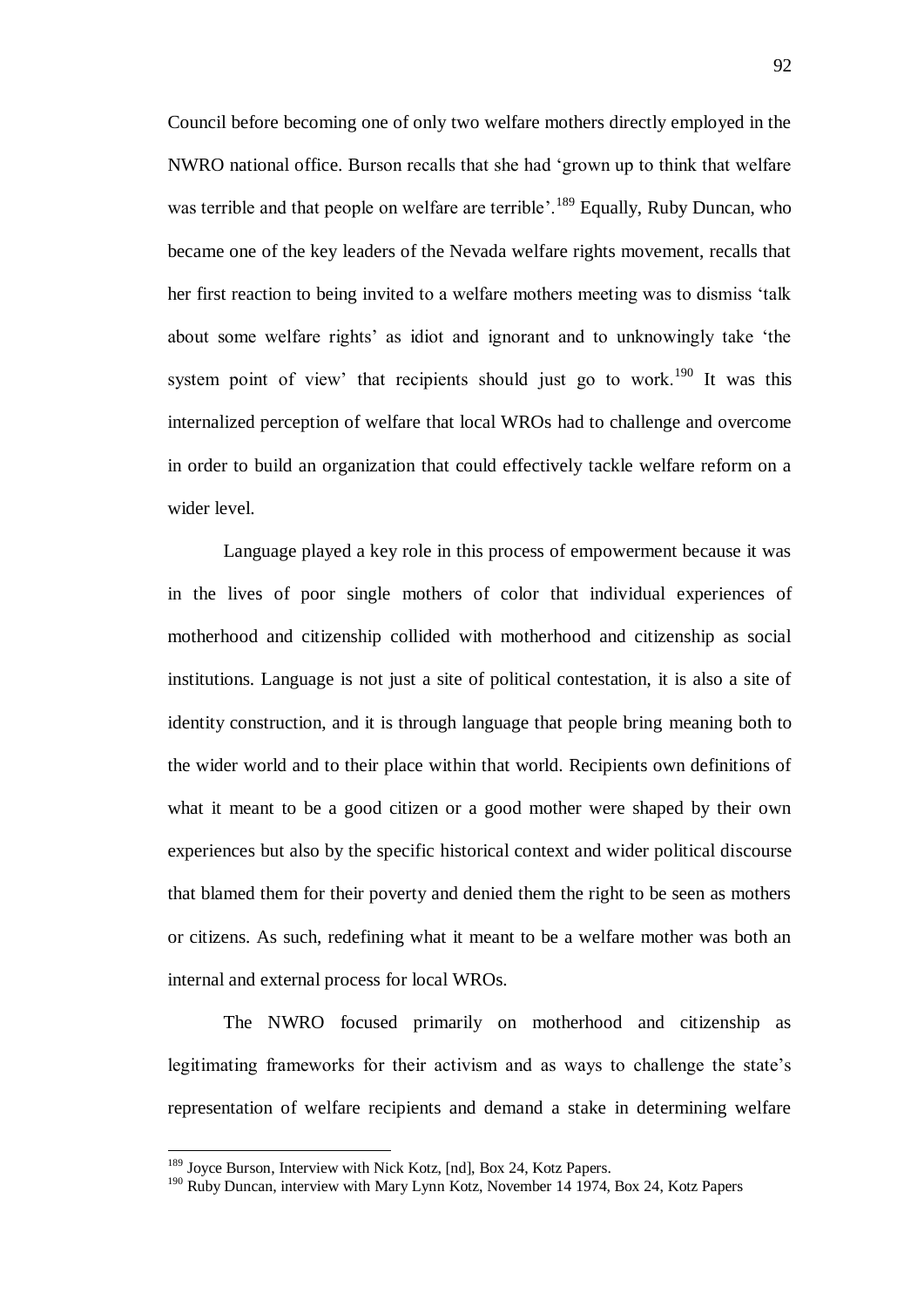policy. Grassroots organizations also used these frameworks to empower recipients to recast their own identities. They sought to create active citizens for whom activism was a legitimate and necessary component of their motherhood. For example, Andrea Kidd recalls that this was central to BWAC's approach to welfare organizing. She explained that organizing 'moved into all areas of their life. It was citizenship development. It affected the way that viewed themselves'.<sup>191</sup> Welfare rights handbooks and pamphlets emphasized that welfare recipients had rights and that children needed their mothers to exercise these rights for them. The MWRO archives contain numerous examples of this blending of motherhood and citizenship. For example, MWRO printed a poster with a picture of a young African American girl which read 'to protect her rights, learn yours'.<sup>192</sup> Equally, their School Lunch Program pamphlet included a Bill of Rights which reminded readers what children had a right to receive at school and that 'if these rights are being taken away from us, someone is breaking the law and there is something we can do about it'.<sup>193</sup> Massachusetts was not alone in encouraging mothers to become active on their children's behalf. Johnnie Tillmon recalls how she convinced other welfare mothers to join ANC Mothers Anonymous by telling them that as mothers they could do more than just cook and clean and that welfare rights was 'something else that's beneficial to you and the children'.<sup>194</sup> Other recipients also recall that it was their belief that they could do more for their children that brought them to welfare rights. One recipient told the *Boston Globe,* 'I don't like demonstrating and making a fool of myself…I feel like its lowering myself. But if it will do something for my children I'll do it'. Another recalls: 'I just had to. I had to do something...

<sup>&</sup>lt;sup>191</sup> Andrea Kidd interview, November 5 1974, Box 25, Kotz Papers.

<sup>&</sup>lt;sup>192</sup> "Join the Fight for Poor Children's' Rights", October 1970, Folder 25, Box 3, MWRO Papers.

<sup>&</sup>lt;sup>193</sup> "School Lunch Program Bill of Rights", 1970-1971, Folder 7, Box 33, Wiley Papers.

<sup>194</sup> JohnnieTillmon interview, November 26 1974, Box 26, Kotz Papers.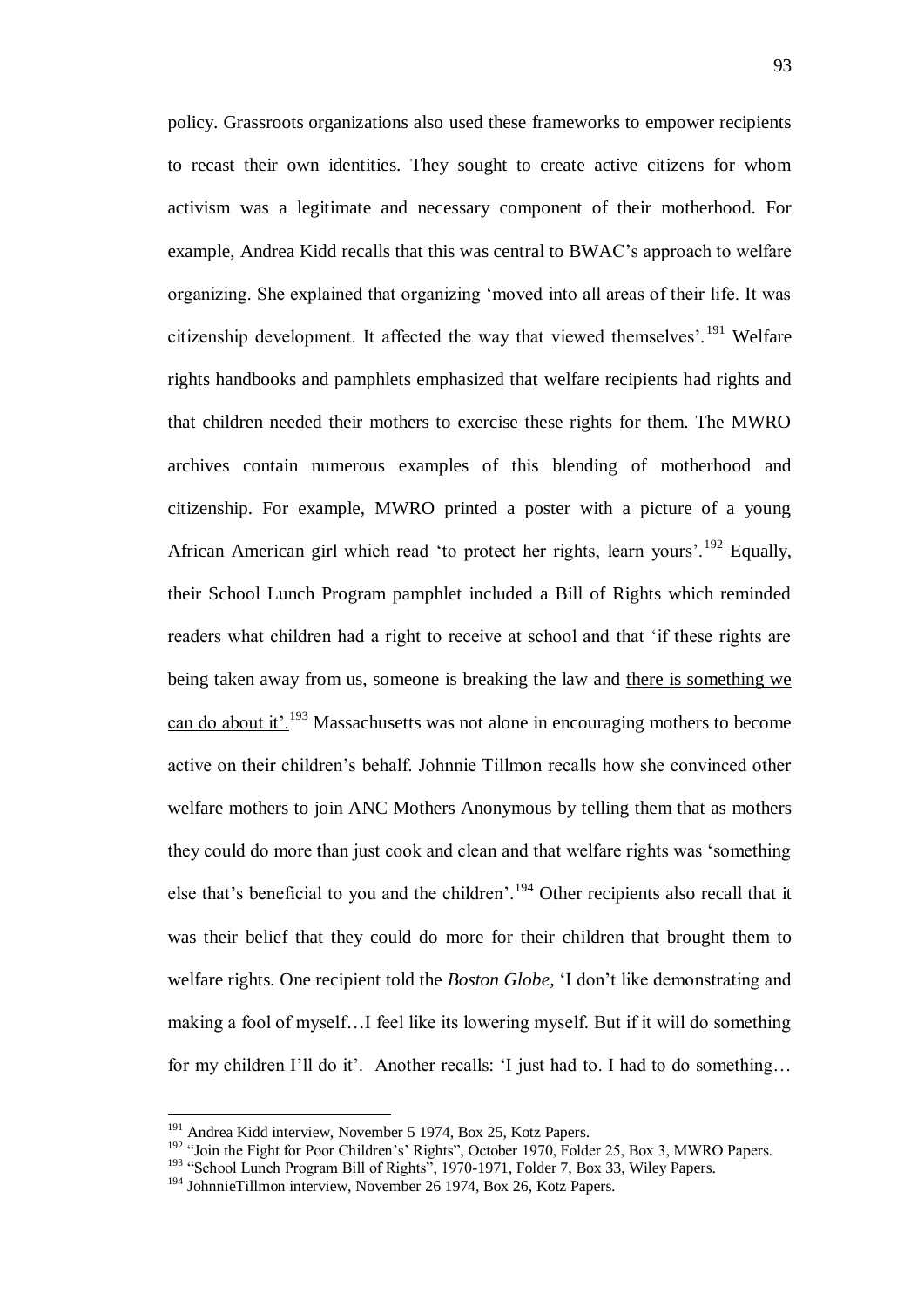Really I do it for my kids. I never had a chance and they won't never if I don't do something.<sup>195</sup> For these women, maternalist language did not just allow them to challenge state policies, but also actively helped to bring their own identities as good mothers and citizens into being.

In her work on community activists in the War on Poverty, Nancy Naples talks about active citizenship and how women felt that they achieved citizenship through their activism.<sup>196</sup> The same sense is visible in the words of welfare mothers who talk about how participation in welfare rights changed their own understanding of their identity and of what it meant to be a good mother and a good citizen. Etta Horn explains that before she was involved in welfare rights she felt that she had been 'a good welfare recipient and a good mother… meaning minding my own business and staying dumb as ever… that's the way I felt, you're a good person. You're a good American'. She describes her first welfare rights meeting as 'something very beautiful' where for the first time she saw 'people, poor people, really coming together to do something and to change, say to this country, we have a right to be heard. And our rights are not for sale'. Similarly, Joyce Burson explains that what she really valued about her participation in welfare rights was that it really made her believe that 'you are okay, you're a person'. <sup>197</sup> As Rhode Island Fair Welfare Organization claimed in its 1970 handbook, 'welfare recipients all over the country tell similar stories about a gradual personality shift'.<sup>198</sup> Recognizing the personal transformations inspired by local WRO organizing demands a fundamental shift in our analysis of the movement. It is not sufficient to

<sup>195</sup> "Colored and White: We Want the Same", *Boston Globe,* November 11 1968, Folder 8, Box 2, MWRO Papers; Quoted in G. Martin, *Emergence and Development of a Social Movement,* Folder 5, Box 22, Wiley Papers.

<sup>196</sup> N. Naples, *Grassroots Warriors,* p.3.

<sup>&</sup>lt;sup>197</sup> Etta Horn interview, 20<sup>th</sup> November 1974, Box 24, Kotz Papers; Joyce Burson interview, [nd], Box 24, Kotz Papers.

<sup>198</sup> *Rhode Island Welfare Handbook,* 1970, Box 15, Kotz Papers.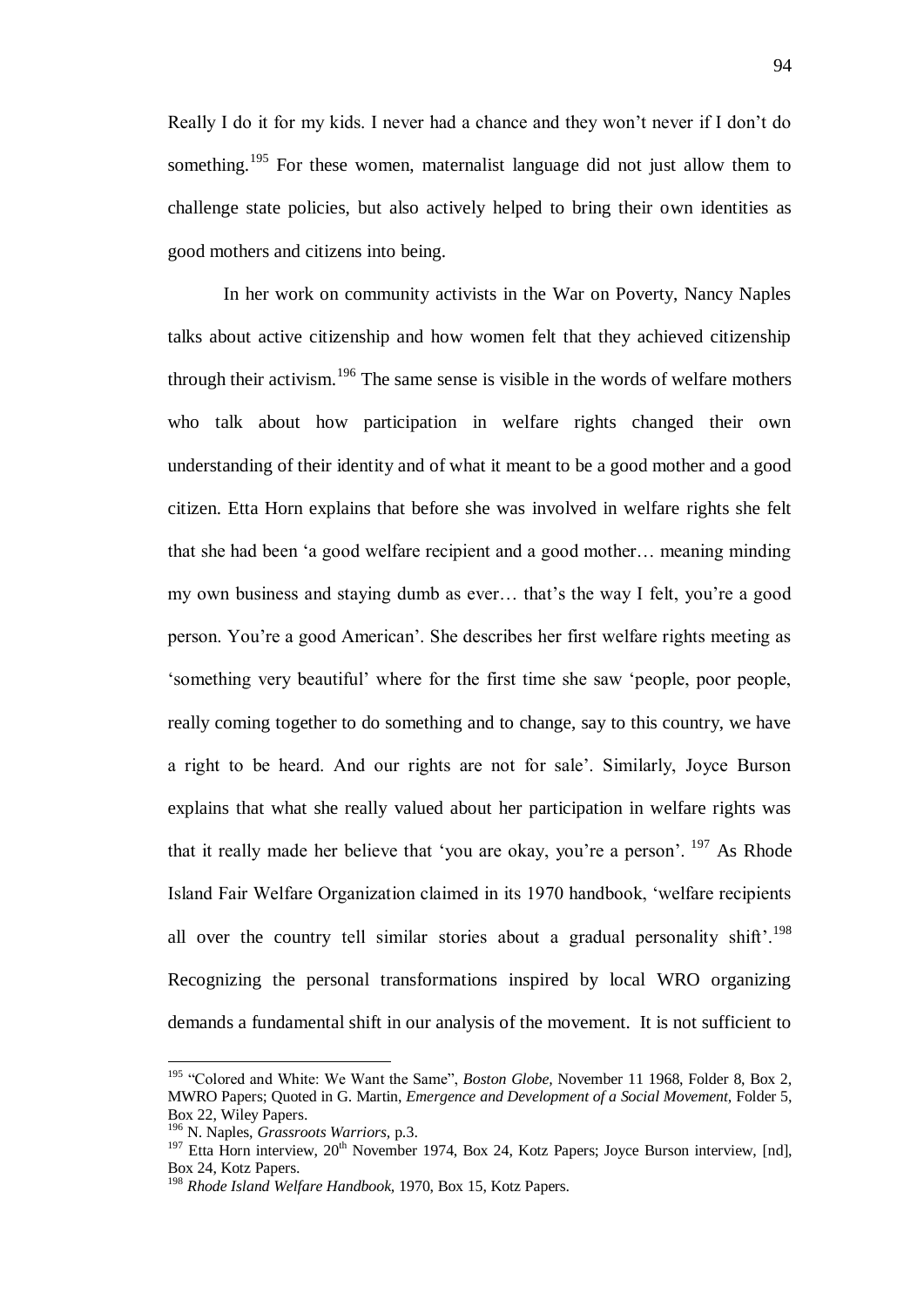focus solely on the national stage or the failings of the NWRO. The welfare rights movement may not have won the wider battle to redefine what it meant to be a welfare mother or to establish a lasting legitimate claim to shape the direction of welfare policy. However, for the welfare mothers discussed above, it did succeed in redefining their own sense of identity.

Claiming the right to be seen as good mothers and good citizens was extremely powerful for individual recipients and their participation in welfare rights organizations often impacted the rest of their lives. Some women, such as Ruby Duncan, spent years as community activists working to fight poverty; and local welfare rights organizations often outlasted the NWRO. Language is not itself intrinsically repressive or empancipatory and it must be understood in relation to the social locations and identities of those who wield it. The narrative framings adopted by the NWRO and by local welfare rights organizations might appear to reify traditional female identities. However, as this chapter demonstrates, for the women involved, such language provided a powerful tool that helped them reconceptualise the way they understood the world and their place in it. Personal empowerment may not be sufficient on its own to fundamentally challenge the hegemonic discourse on welfare, but it is a necessary precursor to building a national movement that is capable of doing so. The efforts of mothers involved in the welfare rights movement to create a new collective identity that was anchored in their own intersectional positions and which demanded recognition of their authority and knowledge as mothers and citizens was both radical and, for recipients themselves, often effective.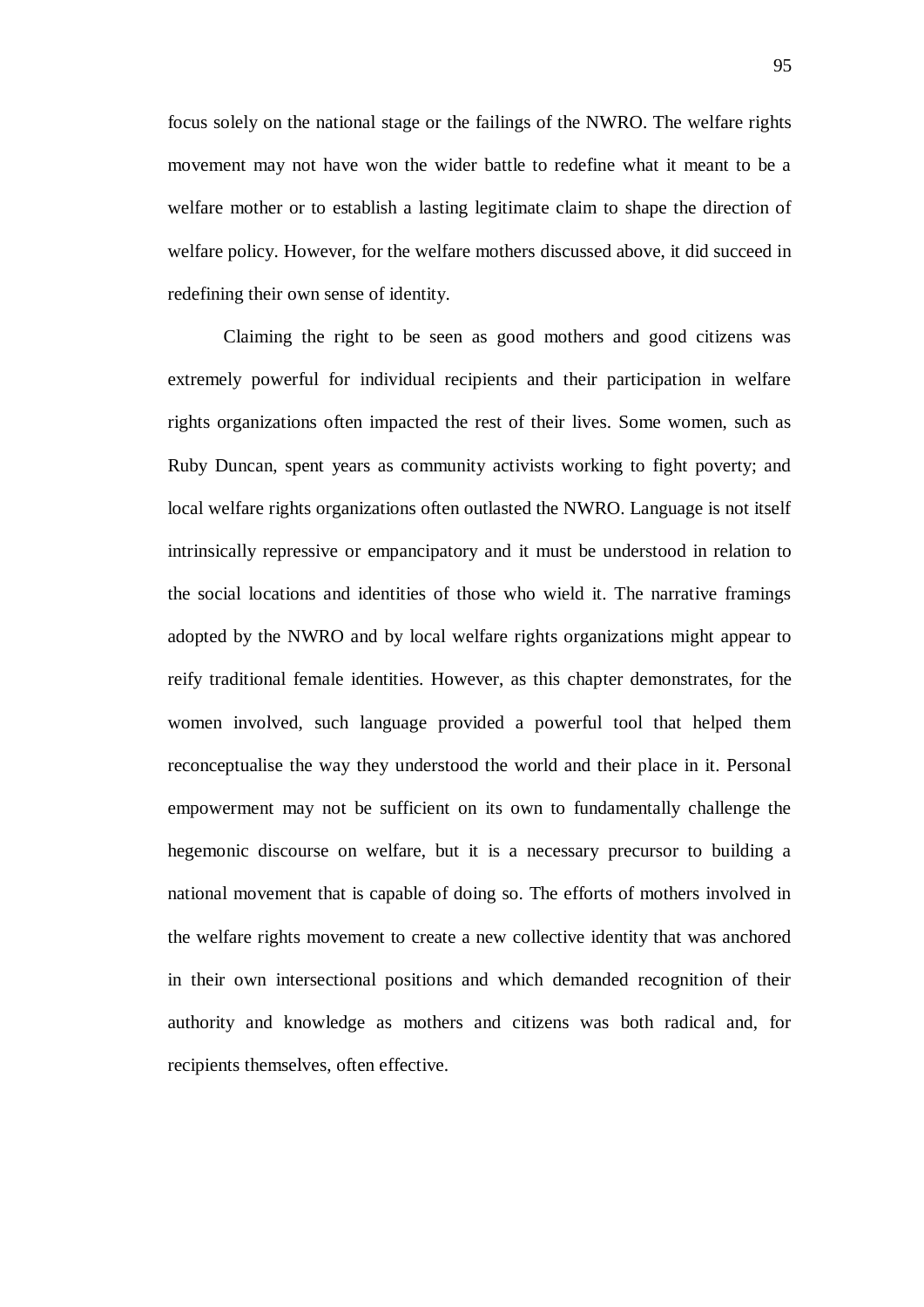*'Society in general feel that people who are on welfare are, really have no name, they are nameless, they are statistics instead of human beings, se we thought anonymous fit us quite well'.* 

Johnnie Tillmon, Executive Director of the NWRO, Founding Member of Los Angeles Welfare Rights group, ANC Mothers Anonymous, explaining why they chose that name.<sup>199</sup>

#### **Conclusion: The Decline of the Welfare Rights Movement**

The purpose of this thesis has been to examine how language concerning motherhood and citizenship was mobilized by competing groups in the debates over the introduction of a guaranteed adequate income in the United States in the early 1970s. Focusing on three different arenas - the federal government, the National Welfare Rights Organization, and local welfare rights groups – it has argued that reclamation of motherhood and citizenship by welfare recipients was both necessary and radical given the hegemonic discourse on welfare. Welfare recipients, drawing on their own experiences at the intersections of race, gender and class, criticized FAP for perpetuating the idea that poverty was the result of moral failings and not structural inequalities, and demanded that the state radically rethink its treatment of single mothers. They wielded language around motherhood and citizenship in order to challenge and undermine the dominant image of immoral welfare mothers as responsible for poverty and social deprivation, and to legitimize their claims on the state. Ultimately, they demanded that the state recognize its obligations to welfare recipients as citizens and demanded that, as citizens, the state recognize their right to self-determination, whether that meant being a full time mother who was financially supported by the state or being a working mother employed in a job that allowed her to support her family.

There has long been a fractious relationship between feminism and motherhood which has led some feminists to suggest that using maternalist rhetoric cannot help but reinforce traditional gender identities. However, as Nancy Fraser, and other

<sup>&</sup>lt;sup>199</sup> JohnnieTillmon interview, November 26 1974, Box 26, Kotz Papers.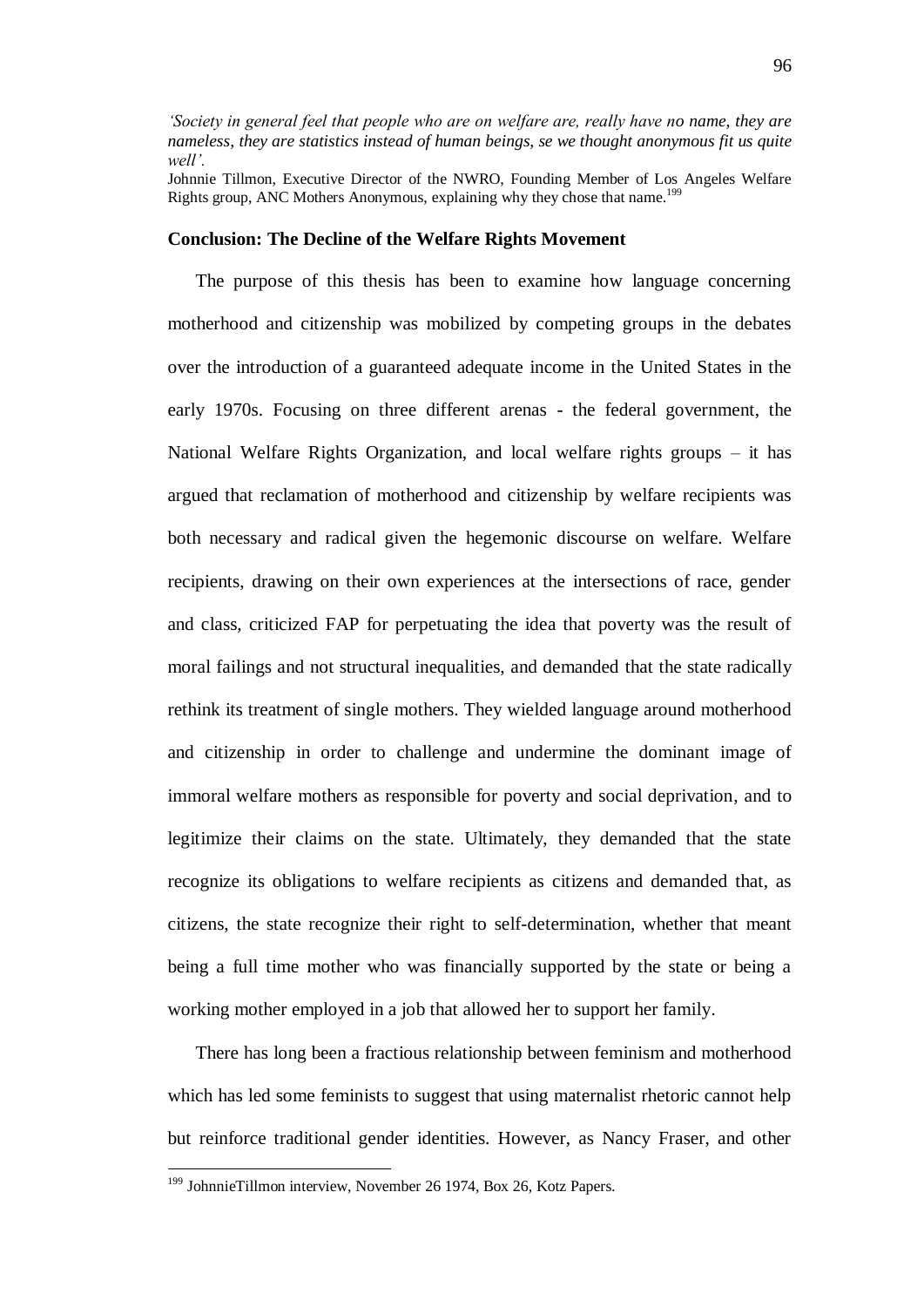feminist theorists have argued, language is 'neither inherently emancipatory nor inherently repressive'. Instead its meaning is contested and must be analyzed within the specific historical context in which it is deployed and in light of the social locations of those wielding it.<sup>200</sup> Certainly legislators did use motherhood and citizenship in order to further their own conservative agenda. For example, by invoking the sacred mother-child bond, President Nixon and conservative members of Congress were able to block the passage of the Comprehensive Child Development Act at the same time as using the image of the good productive American citizen to agitate for punitive work requirements for welfare mothers. By exploiting the tangled relationship between motherhood, citizenship and the state, conservative legislators were able to use these images of mothers and citizens simultaneously and ignore the reality that these two identities collided in the lives of welfare mothers. In doing so, they trapped recipients in an unwinnable situation in which they were either condemned as unproductive citizens if they chose to raise their children or condemned as bad mothers if they chose to work.

However, for welfare recipients themselves, primarily poor single mothers of color, who lived with a history of slavery and sexual violence and who had been consistently excluded from both the status of good mother and legitimate citizen, wielding these narrative framings was both radical and empowering. As the campaign against FAP demonstrates, by exposing the hypocrisies in the conservative discourse on welfare, recipients were able to use these narrative framings to challenge their public perception and to demand a radically new relationship between recipients and the state. Recipients were able to draw on the long histories that motherhood and citizenship had as ways of legitimating public

<sup>200</sup> N. Fraser, 'Struggle Over Needs', *Women, the State and Welfare,* p.221.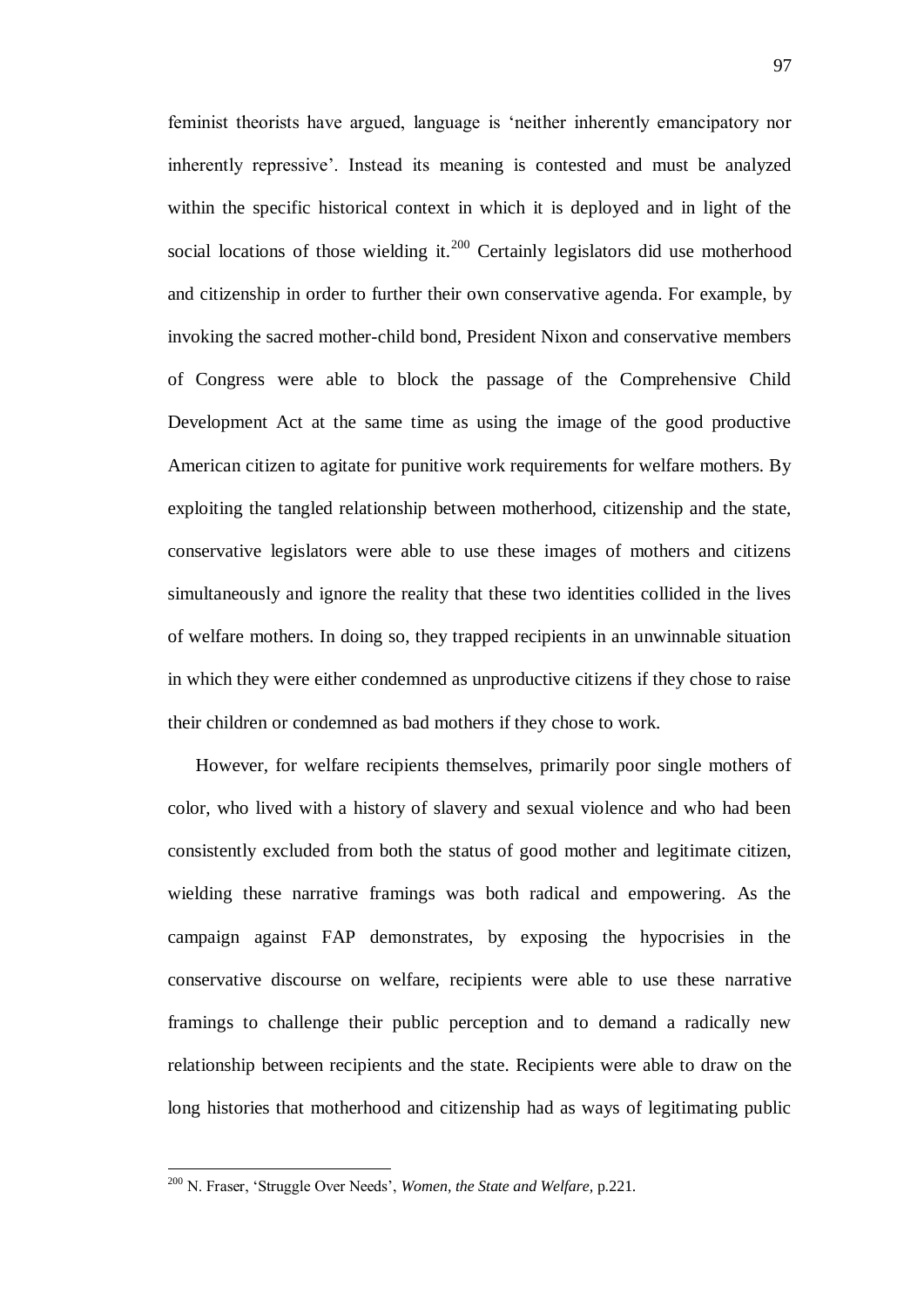protest and situate their own activism within these traditions. At the same time, however, their intersectional identities meant that the ways in which they deployed this language was clearly distinct from these earlier traditions. In particular, mothers redefined existing maternalist vocabulary, which had previously been wielded by middle class women, and instead sought to construct a universal shared maternal identity on their own terms through which they could overcome the state's deliberate misrecognition of their claims. They positioned themselves as the inheritors of a long tradition of American mothers and citizens acting to claim their constitutional rights in order to challenge the idea that welfare recipients were either unfit mothers or undeserving citizens. At the same time, welfare rights activists also mobilized motherhood and citizenship in order to empower individual welfare mothers. As the previous chapter demonstrated, welfare recipients themselves internalized the hegemonic discourse around welfare that depicted them as bad mothers and unproductive citizens. Reclaiming these two identities and positioning welfare recipients as the epitome of good motherhood enabled activists to build a movement that had the numerical strength and resources to successfully challenge legislators at a state and federal level and to demand that their voices be heard and their needs recognized.

Fundamentally, the welfare rights movement was both successful and unsuccessful in its campaign against the Family Assistance Plan. In the short term, the FAP was defeated. Changing domestic and international political priorities combined with opposition from the left fanned by the NWRO, and opposition from the right fanned by southern Democrats afraid that FAP would cut off their supply of cheap labor, led President Nixon to abandon FAP in 1972.<sup>201</sup> Yet, despite their

<sup>201</sup> J. Quadagno, "Race, Class and Gender", *American Sociological Review,* p.27.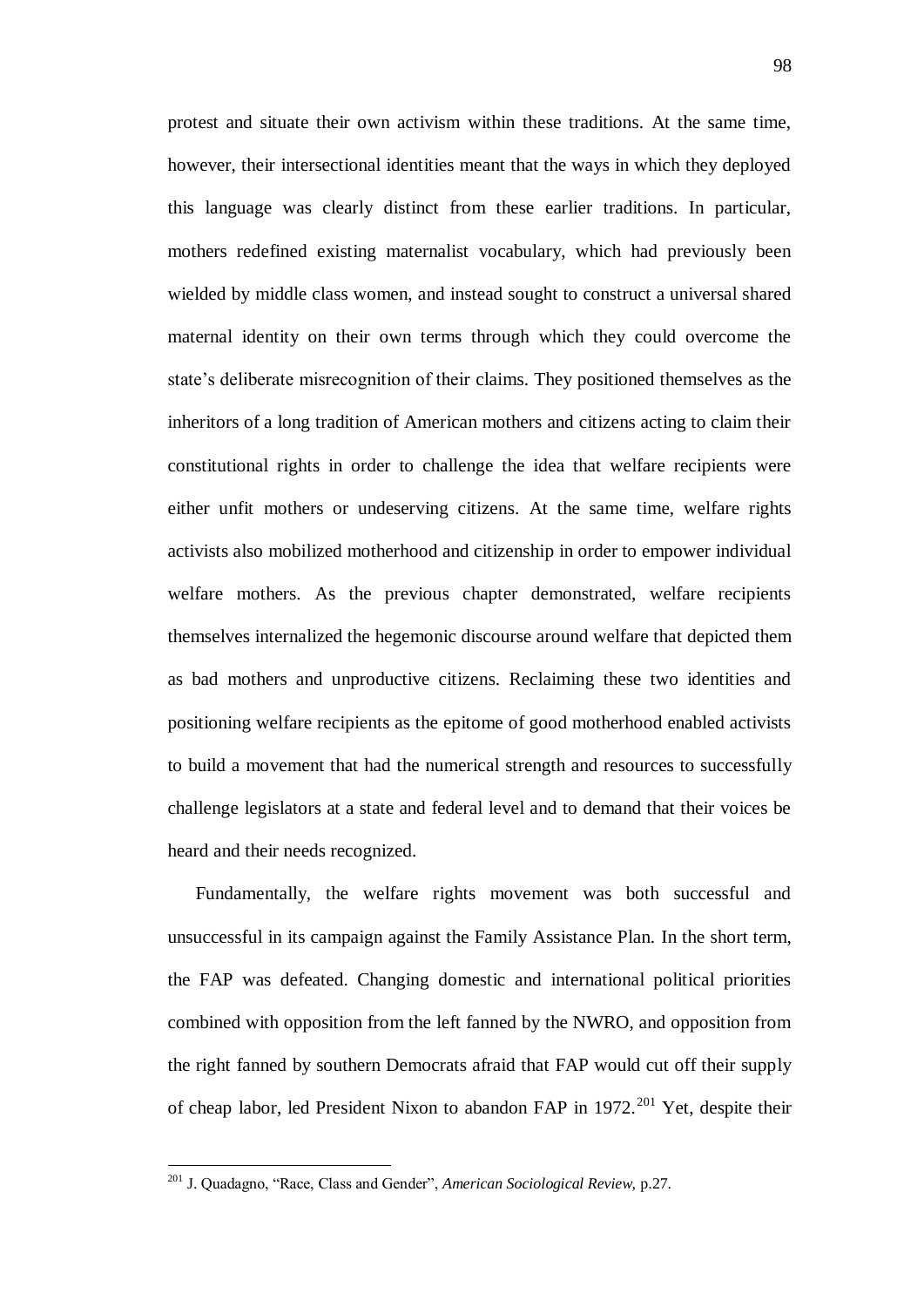success in defeating FAP, the NWRO were unable to pressure legislators into introducing wholesale welfare reform. The Adequate Income Act never passed the House and the NWROs Guaranteed Annual Income plan was soon forgotten as debate on welfare reform bills swung dramatically to the right in the aftermath of the 1972 Presidential election. Through the late 1970s and 1980s the political scene became increasingly hostile towards the poor and towards welfare recipients in particular. At both a local and a national level, increasingly restrictive measures were introduced to try and reduce the number of people on the welfare rolls and liberal anti-poverty agendas were widely seen as discredited and ineffective. By the time that welfare reform became a domestic priority again in the 1990s, the political ground had shifted so dramatically to the right that the idea of any kind of federal income floor was no longer politically tenable.

Indeed changing political circumstances and increasing internal tensions meant that the NWRO itself became increasingly isolated in the mid-1970s. As Premilla Nadasen has shown in her work on the NWRO, conflicts between George Wiley, the national staff, and the recipient leaders on the Executive Board became increasingly destructive.<sup>202</sup> At the heart of this conflict was a fundamental disagreement about the direction in which the NWRO should move. As a specifically gendered and racialized form of public hostility towards welfare recipients grew, George Wiley argued that it was necessary to widen the NWRO's remit to include all poor people rather than just welfare recipients. However, Beulah Sanders and Johnnie Tillmon, among others, objected to what they saw as the marginalization of poor mothers of color and instead argued that recipients themselves should have more direct control over the NWRO. This culminated in

<sup>202</sup> P. Nadasen, *Welfare Warriors,* p.196.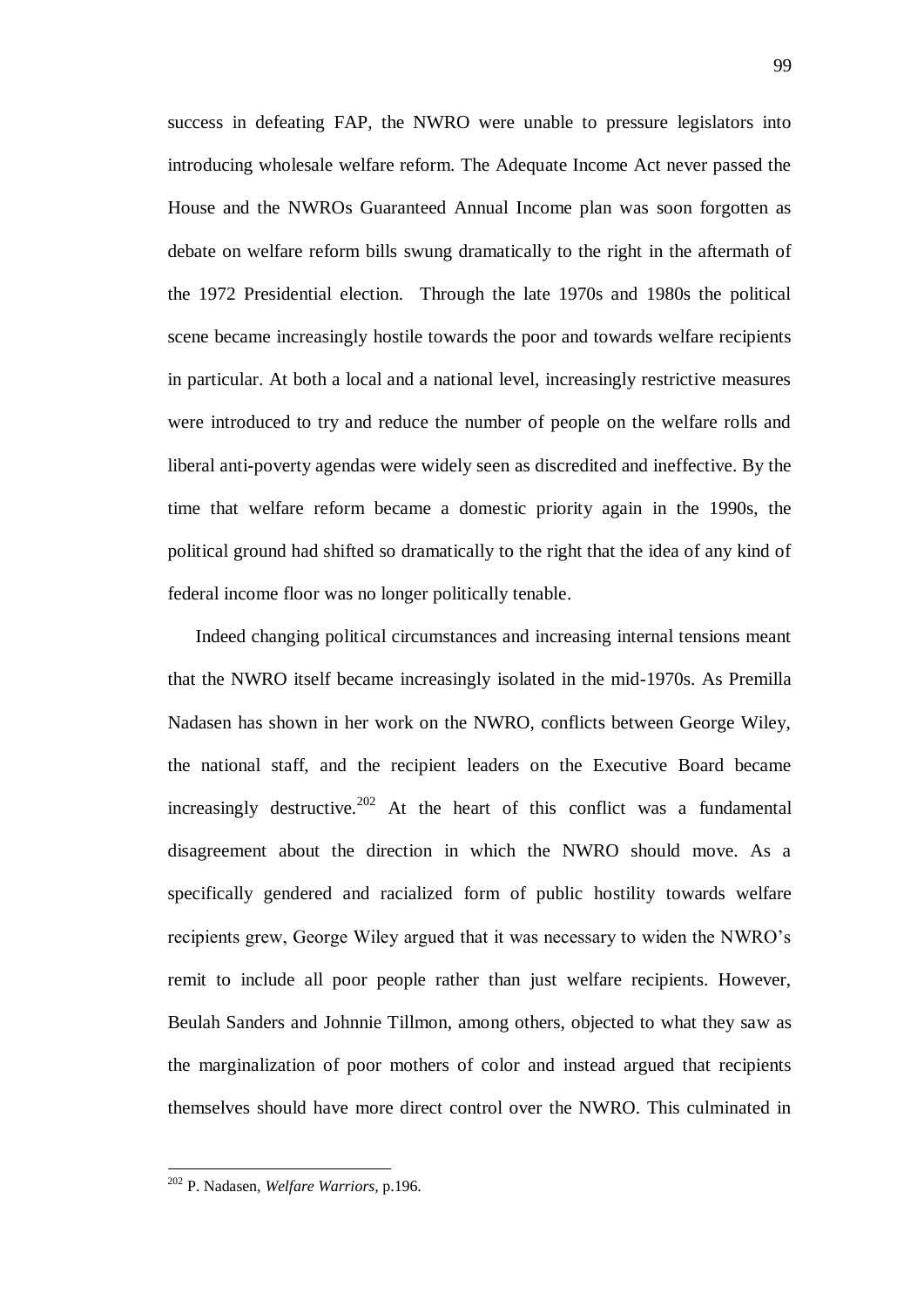George Wiley's resignation in 1972 after which Johnnie Tillmon assumed the role of Executive Director. Wiley then established the Movement for Economic Justice to address poverty as a whole, and Tillmon took the NWRO in a more explicitly feminist direction, agitating on subjects like reproductive rights as well as the welfare system. Ultimately, the NWRO could not continue in the hostile political climate and without the financial backing that had been forthcoming earlier in the decade and it collapsed as a national organization by 1974.

Yet anticipating the future of a movement ignores the hope that sustained activists in their belief, well founded or not, that their efforts, their campaigning, and their energy could transform society in the way that they wished. It also diminishes the real impact that participation in the NWRO had on welfare mothers who were able to extract tangible concessions from the state through their collective organizing and assert their own independent identities as mothers, citizens and activists in the face of continued state misrecognition. While the NWRO's strategy did not, in the end, lead to the fundamental welfare reform that welfare rights activists wanted, by claiming their right to speak as mothers and as citizens, welfare recipients articulated a radical position that fundamentally challenged prevailing historic and social assumptions about who counted as a mother and as a citizen and started an important debate about what motherhood and citizenship meant in the United States that continues to have significant relevance today. This discourse went deeper than simply demanding that welfare recipients have the right to choose how they lived their lives, though the right to make those choices was a key part of the debate. Instead, it demanded that Americans consider what it means to be a mother or a citizen in the US and started an important debate about how society values and positions these groups. It challenged the dominant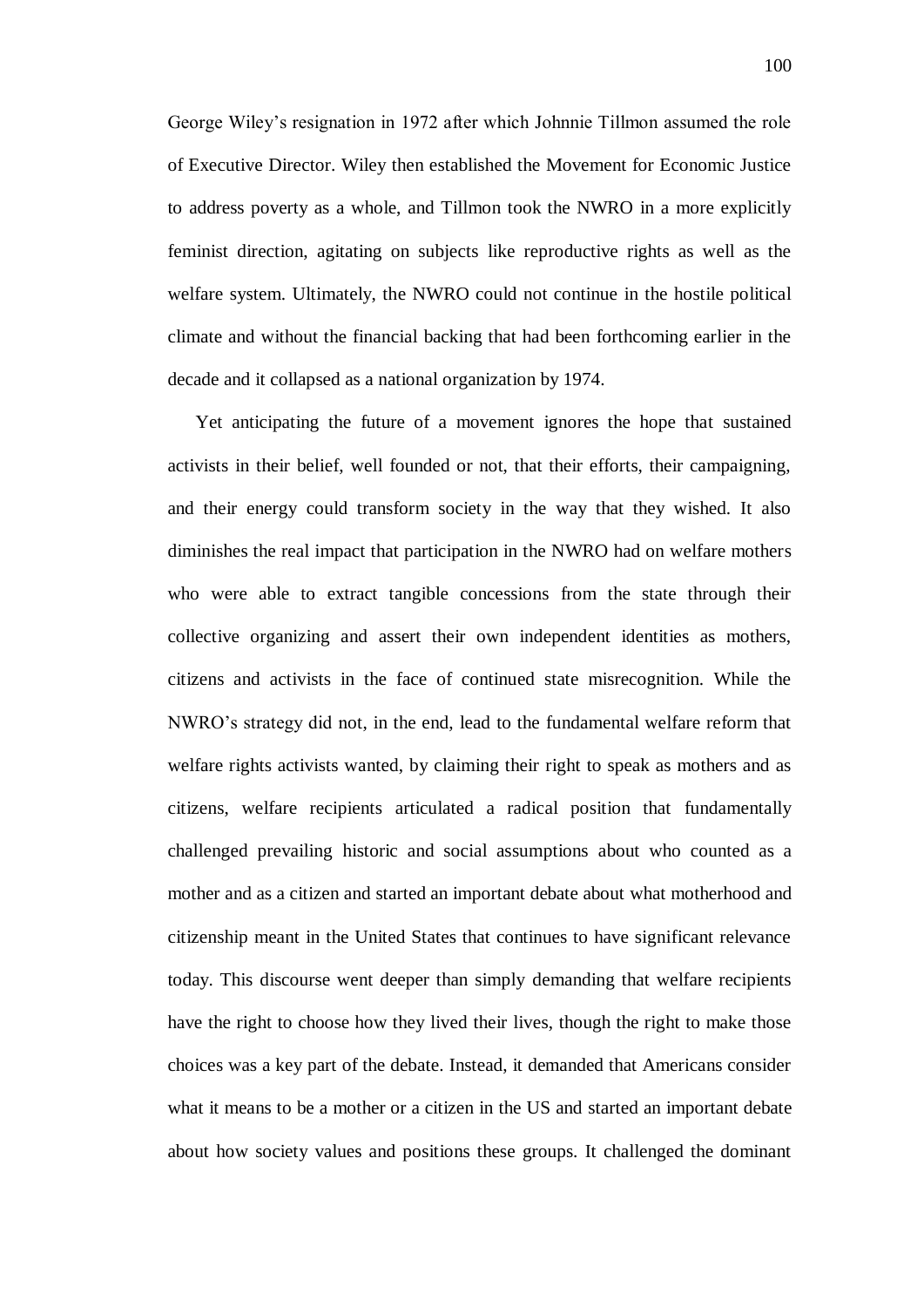understanding of the relationship between citizenship, motherhood and work and very nearly revolutionized assumptions about what the state has a duty to provide for its citizens.

A feminist epistemology encourages self-reflexivity and an awareness of the limitations of any study and I am aware that the nature of archival research limits the contemporary insights that this project can reach. In focusing specifically on exploring how welfare recipients in the 1960s and 1970s used language to challenge their marginalization and to claim the right to participate in debates on welfare reform, it is easy to impose rigid chronological boundaries that did not necessarily exist. Certainly, at a local level, as Todd Carty Shaw has shown, welfare rights groups continued to exist after the collapse of the NWRO and continued to empower and embolden recipients to make demands of the state. Despite the collapse of the NWRO, key organizers maintained a basic activist network, protest repertoire and collective identity that enabled welfare rights activism to re-emerge in the late  $1980s$ .<sup>203</sup> Equally, as I have tried to suggest earlier, an archival approach can privilege the experiences of certain groups. For example, northern welfare rights groups are much more heavily represented in this thesis than southern groups because of their close links with the national organization. In taking this project forward, there is considerable potential to consider contemporary welfare rights organizations like the Madison Welfare Warriors or the Kensington Welfare Rights Union in Philadelphia and to consider how such groups seek to challenge the contemporary discourse on welfare which continues to deny them the right to speak.

<sup>&</sup>lt;sup>203</sup> T. Carty Shaw, 'We Refused to Lay Down Our Spears: The Persistence of Welfare Rights Activism, 1966-1996', in *Black Political Organizations in the Post-Civil Rights Era*, Eds. O. Johnson, K. Stanford, (New Brunswick: Rutgers University Press, 2002), pp.170-193.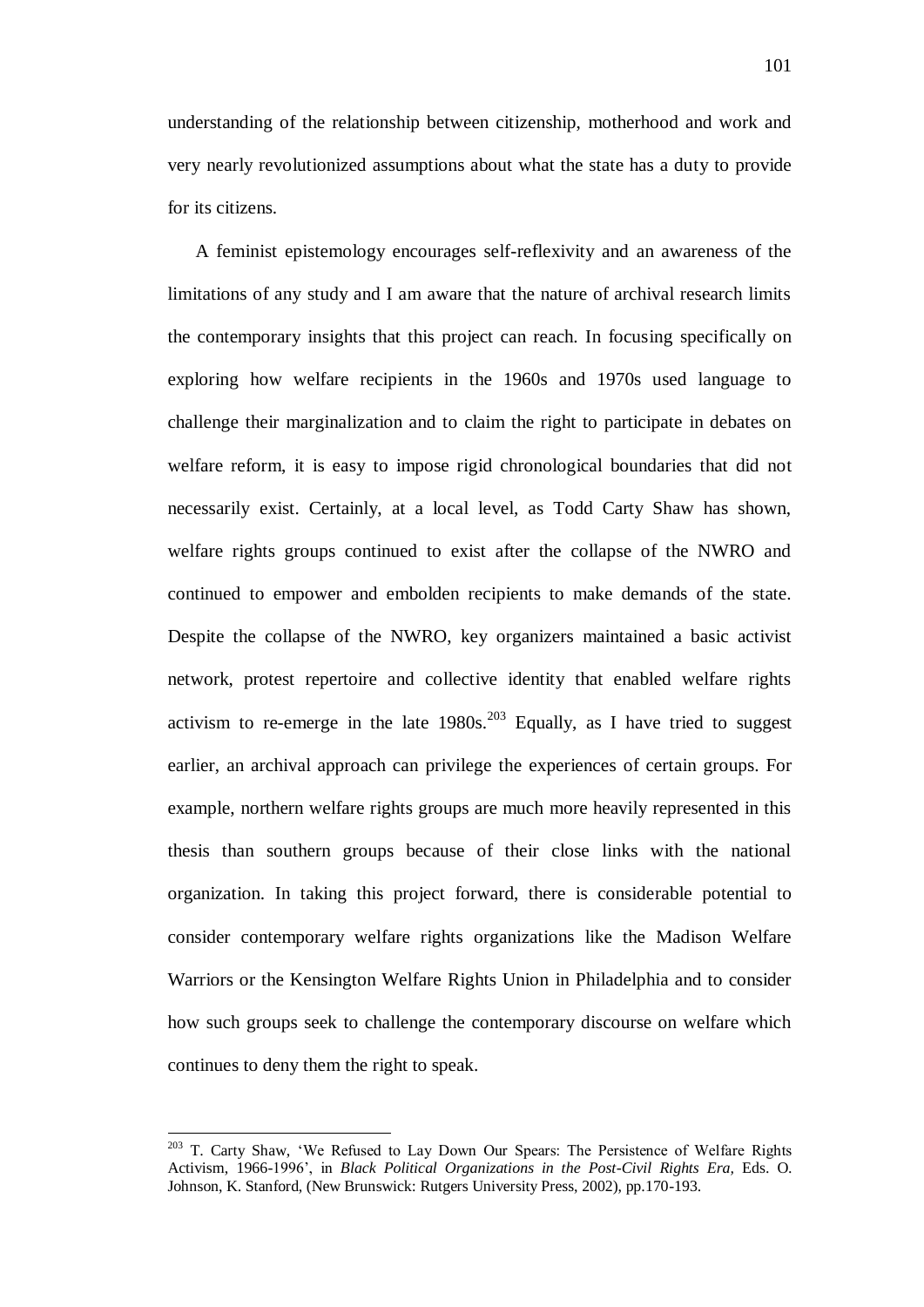Ultimately, as the introduction to this thesis suggested in highlighting the role that maternalist language has played in the 2012 Presidential election, the relationship between motherhood, citizenship and the state remains contested and the questions that welfare right activists in the 1970s raised remain unresolved. The political spectrum has drifted substantially to the right since the debate over a guaranteed income and the demonization of welfare recipients remains a deeply embedded narrative. In many ways too little has changed since Johnnie Tillmon spoke about the anonymity of welfare mothers in society, as quoted in the epigraph to this conclusion. For example, Ann Romney appealed to working mothers, single mothers, divorced mothers and stay at home mothers, welfare mothers were noticeably absent from her speech. Equally, Michelle Obama's claim that "Mom in Chief" is her most important role masks the fact that President Obama has done little to challenge the punitive work requirements that deny welfare recipients the right to raise their children. In US society, welfare recipients' needs remain marginalized and this is something that feminism must continue to tackle aggressively. Forty years after the Family Assistance Plan was abandoned in Congress, the NWRO's core message remains relevant to feminists and to wider society: 'the inadequacies of most government programs to aid poor people result in large part from the fact that little or no consideration is given to the views, the needs, or the interests of those affected by the programs'.<sup>204</sup>

<sup>&</sup>lt;sup>204</sup> NWRO Testimony before Fiscal Policies Subcommittee of the Joint Economic Committee, June 12 1968, Folder 4, Box 22, GW Papers.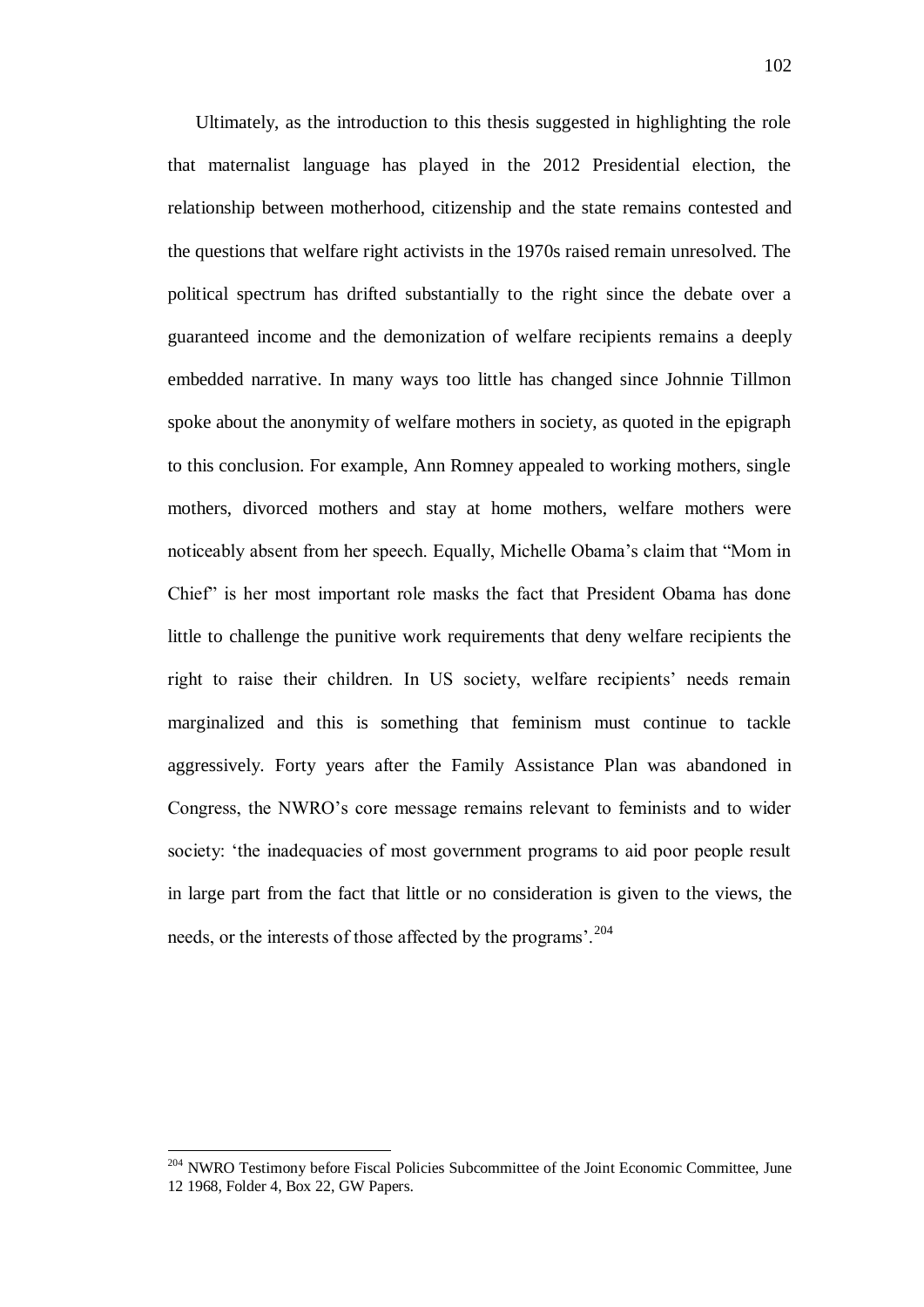# **Bibliography**

## **1. Primary Sources**

## **a. Manuscript Collections**

George Alvin Wiley Papers, Wisconsin Historical Society, Madison, Wisconsin. Nick Kotz Papers, Wisconsin Historical Society, Madison, Wisconsin. Massachusetts Welfare Rights Organization Papers, Wisconsin Historical Society, Madison, Wisconsin.

## **b. Periodicals**

*Congressional Record Welfare Fighter The Virginia Weekly*

### **c. Reports**

Moynihan, Daniel, 'The Negro Family: The Case for National Action', (Washington DC: United States Dept. of Labor Office of Policy, Planning and Research, 1965.

## **2. Secondary Sources**

- Abramovitz, Mimi. *Under Attack, Fighting Back: Women and Welfare in the United States*. New York: Cornerstone Books, 1996.
- Bailis, Lawrence, *Bread or Justice: Grassroots Organizing in the Welfare Rights Movement*, Lexington, MA; Lexington Books, 1974.
- Boris, Eileen. "The Racialized Gendered State: Constructions of Citizenship in the United States." *Social Politics* 2, (1995): 160-180.
- Boris, Eileen. *Home to Work: Motherhood and the Politics of Industrial Homework in the United States*. Cambridge: Cambridge University Press, 1994.
- Carole Pateman, 'Equality, Difference, Subordination: The Politics of Motherhood and Women's Citizenship', in *Beyond Equality and Difference: Citizenship, Feminist Politics and Female Subjectivity,* eds. Gisela Block and Susan James, London: Routledge, 1992, 17-31.
- Carty Shaw, Todd, 'We Refused to Lay Down Our Spears: The Persistence of Welfare Rights Activism, 1966-1996', in *Black Political Organizations in the Post-Civil Rights Era,* Eds. O. Johnson, K. Stanford, New Brunswick: Rutgers University Press, 2002, 170-193.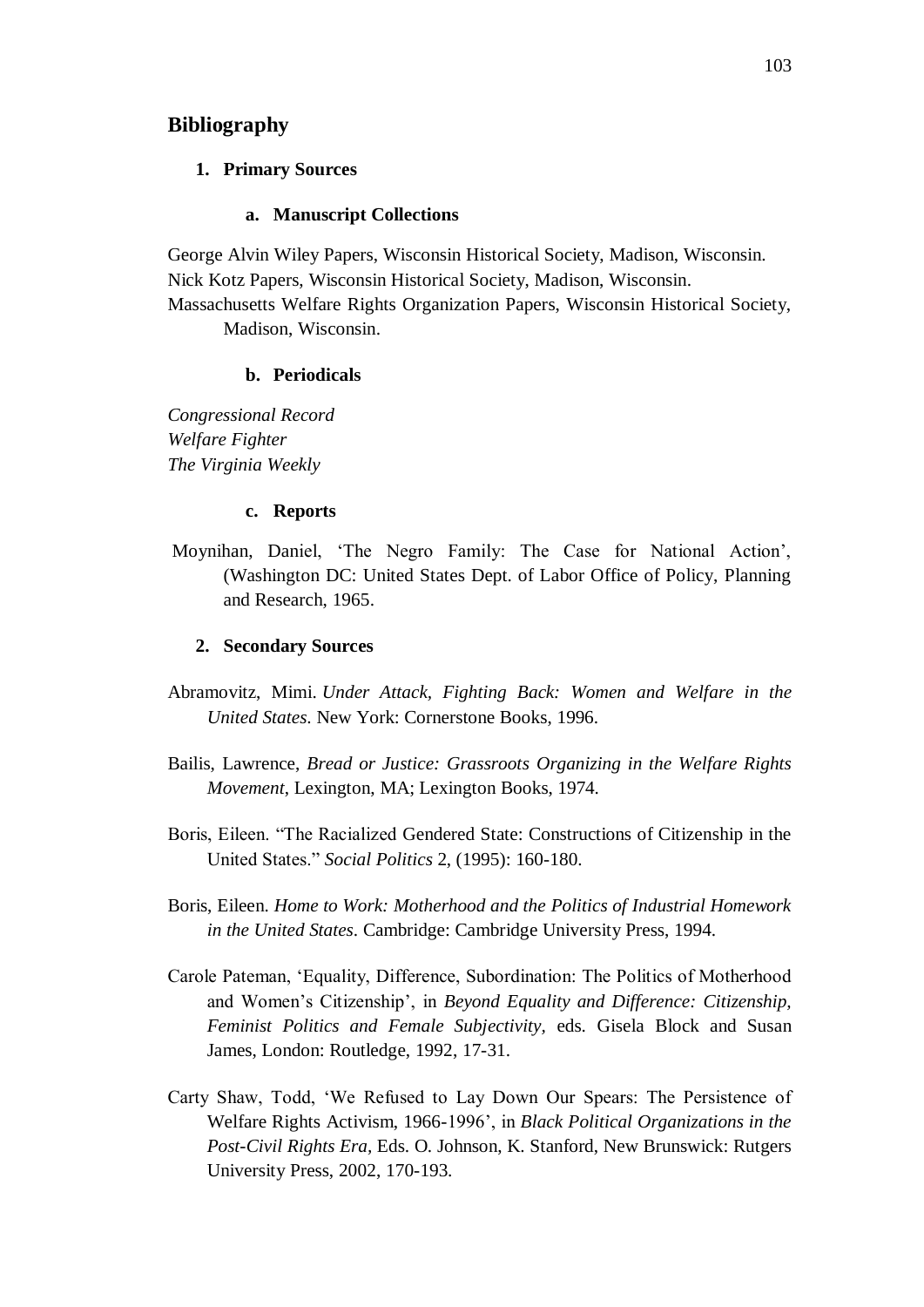- Chappell, Marisa. *The War on Welfare: Family, Poverty, and Politics in Modern America,* Philadelphia: University of Philadelphia Press, 2010.
- Crenshaw, Kimberle, "Demarginalizing the Intersection of Race and Sex: A Black Feminist Critique of Antidiscrimination Doctrine, Feminist Theory and Antiracist Politics", *University of Chicago Legal Forum,* 1989, 139-167.
- Davis, Martha F. *Brutal Need: Lawyers and the Welfare Rights Movement, 1960- 1973*. New Haven, Conn.: Yale University Press, 1993.
- Feldstein, Ruth. *Motherhood in Black and White: Race and Sex in American Liberalism, 1930-1965.* Ithaca, NY: Cornell University Press, 2000.
- Fousekis, Natalie, *Demanding Child Care Women's Activism and the Politics of Welfare, 1940-71*, Urbana: University of Illinois Press, 2011
- Fraser, Nancy, 'Rethinking the Public Sphere: A Contribution to the Critique of Actually Existing Democracy', *Social Text*, 1990, 56-80.
- Glenn, Evelyn Nakano, Chang, Grace, and Rennie Forcey, Linda (eds.). *Mothering: Ideology, Experience & Agency*. New York: Routledge, 1994.
- Goodwin, Joanne. "'Employable Mothers' and 'Suitable Work': A Re-Evaluation of Welfare and Wage-Earning for Women in the Twentieth-Century United States." *Journal of Social History* 29, no. 2 (Winter, 1995): 253-274.
- Gordan, Linda (ed.). *Women, the State, and Welfare*. Madison, Wis.: University of Wisconsin Press, 1990.
- Gordon, Linda. *Pitied but Not Entitled: Single Mothers and the History of Welfare, 1890-1935*. New York: Free Press, 1994.
- Hancock, Ange-Marie. *The Politics of Disgust: the Public Identity of the Welfare Queen*. New York: New York University Press, 2004.
- Hays, Sharon. *Flat Broke with Children: Women in the Age of Welfare Reform*. Oxford: Oxford University Press, 2003.
- Hertz, Susan, 'The Politics of the Welfare Mothers Movement: A Case Study', *Signs*, Spring 1977, 600-611.
- Jetter, Alexis, Orleck, Annelise and Taylor, Diana (eds.). *The Politics of Motherhood: Activist Voices from Left to Right*. Hanover: University Press of New England, 1997.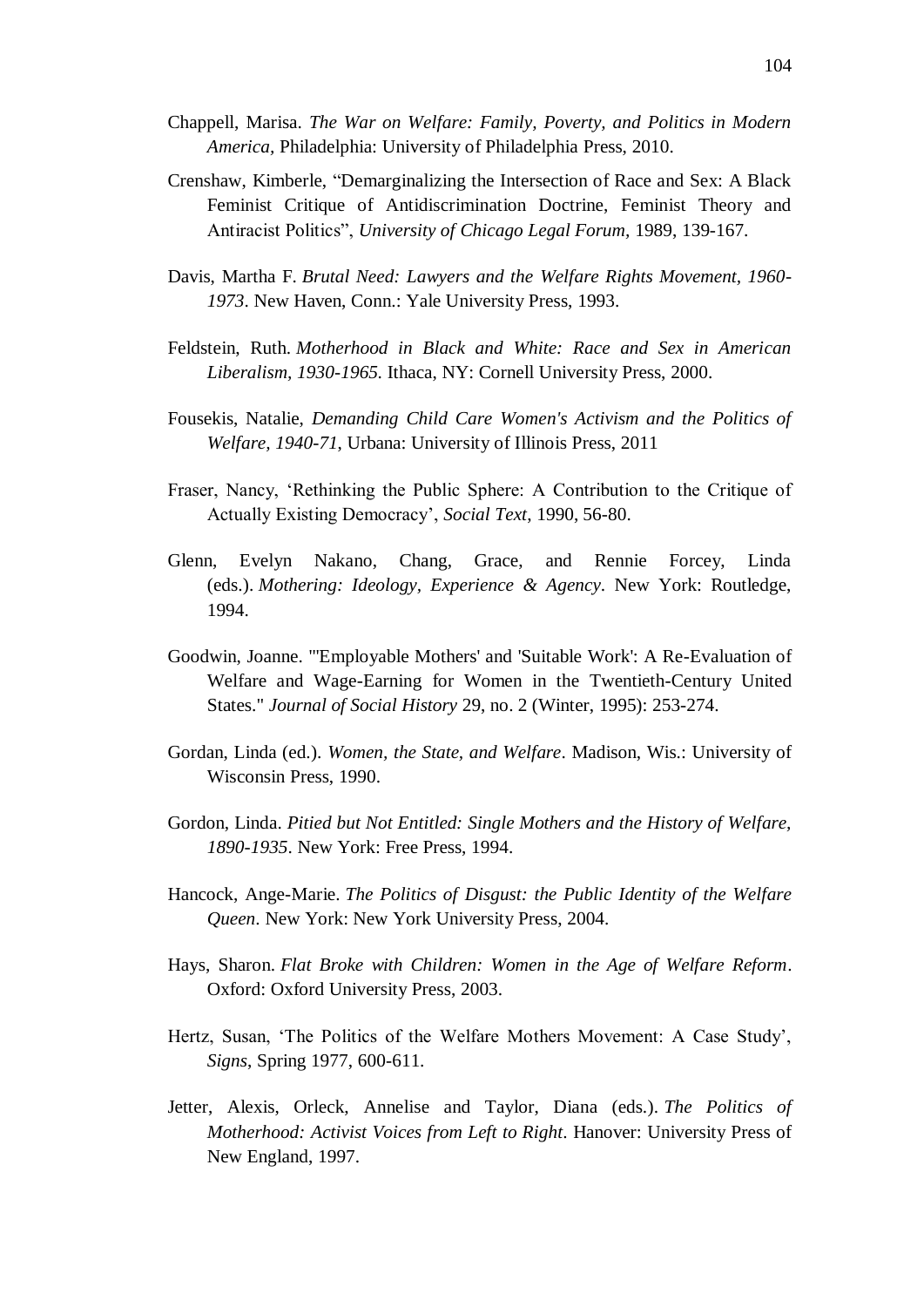- Kaplan, Temma. *Crazy for Democracy: Women's Grassroots Movements in the U.S. and South Africa*. New York: Routledge, 1997.
- Katz, Michael, *The Price of Citizenship: Redefining America's Welfare State*, New York: Metropolitan Books, 2001.
- Katz, Michael. *The Price of Citizenship: Redefining America's Welfare State*. New York: Metropolitan Books, 2001.
- Kornbluh, Felicia, "The Goals of the National Welfare Rights Movement: Why We Need Them Thirty Years Later", *Feminist Studies,* Spring 1998, 65-78.
- Kornbluh, Felicia. *The Battle for Welfare Rights: Politics and Poverty in Modern America*. Philadelphia: University of Pennsylvania Press, 2007.
- Ladd-Taylor, Molly. *Mother-Work: Women, Child Welfare, and the State, 1890- 1930*. Urbana: University of Illinois Press, 1994.
- Lawson, Steven, 'Freedom Then, Freedom Now: The Historiography of the Civil Rights Movement', *The American Historical Review,* April 1991, 456-471.
- Levenstein, Lisa. *A Movement without Marches: African American Women and the Politics of Poverty in Postwar Philadelphia*. Chapel Hill: University of North Carolina Press, 2009.
- Michel, Sonya and Koven, Seth, *Mothers of a New World: Maternalist Politics and the Origins of Welfare States*, New York: Routledge, 1993.
- Mink, Gwendolyn and Solinger, Rickie (eds.). *Welfare: A Documentary History of US Policy and Politics.* New York: New York University Press, 2003.
- Mink, Gwendolyn, *Welfare's End*, Icatha; Cornell University Press, 1998.
- Mink, Gwendolyn. *Whose Welfare?* Ithaca, NY: Cornell University Press, 1999.
- Mittelstadt, Jennifer. *From Welfare to Workfare: The Unintended Consequences of Liberal Reform, 1945-1965*. Chapel Hill: University of North Carolina Press, 2005.
- Moynihan, Daniel, *The Politics of a Guaranteed Income: The Nixon Administration and the Family Assistance Plan,* New York: Vintage Books, 1973.
- Nadasen, Premilla, Mittelstadt, Jennifer, and Chappell, Marisa (eds.). *Welfare in the United States: A History with Documents, 1935-1996*. New York: Routledge, 2009.